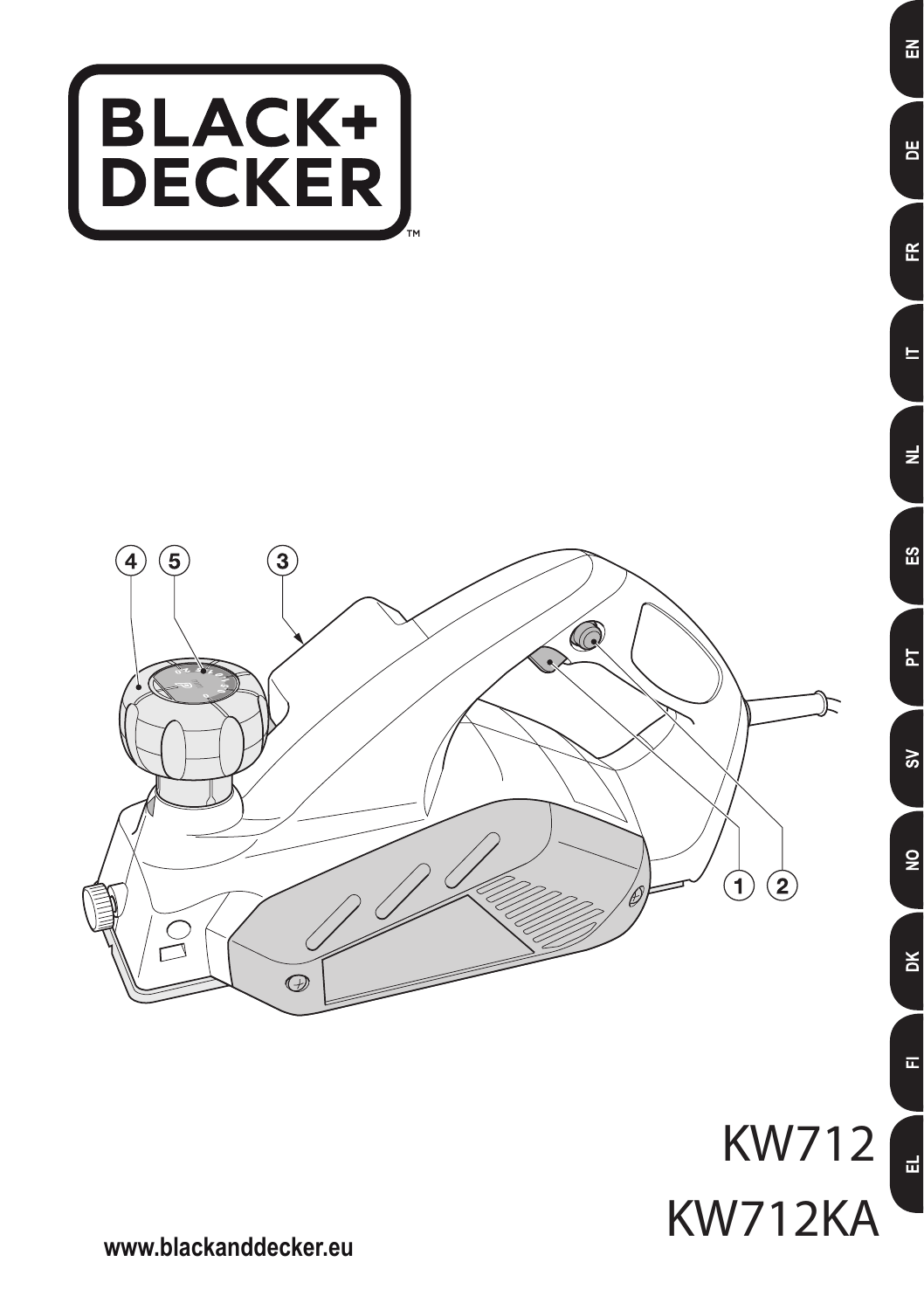| <b>English</b>    | (Original instructions)                          | 5  |
|-------------------|--------------------------------------------------|----|
| <b>Deutsch</b>    | (Übersetzung der Originalanleitung)              | 11 |
| <b>Français</b>   | (Traduction des instructions d'origine)          | 17 |
| <b>Italiano</b>   | (Traduzione delle istruzioni originali)          | 23 |
| <b>Nederlands</b> | (Vertaling van de originele instructies)         | 29 |
| <b>Español</b>    | (Traducción de las instrucciones originales)     | 35 |
| <b>Português</b>  | (Tradução das instruções originais)              | 41 |
| <b>Svenska</b>    | (Översättning av de ursprungliga anvisningarna)  | 47 |
| <b>Norsk</b>      | (Oversettelse av de opprinnelige instruksjonene) | 52 |
| <b>Dansk</b>      | (Oversættelse af de originale instruktioner)     | 57 |
| <b>Suomi</b>      | (Alkuperäisten ohjeiden käännös)                 | 62 |
| Ελληνικά          | (Μετάφραση των αρχικών οδηγιών)                  | 67 |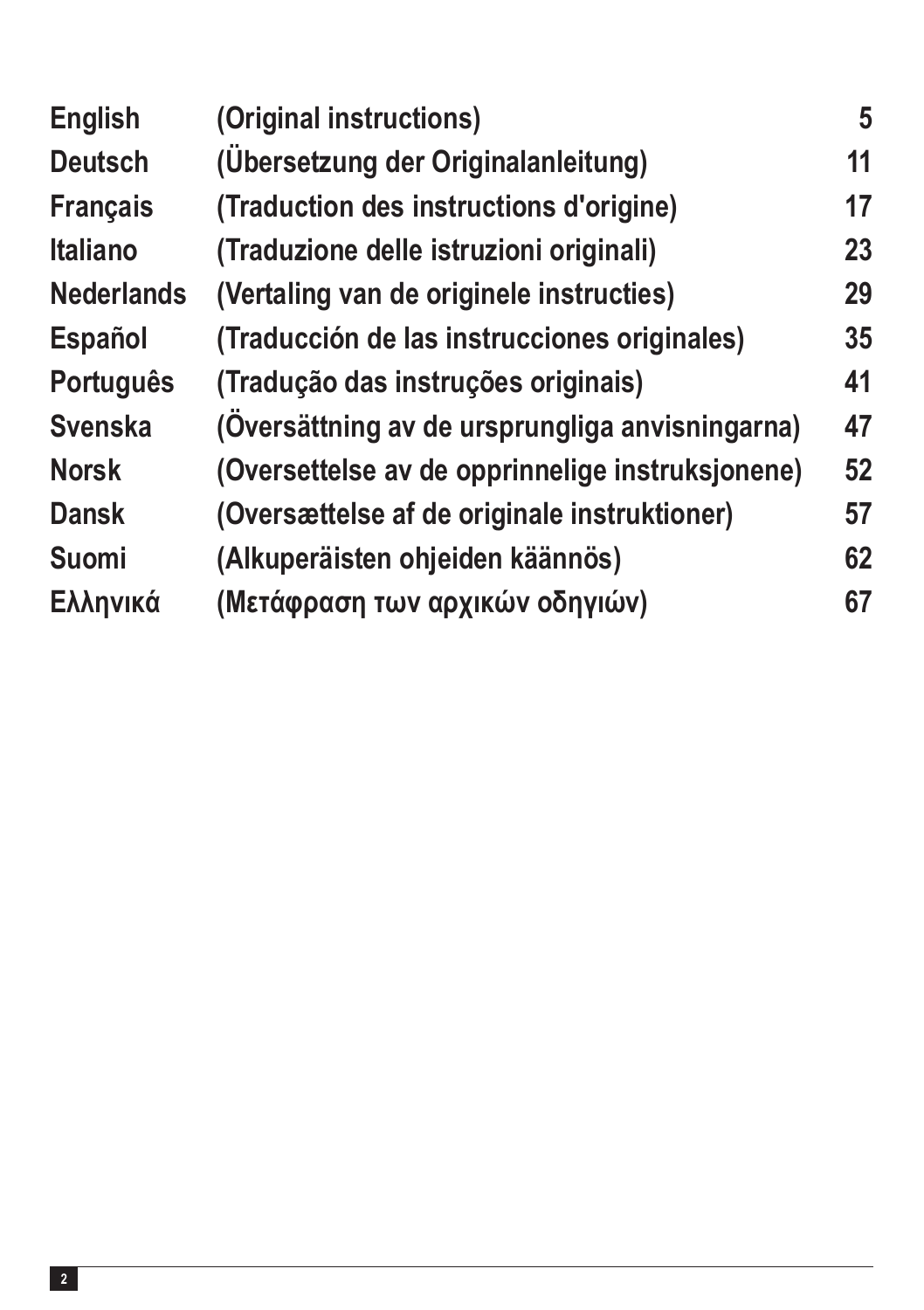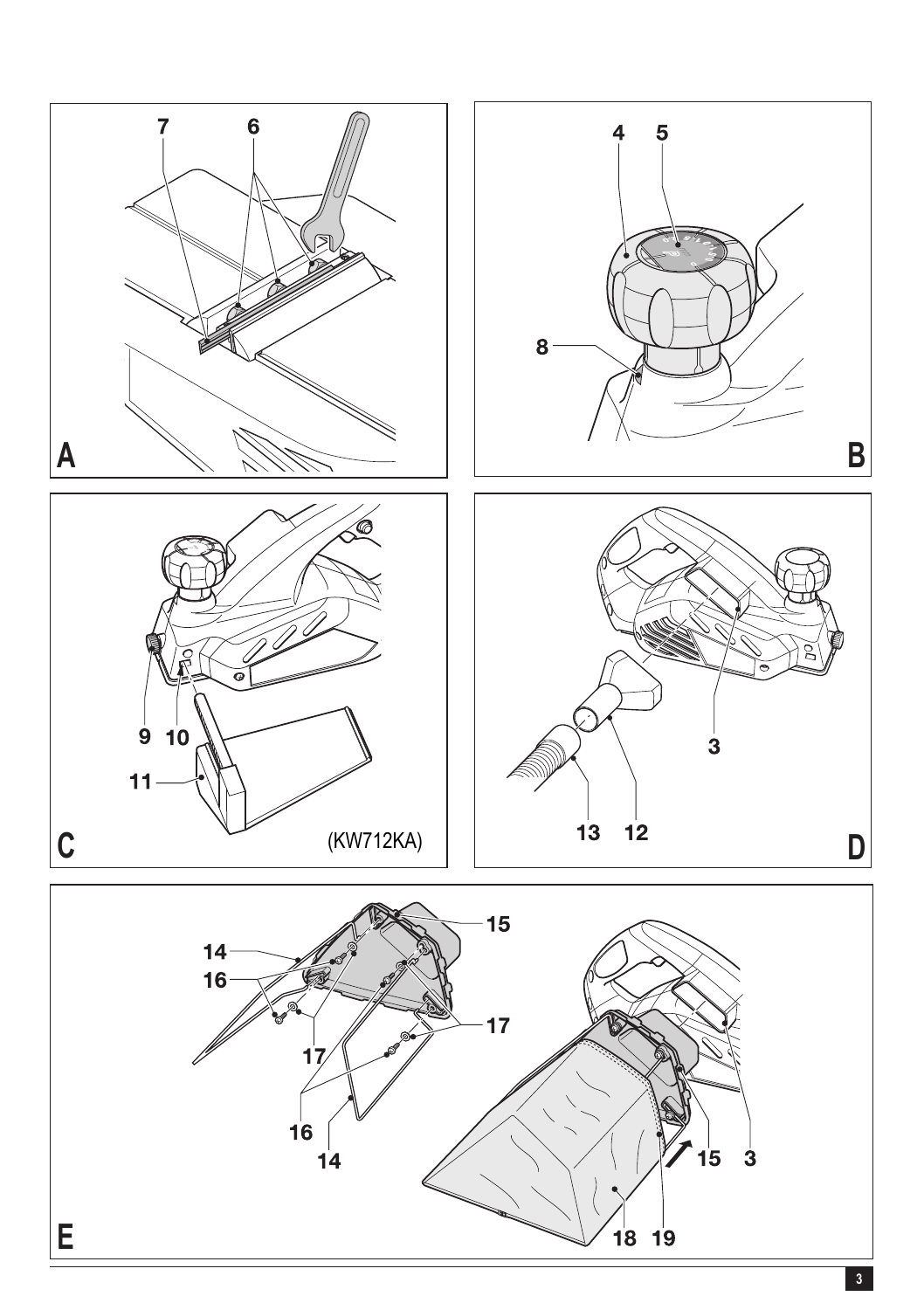

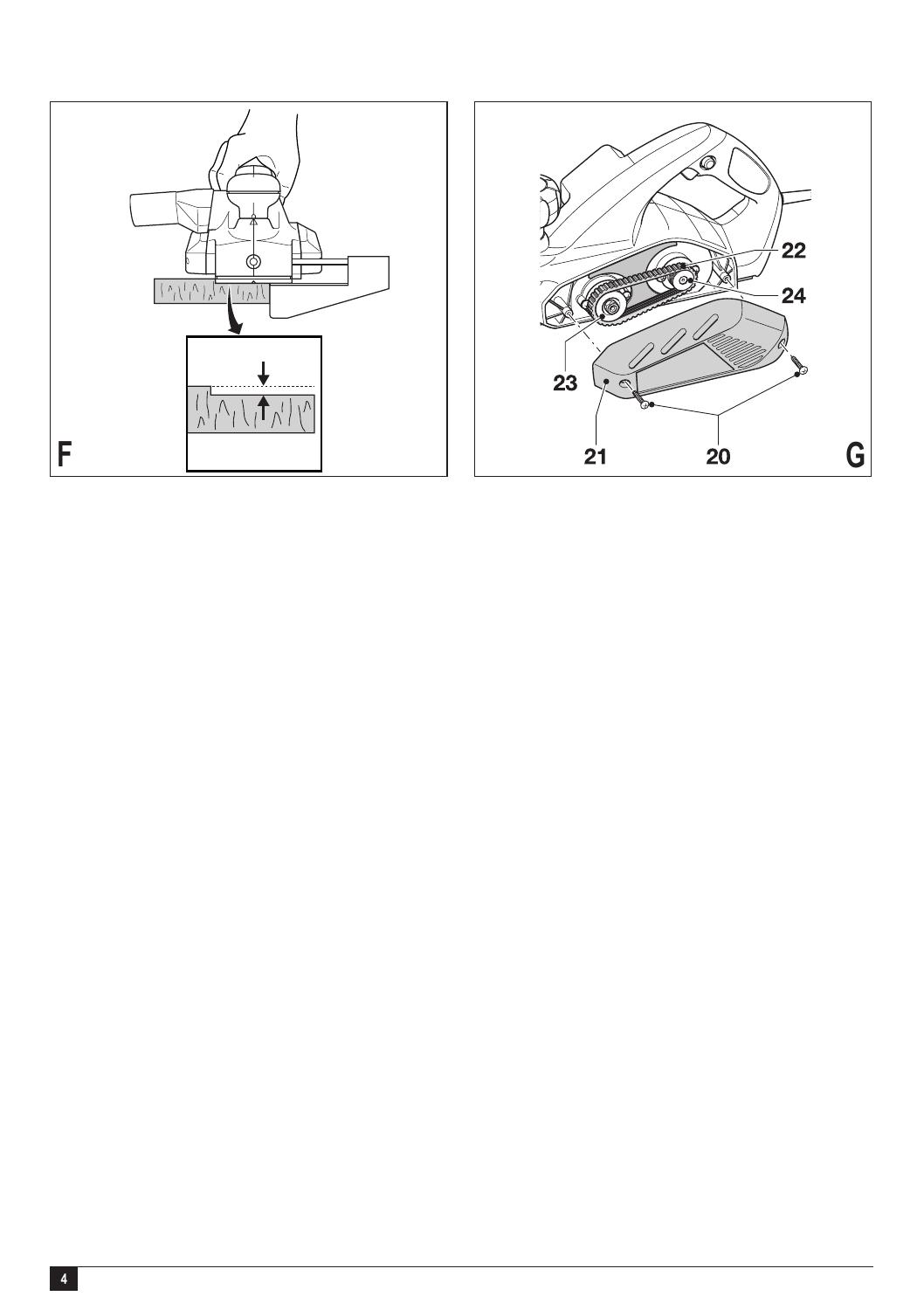

### **Intended use**

Your BLACK+DECKER planer has been designed for planing wood,  $a$ . wood products and plastics. The tool is intended for hand-held use. This tool is intended for consumer use only.

# **Safety instructions**

#### **General power tool safety warnings**



**11** Warning! Read all safety warnings and all instructions. Failure to follow the warnings and instructions listed below may result in electric shock, fire and/or serious injury.

#### **Save all warnings and instructions for future reference.**

The term "power tool" in all of the warnings listed below refers to your mains operated (corded) power tool or battery operated (cordless) power tool.

- **1. Work area safety**
- **a. Keep work area clean and well lit.** Cluttered or dark areas invite accidents.
- **b. Do not operate power tools in explosive atmospheres, such as in the presence of flammable liquids, gases or dust.** Power tools create sparks which may ignite the dust or fumes.
- **c. Keep children and bystanders away while operating a power tool.** Distractions can cause you to lose control.
- **2. Electrical safety**
- **a. Power tool plugs must match the outlet. Never modify the plug in any way. Do not use any adapter plugs with earthed (grounded) power tools.** Unmodified plugs and matching outlets will reduce risk of electric shock.
- **b. Avoid body contact with earthed or grounded surfaces such as pipes, radiators, ranges and refrigerators.** There is an increased risk of electric shock if your body is earthed or grounded.
- **c. Do not expose power tools to rain or wet conditions.** Water entering a power tool will increase the risk of electric shock.
- **d. Do not abuse the cord. Never use the cord for carrying, pulling or unplugging the power tool. Keep cord away from heat, oil, sharp edges or moving parts.** Damaged or entangled cords increase the risk of electric shock.
- **e. When operating a power tool outdoors, use an extension cord suitable for outdoor use.** Use of a cord suitable for outdoor use reduces the risk of electric shock.
- **f. If operating a power tool in a damp location is unavoidable, use a residual current device (RCD) protected supply.** Use of an RCD reduces the risk of electric shock.
- **3. Personal safety**
- **a. Stay alert, watch what you are doing and use common sense when operating a power tool. Do not use a power tool while you are tired or under the influence of drugs, alcohol or medication.** A moment of inattention while operating power tools may result in serious personal injury.
- **b. Use personal protective equipment. Always wear eye protection.** Protective equipment such as dust mask, non-skid safety shoes, hard hat, or hearing protection used for appropriate conditions will reduce personal injuries.
- **c. Prevent unintentional starting. Ensure the switch is in the off-position before connecting to power source and/or battery pack, picking up or carrying the tool.** Carrying power tools with your finger on the switch or energising power tools that have the switch on invites accidents.
- **d. Remove any adjusting key or wrench before turning the power tool on.** A wrench or a key left attached to a rotating part of the power tool may result in personal injury.
- **e. Do not overreach. Keep proper footing and balance at all times.** This enables better control of the power tool in unexpected situations.
- **f. Dress properly. Do not wear loose clothing or jewellery. Keep your hair, clothing and gloves away from moving parts.** Loose clothes, jewellery or long hair can be caught in moving parts.
- **g. If devices are provided for the connection of dust extraction and collection facilities, ensure these are connected and properly used.** Use of dust collection can reduce dust-related hazards.
- **4. Power tool use and care**
- **a. Do not force the power tool. Use the correct power tool for your application.** The correct power tool will do the job better and safer at the rate for which it was designed.
- **b. Do not use the power tool if the switch does not turn it on and off.** Any power tool that cannot be controlled with the switch is dangerous and must be repaired.
- **c. Disconnect the plug from the power source and/or the battery pack from the power tool before making any adjustments, changing accessories, or storing power tools.** Such preventive safety measures reduce the risk of starting the power tool accidentally.
- **d. Store idle power tools out of the reach of children and do not allow persons unfamiliar with the power tool or these instructions to operate the power tool.** Power tools are dangerous in the hands of untrained users.
- **e. Maintain power tools. Check for misalignment or binding of moving parts, breakage of parts and any other condition that may affect the power tools operation. If damaged, have the power tool repaired before use.** Many accidents are caused by poorly maintained power tools.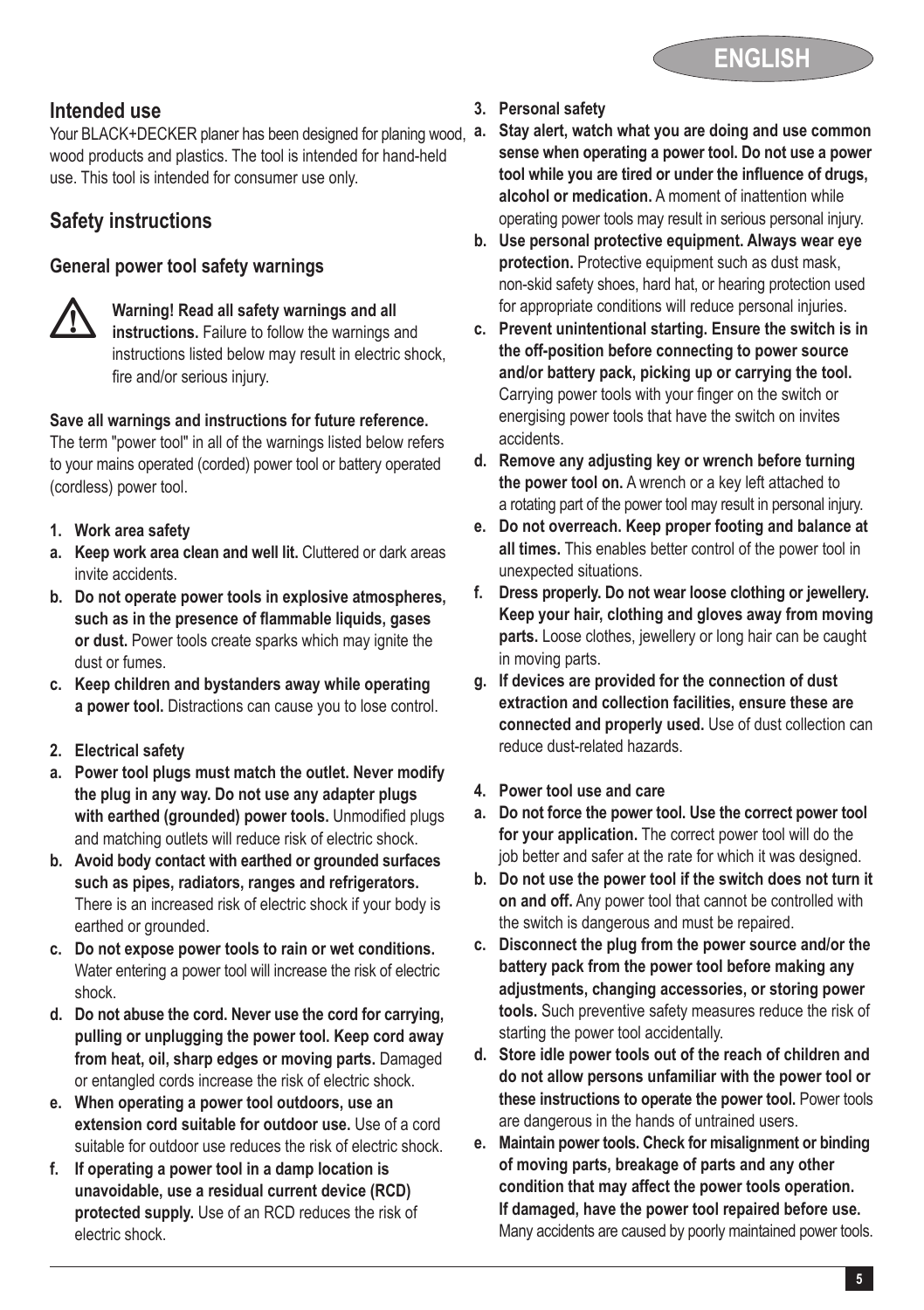# **ENGLISH**

- **f. Keep cutting tools sharp and clean.** Properly maintained cutting tools with sharp cutting edges are less likely to bind and are easier to control.
- **g. Use the power tool, accessories and tool bits etc., in accordance with these instructions, taking into account the working conditions and the work to be performed.** Use of the power tool for operations different from those intended could result in a hazardous situation.
- **5. Service**
- **a. Have your power tool serviced by a qualified repair person using only identical replacement parts.** This will ensure that the safety of the power tool is maintained.

### **Additional power tool safety warnings**



- $\bullet$  Hold the tool by the insulated gripping surfaces when **performing an operation where the cutting tool may contact hidden wiring or its own cord.** Cutting accessory contacting a "live" wire may make exposed metal parts of the power tool "live" and shock the operator.
- ◆ Use clamps or another practical way to secure and **support the workpiece to a stable platform.** Holding the work by hand or against your body leaves it unstable and may lead to loss of control.
- $\bullet$  Wait for the cutter to stop before setting the tool down. An exposed cutter may engage the surface leading to possible loss of control and serious injury.
- ◆ Keep the cutter sharp. Dull or damaged cutters may cause the planer to swerve or stall under pressure. Always use the appropriate type of cutter for the power tool.
- $\bullet$  Do not touch the workpiece or the cutter immediately after operating the tool. They can become very hot.
- $\triangle$  Remove all nails and metal objects from the workpiece before planning.
- $\triangleleft$  Always hold the tool with both hands and by the handles provided.
- $\bullet$  Immediately disconnect the cable from the mains if it is damaged or cut.

**Warning!** Contact with, or inhalation of dusts arising from planing applications may endanger the health of the operator and possible bystanders. Wear a dust mask specifically designed for protection against dust and fumes and ensure that persons within or entering the work area are also protected.

- $\triangle$  This tool is not intended for use by persons (including children) with reduced physical, sensory or mental capabilities, or lack of experience and knowledge, unless they have been given supervision or instruction concerning use of the appliance by a person responsible for their safety. Children should be supervised to ensure that they do not play with the appliance.
- $\bullet$  The intended use is described in this instruction manual. The use of any accessory or attachment or performance of any operation with this tool other than those recommended in this instruction manual may present a risk of personal injury and/or damage to property.

### **Safety of others**

- $\triangle$  This appliance is not intended for use by persons (including children) with reduced physical, sensory or mental capabilities, or lack of experience and knowledge, unless they have been given supervision or instruction concerning use of the appliance by a person responsible for their safety.
- $\triangle$  Children should be supervised to ensure that they do not play with the appliance.

### **Vibration**

The declared vibration emission values stated in the technical data and the declaration of conformity have been measured in accordance with a standard test method provided by EN 60745 and may be used for comparing one tool with another. The declared vibration emission value may also be used in a preliminary assessment of exposure.

**Warning!** The vibration emission value during actual use of the power tool can differ from the declared value depending on the ways in which the tool is used. The vibration level may increase above the level stated.

When assessing vibration exposure to determine safety measures required by 2002/44/EC to protect persons regularly using power tools in employment, an estimation of vibration exposure should consider, the actual conditions of use and the way the tool is used, including taking account of all parts of the operating cycle such as the times when the tool is switched off and when it is running idle in addition to the trigger time.

### **Labels on tool**

The following pictograms are shown on the tool:



: **Warning!** To reduce the risk of injury, the user must read the instruction manual.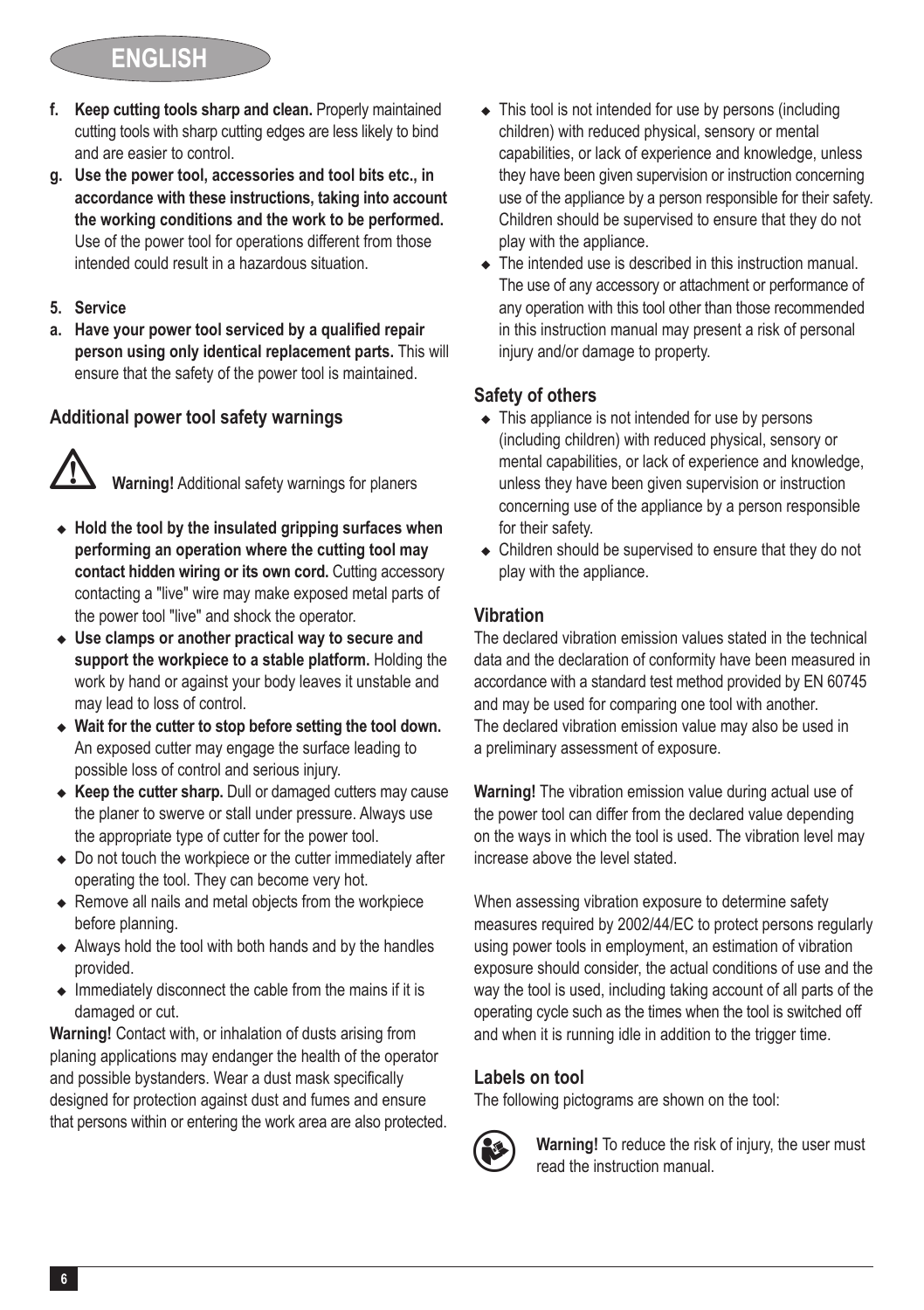

### **Electrical safety**



This tool is double insulated; therefore no earth wire<br>is required. Always check that the power supply corresponds to the voltage on the rating plate.

 $\bullet$  If the supply cord is damaged, it must be replaced by the manufacturer or an authorised BLACK+DECKER Service Centre in order to avoid a hazard.

# **Features**

This tool includes some or all of the following features.

- 1. On/off switch 2. Lock-off button
- 3. Shavings discharge outlet
- 4. Planing depth adjustment knob
- 5. Planing depth graduation

# **Assembly**

**Warning!** Before assembly, make sure that the tool is switched off and unplugged.

### **Replacing the cutting blades (fig. A)**

The cutting blades provided with this tool are reversible. Replacement cutting blades can be obtained from your local retailer.

#### **Removing**

- $\bullet$  Loosen the bolts (6) using the spanner supplied.
- $\bullet$  Slide the blade (7) out of the holder.
- $\triangle$  Reverse the blade so that the unused side comes in position. If both sides are worn, the blade must be replaced.

#### **Fitting**

- $\triangleleft$  Slide the blade into the holder until it is against the end stop.
- $\triangle$  Tighten the bolts using the spanner supplied.

**Warning!** Always replace both cutters.

### **Adjusting the depth of cut (fig. B)**

The depth of cut is indicated by the marking (8). The setting range can be read from the graduation (5).

- $\bullet$  Turn the planing depth adjustment knob (4) to the required depth of cut.
- $\bullet$  Turn the knob to the 'P' postion whenever the tool is not in use.

### **KW712KA Fitting and removing the parallel fence (fig. C)**

The parallel fence is used to for optimum control on narrow workpieces.

- $\bullet$  Loosen the locking knob (9).
- Insert the parallel fence (11) through the opening  $(10)$ .
- $\bullet$  Slide the parallel fence into the desired position.
- $\bullet$  Tighten the locking knob.
- $\bullet$  To remove the parallel fence proceed in reverse order.

# **Connecting a vacuum cleaner to the tool (fig. D)**

An adaptor is required to connect a vacuum cleaner or dust extractor to the tool.

- $\bullet$  Slide the adaptor (12) over the shavings discharge outlet (3).
- $\bullet$  Connect the vacuum cleaner hose (13) to the adaptor.

## **Assembling and fitting the shavings collection bag (fig. E)**

The shavings collection bag is particularly useful when working in confined spaces. The bag can be purchased from your local BLACK+DECKER retailer.

Before first use, you will have to assemble the shavings collection bag.

- $\bullet$  Fit the wire frames (14) to the connecting plate (15) using the screws (16) and washers (17).
- $\bullet$  Pull the cloth bag (18) over the frame structure as shown. Take care that the elasticated mouth (19) is well fitted around the edge of the connecting plate (15).
- $\bullet$  Slide the connecting plate over the shavings discharge outlet (3).

### **Residual risks.**

Additional residual risks may arise when using the tool which may not be included in the enclosed safety warnings. These risks can arise from misuse, prolonged use etc.

Even with the application of the relevant safety regulations and the implementation of safety devices, certain residual risks can not be avoided. These include:

- $\bullet$  Injuries caused by touching any rotating/moving **parts.**
- <sup>u</sup> **Injuries caused when changing any parts, blades or accessories.**
- ◆ Injuries caused by prolonged use of a tool. When **using any tool for prolonged periods ensure you take regular breaks.**
- $\bullet$  Impairment of hearing.
- $\triangleleft$  Health hazards caused by breathing dust developed **when using your tool (example:- working with wood, especially oak, beech and MDF.)**

### **Use**

**Warning!** Let the tool work at its own pace. Do not overload.

- $\triangleleft$  Adjust the depth of cut.
- $\bullet$  If necessary, fit and adjust the parallel fence.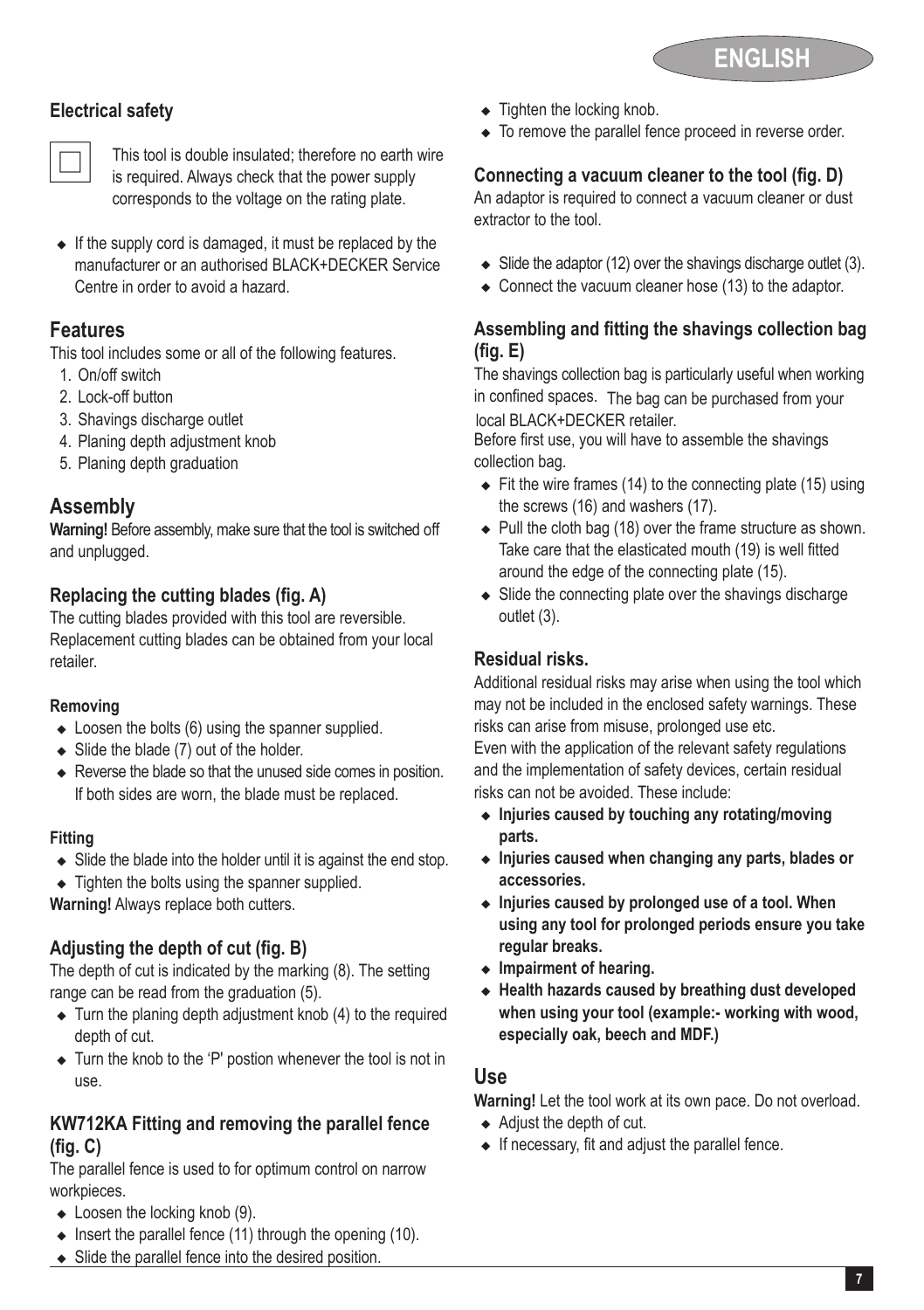## **Switching on and off**

#### **Switching on**

- $\triangle$  Keep the lock-off button (2) depressed and press the on/off switch (1).
- $\leftarrow$  Release the lock-off button.

### **Switching off**

 $\triangle$  Release the on/off switch.

### **Planing**

- $\triangle$  Hold the tool with the nose piece of the shoe resting on top of the workpiece surface.
- $\bullet$  Switch the tool on.
- $\triangleq$  Move the tool steadily forward to perform the cutting stroke.
- $\triangleleft$  Switch the tool off after the stroke has been completed.

### **Rebating (fig. F)**

- $\bullet$  Fit and adjust the parallel fence. (KW712KA ONLY)
- $\triangleleft$  Proceed as for planing.

### **Chamfering edges**

The V-groove in the nose piece of the shoe enables you to chamfer edges at 45° angles.

 $\triangleleft$  Hold the tool at an angle with the groove around the edge of the workpiece and perform the cutting stroke.

### **Emptying the shavings collection bag**

The shavings collection bag should be emptied regularly while using it.

 $\bullet$  Unzip the bag and empty it before continuing.

### **Hints for optimum use**

- $\bullet$  Move the tool along the grain of the wood.
- $\bullet$  If the grain is cross or curly, or if the workpiece material is a hard type of wood, adjust the depth of cut to take only a very thin shaving at each pass and take several passes to achieve the desired result.
- $\bullet$  To keep the tool in a straight line, press down the front of the tool at the start, and press down the back of the tool at the end of the cutting stroke.

# **Accessories**

The performance of your tool depends on the accessory used. BLACK+DECKER and Piranha accessories are engineered to high quality standards and designed to enhance the performance of your tool. By using these accessories you will get the very best from your tool.

The following types of cutting blades can be obtained from your local retailer:

- Tungsten carbide tipped reversible cutting blades (part no. X35007, supplied per pair)

- High-speed steel reversible cutting blades (part no. X24192-XJ11, supplied per pair)

## **Maintenance**

Your tool has been designed to operate over a long period of time with a minimum of maintenance. Continuous satisfactory operation depends upon proper tool care and regular cleaning.

**Warning!** Before performing any maintenance, switch off and unplug the tool.

- $\triangle$  Regularly clean the ventilation slots in your tool using a soft brush or dry cloth.
- $\triangle$  Regularly clean the motor housing using a damp cloth. Do not use any abrasive or solvent-based cleaner.

### **Replacing the drive belt (fig. G)**

- $\bullet$  Loosen the screws (20) and remove the cover (21).
- $\triangle$  Remove the old drive belt.
- $\triangle$  Place the new belt (22) over the pulleys. Place the belt over the large pulley (23) first, then over the small pulley (24), whilst manually rotating the belt steadily.
- $\bullet$  Put the cover back in place and tighten the screws.

# **Mains plug replacement (U.K. & Ireland only)**

If a new mains plug needs to be fitted:

- $\triangleleft$  Safely dispose of the old plug.
- $\triangle$  Connect the brown lead to the live terminal in the new plug.
- $\bullet$  Connect the blue lead to the neutral terminal

**Warning!** No connection is to be made to the earth terminal. Follow the fitting instructions supplied with good quality plugs. Recommended fuse: 5 A.

# **Protecting the environment**



Separate collection. This product must not be disposed of with normal household waste.

Should you find one day that your BLACK+DECKER product needs replacement, or if it is of no further use to you, do not dispose of it with household waste. Make this product available for separate collection.



 $\overline{\diamond}$  Separate collection of used products and packaging<br> $\overline{\diamond}$  allows materials to be recycled and used again. Re-use of recycled materials helps prevent environmental pollution and reduces the demand for raw materials.

Local regulations may provide for separate collection of electrical products from the household, at municipal waste sites or by the retailer when you purchase a new product.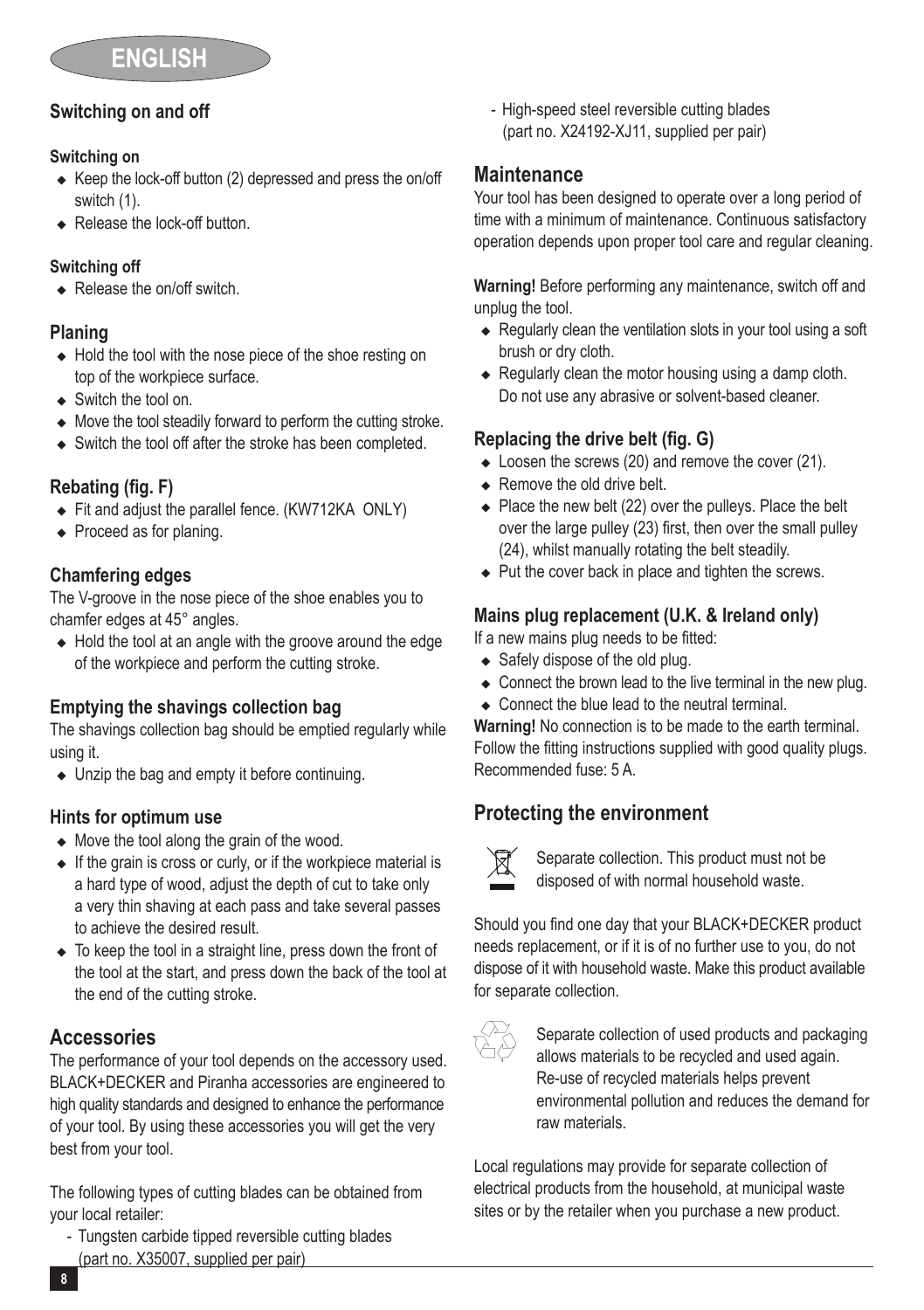

BLACK+DECKER provides a facility for the collection and recycling of BLACK+DECKER products once they have reached the end of their working life. To take advantage of this service please return your product to any authorised repair agent who will collect them on our behalf

You can check the location of your nearest authorised repair agent by contacting your local BLACK+DECKER office at the address indicated in this manual. Alternatively, a list of authorised BLACK+DECKER repair agents and full details of our after-sales service and contacts are available on the Internet at: **www.2helpU.com**

#### **Technical data**

|                |                 | KW712/KW712KA TYPE2      |
|----------------|-----------------|--------------------------|
| Input voltage  | $V_{AC}$        | 230                      |
| Power input    | W               | 650                      |
| No-load speed  |                 | min <sup>-1</sup> 17,000 |
| Planing width  | mm 82           |                          |
| Planing depth  | mm <sub>2</sub> |                          |
| Rebating depth | mm              | 8                        |
| Weight         | kq              | -3                       |
|                |                 |                          |

**Vibration total values (triax vector sum) according to EN 60745:**

Vibration emission value ( $a<sub>h</sub>$ ) 2.6 m/s<sup>2</sup>, uncertainty (K) 1.5 m/s<sup>2</sup>

Level of sound pressure according to EN 60745: Sound pressure  $(L_{pA})$  90 dB(A), uncertainty (K) 3 dB(A) Sound power  $(L_{WA})$  105 dB(A), uncertainty (K) 3 dB(A)

### **EC declaration of conformity**

MACHINERY DIRECTIVE



KW712 /KW712KA Black & Decker declares that these products described under "technical data" are in compliance with:

2006/42/EC, EN 60745-1, EN 60745-2-14

These products also comply with Directive 2014/30/EU and 2011/65/EU. For more information, please contact Black & Decker at the following address or refer to the back of the manual.

The undersigned is responsible for compilation of the technical file and makes this declaration on behalf of Black & Decker.

R. Laverick Engineering Manager Black & Decker Europe, 210 Bath Road, Slough, Berkshire, SL1 3YD United Kingdom 13/11/2014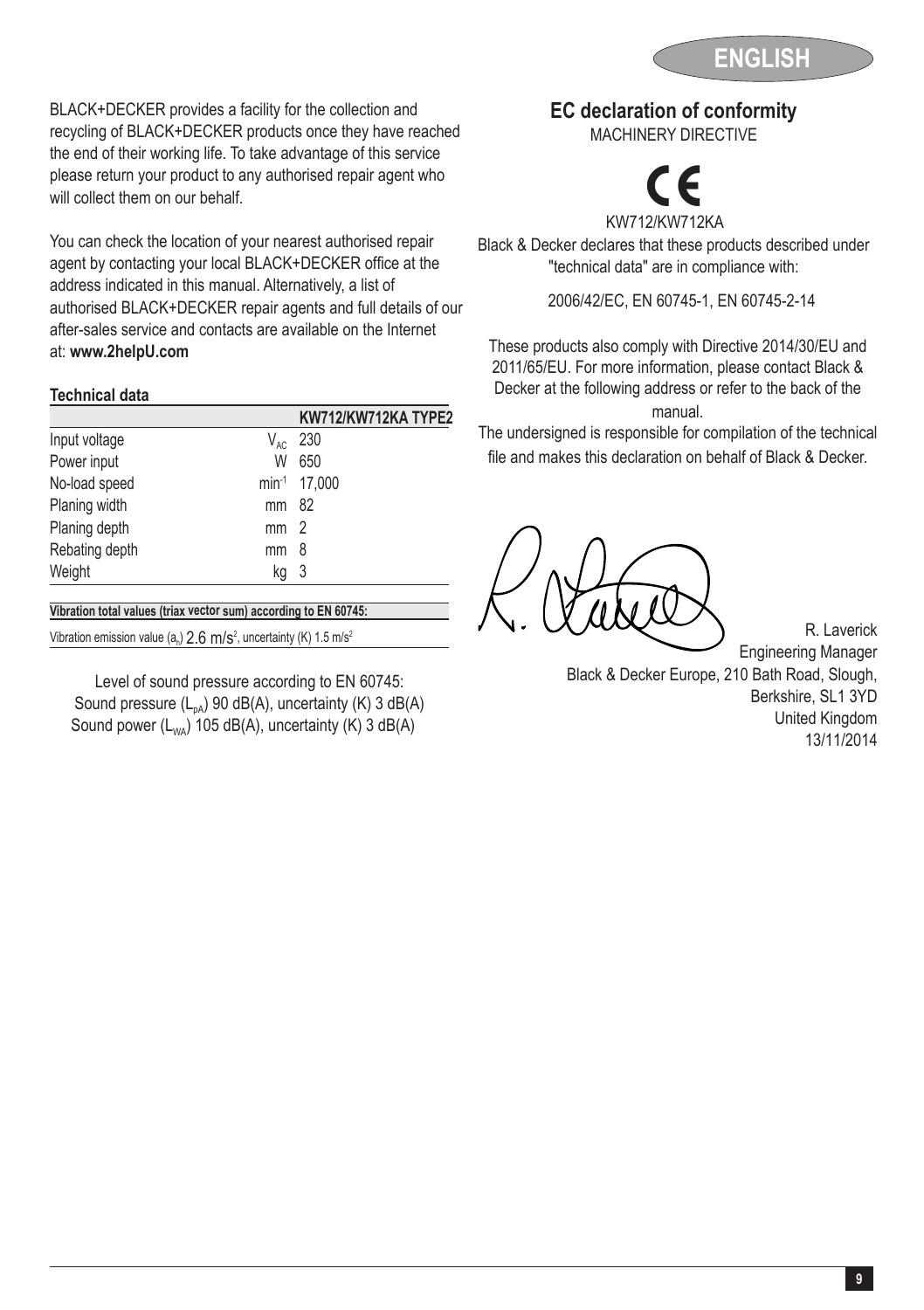### **Guarantee**

Black & Decker is confident of the quality of its products and offers an outstanding guarantee. This guarantee statement is in addition to and in no way prejudices your statutory rights. The guarantee is valid within the territories of the Member States of the European Union and the European Free Trade Area.

If a Black & Decker product becomes defective due to faulty materials, workmanship or lack of conformity, within 24 months from the date of purchase, Black & Decker guarantees to replace defective parts, repair products subjected to fair wear and tear or replace such products to ensure minimum inconvenience to the customer unless:

- $\triangle$  The product has been used for trade, professional or hire purposes;
- $\triangle$  The product has been subjected to misuse or neglect:
- $\triangle$  The product has sustained damage through foreign objects, substances or accidents:
- $\triangle$  Repairs have been attempted by persons other than authorised repair agents or Black & Decker service staff.

To claim on the guarantee, you will need to submit proof of purchase to the seller or an authorised repair agent. You can check the location of your nearest authorised repair agent by contacting your local Black & Decker office at the address indicated in this manual. Alternatively, a list of authorised Black & Decker repair agents and full details of our after-sales service and contacts are available on the Internet at: **www.2helpU.com**

Please visit our website **www.blackanddecker.co.uk** to register your new BLACK+DECKER product and to be kept up to date on new products and special offers.

Further information on the BLACK+DECKER brand and our range of products is available at **www.blackanddecker.co.uk**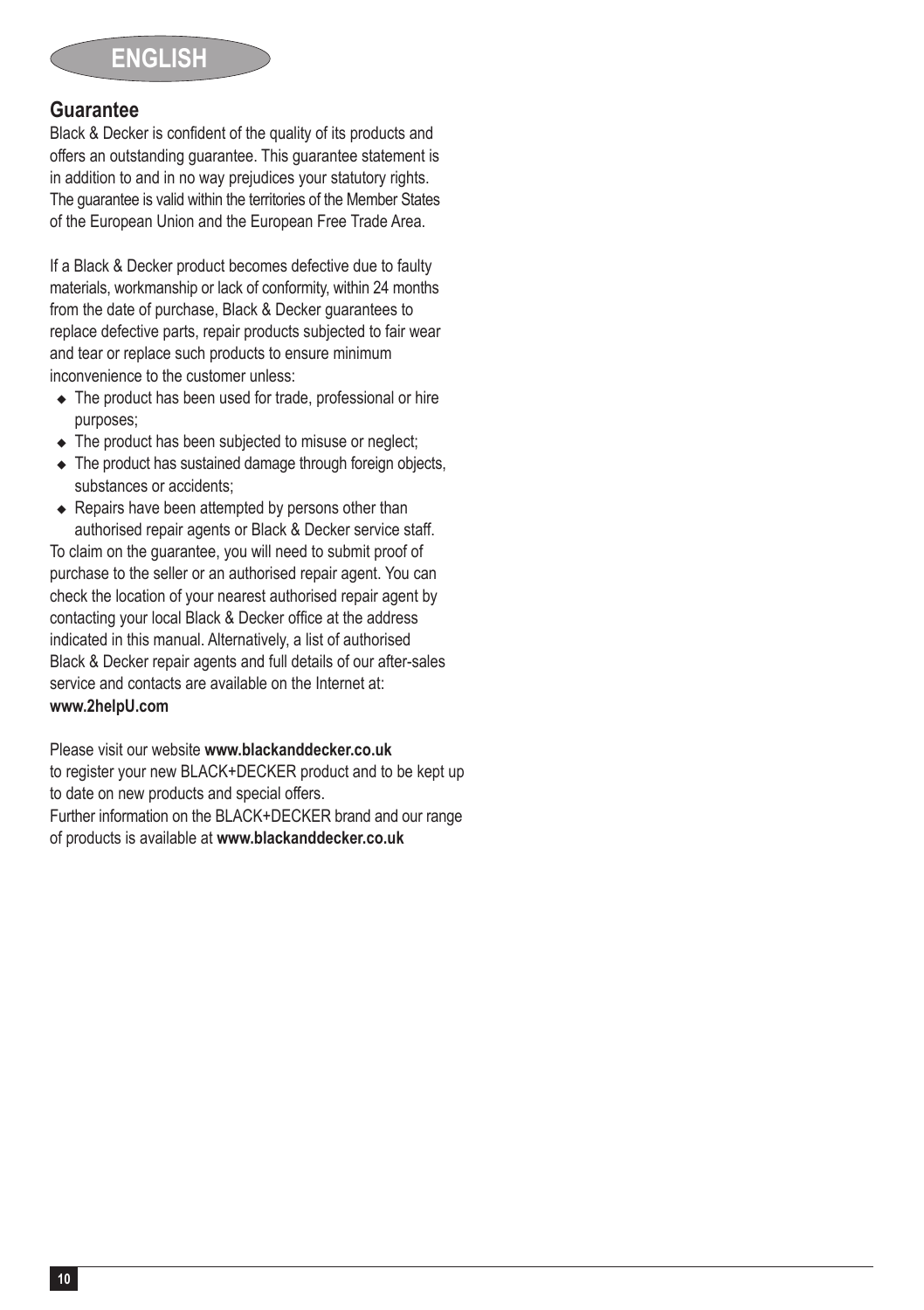# **Bestimmungsgemäße Verwendung**

Ihr BLACK+DECKER Hobel wurde zum Hobeln von Holz, Holzprodukten und Kunststoffen entwickelt. Das Gerät ist für die Handbedienung ausgelegt. Dieses Gerät ist nicht für den gewerblichen Einsatz vorgesehen.

# **Sicherheitshinweise**

#### **Allgemeine Warnhinweise zur Sicherheit von Elektrowerkzeugen**



@ **Achtung! Lesen Sie sämtliche Sicherheits-warnhinweise und sonstigen Anweisungen.** Die Nichteinhaltung der nachstehend aufgeführten Warnhinweise und sonstigen Anweisungen kann einen elektrischen Schlag, Brand und/oder schwere Verletzungen verursachen.

#### **Bewahren Sie alle Warnhinweise und sonstigen Anweisungen zur künftigen Bezugnahme auf.**

Der nachfolgend verwendete Begriff "Gerät" bezieht sich auf netzbetriebene Geräte (mit Netzkabel) und auf akkubetriebene Geräte (ohne Netzkabel).

- **1. Sicherheit am Arbeitsplatz**
- **a. Halten Sie Ihren Arbeitsbereich sauber und gut ausgeleuchtet.** Unordnung und dunkle Arbeitsbereiche fordern Unfälle geradezu heraus.
- **b. Arbeiten Sie mit Geräten nicht in explosionsgefährdeter Umgebung, in der sich brennbare Flüssigkeiten, Gase oder Stäube befinden.** Geräte erzeugen Funken, die den Staub oder die Dämpfe entzünden können.
- **c. Halten Sie Kinder und andere Personen während der Benutzung eines Geräts fern.** Bei Ablenkung können Sie die Kontrolle verlieren.
- **2. Elektrische Sicherheit**
- **a. Der Anschlussstecker des Geräts muß in die Steckdose passen. Der Stecker darf in keiner Weise verändert werden. Verwenden Sie keine Adapterstecker gemeinsam mit schutzgeerdeten Geräten.** Unveränderte Stecker und passende Steckdosen verringern

das Risiko eines elektrischen Schlages.

- **b. Vermeiden Sie Körperkontakt mit geerdeten Oberflächen von Rohren, Heizungen, Herden und Kühlschränken.** Es besteht ein erhöhtes Risiko eines elektrischen Schlags, wenn Ihr Körner geerdet ist.
- **c. Halten Sie Geräte von Regen und Nässe fern.** Das Eindringen von Wasser in ein Gerät erhöht das Risiko eines elektrischen Schlages.
- **d. Mißbrauchen Sie nicht das Kabel. Verwenden Sie das Kabel niemals zum Tragen, Ziehen oder Trennen des Gerätes vom Netz. Halten Sie das Kabel fern von Hitze, Öl, scharfen Kanten oder sich bewegenden Teilen.** Beschädigte oder verwickelte Kabel erhöhen das Risiko eines elektrischen Schlages.
- **e. Wenn Sie mit einem Gerät im Freien arbeiten, verwenden Sie nur Verlängerungskabel, die auch für den Außenbereich zugelassen sind.** Die Verwendung eines für den Außenbereich geeigneten Verlängerungskabels verringert das Risiko eines elektrischen Schlages.
- **f. Falls der Betrieb des Elektrowerkzeugs in einer feuchten Umgebung unvermeidbar ist, verwenden Sie einen mit einem Fehlerstromschutzschalter (FI-Schutzschalter) abgesicherten Stromkreis.** Durch die Verwendung eines FI-Schutzschalters wird das Risiko eines Stromschlags verringert.
- **3. Sicherheit von Personen**
- **a. Seien Sie aufmerksam, achten Sie darauf, was Sie tun, und gehen Sie vernünftig mit einem Gerät um. Benutzen Sie das Gerät nicht, wenn Sie müde sind oder unter dem Einfluß von Drogen, Alkohol oder Medikamenten stehen.** Ein Moment der Unachtsamkeit beim Gebrauch von Geräten kann zu ernsthaften Verletzungen führen.
- **b. Tragen Sie persönliche Schutzausrüstung. Tragen Sie immer eine Schutzbrille.** Das Tragen persönlicher Schutzausrüstung, wie Staubmaske, rutschfeste Sicherheitsschuhe, Schutzhelm oder Gehörschutz, je nach Art und Einsatz des Elektrowerkzeuges, verringert das Risiko von Verletzungen.
- **c. Vermeiden Sie eine unbeabsichtigte Inbetriebnahme. Vergewissern Sie sich, dass der Schalter auf der Aus-Stellung steht, bevor Sie den Stecker in die Steckdose stecken und/oder das Akkupaket im Werkzeug stecken, das Werkzeug aufnehmen oder tragen.** Wenn Sie beim Tragen des Elektrowerkzeugs den Finger am Schalter haben oder das Werkzeug eingeschaltet an die Stromversorgung anschließen, kann dies zu Unfällen führen.
- **d. Entfernen Sie Einstell- oder Schraubenschlüssel, bevor Sie das Gerät einschalten.** Ein Schlüssel, der sich in einem sich drehenden Teil befindet, kann zu Verletzungen führen.
- **e. Nicht zu weit nach vorne strecken! Achten Sie auf einen sicheren Stand, um in jeder Arbeitsposition das Gleichgewicht zu halten.** Dadurch können Sie das Gerät in unerwarteten Situationen besser unter Kontrolle halten.
- **f. Tragen Sie geeignete Kleidung. Tragen Sie keine weite Kleidung oder Schmuck. Halten Sie Haare, Kleidung und Handschuhe fern von sich bewegenden Teilen.** Lockere Kleidung, Schmuck oder lange Haare können von sich bewegenden Teilen erfaßt werden.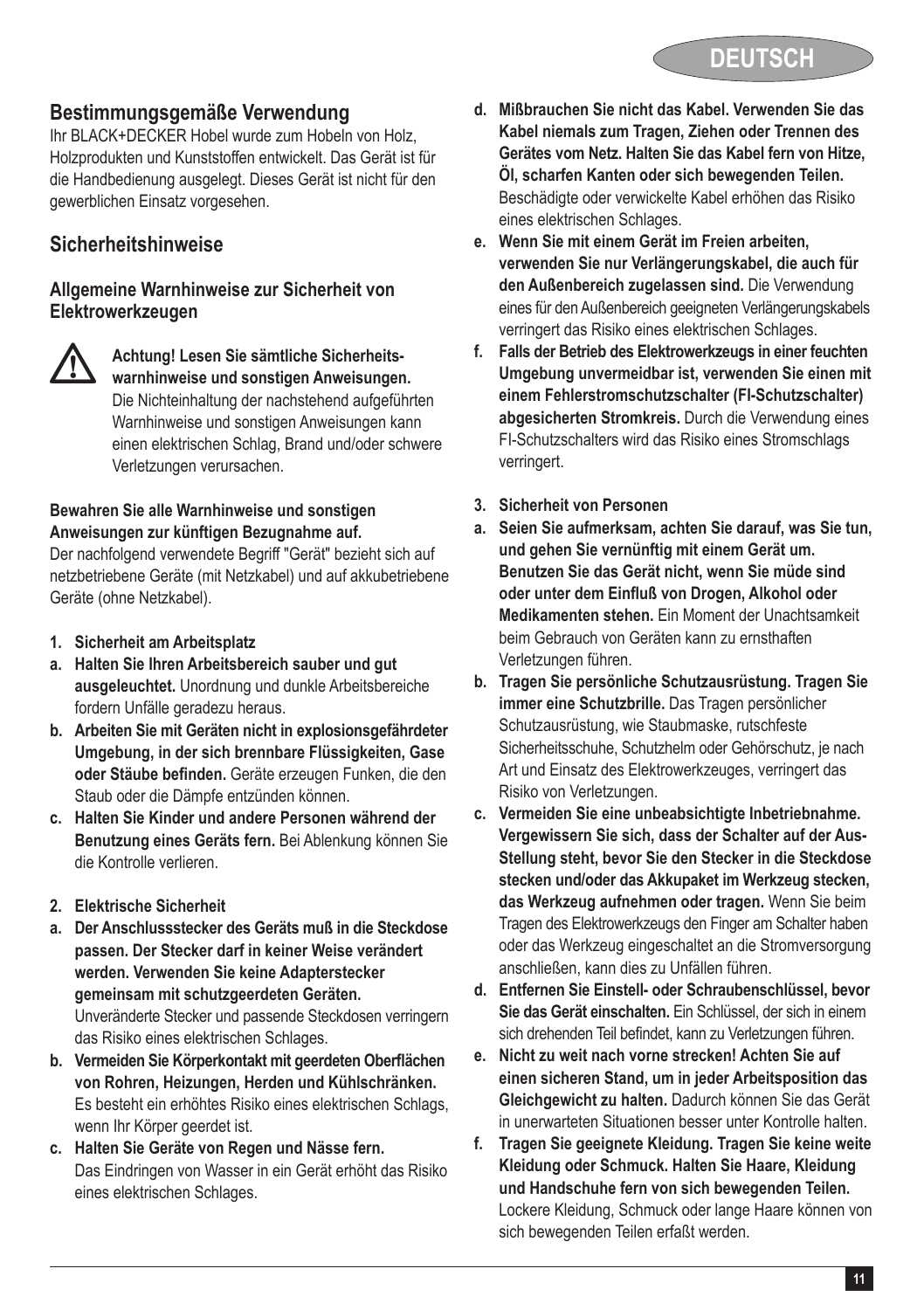- **g. Falls Staubabsaug- und -auffangvorrichtungen vorhanden sind, vergewissern Sie sich, daß diese angeschlossen sind und richtig verwendet werden.** Das Verwenden dieser Einrichtungen verringert Gefährdungen durch Staub.
- **4. Gebrauch und Pflege von Geräten**
- **a. Überlasten Sie das Gerät nicht. Verwenden Sie für Ihre Arbeit das dafür bestimmte Gerät.** Mit dem passenden Gerät arbeiten Sie besser und sicherer im angegebenen Leistungsbereich.
- **b. Benutzen Sie kein Gerät, dessen Schalter defekt ist.** Ein Gerät, das sich nicht mehr ein- oder ausschalten läßt, ist gefährlich und muß repariert werden.
- **c. Trennen Sie den Stecker von der Stromquelle und/ oder das Akkupaket vom Elektrowerkzeug, bevor Einstellungen vorgenommen, Zubehör gewechselt oder Elektrowerkzeuge verstaut werden.** Diese Vorsichtsmaßnahmen verhindern den unbeabsichtigten Start des Gerätes.
- **d. Bewahren Sie unbenutzte Geräte außerhalb der Reichweite von Kindern auf. Lassen Sie Geräte nicht von Personen benutzen, die damit nicht vertraut sind oder diese Anweisungen nicht gelesen haben.** Geräte sind gefährlich, wenn Sie von unerfahrenen Personen benutzt werden.
- **e. Halten Sie Geräte in einem einwandfreien Zustand. Kontrollieren Sie, ob bewegliche Teile falsch ausgerichtet sind oder klemmen und ob Teile gebrochen oder so beschädigt sind, daß die Funktion des Geräts beeinträchtigt ist. Lassen Sie beschädigte Geräte vor dem Gebrauch reparieren.** Viele Unfälle haben ihre Ursache in schlecht gewarteten Geräten.
- **f. Halten Sie Schneidgeräte scharf und sauber.** Sorgfältig gepflegte Schneidgeräte mit scharfen Schneidkanten verklemmen sich weniger und sind leichter zu führen.
- **g. Verwenden Sie das Elektrowerkzeug, Zubehör sowie Werkzeug-Bits, usw. entsprechend diesen Anweisungen. Berücksichtigen Sie dabei die Arbeitsbedingungen sowie die durchzuführende Arbeit.** Der Gebrauch von Geräten für andere als die vorgesehenen Anwendungen kann zu gefährlichen Situationen führen.
- **5. Service**
- **a. Lassen Sie Ihr Gerät nur von qualifiziertem Fachpersonal und nur mit Original-Ersatzteilen reparieren.** Damit wird gewährleistet, daß die Sicherheit des Geräts erhalten bleibt.

### **Zusätzliche Warnhinweise zur Sicherheit von Elektrowerkzeugen**

@ **Achtung!** Zusätzliche Warnhinweise zur Sicherheit von Hobeln

- ◆ Halten Sie das Elektrowerkzeug an den isolierten **Griffflächen, wenn Arbeiten durchgeführt werden, bei denen das Schneidewerkzeug versteckte Leitungen oder die eigene Anschlußleitung berühren könnte.**  Schneidezubehör, das eine spannungsführende Leitung berührt, setzt die freiliegenden Metallteile des Elektrowerkzeugs unter Spannung und der Benutzer erleidet einen Stromschlag.
- ◆ Verwenden Sie Zwingen oder ähnliche Mittel, um das **Werkstück auf einer stabilen Plattform zu halten und zu sichern.** Falls das Werkstück mit der Hand oder gegen den Körper gehalten wird, bleibt es instabil und Sie können die Kontrolle verlieren.
- <sup>u</sup> **Warten Sie, bis das Messer stehengeblieben ist, bevor Sie das Gerät ablegen.** Ein freiliegender Hobel kann sich in der Oberfläche verfangen und Sie können die Kontrolle verlieren und ernsthafte Verletzungen können verursacht werden.
- <sup>u</sup> **Halten Sie das Messer scharf.** Stumpfe oder beschädigte Messer können bewirken, daß der Hobel unter Druck ausbricht oder hängen bleibt. Verwenden Sie stets den richtigen Messertyp für das Elektrowerkzeug.
- ◆ Fassen Sie das Werkstück bzw. das Messer unmittelbar nach dem Betrieb des Werkzeugs nicht an. Diese Teile können sehr heiß werden!
- ◆ Vor dem Hobeln müssen alle Nägel und Metallgegenstände aus dem Werkstück entfernt werden.
- ◆ Halten Sie das Gerät stets mit beiden Händen und an den vorgesehenen Handgriffen.
- Falls das Netzkabel durchgeschnitten oder beschädigt wird, ziehen Sie sofort den Netzstecker.

**Achtung!** Ein Kontakt mit Stäuben oder das Einatmen von Stäuben, die durch den Hobeleinsatz entstehen, kann die Gesundheit des Bedieners und eventueller anderer Personen in der Nähe des Geräts gefährden. Tragen Sie zum Schutz vor Stäuben und Dämpfen eine Staubmaske, und stellen Sie sicher, daß auch andere Personen geschützt sind, die den Arbeitsplatz betreten oder sich darin aufhalten.

• Dieses Gerät darf nicht von Personen (einschließlich Kindern) mit eingeschränkten körperlichen, sensorischen oder geistigen Fähigkeiten verwendet werden. Auch darf es nicht von Personen verwendet werden, die keine Erfahrung mit dem Gerät oder Kenntnis darüber haben, es sei denn, sie stehen beim Gebrauch unter der Aufsicht und Anleitung einer für deren Sicherheit verantwortlichen Person. Kinder müssen beaufsichtigt werden, um sicherzustellen, daß sie nicht mit dem Gerät spielen.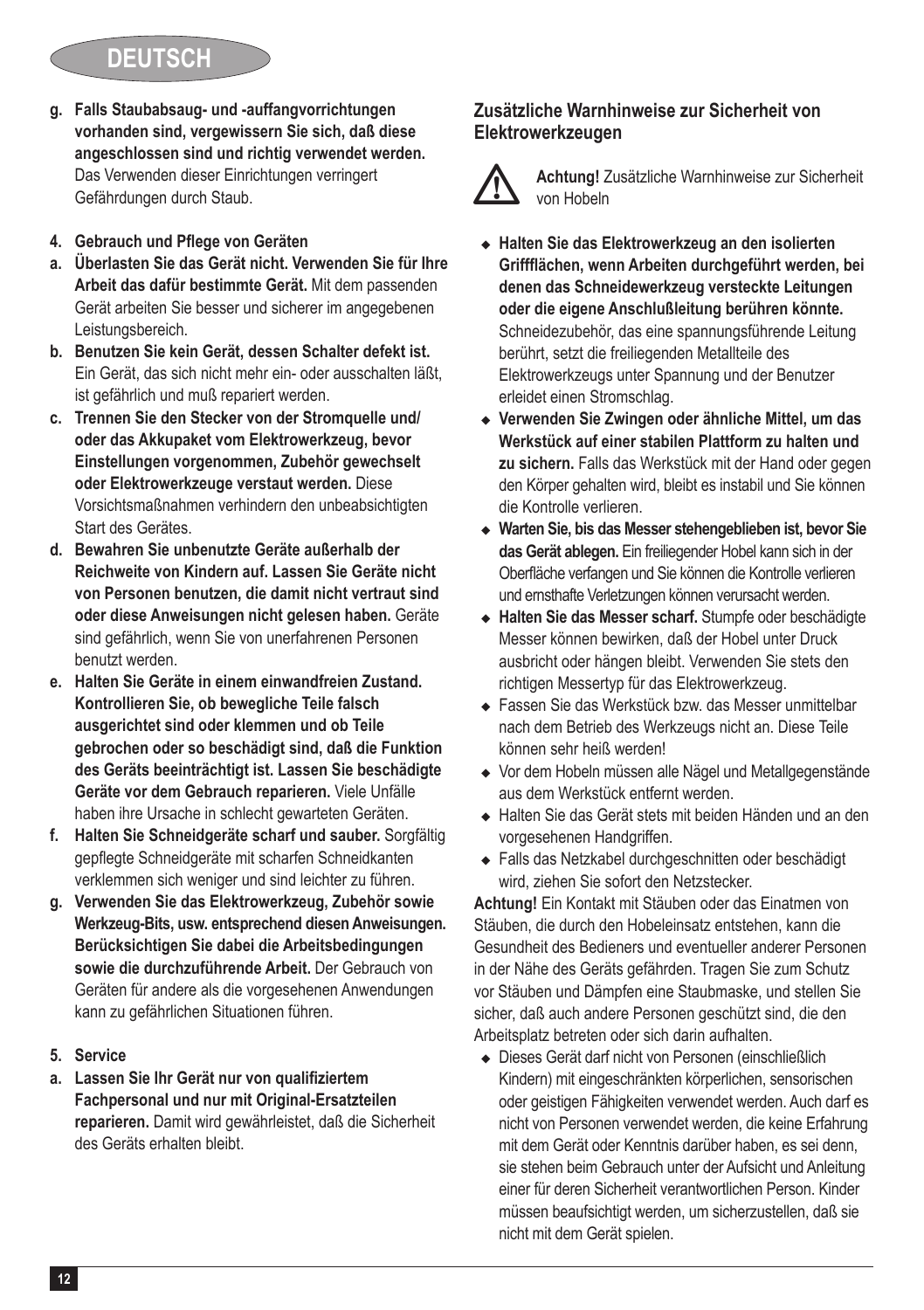◆ Die bestimmungsgemäße Verwendung ist in dieser Bedienungsanleitung beschrieben. Das Verwenden anderer als der in dieser Anleitung empfohlenen Anbaugeräte und Zubehörteile oder die Ausführung von Arbeiten mit diesem Gerät, die nicht der bestimmungsgemäßen Verwendung entsprechen, kann zu Unfallgefahren und/oder Sachschäden führen.

### **Sicherheit anderer Personen**

- Dieses Gerät darf nicht von Personen (einschließlich Kindern) mit eingeschränkten körperlichen, sensorischen oder geistigen Fähigkeiten verwendet werden. Auch darf es nicht von Personen verwendet werden, die keine Erfahrung mit dem Gerät oder Kenntnis darüber haben, es sei denn, sie stehen beim Gebrauch unter der Aufsicht und Anleitung einer für deren Sicherheit verantwortlichen Person.
- <sup>u</sup> Kinder müssen beaufsichtigt werden, um sicherzustellen, daß sie nicht mit dem Gerät spielen.

## **Vibrationen**

Die angegebenen Vibrationswerte in den Technischen Daten und der Konformitätserklärung wurden gemäß einer standardisierten und durch EN 60745 festgelegten Prüfmethode gemessen und können herangezogen werden, um ein Werkzeug mit einem anderen zu vergleichen. Der angegebene Vibrationswert kann auch für eine vorläufige Einstufung der Freisetzung herangezogen werden.

**Achtung!** Der Vibrationswert beim eigentlichen Gebrauch des Elektrowerkzeugs kann vom angegebenen Wert abweichen. Dies hängt davon ab, auf welche Weise das Werkzeug verwendet wird. Der Vibrationswert kann über den angegebenen Wert hinaus ansteigen.

Bei der Einstufung der Vibrationen zur Festlegung der von 2002/44/EG geforderten Sicherheitsmaßnahmen zum Schutz von Personen, die beruflich regelmäßig mit Elektrowerkzeugen arbeiten, muß eine Vibrationseinstufung die tatsächlichen Gebrauchsbedingungen und die Art und Weise berücksichtigen, wie das Werkzeug verwendet wird. Auch müssen alle Aspekte des Arbeitszyklus berücksichtigt werden, wie beispielsweise die Zeiten, in denen das Werkzeug aus- und eingeschaltet ist und im Leerlauf läuft.

### **Schilder auf dem Gerät**

Es befinden sich folgende Bildzeichen auf dem Gerät:



**(3) Achtung!** Um die Verletzungsgefahr zu verringern,<br>muß der Benutzer die Bedienungsanleitung lesen.

### **Elektrische Sicherheit**

# Dieses Gerät ist schutzisoliert, daher ist keine Erdleitung erforderlich. Überprüfen Sie immer, ob die Netzspannung der auf dem Typenschild des Elektrowerkzeuges angegebenen Spannung entspricht.

◆ Falls das Netzkabel beschädigt ist, so ist es vom Hersteller oder einem autorisierten BLACK+DECKER Service Center auszutauschen, um Gefahren vorzubeugen.

### **Merkmale**

Dieses Gerät weist einige oder alle der folgenden Merkmale auf. 1.Ein-/Aus-Schalter

- 2. Einschaltsperre
- 3. Spanauswurf
- 4. Einstellknopf für Hobeltiefe
- 5. Hobeltiefeneinteilung

### **Montage**

**Achtung!** Vergewissern Sie sich vor der Montage, daß das Gerät ausgeschaltet ist und daß der Netzstecker gezogen wurde.

### **Erneuerung der Hobelmesser (Abb. A)**

Die mit diesem Werkzeug mitgelieferten Hobelmesser können umgedreht werden. Ersatzklingen können von Ihrem örtlichen Händler bezogen werden.

#### **Entfernen**

- Lösen Sie die Schrauben (6) mit dem mitgelieferten Schraubenschlüssel.
- ◆ Schieben Sie das Messer (7) aus dem Halter.
- ◆ Drehen Sie das Messer um, so daß die unbenutzte Seite verwendet wird. Sind beide Seiten verschlissen, so muß die Klinge erneuert werden.

#### **Anbringen**

- $\triangle$  Schieben Sie das Messer in den Halter, bis es sich am Endanschlag befindet.
- Ziehen Sie die Schrauben mit dem mitgelieferten Schraubenschlüssel an.

**Achtung!** Erneuern Sie stets beide Messer.

### **Einstellen der Schnittiefe (Abb. B)**

Die Schnittiefe wird durch die Markierung (8) angezeigt. Der Einstellbereich kann auf der Einteilung (5) abgelesen werden.

- $\bullet$  Drehen Sie den Hobeltiefen-Einstellknopf (4) auf die gewünschte Schnittiefe.
- ◆ Drehen Sie den Knopf auf Stellung "P", wenn das Gerät nicht verwendet wird.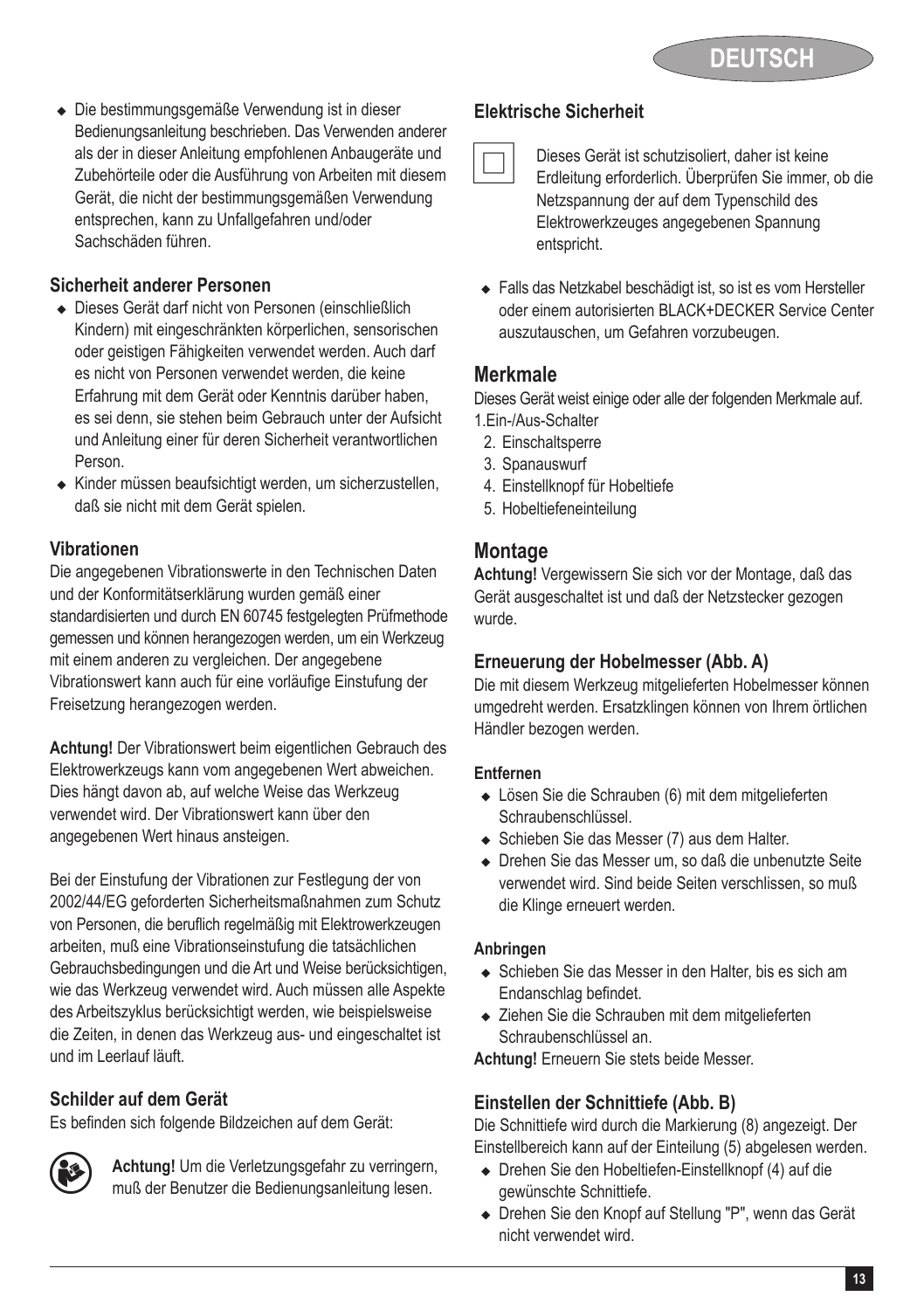### **KW712KA Anbringen und Entfernen des Parallelanschlags (Abb. C)**

Der Parallelanschlag wird verwendet, um eine optimale Kontrolle bei schmalen Werkstücken zu haben.

- Lösen Sie die Sicherungsknopf (9).
- <sup>u</sup> Führen Sie den Parallelanschlag (11) durch die Öffnung (10).
- ◆ Schieben Sie den Parallelanschlag in die gewünschte **Position**
- ◆ Ziehen Sie den Sicherungsknopf an.
- Zum Entfernen des Parallelanschlags gehen Sie in umgekehrter Reihenfolge vor.

### **Anschluß eines Staubsaugers am Gerät (Abb. D)**

Um einen Staubsauger oder eine Absaugvorrichtung mit dem Gerät zu verbinden, ist ein Adapter erforderlich.

- ◆ Schieben Sie den Adapter (12) über den Spanauswurf (3).
- ◆ Verbinden Sie den Staubsaugerschlauch (13) mit dem Adapter.

### **Montieren und Anbringen des Spanfangsacks (Abb. E)**

Der Spanfangsack ist besonders nützlich, wenn unter engen Bedingungen gearbeitet werden muß. 
Worden and Der Adapter kann von Ihrem örtlichen BLACK+DECKER Händler bezogen werden.

Vor dem ersten Gebrauch muß der Spanfangsack montiert werden.

- ◆ Bringen Sie mit Hilfe der Schrauben (16) und Unterlegscheiben (17) die Drahtrahmen (14) an der Anschlußplatte (15) an.
- ◆ Ziehen Sie en Stoffsack (18) wie angegeben über den Rahmen. Achten Sie darauf, daß das elastische Mundstück (19) richtig um die Kante der Anschlußplatte (15) herum angebracht wird.
- <sup>u</sup> Schieben Sie die Anschlußplatte über den Spanauswurf (3).

### **Restrisiken.**

Für den Gebrauch dieses Geräts verbleiben zusätzliche Restrisiken, die möglicherweise nicht in den Sicherheitswarnungen genannt werden. Diese Risiken bestehen beispielsweise bei Missbrauch oder längerem **Gebrauch** 

Auch bei der Einhaltung der entsprechenden Sicherheitsvorschriften und der Verwendung aller Sicherheitsgeräte bestehen weiterhin bestimmte Restrisiken. Diese werden im Folgenden aufgeführt:

- <sup>u</sup> **Verletzungen, die durch das Berühren von sich drehenden/bewegenden Teilen verursacht werden.**
- <sup>u</sup> **Verletzungen, die durch das Austauschen von Teilen, Messern oder Zubehör verursacht werden.**
- <sup>u</sup> **Verletzungen, die durch längeren Gebrauch eines Geräts verursacht werden. Legen Sie bei längerem Gebrauch regelmäßige Pausen ein.**
- <sup>u</sup> **Beeinträchtigung des Gehörs.**
- ◆ Gesundheitsrisiken durch das Einatmen von Staub **beim Gebrauch des Geräts (Beispielsweise bei Holzarbeiten, insbesondere Eiche, Buche und Pressspan).**

# **Gebrauch**

**Achtung!** Beschleunigen Sie den Arbeitsvorgang nicht mit Gewalt. Vermeiden Sie eine Überlastung des Gerätes.

- ◆ Stellen Sie die Schnittiefe ein.
- <sup>u</sup> Bringen Sie gegebenenfalls den Parallelanschlag an und stellen Sie ihn ein.

### **Ein- und Ausschalten**

#### **Einschalten**

- ◆ Halten Sie die Einschaltsperre (2) gedrückt, und drücken Sie auf den Ein-/Ausschalter (1).
- ▲ Lassen Sie die Einschaltsperre los.

#### **Ausschalten**

▲ Lassen Sie den Fin-/Ausschalter los.

#### **Hobeln**

- ▲ Halten Sie das Gerät mit dem Nasenstück des Schuhs auf der Oberseite der Werkstückoberfläche ruhend.
- Schalten Sie das Werkzeug ein.
- ◆ Bewegen Sie das Gerät gleichmäßig nach vorne, um den Schnitthub auszuführen.
- ◆ Schalten Sie das Gerät aus, nachdem der Hub beendet wurde.

### **Falze (Abb. F)**

- ◆ Bringen Sie den Parallelanschlag an und stellen Sie ihn ein. (KW712KA )
- ◆ Gehen Sie wie beim Hobeln vor.

### **Schrägkanten**

Mit der V-Nut im Nasenstück des Schuhs ist es möglich, Kanten mit Winkeln von 45 Grad zu hobeln.

<sup>u</sup> Halten Sie das Gerät mit der Nut um die Kante des Werkstücks herum in einem Winkel und führen Sie den Schnitthub durch.

### **Leeren des Spanfangsacks**

Der Spanfangsack sollte regelmäßig nach dem Gebrauch geleert werden.

◆ Öffnen Sie den Reißverschluß und entleeren Sie den Sack, bevor Sie fortfahren.

### **Hinweise für optimale Arbeitsergebnisse**

◆ Bewegen Sie das Gerät entlang der Holzmaserung.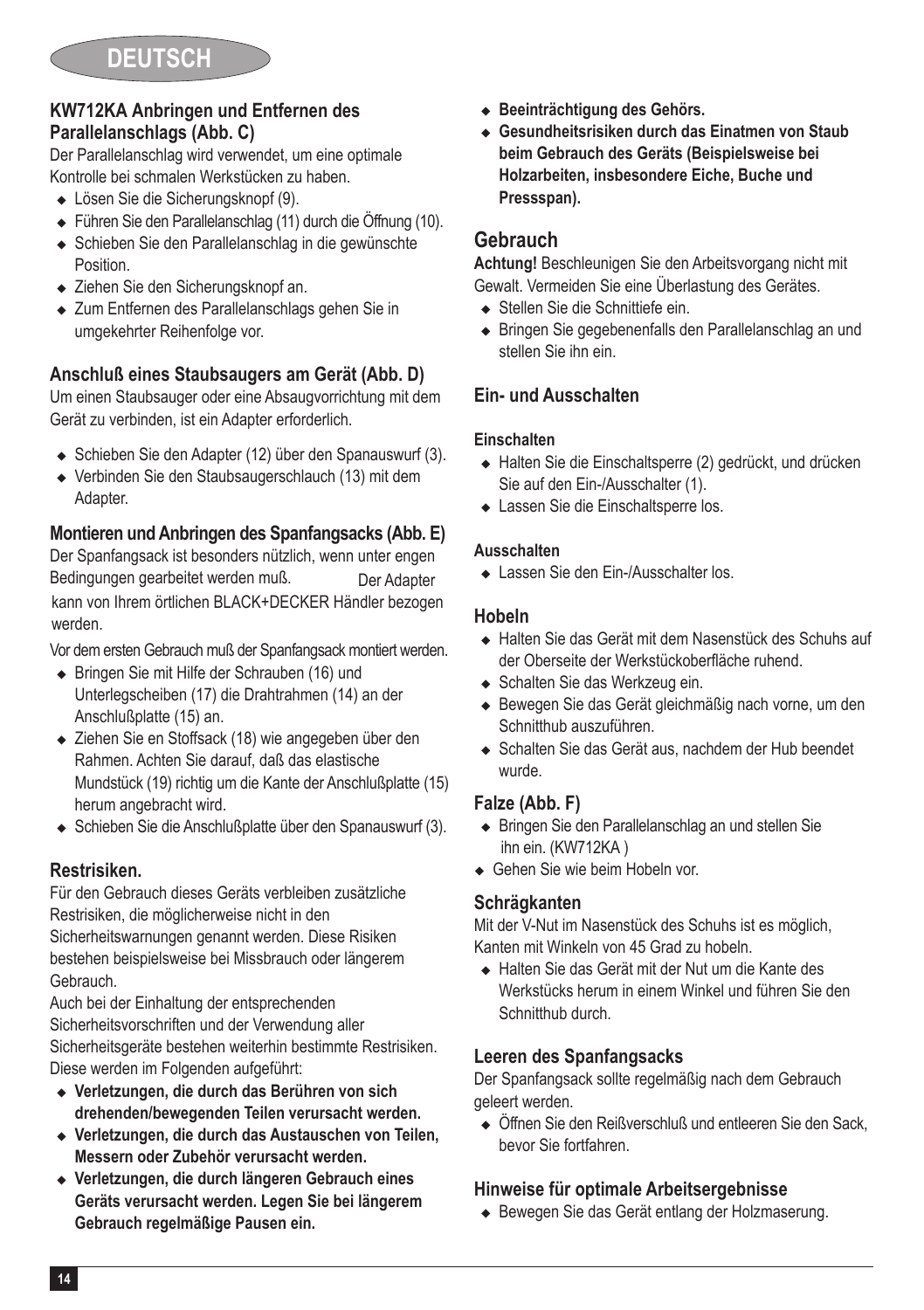- <sup>u</sup> Falls die Maserung kreuz- oder wellenförmig verläuft oder das Werkstück aus einem Hartholz besteht, stellen Sie die Schnittiefe so ein, daß nur eine sehr dünne Schicht bei jedem Hub abgenommen wird und mehrere Arbeitsabläufe erforderlich sind, um das gewünschte Ergebnis zu erzielen.
- <sup>u</sup> Damit das Gerät geradlinig bleibt, drücken Sie die Vorderseite des Geräts am Anfang herunter und drücken Sie die Hinterseite des Geräts am Ende des Schnitthubs herunter.

# **Zubehör**

Die Leistung Ihres Geräts hängt vom verwendeten Zubehör ab. BLACK+DECKER und Piranha Zubehör ist nach hohen Qualitätsnormen gefertigt und dafür ausgelegt, die Leistung Ihres Geräts zu steigern. Durch Verwendung dieses Zubehörs erzielen Sie die größtmögliche Leistung Ihres Geräts.

Folgende Messertypen können von Ihrem örtlichen Händler bezogen werden:

- Umdrehbare Tungsten-Messer mit Karbidspitze (Teile-Nr. X35007, paarweise Lieferung)
- Umdrehbare Hochgeschwindigkeits-Stahlmesser (Teile-Nr. X24192-XJ11, paarweise Lieferung)

# **Wartung**

Ihr Gerät wurde für eine lange Lebensdauer und einen möglichst geringen Wartungsaufwand entwickelt. Ein dauerhafter, einwandfreier Betrieb setzt eine regelmäßige Pflege und Reinigung voraus.

**Achtung!** Bevor Sie irgendwelche Wartungsarbeiten vornehmen, schalten Sie das Gerät aus, und ziehen Sie den Netzstecker.

- <sup>u</sup> Reinigen Sie regelmäßig die Lüftungsschlitze im Gerät mit Hilfe einer weichen Bürste oder eines trockenen Tuches.
- ◆ Reinigen Sie regelmäßig das Motorgehäuse mit Hilfe eines feuchten Tuches. Verwenden Sie keine scheuernden Reinigungsmittel oder Reinigungsmittel auf Lösungsmittelbasis.

### **Erneuerung des Antriebsriemens (Abb. G)**

- Lösen Sie die Schrauben (20) und entfernen Sie die Abdeckung (21).
- **Entfernen Sie den alten Antriebsriemen.**
- ◆ Setzen Sie den neuen Riemen (22) über die Riemenscheiben. Setzen Sie den Riemen zuerst über die große Riemenscheibe (23) und anschließend über die kleine Riemenscheibe (24), während der Riemen gleichmäßig von Hand gedreht wird.
- ◆ Bringen Sie die Abdeckung wieder in ihrer Lage an und ziehen Sie die Schrauben an.

# **Umweltschutz**



Getrennte Entsorgung. Dieses Produkt darf nicht über den normalen Hausmüll entsorgt werden.

Sollte Ihr BLACK+DECKER Produkt eines Tages erneuert werden müssen, oder falls Sie es nicht weiter verwenden wollen, so darf es nicht über den Hausmüll entsorgt werden. Stellen Sie dieses Produkt zur getrennten Entsorgung bereit.



z Durch die getrennte Entsorgung gebrauchter Produkte und Verpackungen können die Materialien recycelt und wiederverwertet werden. Die Wiederverwertung recycelter Materialien schont die Umwelt und verringert die Nachfrage nach Rohstoffen.

Die regionalen Bestimmungen schreiben unter Umständen die getrennte Entsorgung elektrischer Produkte aus dem Haushalt an Sammelstellen oder seitens des Händlers vor, bei dem Sie das neue Produkt erworben haben.

BLACK+DECKER nimmt Ihre ausgedienten BLACK+DECKER Geräte gern zurück und sorgt für eine umweltfreundliche Entsorgung und Wiederverwertung. Um diesen Dienst zu nutzen, schicken Sie bitte Ihr Produkt zu einer Vertragswerkstatt. Hier wird es dann auf unsere Kosten gesammelt.

Die Adresse der zuständigen BLACK+DECKER Vertretung steht in diesem Handbuch, darüber läßt sich die nächstgelegene Vertragswerkstatt ermitteln. Außerdem ist eine Liste der Vertragswerkstätten und aller Kundendienststellen von BLACK+DECKER sowie der zuständigen Ansprechpartner im Internet zu finden unter: **www.2helpU.com**

#### **Technische Daten**

l

|                   |                 | KW712/KW712KA TYP. 2     |
|-------------------|-----------------|--------------------------|
| Spannung          | $V_{AC}$        | 230                      |
| Leistungsaufnahme | W               | 650                      |
| Leerlaufdrehzahl  |                 | min <sup>-1</sup> 17.000 |
| Hobelbreite       | mm 82           |                          |
| Hobeltiefe        | mm <sub>2</sub> |                          |
| Falztiefe         | mm              | - 8                      |
| Gewicht           | kq              | -3                       |

#### **Gesamtvibrationswerte (Triax-Vektorsumme) gemäß EN 60745:**

Vibrationswert  $(a<sub>h</sub>)$  2.6 m/s<sup>2</sup>, Unsicherheitsfaktor (K) 1,5 m/s<sup>2</sup>

Höhe des Schalldrucks gemäß EN 60745: Schalldruck (L<sub>pA</sub>) 90 dB(A), Unsicherheitsfaktor (K) 3 dB(A) Schallleistung  $(L_{WA})$  105 dB(A), Unsicherheitsfaktor (K) 3 dB(A)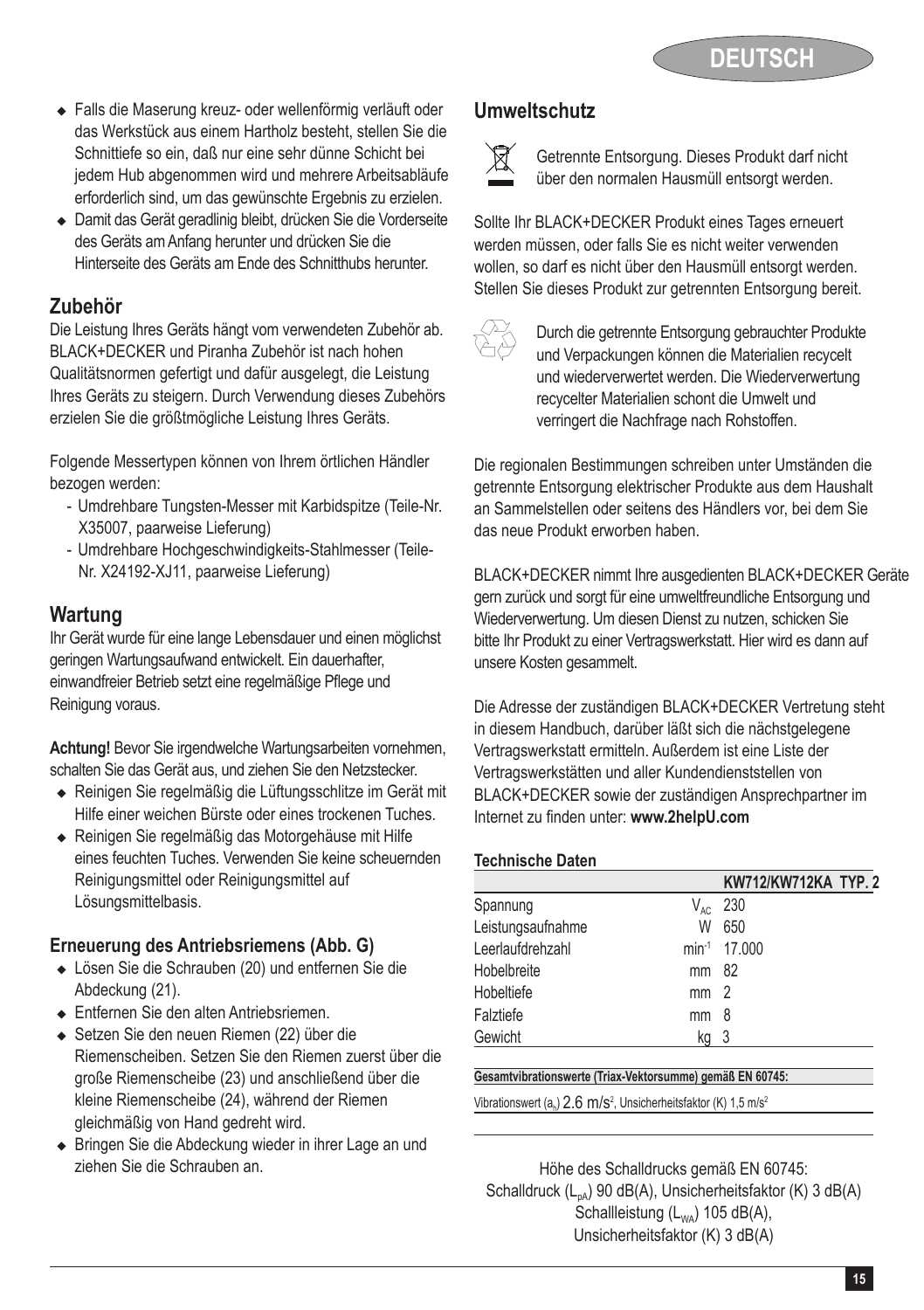

# **EG-Konformitätserklärung**

MASCHINENRICHTLINIE

# KW712 % /KW712KA

Black & Decker erklärt, dass die in den technischen Daten beschriebenen Geräte übereinstimmen mit: 2006/42/EG, EN 60745-1, EN 60745-2-14

Diese Produkte entsprechen außerdem den Richtlinien 2014/30/EU und 2011/65/EU. Weitere Informationen erhalten Sie von Black & Decker unter der folgenden Adresse. Diese befindet sich auch auf der Rückseite dieser Anleitung. Der Unterzeichnete ist verantwortlich für die Zusammenstellung der technischen Daten und gibt diese Erklärung im Namen von Black & Decker ab.

Engineering Manager Black & Decker Europe, 210 Bath Road, Slough, Berkshire, SL1 3YD Großbritannien 13/11/2014

R. Laverick

### **Garantie**

Black & Decker vertraut auf die Qualität der eigenen Geräte und bietet dem Käufer eine außergewöhnliche Garantie. Diese Garantiezusage versteht sich unbeschadet der gesetzlichen Gewährleistungsansprüche und schränkt diese keinesfalls ein. Sie gilt in sämtlichen Mitgliedsstaaten der Europäischen Union und der Europäischen Freihandelszone EFTA.

Tritt innerhalb von 24 Monaten ab Kaufdatum an einem Gerät von Black & Decker ein auf Material- oder Verarbeitungsfehler zurückzuführender Mangel auf, garantiert Black & Decker den Austausch defekter Teile, die Reparatur von Geräten mit üblichem Verschleiß bzw. den Austausch eines mangelhaften Geräts, ohne den Kunden dabei mehr als unbedingt nötig in Anspruch zu nehmen, allerdings vorbehaltlich folgender Ausnahmen:

- wenn das Gerät gewerblich, beruflich oder im Verleihgeschäft benutzt wurde;
- <sup>u</sup> wenn das Gerät mißbräuchlich verwendet oder mit mangelnder Sorgfalt behandelt wurde;
- wenn das Gerät durch irgendwelche Fremdeinwirkung beschädigt wurde;
- $\bullet$  wenn ein unbefugter Reparaturversuch durch anderes Personal als das einer Vertragswerkstatt oder des Black & Decker-Kundendienstes unternommen wurde.

Zur Inanspruchnahme dieser Garantie ist dem Verkäufer bzw. der Vertragswerkstatt ein Kaufnachweis vorzulegen. Der Kaufnachweis muß Kaufdatum und Gerätetyp bescheinigen. Die Adresse des zuständigen Büros von Black & Decker steht in dieser Anleitung, darüber läßt sich die nächstgelegene Vertragswerkstatt ermitteln. Außerdem ist eine Liste der Vertragswerkstätten und aller Kundendienststellen von Black & Decker sowie der zuständigen Ansprechpartner im Internet zu finden unter: **www.2helpU.com**

Bitte besuchen Sie untere Webseite **www.blackanddecker.de**, um Ihr neues BLACK+DECKER Produkt zu registrieren und über neue Produkte und Sonderangebote aktuell informiert zu werden. Weitere Informationen über die Marke BLACK+DECKER und unsere Produkte finden Sie unter **www.blackanddecker.de**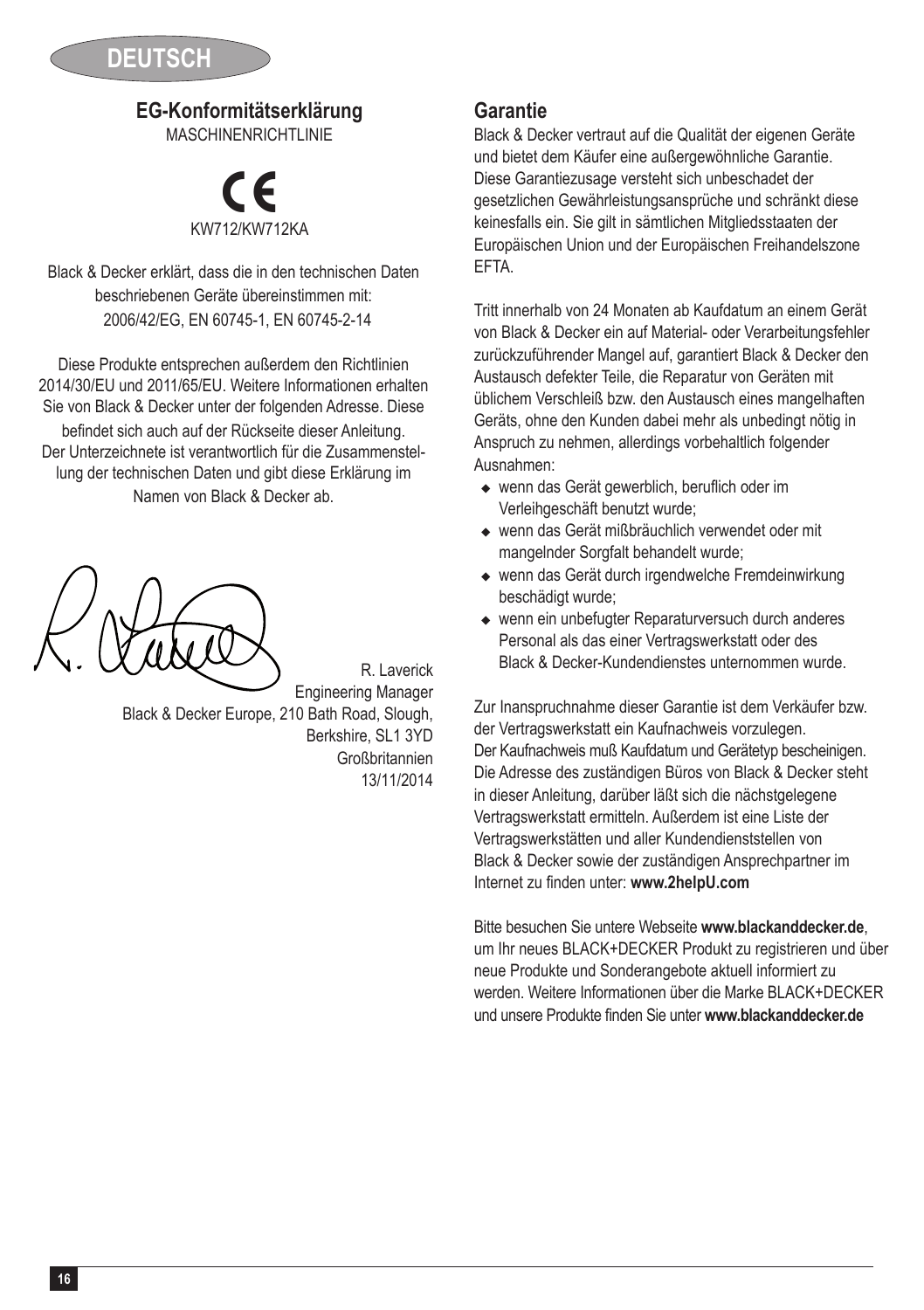

## **Utilisation prévue**

Votre raboteuse BLACK+DECKER a été spécialement conçue pour raboter le bois et le plastique. Cet outil a été conçu uniquement pour une utilisation manuelle. Cet outil a été conçu pour une utilisation exclusivement domestique.

# **Instructions de sécurité**

#### **Consignes de sécurité générales pour les outils électriques**



@ **Attention ! Prenez connaissance de tous les avertissements de sécurité et de toutes les instructions.** Le non-respect des avertissements et des instructions indiqués ci-dessous peut entraîner une électrocution, un incendie ou de graves blessures.

**Conservez tous les avertissements et instructions pour référence future.** La notion d'« outil électroportatif » mentionnée par la suite se rapporte à des outils électriques raccordés au secteur (avec câble de raccordement) ou fonctionnant sur piles (sans fil).

- **1. Sécurité de la zone de travail**
- **a. Maintenez la zone de travail propre et bien éclairée.** Un lieu de travail en désordre ou mal éclairé augmente le risque d'accidents.
- **b. N'utilisez pas les outils électroportatifs dans un environnement présentant des risques d'explosion ni en présence de liquides, gaz ou poussières inflammables.** Les outils électroportatifs génèrent des étincelles risquant d'enflammer les poussières ou les vapeurs.
- **c. Tenez les enfants et autres personnes éloignés durant l'utilisation de l'outil électroportatif.** En cas d'inattention, vous risquez de perdre le contrôle sur l'outil.
- **2. Sécurité électrique**
- **a. La fiche de secteur de l'outil électroportatif doit convenir à la prise de courant. Ne modifiez en aucun cas la fiche. N'utilisez pas de fiches d'adaptateur avec des outils ayant une prise de terre.** Les fiches non modifiées et les prises de courant appropriées réduisent le risque d'électrocution.
- **b. Évitez le contact physique avec des surfaces mises à la terre telles que tuyaux, radiateurs, fours et réfrigérateurs.** Il y a un risque élevé d'électrocution si votre corps est relié à la terre.
- **c. N'exposez pas l'outil électroportatif à la pluie ni à l'humidité.** La pénétration d'eau dans un outil électroportatif augmente le risque d'électrocution.
- **d. Préservez le câble d'alimentation. N'utilisez pas le câble à d'autres fins que celles prévues, notamment pour porter l'outil, l'accrocher voire le débrancher de la prise de courant. Maintenez le câble éloigné des sources de chaleur, des parties grasses, des bords tranchants ou des parties de l'outil en rotation.** Un câble endommagé ou enchevêtré augmente le risque d'électrocution.
- **e. Si vous utilisez l'outil électroportatif à l'extérieur, utilisez une rallonge homologuée pour utilisation à l'air libre.** L'utilisation d'une rallonge électrique homologuée pour les applications extérieures réduit le risque d'électrocution.
- **f. Si l'usage d'un outil dans un emplacement humide est inévitable, utilisez une alimentation protégée par un dispositif à courant différentiel résiduel (RCD).** L'usage d'un RCD réduit le risque de choc électrique.
- **3. Sécurité personnelle**
- **a. Restez vigilant, surveillez ce que vous faites. Faites preuve de bon sens quand vous utilisez l'outil électroportatif. N'utilisez pas l'outil lorsque vous êtes fatigué ou après avoir consommé de l'alcool, des drogues voire des médicaments.** Un moment d'inattention lors de l'utilisation de l'outil peut entraîner de graves blessures.
- **b. Utilisez un équipement de protection personnelle. Portez toujours une protection pour les yeux.** Les équipements de protection personnelle tels que les masques anti-poussières, chaussures de sécurité antidérapantes, casques ou protections acoustiques utilisés dans des conditions appropriées réduisent les blessures.
- **c. Évitez toute mise en marche involontaire. Vérifiez que l'interrupteur est en position arrêt avant de brancher l'outil au secteur ou au bloc de batteries, de le prendre ou de le porter.** Transporter les outils en avec le doigt sur l'interrupteur ou les brancher avec l'interrupteur en position de marche est une source d'accidents.
- **d. Enlevez tout outil ou clé de réglage avant de mettre l'outil en marche.** Une clé ou un outil se trouvant sur une partie en rotation peut causer des blessures.
- **e. Adoptez une position confortable. Adoptez une position stable et gardez votre équilibre à tout moment.** Vous contrôlerez mieux l'outil dans des situations inattendues.
- **f. Portez des vêtements appropriés. Ne portez pas de vêtements flottants ou de bijoux. N'approchez pas les cheveux, vêtements ou gants des parties des pièces mobiles.** Les vêtements amples, les bijoux ou les cheveux longs peuvent être attrapés dans les pièces en mouvement.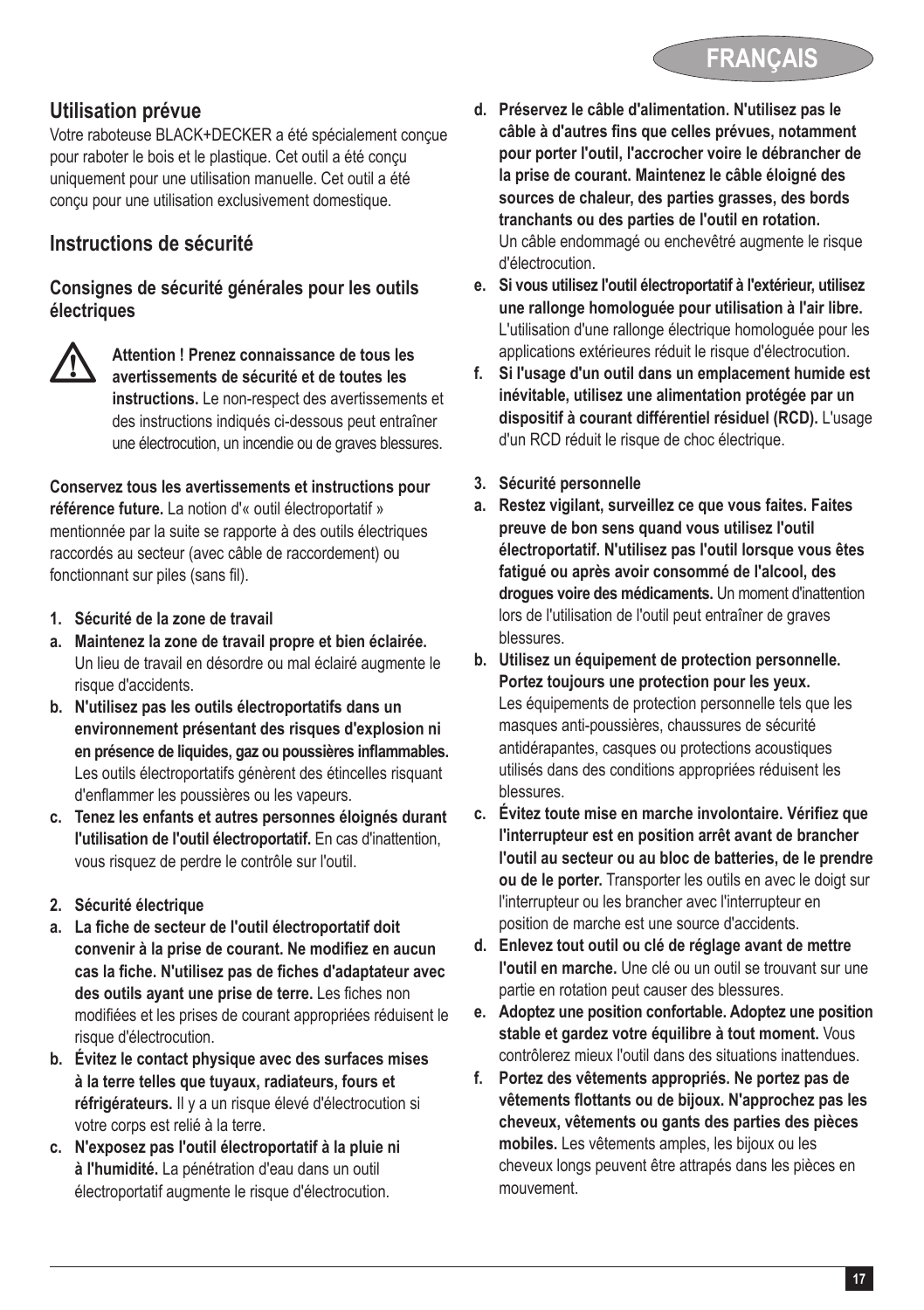# **FRANÇAIS**

- **g. Si des dispositifs servant à aspirer ou à recueillir les poussières doivent être utilisés, vérifiez qu'ils sont correctement raccordés et utilisés.** Le fait d'aspirer la poussière permet de réduire les risques inhérents à la poussière.
- **4. Utilisation des outils électroportatifs et précautions**
- **a. Ne surchargez pas l'outil. Utilisez l'outil électroportatif approprié pour le travail à effectuer.** Avec l'outil électroportatif approprié, vous travaillerez mieux et avec plus de sécurité à la vitesse pour laquelle il a été conçu.
- **b. N'utilisez pas un outil électroportatif dont l'interrupteur est défectueux.** Un outil électroportatif qui ne peut plus être mis en ou hors fonctionnement est dangereux et doit être réparé.
- **c. Déconnectez la prise de la source d'alimentation ou le pack-batterie de l'outil électrique avant tout réglage, changement d'accessoire voire rangement des outils électriques.** Cette mesure de précaution empêche une mise en marche par mégarde.
- **d. Rangez les outils électroportatifs hors de portée des enfants. Ne laissez pas les personnes n'étant pas familiarisées avec l'outil ou n'ayant pas lu ces instructions l'utiliser.** Les outils électroportatifs sont dangereux lorsqu'ils sont utilisés par des personnes non initiées.
- **e. Prenez soin des outils électroportatifs. Vérifiez que les parties en mouvement fonctionnent correctement et qu'elles ne sont pas coincées ; vérifiez qu'il n'y a pas de pièces cassées ou endommagées susceptibles de nuire au bon fonctionnement de l'outil. S'il est endommagé, faites réparer l'outil avant de l'utiliser.** De nombreux accidents sont dus à des outils électroportatifs mal entretenus.
- **f. Maintenez les outils de coupe aiguisés et propres.** Des outils soigneusement entretenus avec des bords tranchants bien aiguisés se coincent moins souvent et peuvent être guidés plus facilement.
- **g. Utilisez l'outil électrique, les accessoires et forets, etc. conformément à ces instructions, en tenant compte des conditions de travail et des tâches à effectuer.** L'utilisation des outils électroportatifs à d'autres fins que celles prévues peut entraîner des situations dangereuses.

#### **5. Réparations**

**a. Faites réparer votre outil électroportatif uniquement par du personnel qualifié et seulement avec des pièces de rechange d'origine.** Cela garantira le maintien de la sécurité de votre outil.

#### **Avertissements de sécurité supplémentaires pour les outils électriques**



**Attention !** Avertissements de sécurité<br>supplémentaires pour les raboteuses

- <sup>u</sup> **Tenez l'outil uniquement par les surfaces isolées des poignées si l'opération effectuée peut mettre la lame en contact avec des câbles électriques cachés ou son propre cordon électrique.** Le contact de l'accessoire de coupe avec un câble sous tension met les parties métalliques de l'outil sous tension et peut provoquer une électrocution de l'utilisateur.
- <sup>u</sup> **Utilisez des fixations ou tout autre moyen pratique pour fixer et soutenir la pièce à ouvrer sur une plate-forme stable.** Si vous tenez la pièce à la main ou contre votre corps, elle est instable et vous pouvez en perdre le contrôle.
- $\triangleleft$  Attendez l'arrêt du fer avant de reposer l'outil. Un fer exposé peut s'engager avec la surface provoquant potentiellement une perte de contrôle et des blessures graves.
- <sup>u</sup> **Maintenez le fer bien affûté.** Avec des fers émoussés ou endommagés, la raboteuse peut faire un écart ou caler sous la pression. Utilisez toujours le type de fer adapté à l'outil.
- ◆ Ne touchez pas la pièce à ouvrer ou le fer juste après avoir utilisé l'outil. Elles peuvent être très chaudes.
- ◆ Avant de raboter, retirez tous les clous et outils métalliques de la zone de travail.
- Tenez toujours l'outil à deux mains par les poignées prévues à cet effet.
- <sup>u</sup> Débranchez immédiatement le câble s'il est endommagé ou coupé.

**Attention !** L'inhalation ou le contact avec des poussières de rabotage peut mettre en péril la santé de l'utilisateur et des personnes à proximité. Portez un masque contre la poussière spécialement conçu pour vous protéger des sciures et des fumées toxiques et veillez à ce que les personnes se trouvant à l'intérieur de la zone de travail ou y pénétrant soient également protégées.

- Cet outil n'est pas destiné à être utilisé par des personnes (notamment des enfants) présentant des capacités physiques, sensorielles ou mentales limitées voire dépourvues de connaissance et d'expérience, sauf si elles sont supervisées ou ont reçu des instructions pour l'usage de l'appareil par une personne responsable de leur sécurité. Les enfants ne doivent pas jouer avec l'appareil.
- ◆ Le domaine d'utilisation de l'outil est décrit dans le présent manuel. L'utilisation d'accessoires ou la réalisation d'opérations avec cet outil autres que ceux recommandés dans le présent manuel peut entraîner un risque de blessure ou de dégâts.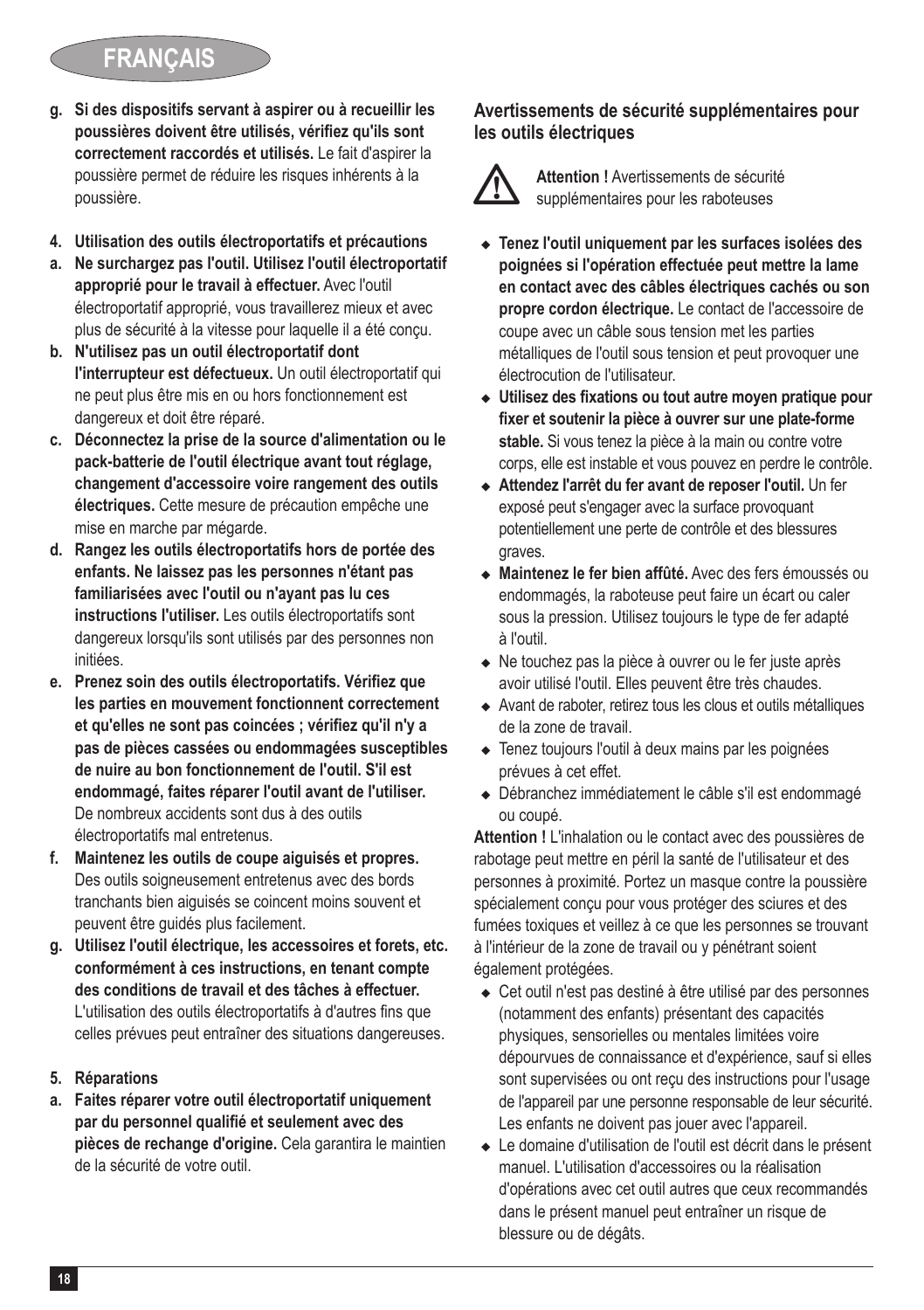

#### **Sécurité des tiers**

- ◆ Cet appareil n'est pas destiné à être utilisé par des personnes (notamment des enfants) présentant des capacités physiques, sensorielles ou mentales limitées voire dépourvues de connaissance et d'expérience, sauf si elles sont supervisées ou ont reçu des instructions pour l'usage de l'appareil par une personne responsable de leur sécurité.
- $\triangle$  Les enfants ne doivent pas jouer avec l'appareil.

#### **Vibration**

Les valeurs des émissions de vibrations mentionnées dans les données techniques et la déclaration de conformité ont été mesurées conformément à la méthode de test normalisée indiquée par EN 60745 et permettent les comparaisons entre outils. Les valeurs des émissions de vibrations peuvent également servir à une évaluation préliminaire de l'exposition.

**Attention !** Les valeurs des émissions de vibrations en utilisant réellement l'outil peuvent différer des valeurs déclarées en fonction du mode d'usage de l'outil. Le niveau de vibration peut dépasser le niveau indiqué.

Pour évaluer l'exposition aux vibrations afin de déterminer les mesures de sécurité imposées par 2002/44/CE pour protéger les personnes utilisant régulièrement des outils électriques, une estimation de l'exposition aux vibrations devrait prendre en compte les conditions réelles et le mode d'utilisation de l'outil, notamment l'ensemble du cycle de fonctionnement ainsi l'arrêt de l'outil et son fonctionnement au ralenti, outre le démarrage.

### **Étiquettes apposées sur l'outil**

Les pictogrammes suivants sont présents sur l'outil :



**Attention !** Afin de réduire les risques de blessures,<br>
l'utilisateur doit lire le manuel d'instructions.

### **Sécurité électrique**



L'outil est doublement isolé ; par conséquent, aucun câble de masse n'est nécessaire. Vérifiez si le voltage mentionné sur la plaque signalétique de la machine correspond bien à la tension de secteur présente sur lieu.

◆ Si le câble d'alimentation est endommagé, il doit être remplacé par le fabricant ou par un centre de réparation agréé BLACK+DECKER afin d'éviter tout accident.

# **Caractéristiques**

Cet outil comprend toutes ou certaines des caractéristiques suivantes.

- 1. Interrupteur marche/arrêt
- 2. Bouton de blocage
- 3. Dispositif d'évacuation des copeaux
- 4. Dispositif de réglage de la profondeur de rabotage
- 5. Graduation de la profondeur de rabotage

### **Assemblage**

**Attention !** Avant l'assemblage, assurez-vous que l'outil est éteint et débranché.

#### **Remplacement des lames de coupe (fig. A)**

Les lames de coupe fournies avec cet outil sont réversibles. Vous pourrez vous procurer des lames de coupe de rechange auprès de votre concessionnaire.

#### **Retrait**

- ◆ Devissez les boulons (6) à l'aide de la clé fournie.
- $\bullet$  Faites glisser la lame (7) hors de son support.
- Retournez la lame pour mettre la face neuve en place. Lorsque les deux côtés sont usés, remplacez la lame.

#### **Pose**

.

◆ Faites glisser la lame dans son support jusqu'à ce qu'elle soit bien bloquée.

◆ Serrez fermement les boulons à l'aide de la clé fournie. **Attention !** Remplacez toujours les deux lames en même temps.

### **Réglage de la profondeur de coupe (fig. B)**

La profondeur de coupe est indiquée par le repère (8). Vous pourrez lire la gamme de réglages sur l'échelle graduée (8).

- ◆ Faites tourner le bouton de réglage de profondeur de rabotage (4) jusqu'à la profondeur de coupe souhaitée.
- ◆ Placez le bouton en position 'P' lorsque l'outil n'est pas utilisé.

### **KW712KA Installation et démontage du guide parallèle (fig.C)**

Le guide parallèle est utilisé pour un contrôle parfait des pièces étroites.

- $\triangleleft$  Desserrez le bouton de blocage (9).
- $\bullet$  Insérez le guide parallèle (11) dans l'orifice (10).
- ◆ Faites glisser le quide parallèle dans la position souhaitée.
- ◆ Resserrez le bouton de blocage.
- ◆ Pour enlever le guide parallèle, procédez à l'envers.

### **Branchement d'un aspirateur sur l'outil (fig. D).**

Vous aurez besoin d'un adaptateur pour brancher un aspirateur ou un système d'aspiration de la poussière sur l'outil.

- ◆ Montez l'adaptateur (12) sur l'orifice d'évacuation des copeaux (3).
- ◆ Raccordez le tuyau de l'aspirateur (13) à l'adaptateur.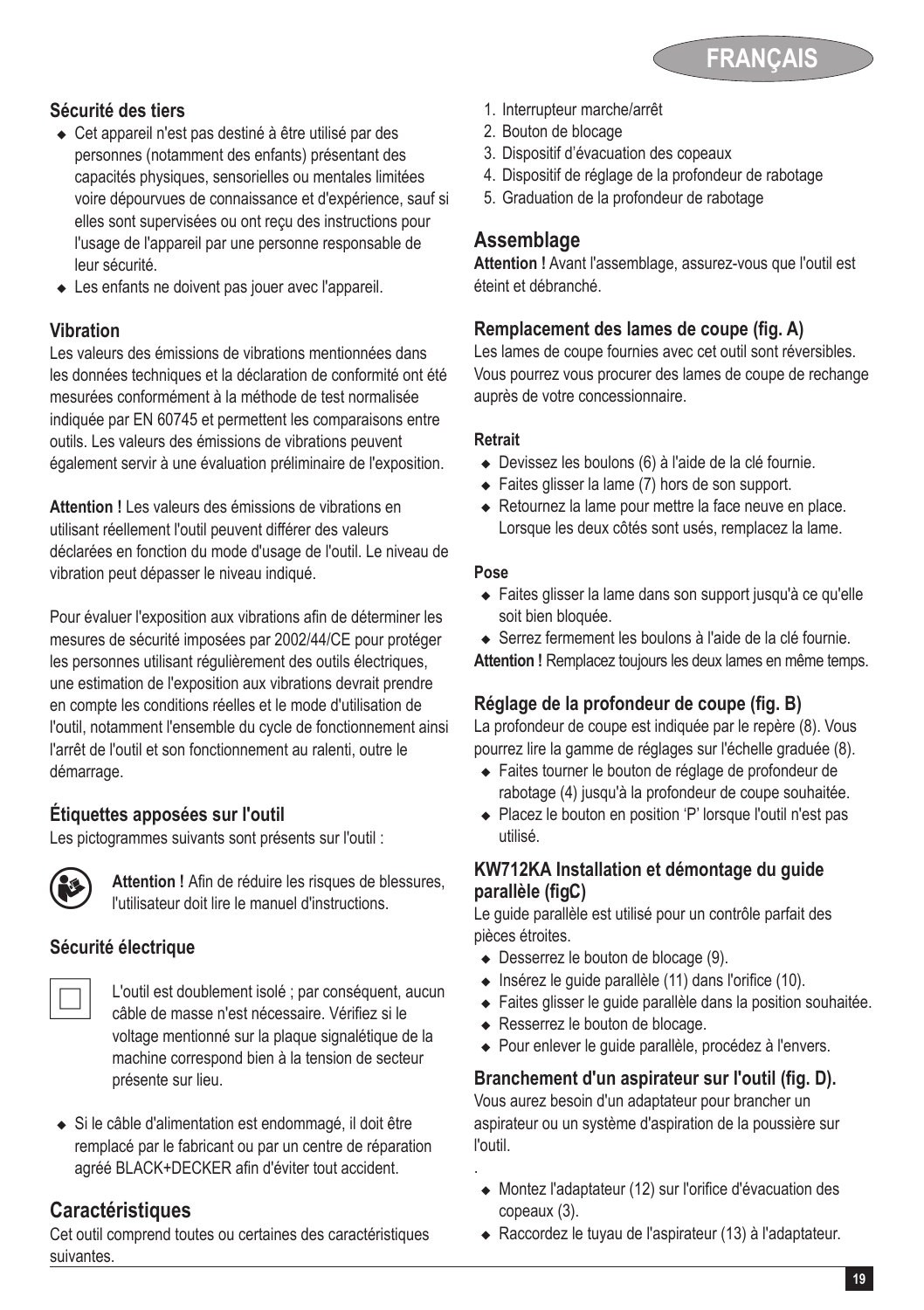#### **Montage et mise en place du sac de ramassage des copeaux (fig. E)**

Le sac de ramassage des copeaux est particulièrement utile lorsque vous travaillez dans des espaces confinés.

Vous pourrez vous en procurer un auprès de votre détaillant agréé BLACK+DECKER.

Avant de l'utiliser pour la première fois, vous devez mettre le sac de ramassage de copeaux en place.

- $\triangleq$  Fixez les armatures en métal (14) à la plaque de fixation (15) à l'aide des vis (16) et des rondelles (17).
- ◆ Enfoncez le sac en tissu (18) sur la structure de l'armature comme indiqué. Prenez soin de bien placer le bord élastique (19) autour du bord de la plaque de fixation (15).
- ◆ Faites glisser la plaque de fixation sur l'orifice d'évacuation des copeaux (3).

### **Risques résiduels.**

L'utilisation d'un outil non mentionné dans les consignes de sécurité données peut entraîner des risques résiduels supplémentaires. Ces risques peuvent survenir si l'outil est mal utilisé, si l'utilisation est prolongée, etc.

Malgré l'application des normes de sécurité correspondantes et la présence de dispositifs de sécurité, les risques résiduels suivants ne peuvent être évités. Ceci comprend :

- $\triangle$  Les blessures dues au contact avec une pièce mobile/ **en rotation.**
- ◆ Les blessures causées en changeant des pièces, **lames ou accessoires.**
- ◆ Les blessures dues à l'utilisation prolongée d'un outil. **Une utilisation prolongée de l'outil nécessite des pauses régulières.**
- <sup>u</sup> **Déficience auditive.**
- <sup>u</sup> **Risques pour la santé causés par l'inhalation de poussières produites pendant l'utilisation de l'outil (exemple : travail avec du bois, surtout le chêne, le hêtre et les panneaux en MDF).**

# **Utilisation**

**Attention !** Laissez l'outil fonctionner à sa propre vitesse. Ne le surchargez pas.

- ◆ Réglage de la profondeur de coupe
- ◆ Au besoin installez et réglez le quide parallèle.

### **Démarrage et arrêt**

### **Démarrage**

- $\triangle$  Enfoncez le bouton de blocage (2) et appuyez sur l'interrupteur de mise en marche (1).
- ◆ Relâchez le bouton de blocage.

### **Arrêt**

◆ Relâchez l'interrupteur de mise en marche.

### **Rabotage**

- ◆ Tenez l'outil en faisant en sorte que la buse de la semelle repose bien sur la surface de la pièce à travailler.
- Allumez l'outil.
- ◆ Déplacez l'outil lentement vers l'avant pour raboter la pièce.
- $\triangleq$  Éteignez l'outil lorsque vous avez terminé.

# **Rainurage (fig. F)**

- ◆ Installez et réglez le quide parallèle.( KW712KA)
- $\leftarrow$  Procédez comme pour raboter.

### **Biseautage de bords**

La rainure en V de la buse de la semelle vous permet de biseauter les bords à 45º.

◆ Tenez l'outil penché en plaçant la rainure autour du bord de la pièce à travailler et commencez à travailler.

### **Comment vider le sac de ramassage des copeaux.**

Le sac de ramassage des copeaux doit être régulièrement vidé.

▲ Ouvrez le sac et videz-le avant de continuer

### **Conseils pour une utilisation optimale**

- ◆ Déplacez toujours l'outil le long du fil du bois.
- ◆ Si le fil est tranché ou sinueux, ou si la pièce est en bois dur, réglez la profondeur de coupe de telle sorte qu'elle n'enlève qu'un peu de matériau à chaque passage et réalisez plusieurs passages pour obtenir le résultat souhaité.
- ◆ Pour que l'outil reste en ligne droite, appuyez sur l'avant de l'outil au démarrage puis appuyez sur l'arrière de l'outil à la fin de chaque passage.

# **Accessoires**

Les performances de votre outil dépendent de l'accessoire que vous utilisez. Les accessoires BLACK+DECKER et Piranha sont conçus selon les normes de haute qualité pour améliorer les performances de votre outil. En utilisant ces accessoires, vous obtiendrez les meilleurs résultats de votre outil.

Vous pourrez vous procurer les lames de coupe suivantes auprès de votre concessionnaire.

- Lames de coupe réversibles avec pointes en carbure de tungstène (réf. X35007, fournies par deux)
- Lames de coupe réversibles en acier à coupe rapide (réf. X24192-XJ11, fournies par deux)

# **Entretien**

Votre outil a été conçu pour fonctionner pendant longtemps avec un minimum d'entretien. Un fonctionnement continu satisfaisant dépend d'un nettoyage régulier et d'un entretien approprié de l'outil.

**Attention !** Avant d'effectuer tout entretien, éteignez et débranchez l'outil.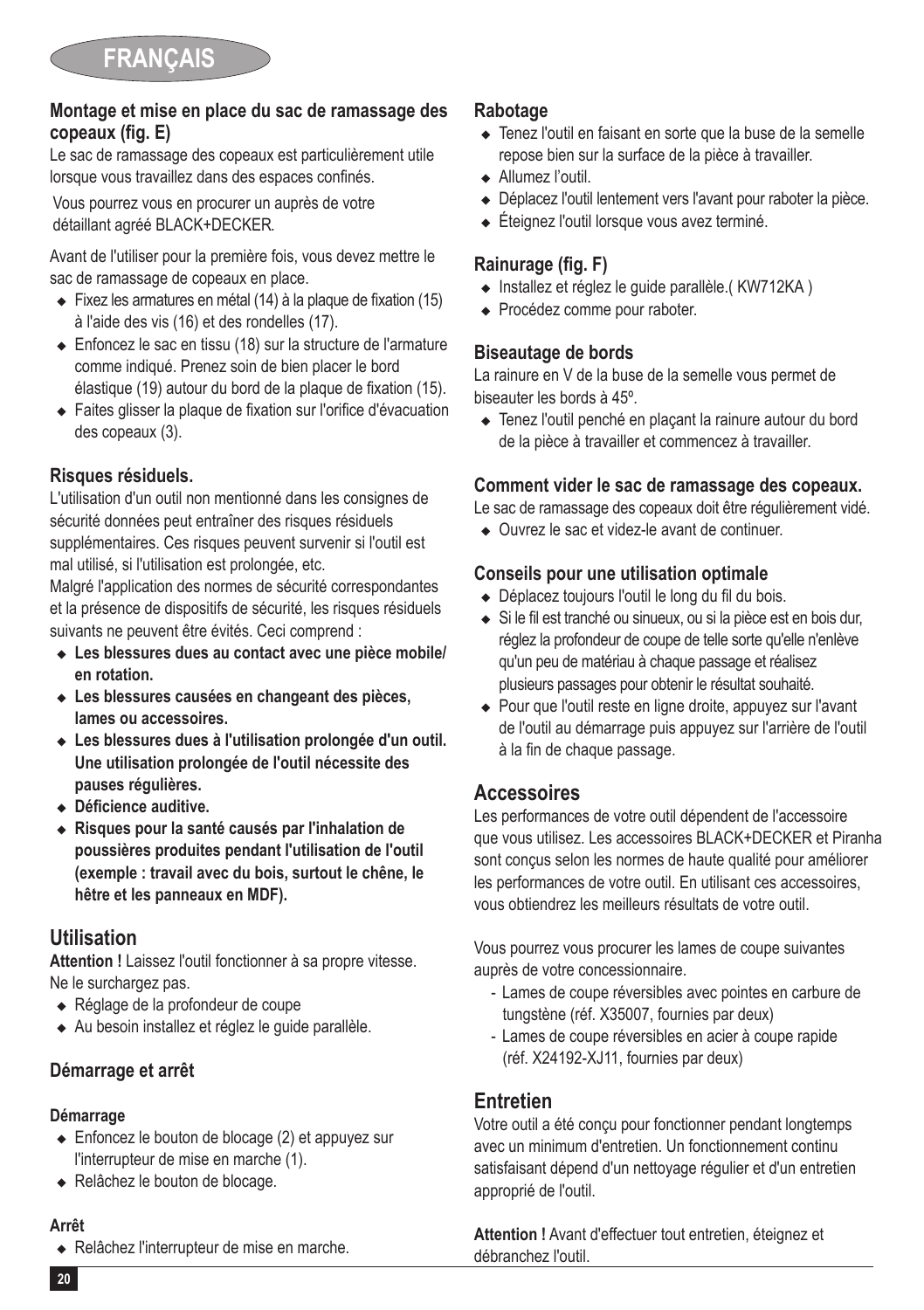

- <sup>u</sup> Nettoyez régulièrement les orifices de ventilation de votre outil à l'aide d'une brosse douce ou d'un chiffon sec.
- <sup>u</sup> Nettoyez régulièrement le compartiment du moteur à l'aide d'un chiffon humide. N'utilisez pas de produit abrasif ou à base de solvant.

#### **Remplacement de la courroie d'entraînement (fig. G)**

- $\bullet$  Desserrez les vis (20) et retirez le couvercle (21).
- <sup>u</sup> Démontez la courroie d'entraînement usée.
- $\triangle$  Faites glisser la nouvelle courroie (22) sur les poulies. Placez d'abord la courroie sur la grande poulie (23), puis sur la petite poulie (24), tout en faisant tourner manuellement la courroie lentement.
- ◆ Remettez le couvercle en place et vissez les vis.

### **Protection de l'environnement**



Collecte séparée. Ce produit ne doit pas être jeté avec les déchets domestiques normaux.

Si vous décidez de remplacer ce produit BLACK+DECKER, ou si vous n'en avez plus l'utilité, ne le jetez pas avec vos déchets domestiques Rendez-le disponible pour une collecte séparée.

 $\overleftrightarrow{C}$  La collecte séparée des produits et emballages usés<br>permet le recyclage des articles afin de les utiliser à nouveau. Le fait d'utiliser à nouveau des produits recyclés permet d'éviter la pollution environnementale et de réduire la demande de matières premières.

Les réglementations locales peuvent permettre la collecte séparée des produits électriques du foyer, dans des déchetteries municipales ou auprès du revendeur vous ayant vendu votre nouveau produit.

BLACK+DECKER fournit un dispositif permettant de collecter et de recycler les produits BLACK+DECKER lorsqu'ils ont atteint la fin de leur cycle de vie. Pour pouvoir profiter de ce service, veuillez retourner votre produit à un réparateur agréé qui se chargera de le collecter pour nous.

Pour connaître l'adresse du réparateur agréé le plus proche de chez vous, contactez le bureau BLACK+DECKER à l'adresse indiquée dans ce manuel. Vous pourrez aussi trouvez un liste des réparateurs agréés de BLACK+DECKER et de plus amples détails sur notre service après-vente sur le site Internet à l'adresse suivante : **www.2helpU.com**

#### **Caractéristiques techniques**

|                         |                 | KW712/KW712KA TYP. 2     |
|-------------------------|-----------------|--------------------------|
| Tension                 | $V_{AC}$        | 230                      |
| Puissance absorbée      | W               | 650                      |
| Vitesse à vide          |                 | min <sup>-1</sup> 17.000 |
| Largeur de rabotage     | mm 82           |                          |
| Profondeur de rabotage  | mm <sub>2</sub> |                          |
| Profondeur de rainurage | mm              | - 8                      |
| Poids                   | kg              | - 3                      |
|                         |                 |                          |

**Valeurs totales de vibration (somme vectorielle triax) selon EN 60745 :**

Valeur d'émissions de vibrations (a<sub>n</sub>) 2.6 m/s<sup>2</sup>, incertitude (K) 1,5 m/s<sup>2</sup>

Niveau de pression acoustique selon EN 60745 : Pression acoustique  $(L_{pA})$  90 dB(A), incertitude (K) 3 dB(A) Puissance acoustique  $(L_{wa})$  105 dB(A), incertitude (K) 3 dB(A)

# **Déclaration de conformité CE**

DIRECTIVE MACHINES



Black & Decker déclare que ces produits décrits sous les "caractéristiques techniques" sont conformes avec :

2006/42/CE, EN 60745-1, EN 60745-2-14

Ces produits sont conformes aux Directives 2014/30/UE et 2011/65/UE. Pour plus de détails, veuillez contacter Black & Decker à l'adresse suivante ou reportez-vous au dos du manuel.

Le soussigné est responsable des données de la fiche technique et fait cette déclaration au nom de Black & Decker.

Engineering Manager Black & Decker Europe, 210 Bath Road, Slough, Berkshire, SL1 3YD Royaume-Uni 13/11/2014

R. Laverick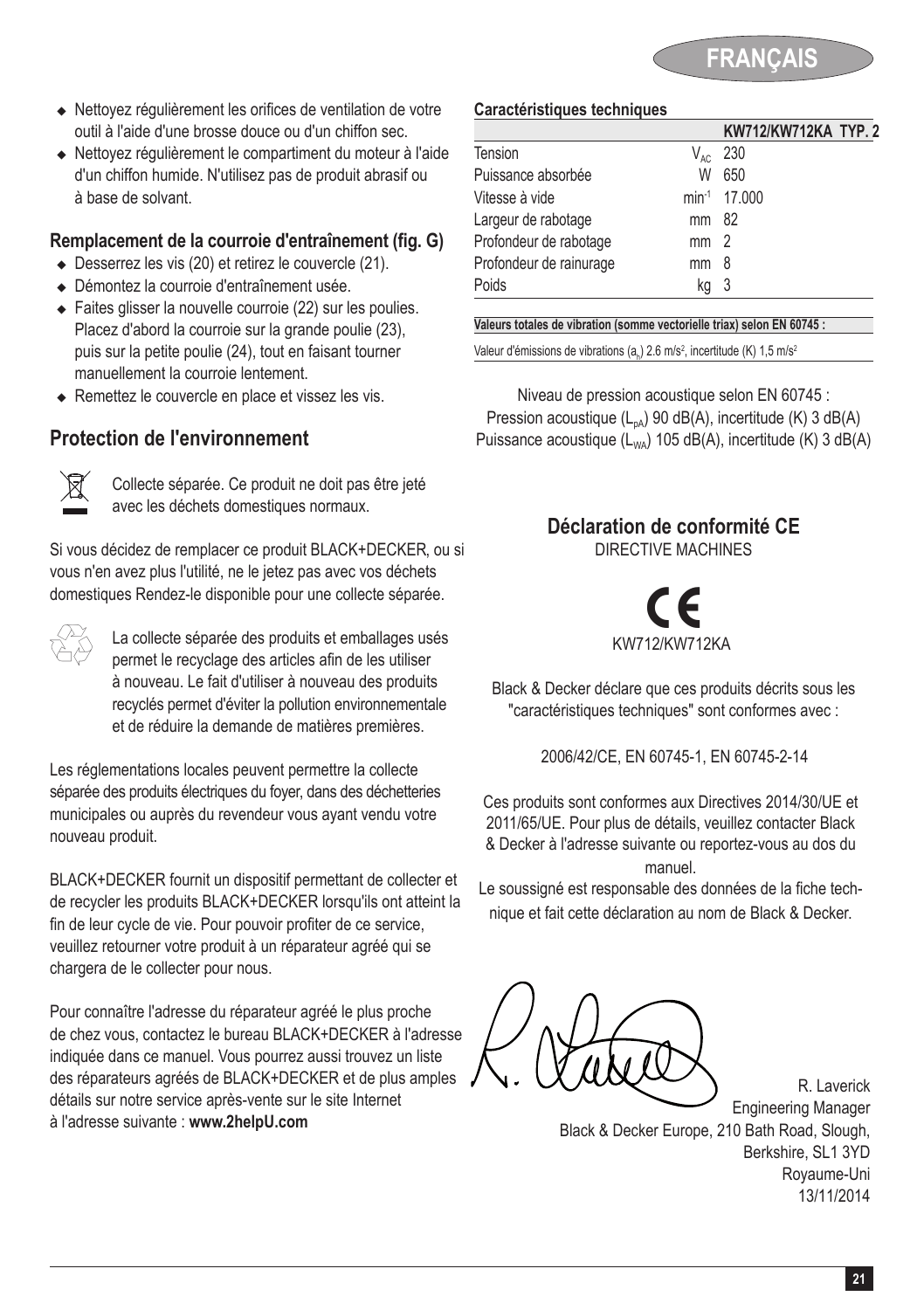

#### **Garantie**

Black & Decker est confiant dans la qualité de ses produits et vous offre une garantie très étendue. Ce certificat de garantie est un document supplémentaire et ne peut en aucun cas se substituer à vos droits légaux. La garantie est valable sur tout le territoire des Etats Membres de l'Union Européenne et de la Zone de Libre Echange Européenne.

Si un produit Black & Decker s'avère défectueux en raison de matériaux en mauvaises conditions, d'une erreur humaine, ou d'un manque de conformité dans les 24 mois suivant la date d'achat, Black & Decker garantit le remplacement des pièces défectueuses, la réparation des produits usés ou cassés ou remplace ces produits à la convenance du client, sauf dans les circonstances suivantes :

- $\bullet$  Le produit a été utilisé dans un but commercial. professionnel, ou a été loué.
- ◆ Le produit a été mal utilisé ou avec négligence.
- ◆ Le produit a subi des dommages à cause d'objets étrangers, de substances ou à cause d'accidents.
- ◆ Des réparations ont été tentées par des techniciens ne faisant pas partie du service technique de Black & Decker.

Pour avoir recours à la garantie, il est nécessaire de fournir une preuve d'achat au vendeur ou à un réparateur agréé. Pour connaître l'adresse du réparateur agréé le plus proche de chez vous, contactez le bureau Black & Decker à l'adresse indiquée dans ce manuel. Vous pourrez aussi trouver une liste des réparateurs agréés de Black & Decker et de plus amples détails sur notre service après-vente sur le site Internet à l'adresse suivante : **www.2helpU.com**

Visitez notre site Web **www.blackanddecker.fr** pour enregistrer votre nouveau produit BLACK+DECKER et être informé des nouveaux produits et des offres spéciales. Pour plus d'informations concernant la marque BLACK+DECKER et notre gamme de produits, consultez notre site **www.blackanddecker.fr**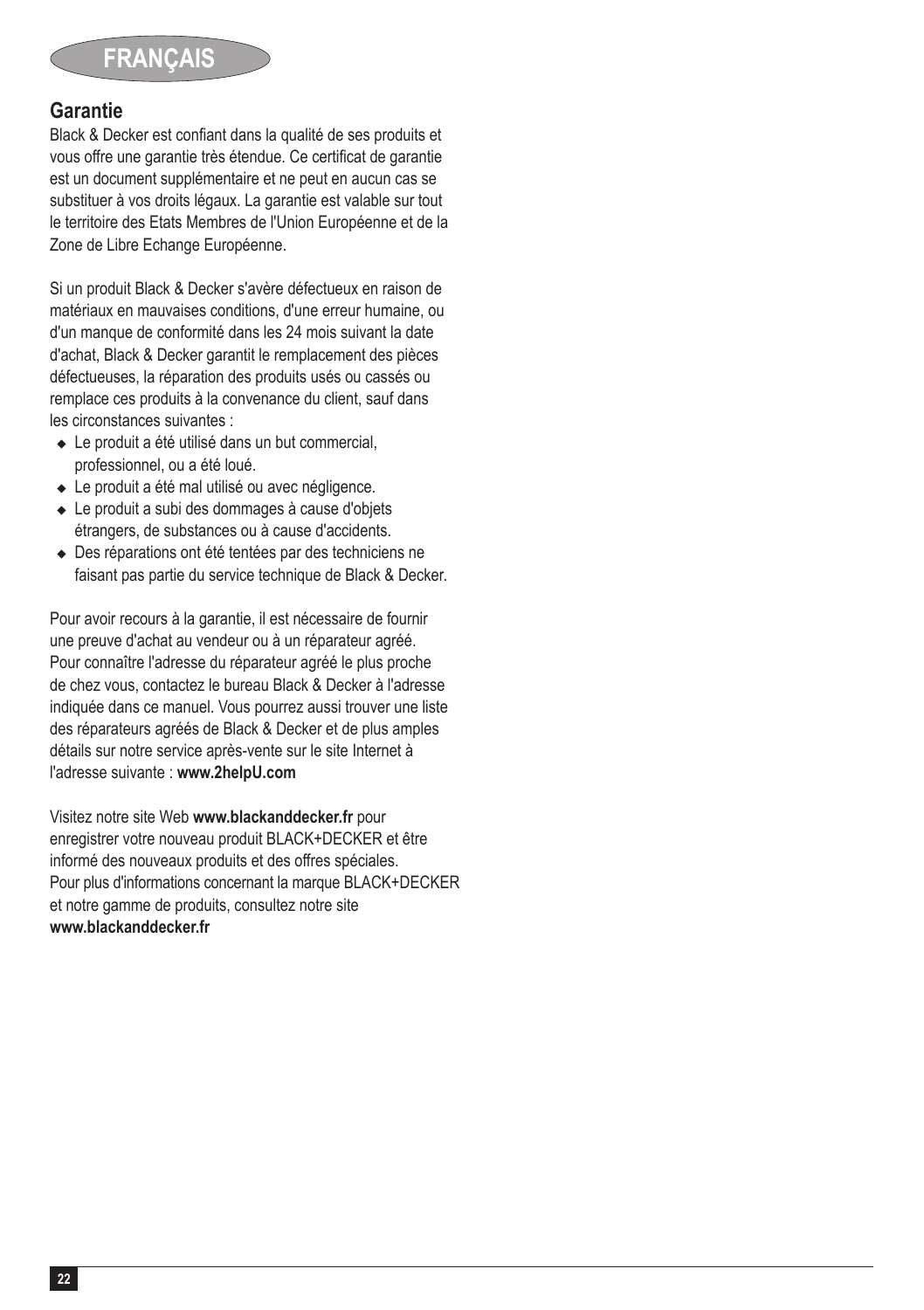# **Uso previsto**

Questa pialla BLACK+DECKER è stata progettata per spianare legno, prodotti in legno e plastica ed é destinata esclusivamente all'uso manuale. L'utensile é stato progettato per un uso individuale.

# **Precauzioni di sicurezza**

### **Avvisi generali di sicurezza per l'elettroutensile**



@ **Attenzione! Leggere tutti gli avvisi e le istruzioni di sicurezza.** La mancata osservanza dei seguenti avvisi e istruzioni potrebbe causare scosse elettriche, incendi e/o infortuni gravi.

**Conservare tutte gli avvisi e le istruzioni per consultazioni future.** Il termine "elettroutensile" che ricorre in tutte le seguenti avvertenze si riferisce ad utensili elettrici con o senza filo.

- **1. Sicurezza dell'area di lavoro**
- **a. Mantenere pulita e bene illuminata l'area di lavoro.** Il disordine o la scarsa illuminazione possono causare incidenti.
- **b. Evitare d'impiegare gli elettroutensili in ambienti esposti al rischio di esplosione, ad esempio in presenza di liquidi, gas o polveri infiammabili.** Gli elettroutensili producono scintille che possono far infiammare la polvere o i fumi.
- **c. Mantenere lontani bambini ed astanti mentre si usa l'elettroutensile.** Eventuali distrazioni possono comportare la perdita del controllo dell'elettroutensile.
- **2. Sicurezza elettrica**
- **a. La spina elettrica deve essere adatta alla presa. Evitare assolutamente di alterare la spina. Non impiegare spine adattatrici con elettroutensili provvisti di messa a terra.** L'uso di spine inalterate e corrispondenti alle prese della rete domestica riduce il rischio di scosse elettriche.
- **b. Evitare il contatto fisico con superfici collegate a terra, come tubi, radiatori, forni e frigoriferi.** Un corpo collegato a terra è esposto maggiormente al rischio di scosse elettriche.
- **c. Custodire gli elettroutensili al riparo dalla pioggia o dall'umidità.** L'eventuale infiltrazione di acqua in un elettroutensile aumenta il rischio di scosse elettriche.
- **d. Non esporre il cavo a sollecitazioni. Non usare il cavo per trasportare o trainare l'elettroutensile e non tirarlo per estrarre la spina dalla presa di corrente. Mantenere il cavo a distanza da fonti di calore, olio, bordi taglienti e/o parti in movimento.** I cavi elettrici danneggiati o aggrovigliati aumentano il rischio di scosse elettriche.
- **e. Se l'elettroutensile viene adoperato all'aperto, usare esclusivamente prolunghe omologate per l'impiego all'esterno.** Un cavo adatto per impieghi all'esterno riduce il rischio di scosse elettriche.
- **f. Se l'uso di un elettroutensile in un ambiente umido è inevitabile, utilizzare una fonte di alimentazione dotata di un dispositivo di protezione da correnti residue (RCD).** L'uso di un RCD riduce il rischio di scosse elettriche.
- **3. Sicurezza delle persone**
- **a. È importante concentrarsi su ciò che si sta facendo e maneggiare con giudizio l'elettroutensile. Non adoperare l'elettroutensile se si è stanchi o sotto l'effetto di stupefacenti, alcol o medicinali.** Un attimo di distrazione durante l'uso dell'elettroutensile può causare gravi infortuni personali.
- **b. Indossare un equipaggiamento protettivo. Utilizzare sempre occhiali protettivi di sicurezza.** Indossando un equipaggiamento protettivo, ad esempio: maschera antipolvere, calzature di sicurezza con suola antiscivolo, casco e protezioni per l'udito, in condizioni adeguate, si riduce il rischio di lesioni personali.
- **c. Evitare l'accensione involontaria dell'elettroutensile. Verificare che l'interruttore di accensione sia posizionato su off prima di collegare il cavo di alimentazione o la batteria, di sollevare o trasportare l'elettroutensile.** Trasportare gli elettroutensili con il dito sull'interruttore di accensione o collegare all'alimentazione elettroutensili con l'interruttore posizionato su on, favorisce il verificarsi di incidenti.
- **d. Prima di accendere un elettroutensile, togliere eventuali chiavi o attrezzi di regolazione.** Un attrezzo o una chiave lasciati in un componente mobile dell'elettroutensile possono causare lesioni.
- **e. Non sporgersi. Mantenere sempre un buon equilibrio evitando posizioni malsicure.** In questo modo è possibile controllare meglio l'elettroutensile in situazioni inaspettate.
- **f. Vestirsi adeguatamente. Evitare di indossare indumenti larghi o gioielli. Tenere capelli, vestiti e guanti lontani dalle parti in movimento.** Vestiti larghi, gioielli o capelli lunghi possono impigliarsi nei componenti in movimento.
- **g. Se gli elettroutensili sono provvisti di attacchi per la connessione di dispositivi di aspirazione o raccolta della polvere, assicurarsi che questi siano installati e utilizzati correttamente.** L'uso di un dispositivo di aspirazione può ridurre i rischi correlati alle polveri.
- **4. Uso e cura degli elettroutensili**
- **a. Non sovraccaricare l'elettroutensile. Usare un elettroutensile idoneo al lavoro da eseguire.** Un elettroutensile appropriato permetterà una migliore e più sicura lavorazione alla potenza nominale prevista.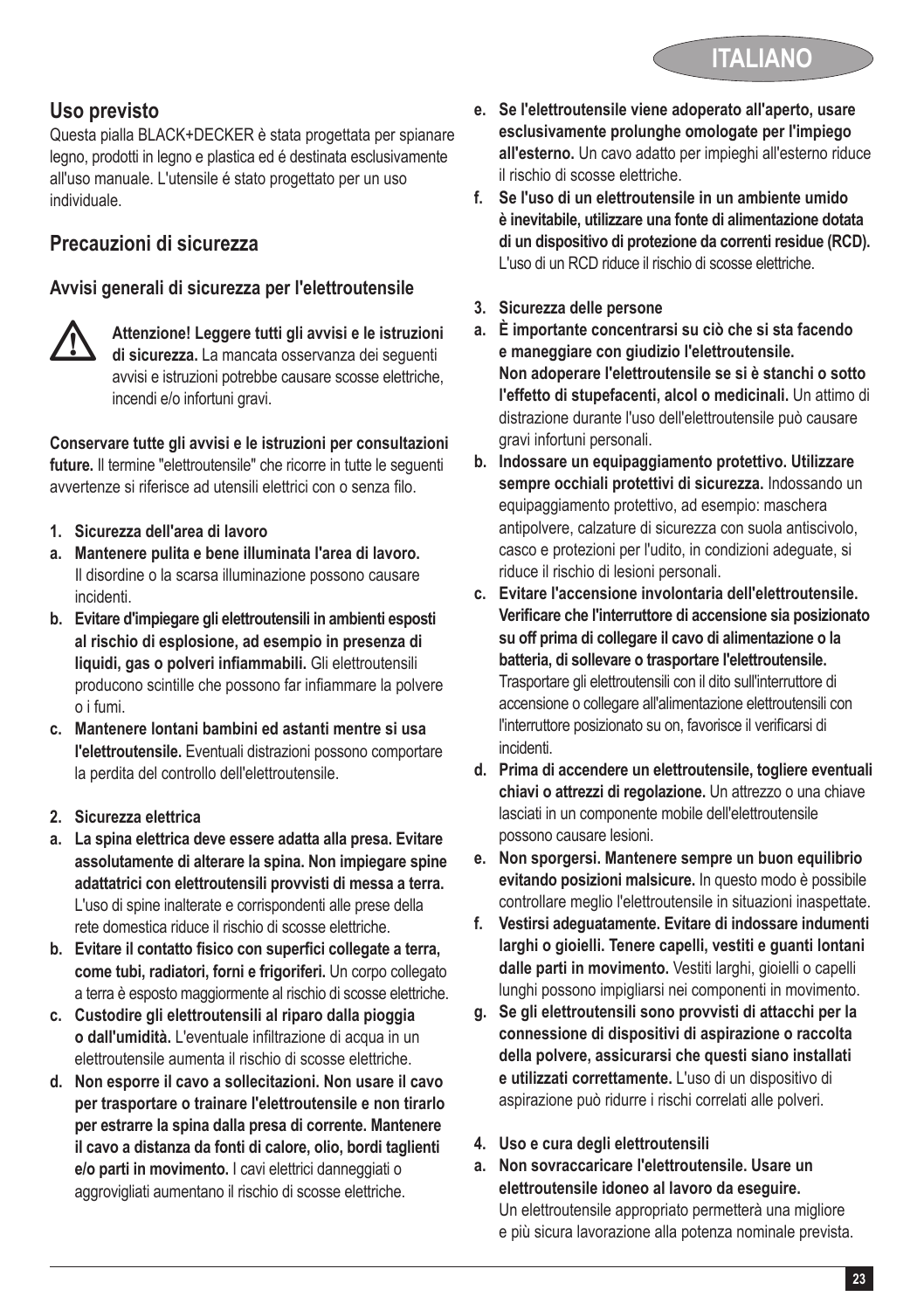# **ITALIANO**

- **b. Non utilizzare elettroutensili con interruttori difettosi.** Un elettroutensile che non può essere controllato mediante l'interruttore è pericoloso e deve essere riparato.
- **c. Scollegare la spina dalla presa e/o estrarre la batteria dall'elettroutensile prima di eseguire regolazioni, di sostituire degli accessori o di riporre l'elettroutensile.**  Queste precauzioni riducono le possibilità che l'elettroutensile venga messo in funzione accidentalmente.
- **d. Quando non vengono usati, gli elettroutensili devono essere custoditi fuori della portata dei bambini. Non consentire l'uso dell'elettroutensile a persone inesperte o che non abbiano letto le presenti istruzioni.** Gli elettroutensili risultano pericolosi se usati da persone inesperte.
- **e. Sottoporre gli elettroutensili alle procedure di manutenzione del caso. Verificare che le parti mobili siano bene allineate e non inceppate, che non vi siano componenti rotti e che non sussistano altre condizioni che possano compromettere il funzionamento dell'elettroutensile. In caso di danni, riparare l'elettroutensile prima dell'uso.** La scarsa manutenzione causa molti incidenti.
- **f. Mantenere affilati e puliti gli utensili da taglio.** Se sottoposti alla corretta manutenzione, gli utensili da taglio con taglienti affilati s'inceppano meno frequentemente e sono più facili da manovrare.
- **g. Utilizzare l'elettroutensile, gli accessori, le punte ecc. in conformità alle presenti istruzioni, tenendo conto delle condizioni lavorative e del tipo di lavoro da eseguire.** L'impiego degli elettroutensili per usi diversi da quelli previsti può dar luogo a situazioni di pericolo.
- **5. Riparazioni**
- **a. Fare riparare l'elettroutensile solo ed esclusivamente da personale specializzato e solo impiegando pezzi di ricambio originali.** Ciò permetterà di conservare le condizioni di sicurezza dell'elettroutensile.

### **Ulteriori avvisi di sicurezza per l'elettroutensile**



@ **Attenzione!** Ulteriori avvisi di sicurezza per le pialle

◆ Eseguendo lavori in cui l'utensile da taglio può entrare **in contatto con linee elettriche nascoste o con il cavo di alimentazione, afferrare l'elettroutensile tramite le apposite impugnature isolanti.** Il contatto dell'accessorio da taglio con una "linea sotto tensione", può sottoporre a tensione le parti metalliche dell'elettroutensile e provocare una scossa elettrica.

- <sup>u</sup> **Utilizzare morsetti o un altro metodo sicuro per fissare e supportare il pezzo in lavorazione su una piattaforma stabile.** Se il pezzo in lavorazione è sostenuto a mano o appoggiato al proprio corpo, rimane in posizione instabile e si possono verificare perdite di controllo.
- ◆ Attendere che le lame si fermino prima di appoggiare **l'elettroutensile.** Una lama esposta potrebbe agganciare la superficie causando una possibile perdita di controllo e gravi lesioni.
- <sup>u</sup> **Tenere la lama sempre ben affilata.** Lame non affilate o danneggiate possono deviare o bloccare la pialla sotto pressione. Utilizzare sempre il tipo di lama adatto per questo elettroutensile.
- ◆ Non toccare il pezzo in lavorazione o la lama immediatamente dopo la lavorazione. Possono diventare molto caldi.
- ◆ Prima di iniziare a piallare, rimuovere dal pezzo da lavorare tutti i chiodi e gli elementi in metallo.
- ◆ Sostenere sempre l'elettroutensile con entrambe le mani e mediante le apposite impugnature.
- ◆ Estrarre immediatamente il cavo dalla presa di corrente se è danneggiato o tagliato.

**Attenzione!** Il contatto o l'inalazione di polveri generate dalle operazioni di piallatura può creare rischi per la salute dell'operatore e degli eventuali astanti. Indossare una mascherina antipolvere specifica per polveri e fumi e controllare che anche le persone presenti o in arrivo nell'area di lavoro siano adeguatamente protette.

- ◆ Questo elettroutensile non è destinato ad essere utilizzato da persone (bambini inclusi) con ridotte capacità fisiche, sensoriali o mentali, senza esperienza o non in possesso delle dovute conoscenze, senza la supervisione o l'addestramento sull'uso dell'elettroutensile da parte di una persona responsabile per la loro sicurezza. Controllare i bambini per evitare che giochino con l'elettroutensile.
- L'utilizzo previsto è quello indicato nel presente manuale. L'utilizzo di qualsiasi accessorio o attrezzatura o l'uso del presente elettroutensile per scopi diversi da quelli consigliati nel presente manuale d'istruzioni potrebbero comportare il rischio di infortuni e/o danni alle proprietà.

### **Sicurezza altrui**

- ◆ Questo elettroutensile non è destinato ad essere utilizzato da persone (bambini inclusi) con ridotte capacità fisiche, sensoriali o mentali, senza esperienza o non in possesso delle dovute conoscenze, senza la supervisione o l'addestramento da parte di una persona responsabile per la loro sicurezza.
- Controllare i bambini per evitare che giochino con l'elettroutensile.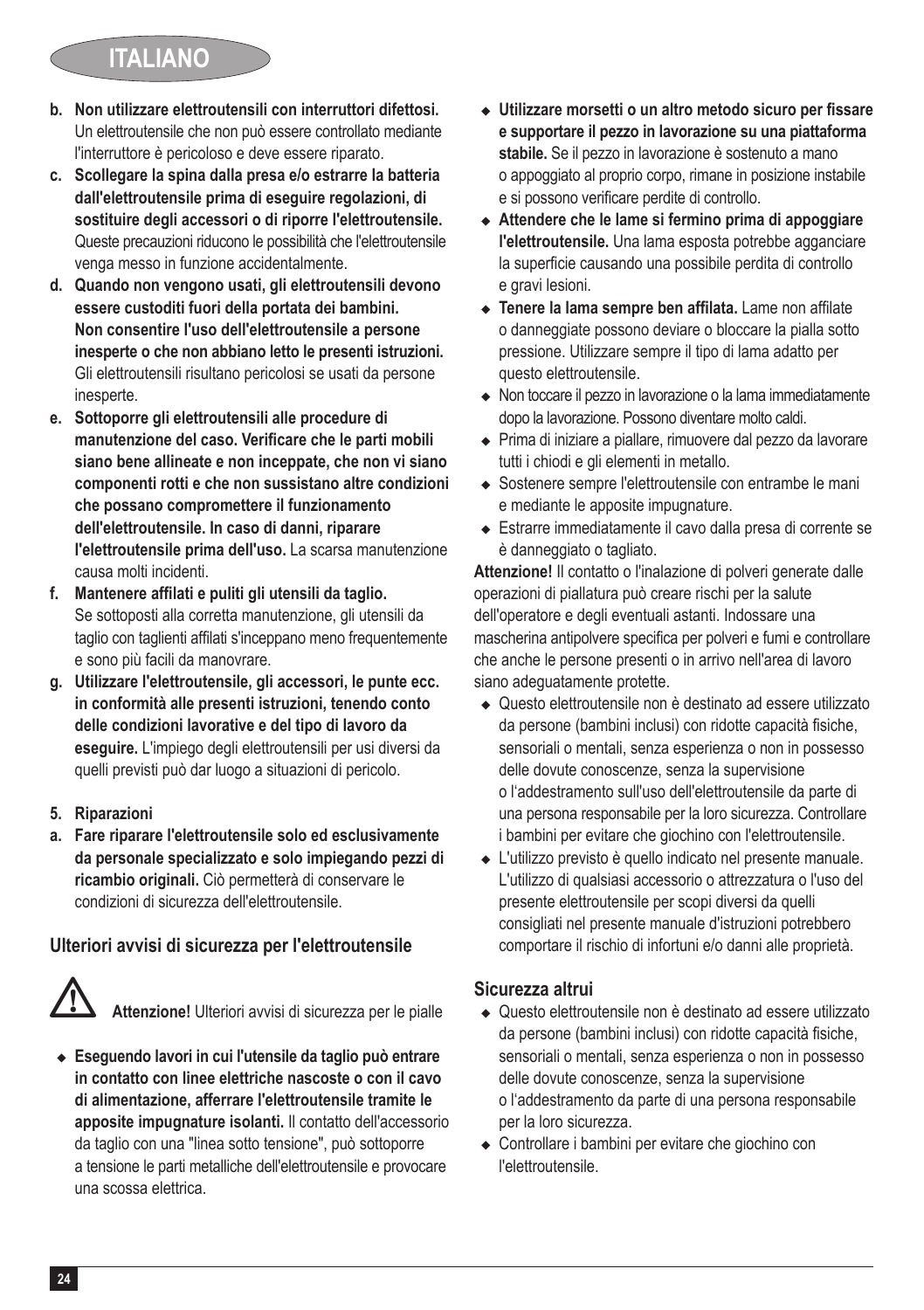### **Vibrazioni**

I valori delle vibrazioni dichiarati nei dati tecnici e nella dichiarazione di conformità sono stati misurati in conformità ai metodi di test standard descritti in: EN 60745 e possono essere utilizzati per comparare due elettroutensili. I valori di emissioni dichiarati possono essere usati anche per una valutazione preliminare dell'esposizione.

**Attenzione!** Il valore delle vibrazioni durante l'uso dell'elettroutensile può differire dai valori dichiarati a seconda del modo in cui viene usato l'elettroutensile. Il livello di vibrazioni può aumentare rispetto al livello nominale. Quando si valuta l'esposizione alle vibrazioni e si stabiliscono le misure di sicurezza richieste dalla direttiva 2002/44/CE per proteggere il personale che utilizza regolarmente gli elettroutensili nello svolgimento delle proprie funzioni, considerare una stima dell'esposizione alle vibrazioni, le effettive condizioni d'uso e il modo in cui l'elettroutensile viene usato, analizzando tutte le parti del ciclo operativo, ovvero i periodi in cui l'elettroutensile è spento o gira a vuoto, oltre al tempo in cui è in uso.

### **Etichette sull'elettroutensile**

Sull'elettroutensile sono presenti le seguenti immagini:



**Attenzione!** Per ridurre il rischio di lesioni, l'utente<br>
è tenuto a leggere il presente manuale di istruzioni.

### **Sicurezza elettrica**



Il doppio isolamento di cui è provvisto l'elettroutensile<br>rende superfluo il filo di terra. Controllare sempre che l'alimentazione corrisponda alla tensione indicata sulla targhetta delle caratteristiche.

 $\triangle$  Se il cavo elettrico in dotazione risulta danneggiato, deve essere sostituito dal produttore o da un Centro di assistenza autorizzato BLACK+DECKER, onde evitare rischi.

# **Funzioni**

Questo elettroutensile è dotato di tutte le caratteristiche elencate di seguito, o di alcune di esse.

- 1. Interruttore acceso/spento
- 2. Pulsante di sblocco
- 3. Uscita di espulsione dei trucioli
- 4. Manopola di regolazione profondità di piallatura
- 5. Scala della profondità di piallatura

# **Montaggio**

**Attenzione!** Prima di montarlo assicuratevi che l'utensile sia spento e desinserito.

### **Sostituzione delle lame da taglio (fig. A)**

Questo elettroutensile viene fornito con lame da taglio reversibili. Le lame di ricambio sono disponibili presso il rivenditore di zona.

#### **Smontaggio**

- $\triangleleft$  Allentare i bulloni (6), usando la chiave a settore fornita.
- $\triangle$  Fare scivolare la lama (7) via dal portalama.
- ◆ Girare la lama con il lato nuovo in posizione d'uso. Quando entrambi i bordi sono usurati, sostituire la lama.

#### **Installazione**

- ◆ Fare scivolare la lama nel portalama finché non va in battuta sul finecorsa.
- $\triangle$  Stringere i bulloni con la chiave a settore fornita.

**Attenzione!** Sostituire sempre entrambe le lame.

### **Regolazione della profondità di taglio (fig. B)**

La profondità di taglio è indicata dalla tacca (8).

- L'impostazione della profondità è indicata dalla scala (5). <sup>u</sup> Girare la manopola di regolazione della profondità di
- piallatura (4) per impostare la profondità necessaria.
- Quando l'elettroutensile non viene utilizzato, ruotare sempre la manopola in posizione "P".

### **KW712KA Montaggio e smontaggio della guida parallela (figC) .**

La guida parallela viene usata per ottenere un controllo ottimale se i pezzi da lavorare sono di piccole dimensioni.

- ◆ Allentare la manopola di bloccaggio (9).
- $\bullet$  Inserire la guida parallela (11) attraverso l'apertura (10).
- ◆ Far scivolare la quida parallela nella posizione desiderata.
- ◆ Stringere la manopola di bloccaggio.
- ◆ Per estrarre la guida parallela, ripetere la procedura in ordine inverso.

### **Connessione di un aspirapolvere all'utensile (fig. D)**

Per collegare un aspirapolvere o estrattore di polvere all'elettroutensile è necessario fare uso di un adattatore.

- ◆ Fare scivolare l'adattatore (12) sopra l'uscita di espulsione dei trucioli (3).
- ◆ Connettere il flessibile dell'aspirapolvere (13) all'adattatore.

#### **Montaggio e installazione del sacchetto portatrucioli (fig. E)**

Il sacchetto portatrucioli è particolarmente utile se si lavora in spazi ristretti.

L'adattatore può essere acquistato presso il rivenditore BLACK+DECKER di zona.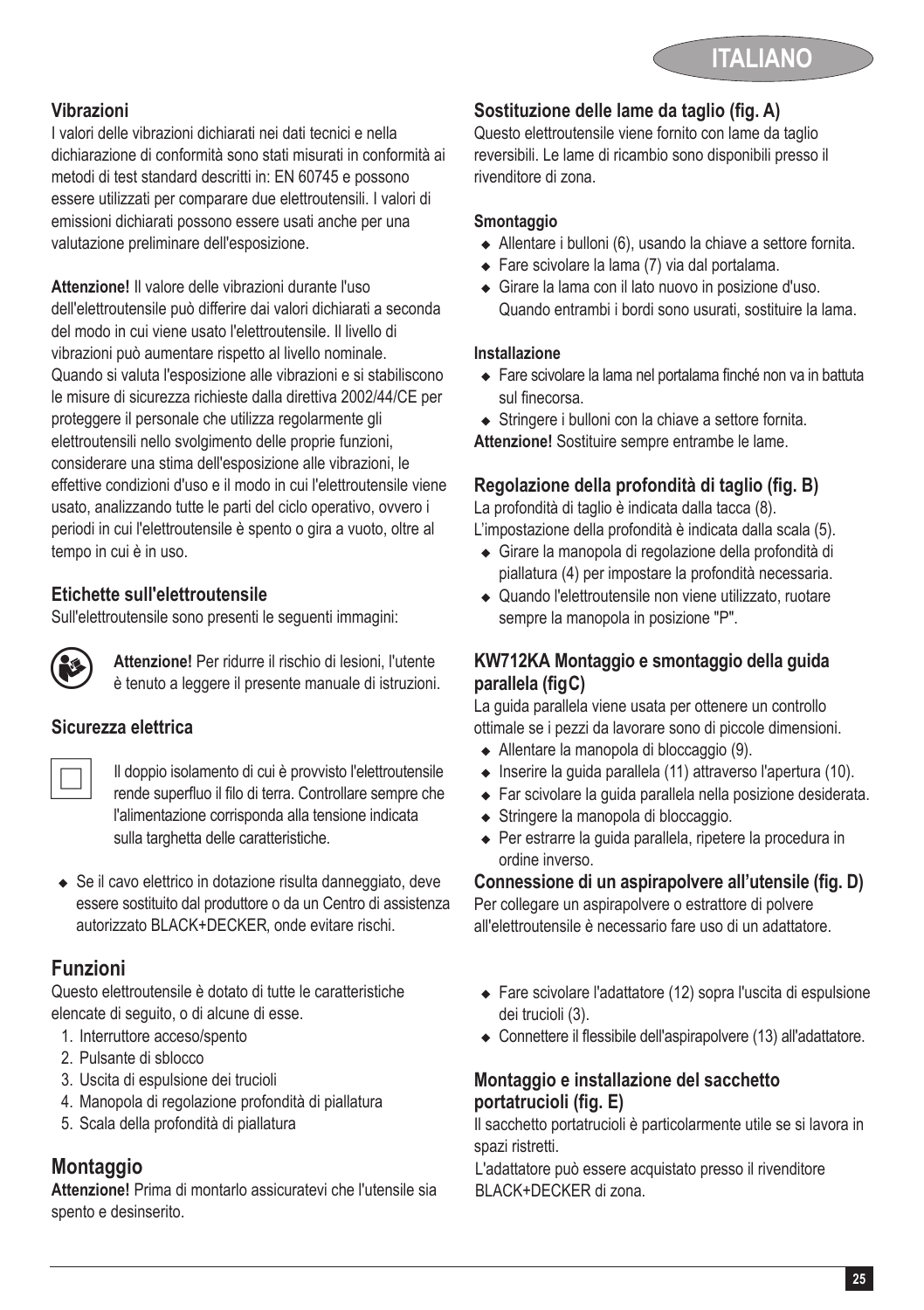# **ITALIANO**

La prima volta che si usa la pialla, è necessario assemblare il sacchetto portatrucioli.

- $\bullet$  Installare il telaio tubolare (14) alla piastra di connessione (15), utilizzando le viti (16) e le rondelle (17).
- <sup>u</sup> Tirare il sacchetto di tessuto (18) sopra la struttura, come illustrato. Attenzione a che l'imboccatura elastica (19) sia collocata perfettamente attorno al bordo della piastra di connessione (15).
- <sup>u</sup> Fare scivolare la piastra di connessione sopra l'uscita di espulsione dei trucioli (3).

# **Uso**

**Attenzione!** Lasciare che l'utensile lavori al suo ritmo, senza sovraccaricarlo.

- $\bullet$  Impostazione della profondità di taglio.
- $\triangle$  Se necessario, installare la quida parallela.

### **Avviamento e spegnimento**

#### **Accensione**

- $\triangle$  Tenere premuto il pulsante di sblocco (2) e premere l'interruttore on/off (1).
- ◆ Rilasciare il pulsante di sblocco.

#### **Spegnimento**

 $\triangle$  Rilasciare l'interruttore on/off

### **Piallatura**

- Tenere l'elettroutensile con la punta della piastra poggiata sulla superficie del pezzo.
- $\triangle$  Accendere l'elettroutensile.
- ◆ Spostare la pialla in avanti in modo uniforme per completare l'intera corsa.
- <sup>u</sup> Completata la corsa spegnere l'elettroutensile.

### **Incavi (fig. F)**

- $\bullet$  Installare e regolare la guida parallela.( KW712KA)
- $\leftarrow$  Procedere come per la piallatura.

### **Bordi a smusso**

La scanalatura a V nella punta della piastra consente di smussare gli angoli a 45°.

◆ Tenere l'elettroutensile inclinato, con la scanalatura attorno al bordo del pezzo ed eseguire una passata di taglio.

### **Svuotamento del sacchetto portatrucioli**

Quando viene adoperato, il sacchetto portatrucioli deve essere svuotato regolarmente.

<sup>u</sup> Aprire la cerniera del sacchetto e svuotarlo prima di continuare.

### **Consigli per un'ottima utilizzazione**

- ◆ Piallare spostando la pialla nel senso della fibra del legno.
- ◆ Se la fibra è trasversale o arricciata, oppure se il pezzo da lavorare è in legno di tipo duro, regolare la profondità del taglio in modo da asportare una striscia molto sottile di materiale a ogni passata e completare diverse passate per ottenere il risultato desiderato.
- ◆ Per mantenere la pialla dritta, spingerne il lato anteriore all'avvio e tenere premuto il lato posteriore alla fine della passata di taglio.

# **Accessori**

Le prestazioni dell'utensile dipendono dall'accessorio usato. Gli accessori BLACK+DECKER e Piranha, che sono prodotti di altissima qualità, sono stati progettati per ottimizzare la resa dell'utensile. Quando si scelgono questi accessori l'utensile offre prestazioni eccellenti.

Le lame da taglio dei seguenti tipi sono disponibili presso il rivenditore di zona.

- Lame da taglio reversibili con punta in carburo di tungsteno (codice X35007, fornite a coppie)
- Lame da taglio reversibili ad alta velocità in acciaio (codice X24192-XJ11, fornite a coppie)

### **Manutenzione**

Questo elettroutensile è stato progettato per funzionare a lungo con un minimo di manutenzione. Per un funzionamento sempre soddisfacente è necessario avere cura dell'elettroutensile e provvedere alla regolare pulizia.

**Attenzione!** Prima di eseguire qualsiasi intervento di manutenzione, spegnere l'elettroutensile e disinserirne la spina dalla presa.

- <sup>u</sup> Le feritoie di ventilazione dell'elettroutensile devono essere pulite regolarmente con un pennello morbido o un panno asciutto.
- Il vano del motore deve essere pulito regolarmente con un panno umido. Non usare materiali abrasivi o detergenti a base di solventi.

### **Sostituzione della cinghia di trasmissione (fig. G)**

- $\triangleleft$  Estrarre le viti (20) e aprire il coperchio (21).
- $\triangle$  Estrarre la vecchia cinghia di trasmissione.
- $\bullet$  Installare la nuova cinghia (22) sopra le pulegge. La cinghia deve essere collocata prima sopra la puleggia grande (23) e poi su quella piccola (24) e deve essere contemporaneamente ruotata fino a metterla in posizione stabile.
- <sup>u</sup> Reinstallare il coperchio e serrare le viti.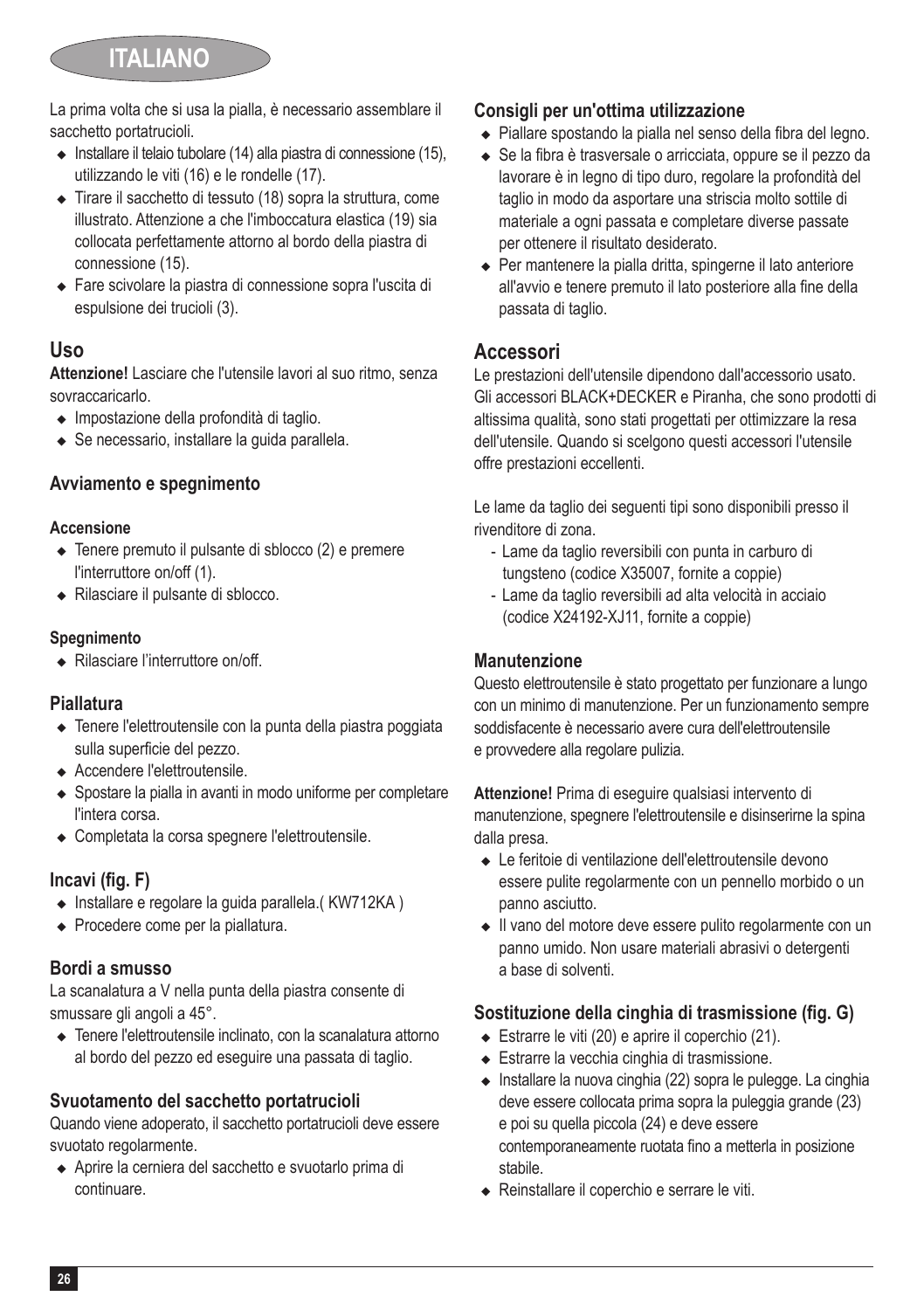

# **Protezione dell'ambiente**



Raccolta differenziata. Questo prodotto non deve essere smaltito con i normali rifiuti domestici.

Nel caso in cui si decida di sostituire l'apparecchio oppure di disfarsene in quanto non più necessario, non dovrà essere smaltito con i normali rifiuti domestici. Smaltire il prodotto tramite raccolta differenziata.

 $\overline{\diamond}$  La raccolta differenziata di prodotti e imballaggi usati,<br>consente il riciclaggio e il riutilizzo dei materiali. Riutilizzare i materiali riciclati aiuta a prevenire l'inquinamento ambientale e riduce la richiesta di materie prime.

In base alle normative locali, i servizi per la raccolta differenziata di elettrodomestici possono essere disponibili presso i punti di raccolta municipali o presso il rivenditore, al momento dell'acquisto di un nuovo prodotto.

BLACK+DECKER offre ai suoi clienti un servizio per la raccolta differenziata e la possibilità di riciclare i prodotti BLACK+DECKER che hanno esaurito la loro durata in servizio. Per usufruire del servizio, è sufficiente restituire il prodotto a qualsiasi tecnico autorizzato, incaricato della raccolta per conto dell'azienda.

Per individuare il tecnico autorizzato più vicino, rivolgersi alla sede BLACK+DECKER locale, presso il recapito indicato nel presente manuale. Altrimenti un elenco completo di tutti i tecnici autorizzati BLACK+DECKER e i dettagli completi sui contatti e i servizi post-vendita sono disponibili sul sito Internet: **www.2helpU.com**

#### **Dati tecnici**

|                          |                 | KW712/KW712KA TYP. 2     |  |
|--------------------------|-----------------|--------------------------|--|
| Tensione                 | $V_{AC}$        | 230                      |  |
| Potenza assorbita        | W               | 650                      |  |
| Velocità a vuoto         |                 | min <sup>-1</sup> 17,000 |  |
| Larghezza di spianatura  | mm 82           |                          |  |
| Profondità di piallatura | mm <sub>2</sub> |                          |  |
| Profondità incavi        | mm              | - 8                      |  |
| Peso                     | ka              | - 3                      |  |
|                          |                 |                          |  |

### **Valori totali di vibrazione (somma vettoriale triax) determinati in base a EN 60745:**

Valore di emissione delle vibrazioni (a<sub>n</sub>)  $2.6 \text{ m/s}^2$ , incertezza (K) 1,5 m/s<sup>2</sup>

Livello di pressione sonora, dati conformi alla norma EN 60745: Pressione sonora (L<sub>oA</sub>) 90 dB(A), incertezza (K) 3 dB(A) Potenza acustica (L<sub>WA</sub>) 105 dB(A), incertezza (K) 3 dB(A)

# **Dichiarazione di conformità CE**

DIRETTIVA MACCHINE



KW712 /KW712KA Black & Decker dichiara che i prodotti descritti nella sezione "dati tecnici" sono conformi con:

2006/42/CE, EN 60745-1, EN 60745-2-14

Questi prodotti sono conformi alla Direttiva 2014/30/UE e 2011/65/UE. Per ulteriori informazioni, contattare Black & Decker al seguente indirizzo oppure consultare l'ultima di

copertina del manuale. Il sottoscritto è responsabile della redazione di questo documento tecnico e rilascia questa dichiarazione per conto di Black & Decker.

R. Laverick Engineering Manager Black & Decker Europe, 210 Bath Road, Slough, Berkshire, SL1 3YD Regno Unito 13/11/2014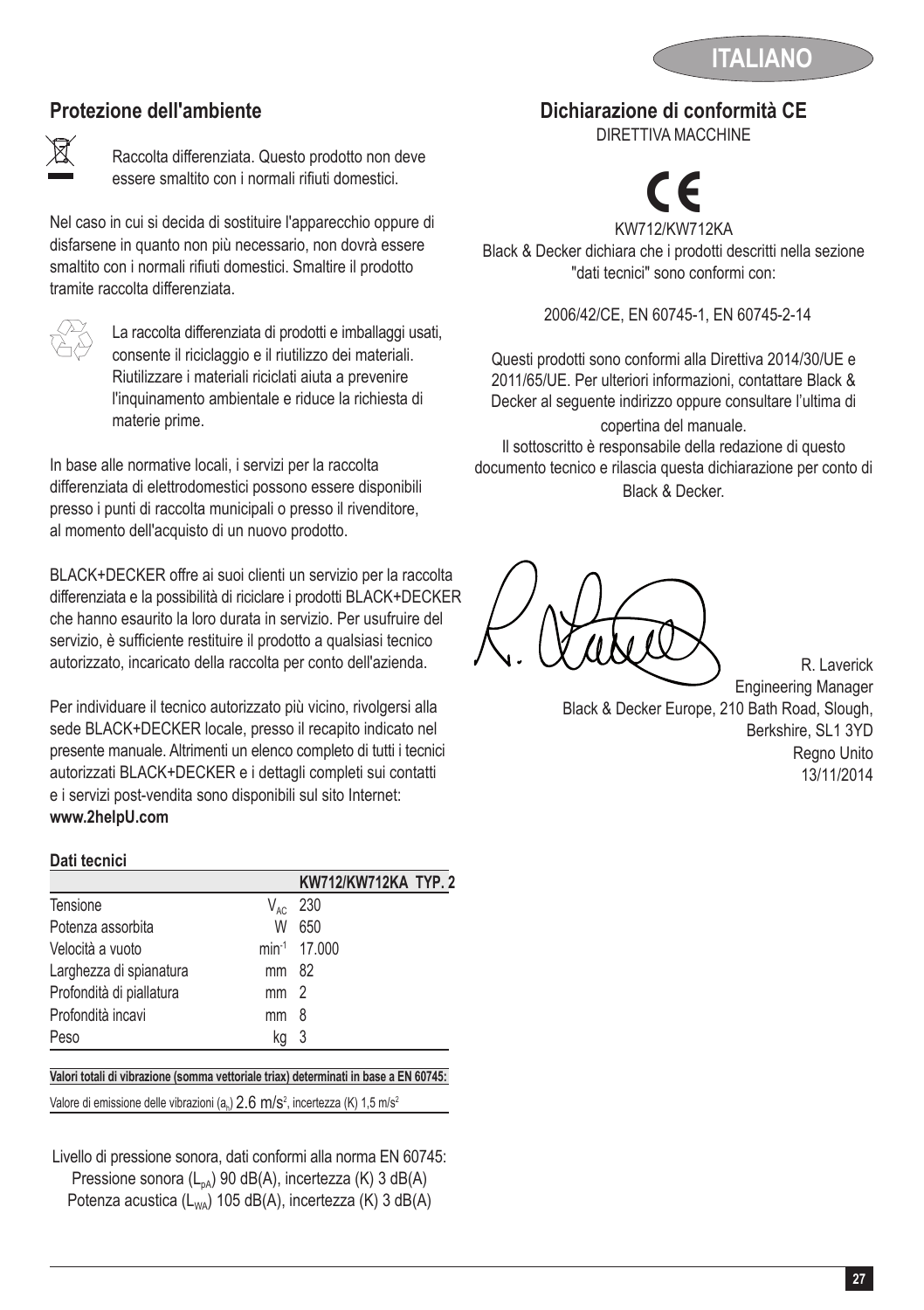## **Garanzia**

Certa della qualità dei suoi prodotti, Black & Decker offre una garanzia eccezionale. Il presente certificato di garanzia è complementare ai diritti statutari e non li pregiudica in alcun modo. La garanzia è valida entro il territorio degli Stati membri dell'Unione Europea e dell'EFTA (European Free Trade Area).

Se un prodotto Black & Decker risulta difettoso per qualità del materiale, della costruzione o per mancata conformità entro 24 mesi dalla data di acquisto, Black & Decker garantisce la sostituzione delle parti difettose, provvede alla riparazione dei prodotti se ragionevolmente usurati oppure alla loro sostituzione, in modo da ridurre al minimo il disagio del cliente a meno che:

- $\bullet$  Il prodotto non sia stato destinato ad usi commerciali. professionali o al noleggio;
- Il prodotto non sia stato usato in modo improprio o scorretto;
- ◆ Il prodotto non abbia subito danni causati da oggetti o sostanze estranee oppure incidenti;
- <sup>u</sup> Il prodotto non abbia subito tentativi di riparazione non effettuati da tecnici autorizzati né dall'assistenza Black & Decker.

Per attivare la garanzia è necessario esibire la prova comprovante l'acquisto al venditore o al tecnico autorizzato. Per individuare il tecnico autorizzato più vicino, rivolgersi alla sede Black & Decker locale, presso il recapito indicato nel presente manuale. Altrimenti un elenco completo di tutti i tecnici autorizzati Black & Decker e i dettagli completi sui contatti e i servizi post-vendita sono disponibili su Internet presso: **www.2helpU.com**

I clienti che desiderano registrare il nuovo prodotto BLACK+DECKER e ricevere gli aggiornamenti sui nuovi prodotti e le offerte speciali, sono invitati a visitare il sito Web (**www.blackanddecker.it**). Ulteriori informazioni sul marchio le la gamma di prodotti BLACK+DECKER sono disponibili all'indirizzo **www.blackanddecker.it**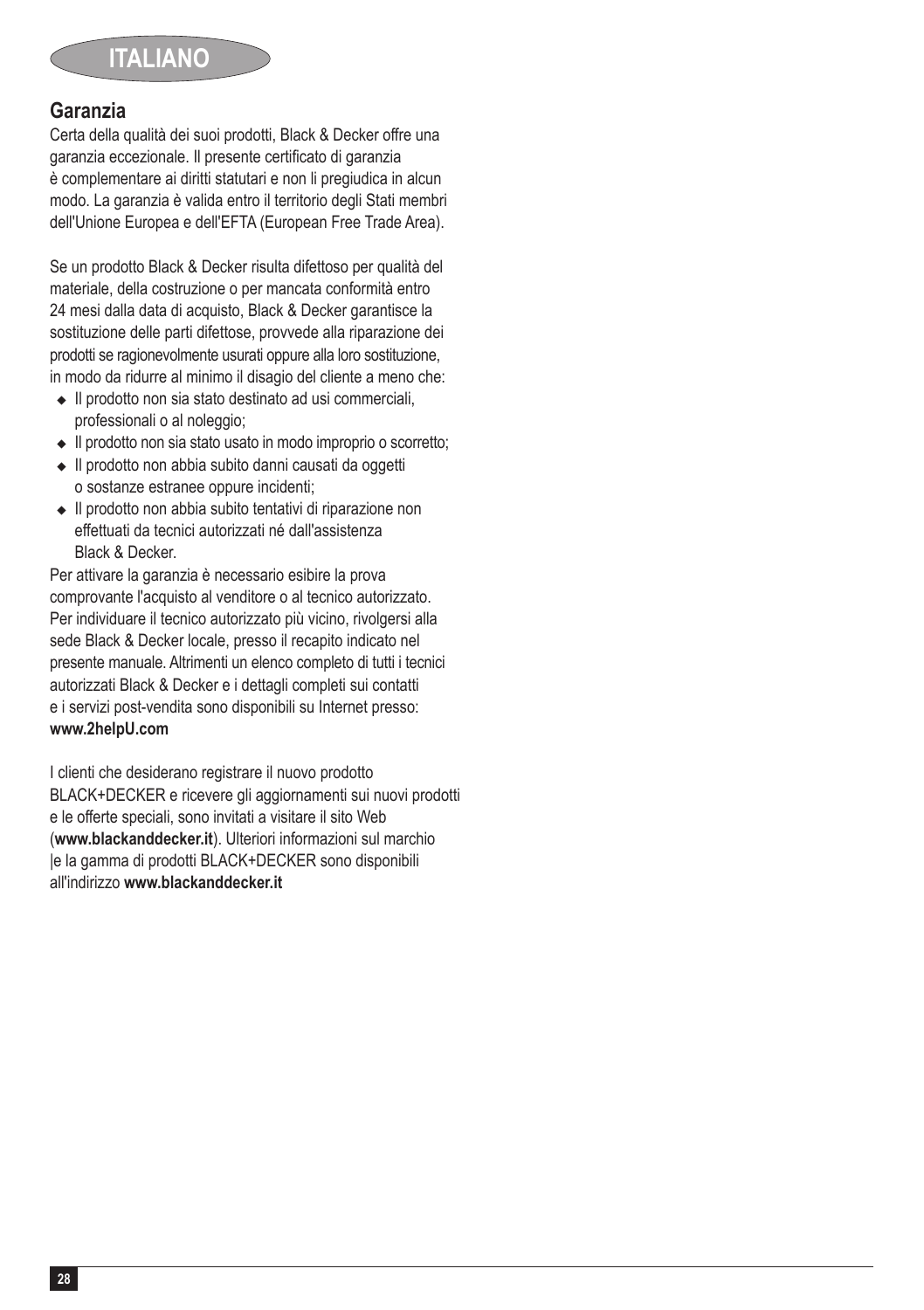# **Gebruik volgens bestemming**

Uw BLACK+DECKER schaaf is ontwikkeld voor het schaven van hout, houtproducten en kunststof. De machine is bedoeld voor bediening met de hand. Deze machine is uitsluitend bestemd voor consumentengebruik.

# **Veiligheidsvoorschriften**

#### **Algemene veiligheidswaarschuwingen voor elektrisch gereedschap**



@ **Waarschuwing! Lees alle veiligheidsinstructies en alle voorschriften.** Wanneer de volgende waarschuwingen en voorschriften niet in acht worden genomen, kan dit een elektrische schok, brand of ernstig letsel tot gevolg hebben.

#### **Bewaar alle waarschuwingen en instructies zorgvuldig.**

Het hierna gebruikte begrip "elektrisch gereedschap" heeft betrekking op elektrische gereedschappen voor gebruik op het stroomnet (met netsnoer) of op batterijen (snoerloos).

- **1. Veiligheid van de werkomgeving**
- **a. Houd uw werkomgeving schoon en opgeruimd.** Een rommelige en een onverlichte werkomgeving kan tot ongevallen leiden.
- **b. Werk niet met elektrische gereedschappen in een omgeving met explosiegevaar, zoals in aanwezigheid van brandbare vloeistoffen, gassen of stof.** Elektrische gereedschappen veroorzaken vonken die het stof of de dampen tot ontsteking kunnen brengen.
- **c. Houd kinderen en andere personen tijdens het gebruik van het elektrische gereedschap uit de buurt.** Wanneer u wordt afgeleid, kunt u de controle over het gereedschap verliezen.
- **2. Elektrische veiligheid**
- **a. De netstekker van het gereedschap moet in het stopcontact passen. De stekker mag in geen geval worden veranderd. Gebruik geen adapterstekkers in combinatie met geaarde gereedschappen.** Onveranderde stekkers en passende stopcontacten verminderen de kans op een elektrische schok.
- **b. Voorkom aanraking van het lichaam met geaarde oppervlakken, bijvoorbeeld buizen, verwarmingen, fornuizen en koelkasten.** De kans op een elektrische schok is groter als uw lichaam geaard is.
- **c. Stel elektrisch gereedschap niet bloot aan regen en vocht.** In elektrisch gereedschap binnendringend water vergroot de kans op een elektrische schok.
- **d. Gebruik het snoer niet voor een verkeerd doel. Gebruik het snoer niet om het gereedschap te dragen, voor te trekken of om de stekker uit het stopcontact te trekken. Houd het snoer uit de buurt van hitte, olie, scherpe randen of bewegende delen.** Beschadigde of in de war geraakte snoeren vergroten de kans op een elektrische schok.
- **e. Gebruik wanneer u buitenshuis met elektrisch gereedschap werkt alleen verlengsnoeren die voor gebruik buitenshuis zijn goedgekeurd.** Het gebruik van een voor gebruik buitenshuis geschikt verlengsnoer verkleint de kans op een elektrische schok.
- **f. Gebruik een netvoeding voorzien van een reststroomvoorziening (RCD) indien het gebruiken van elektrisch gereedschap op een vochtige locatie onvermijdelijk is.** Gebruik van een reststroomvoorziening verkleint het risico van elektrische schok.
- **3. Veiligheid van personen**
- **a. Wees alert, let goed op wat u doet en ga met verstand te werk bij het gebruik van elektrische gereedschappen. Gebruik elektrisch gereedschap niet wanneer u moe bent of onder invloed van drugs, alcohol of medicijnen.** Een moment van onoplettendheid bij het gebruik van het gereedschap kan tot ernstige verwondingen leiden.
- **b. Gebruik persoonlijke beschermende uitrusting. Draag altijd oogbescherming.** Persoonlijke beschermende uitrusting zoals een stofmasker, slipvaste werkschoenen, een veiligheidshelm of gehoorbescherming, gebruikt voor geschikte condities, verkleint het risico van verwondingen.
- **c. Voorkom onbedoeld inschakelen. Zorg ervoor dat de schakelaar in de "uit"-stand staat voordat u de stekker in het stopcontact steekt, de accu plaatst of het gereedschap oppakt of draagt.** Het dragen van het gereedschap met uw vinger aan de schakelaar of het gereedschap ingeschakeld op de stroomvoorziening aansluiten kan tot ongelukken leiden.
- **d. Verwijder stelsleutels of moersleutels voordat u het gereedschap inschakelt.** Een sleutel in een draaiend onderdeel van het elektrische gereedschap kan tot verwondingen leiden.
- **e. Reik niet te ver. Zorg altijd dat u stevig staat en in evenwicht blijft.** Daardoor kunt u het gereedschap in onverwachte situaties beter onder controle houden.
- **f. Draag geschikte kleding. Draag geen loshangende kleding of sieraden. Houd haren, kleding en handschoenen uit de buurt van bewegende delen.** Loshangende kleding, sieraden en lange haren kunnen bekneld raken in bewegende delen.
- **g. Sluit eventueel bijgeleverde stofafzuig- of stofopvangvoorzieningen aan en gebruik ze op de juiste manier.** Het gebruik van stofopvang beperkt het gevaar door stof.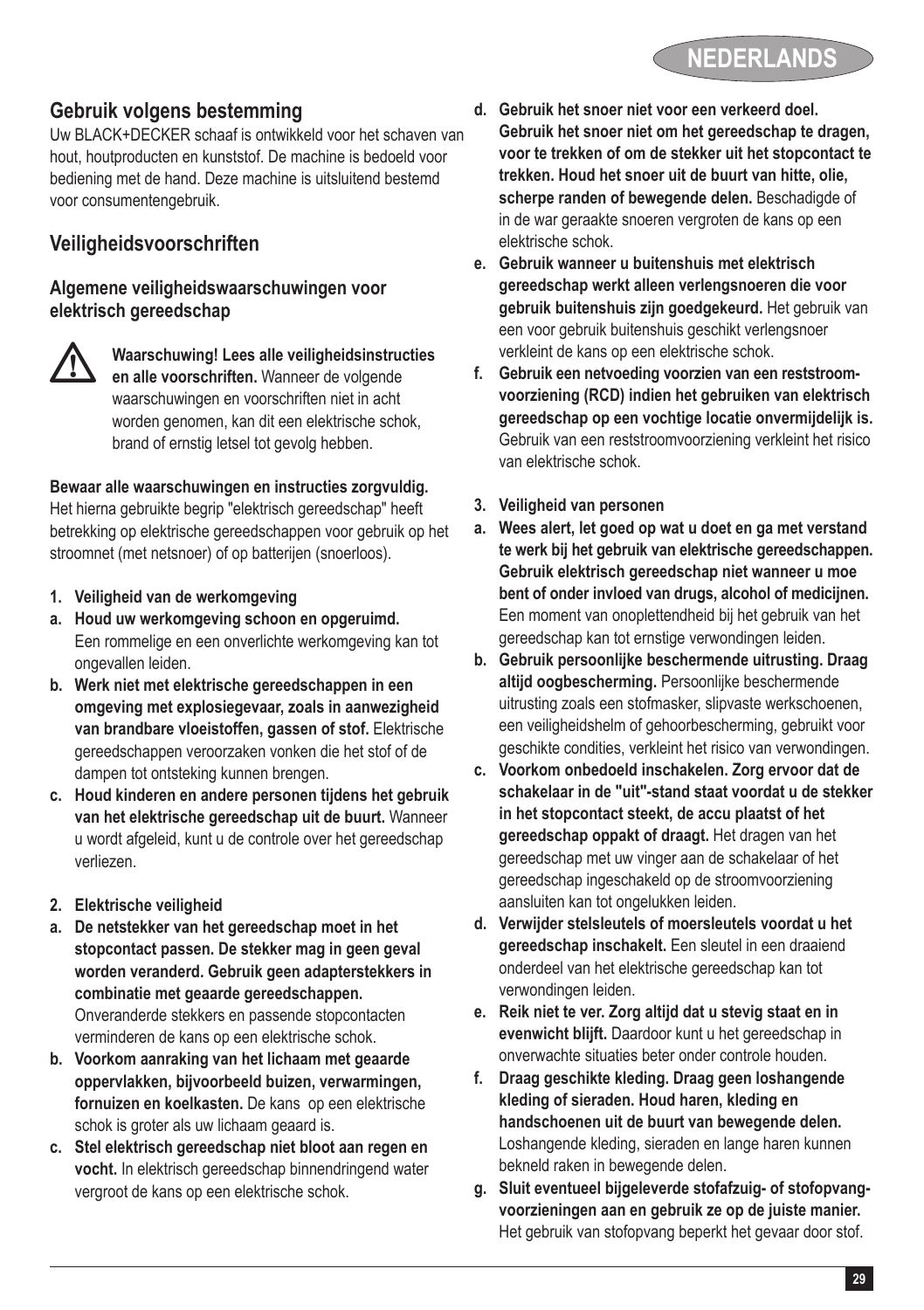# **NEDERLANDS**

- **4. Gebruik en onderhoud van elektrische gereedschappen**
- **a. Overbelast het gereedschap niet. Gebruik voor uw toepassing het daarvoor bestemde elektrische gereedschap.** Met het passende elektrische gereedschap werkt u beter en veiliger binnen het aangegeven capaciteitsbereik.
- **b. Gebruik geen elektrisch gereedschap waarvan de schakelaar defect is.** Elektrisch gereedschap dat niet meer kan worden in- of uitgeschakeld is gevaarlijk en moet worden gerepareerd.
- **c. Trek de stekker uit het stopcontact en/of accu alvorens het gereedschap af te stellen, accessoires te verwisselen of elektrisch gereedschap op te bergen.** Deze voorzorgsmaatregel voorkomt onbedoeld starten van het gereedschap.
- **d. Bewaar elektrische gereedschappen die niet worden gebruikt buiten bereik van kinderen. Laat personen die niet met het gereedschap vertrouwd zijn of deze aanwijzingen niet hebben gelezen niet met het gereedschap werken.** Elektrische gereedschappen zijn gevaarlijk in de handen van onervaren personen.
- **e. Verzorg het gereedschap zorgvuldig. Controleer bewegende delen van het gereedschap op goede uitlijning en soepele werking. Controleer of onderdelen niet gebroken zijn of dat de werking van het gereedschap niet op enige andere wijze nadelig wordt beïnvloed. Laat beschadigde delen repareren voordat u met het gereedschap gaat werken.** Veel ongevallen worden veroorzaakt door slecht onderhouden elektrische gereedschappen.
- **f. Houd snijgereedschappen scherp en schoon.** Zorgvuldig onderhouden snijgereedschappen met scherpe snijkanten lopen minder snel vast en zijn gemakkelijker te sturen.
- **g. Gebruik elektrische gereedschappen, toebehoren, inzetgereedschappen en dergelijke volgens deze aanwijzingen. Let daarbij op de arbeidsomstandigheden en de uit te voeren werkzaamheden.** Het gebruik van elektrische gereedschappen voor andere dan de voorziene toepassingen kan tot gevaarlijke situaties leiden.
- **5. Service**
- **a. Laat het elektrische gereedschap alleen repareren door een gekwalificeerde reparateur en alleen met gebruik van originele vervangingsonderdelen.** Dit garandeert de veiligheid van het gereedschap.

#### **Aanvullende veiligheidswaarschuwingen voor elektrisch gereedschap**



@ **Waarschuwing!** Aanvullende veiligheidswaarschuwi ngen voor schaven

- <sup>u</sup> **Houd het apparaat alleen aan de geïsoleerde greepvlakken vast tijdens het uitvoeren van werkzaamheden waarbij het mes verborgen stroomleidingen of het eigen snoer kan raken.** Als het mes een onder spanning staande leiding raakt, kunnen hierdoor ook de blootliggende metalen onderdelen van het elektrische apparaat onder spanning komen te staan, waardoor de bediener een schok krijgt.
- <sup>u</sup> **Pas klemmen of een andere praktische manier toe om het werkstuk op een stabiele ondergrond vast te klemmen en te ondersteunen.** Het werkstuk met de hand vasthouden of tegen het lichaam houden zorgt voor instabiliteit en kan leiden tot controleverlies.
- ◆ Wacht tot het mes stilstaat, voordat u het apparaat **neerzet.** Een blootliggend mes kan vast komen zitten in het oppervlak en tot mogelijk controleverlies en ernstig letsel leiden.
- ◆ Houd het mes scherp. Door een bot en beschadigd mes kan de schaaf onder druk gaan zwenken of vast komt te zitten. Gebruik het juiste type mes voor het apparaat.
- $\triangle$  Raak het werkstuk of het mes niet direct aan nadat u met het apparaat heeft gewerkt. Zij kunnen beiden erg heet worden.
- ◆ Verwijder voordat u gaat schaven alle spijkers en metalen voorwerpen uit het werkstuk.
- ◆ Houd het apparaat altijd met beide handen vast bij de hiervoor bedoelde handgrepen.
- $\bullet$  Trek als de kabel beschadigd raakt of wordt doorgezaagd onmiddellijk de stekker uit het stopcontact.

**Waarschuwing!** Contact met of inademing van stoffen die veroorzaakt worden door schaafwerkzaamheden kan schadelijk zijn voor de gezondheid van de gebruiker en mogelijke omstanders. Draag een stofmasker dat speciaal bedoeld is ter bescherming tegen stoffen en dampen en controleer of andere personen op de werkvloer of die de werkvloer betreden eveneens beschermd zijn.

- $\triangle$  Dit apparaat is niet bedoeld voor gebruik door personen (inclusief kinderen) met beperkt lichamelijk, zintuiglijk of geestelijk vermogen of gebrek aan ervaring en kennis, tenzij zij onder toezicht staan of instructie hebben gekregen over het gebruik van het apparaat van een persoon die verantwoordelijk is voor hun veiligheid. Houd toezicht op kinderen om te voorkomen dat zij met het apparaat gaan spelen.
- ◆ Deze handleiding beschrijft het bedoelde gebruik van het apparaat. Gebruik om lichamelijk letsel en/of materiële schade te voorkomen uitsluitend de in deze handleiding aanbevolen accessoires en hulpstukken. Gebruik het apparaat uitsluitend voor werkzaamheden waarvoor het is bedoeld.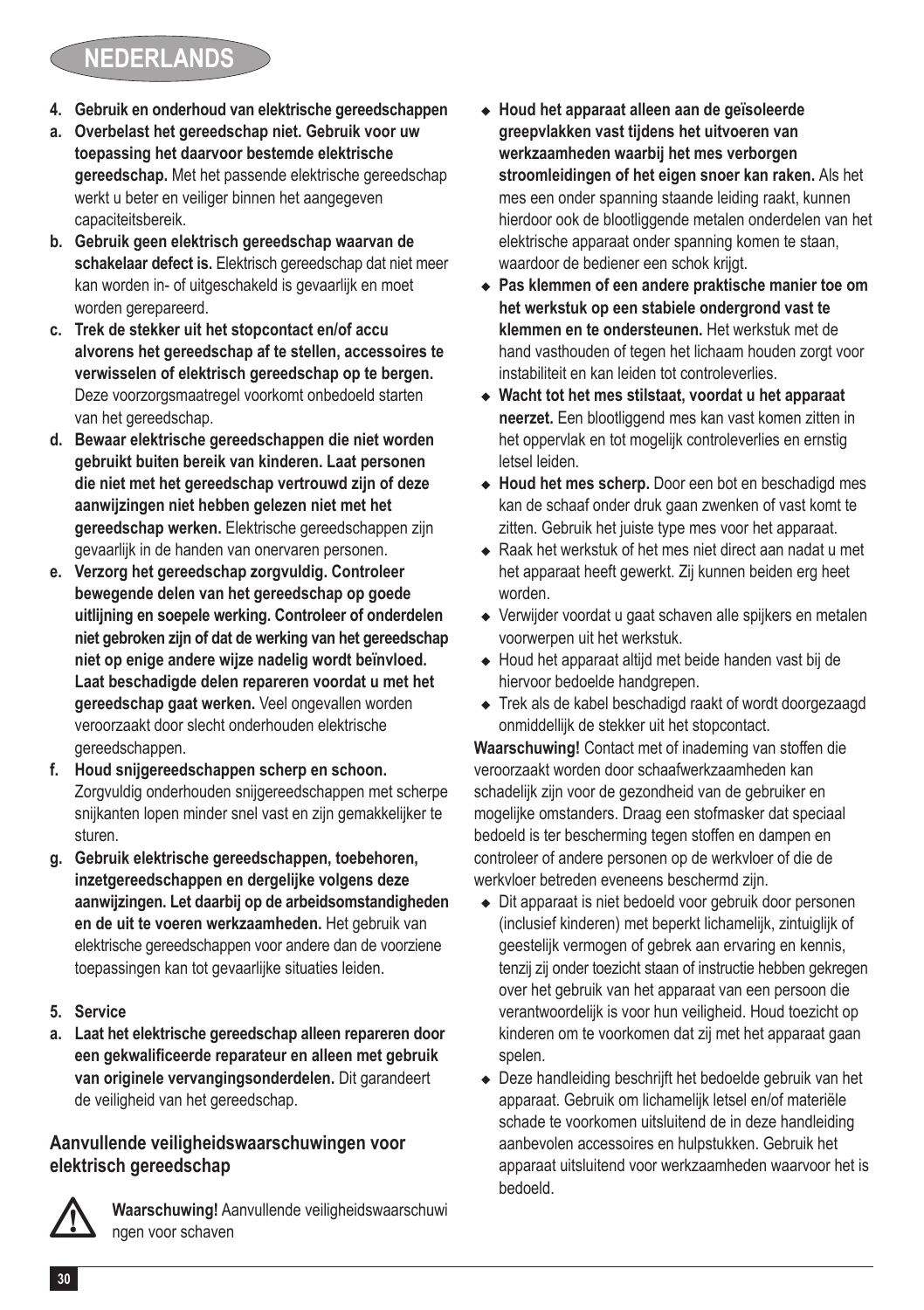

#### **Veiligheid van anderen**

- $\bullet$  Dit apparaat is niet bedoeld voor gebruik door personen (inclusief kinderen) met beperkt lichamelijk, zintuigelijk of geestelijk vermogen, of gebrek aan ervaring en kennis, tenzij ze de supervisie of instructie is gegeven omtrent het gebruik van het apparaat door een persoon die verantwoordelijk is voor hun veiligheid.
- ◆ Houd toezicht op kinderen om te voorkomen dat zij met het apparaat gaan spelen.

#### **Vibratie**

De verklaarde trillingsafgifte in het gedeelte van de technische gegevens / conformiteitsverklaring zijn gemeten volgens een standaard testmethode vastgesteld door EN 60745 en kan worden gebruikt om apparaten met elkaar te vergelijken. De verklaarde trillingsafgifte kan ook worden gebruikt in een voorlopige beoordeling van blootstelling.

**Waarschuwing!** De waarde van de trillingsafgifte tijdens daadwerkelijk gebruik van elektrisch gereedschap kan afwijken van de verklaarde waarde afhankelijk op wat voor manieren het apparaat wordt gebruikt. Het trillingsniveau kan toenemen boven het aangegeven niveau.

Bij het bepalen van de trillingsblootstelling ter vaststelling van de veiligheidsmaatregelen vereist door 2002/44/EG - ter bescherming van personen die werkmatig geregeld elektrisch gereedschap gebruiken - dient een inschatting van de trillingsblootstelling de feitelijke gebruikscondities en bedieningswijze in acht te nemen, inclusief alle onderdelen van de bedieningscyclus, zoals het uistchakelen van het apparaat en het onbelast laten lopen alsmede de trekkertijd.

#### **Labels op de machine**

Op de machine vindt u de volgende pictogrammen:



: **Waarschuwing!** De gebruiker moet de handleiding lezen om risico op letsel te verkleinen

### **Elektrische veiligheid**

Deze machine is dubbel geïsoleerd; een aardaansluiting is daarom niet noodzakelijk. Controleer altijd of uw netspanning overeenkomt met de waarde op het typeplaatje.

 $\triangleq$  Indien het netsnoer is beschadigd, dient het ter voorkoming van gevaren te worden vervangen door de fabrikant of een erkend servicecentrum.

### **Onderdelen**

Al naar gelang de uitvoering beschikt deze machine over de volgende onderdelen.

- 1. Aan/uit-schakelaar
- 2. Ontgrendelingsknop
- 3. Spaanafvoeropening
- 4. Instelknop schaafdiepte
- 5. Schaal voor schaafdiepte

#### **Montage**

**Waarschuwing!** Zorg vóór aanvang van de montage dat de machine is uitgeschakeld en de netstekker van het lichtnet is losgekoppeld.

#### **Vervangen van de snijbladen (fig. A)**

De meegeleverde snijbladen zijn omkeerbaar. Vervangende snijbladen zijn verkrijgbaar bij uw plaatselijke verkooppunt.

#### **Verwijderen**

- ◆ Draai de bouten (6) los met de meegeleverde steeksleutel.
- $\triangleleft$  Schuif het blad (7) uit de houder.
- $\triangle$  Keer het blad om zodat de ongebruikte zijde in positie komt. Als beide zijden versleten zijn, moet het blad vervangen worden.

#### **Aanbrengen**

- ◆ Schuif het blad in de houder totdat het de aanslag raakt.
- ◆ Zet de bouten vast met de meegeleverde steeksleutel.
- **Waarschuwing!** Vervang altijd beide messen.

#### **Instellen van de schaafdiepte (fig. B)**

De schaafdiepte is aangegeven met de markering (8). Het instelbereik kan worden afgelezen van de schaalaanduiding (5).

- $\bullet$  Draai de instelknop voor schaafdiepte (4) naar de gewenste schaafdiepte.
- <sup>u</sup> Draai de knop naar de 'P'-positie wanneer de machine niet wordt gebruikt.

### **KW712KA Aanbrengen en verwijderen van de parallel-langsgeleider (fig. C)**

De parallel-langsgeleider wordt gebruikt voor optimale bediening bij smalle werkstukken.

- $\bullet$  Draai de vergrendelingsknop (9) los.
- $\triangleleft$  Steek de parallel-langsgeleider (11) door de opening (10).
- ◆ Schuif de parallel-langsgeleider naar de gewenste stand.
- $\bullet$  Draai de vergrendelingsknop vast.
- Om de parallel-langsgeleider te verwijderen, gaat u in omgekeerde volgorde te werk.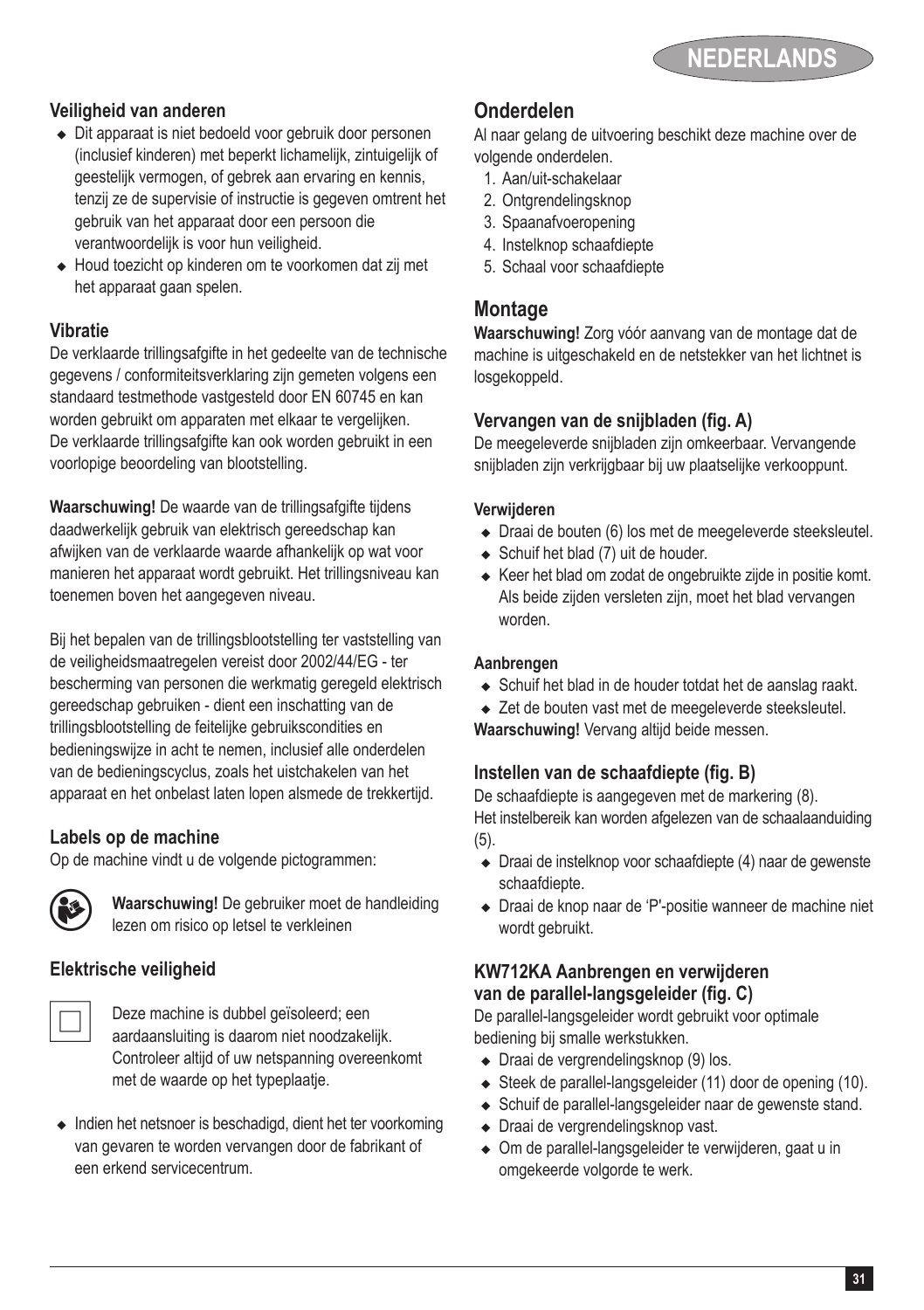

### **Aansluiten van een stofzuiger op de machine (fig. D)**

Om een stofzuiger op het gereedschap aan te sluiten, is een tussenstuk nodig.

- $\triangle$  Schuif de adapter (12) over de spaanafvoeropening (3).
- $\bullet$  Sluit het mondstuk van de stofzuigerslang (13) aan op het tussenstuk.

#### **Monteren en aanbrengen van de spaanopvangzak (fig. E)**

De spaanopvangzak is met name handig bij het werken in besloten ruimtes. Dit tussenstuk is verkrijgbaar bij uw plaatselijke BLACK+DECKER verkooppunt.

Voor het eerste gebruik dient u de spaanopvangzak te monteren.

- $\triangle$  Bevestig de draadframes (14) aan de verbindingsplaat (15) met behulp van de schroeven (16) en sluitringen (17).
- $\leftarrow$  Trek de stoffen zak (18) over de framestructuur zoals afgebeeld. Zorg dat de elastiekrand (19) goed is aangebracht over de rand van de verbindingsplaat (15).
- $\triangle$  Schuif de verbindingsplaat over de spaanafvoeropening (3).

#### **Overige risico's.**

Er kunnen zich tijdens het gebruik van het gereedschap ook andere risico's voordoen die misschien niet in de bijgevoegde veiligheidswaarschuwingen worden vermeld. Deze risico's kunnen zich voordoen als gevolg van onoordeelkundig gebruik, langdurig gebruik, enz.

Zelfs als de veiligheidsvoorschriften in acht worden genomen en de veiligheidsvoorzieningen worden geïmplementeerd, kunnen bepaalde risico's niet worden vermeden. Deze omvatten:

- <sup>u</sup> **Verwondingen die worden veroorzaakt door het aanraken van draaiende of bewegende onderdelen.**
- <sup>u</sup> **Verwondingen die worden veroorzaakt bij het vervangen van onderdelen, bladen of accessoires.**
- <sup>u</sup> **Verwondingen die worden veroorzaakt door langdurig gebruik van het gereedschap. Als u langere periodes met het gereedschap werkt, is het raadzaam om regelmatig een pauze in te lassen.**
- <sup>u</sup> **Gehoorbeschadiging.**
- <sup>u</sup> **Gezondheidsrisico's als gevolg van het inademen van stof dat door gebruik van het gereedschap wordt veroorzaakt (bijvoorbeeld tijdens het werken met hout, vooral eiken, beuken en MDF.)**

### **Gebruik**

**Waarschuwing!** Laat de machine op haar eigen tempo werken. Niet overbelasten.

- $\triangleleft$  Stel de schaafdiepte af.
- $\triangleleft$  Indien nodig, breng de parallel-langsgeleider aan en stel hem af.

### **Aan- en uitschakelen**

#### **Inschakelen**

- ◆ Houd de ontgrendelingsknop (2) ingedrukt, terwijl u de aan/uit-schakelaar (1) indrukt.
- $\triangle$  Laat de ontgrendelingsknop los.

#### **Uitschakelen**

 $\triangle$  Laat de aan/uit-schakelaar los.

#### **Schaven**

- ◆ Houd de machine vast terwijl de neus van de zool op de bovenkant van het oppervlak van het werkstuk rust.
- $\triangle$  Schakel het instrument in.
- $\triangle$  Beweeg de machine gelijkmatig naar voren voor het maken van de schaafbeweging.
- $\triangle$  Schakel de machine uit nadat de beweging voltooid is.

#### **Schaven van sponningen (fig. F)**

- $\triangle$  Breng de parallel-langsgeleider aan en stel hem af. (KW712KA)
- $\triangleleft$  Ga verder te werk als bij schaven.

#### **Afschuinen van randen**

Door de V-groef in de neus van de zool kunt u randen in hoeken van 45° afschuinen.

◆ Houd de machine onder een hoek vast met de groef over de rand van het werkstuk en maak de schaafbeweging.

#### **Legen van de spaanopvangzak**

De spaanopvangzak dient tijdens gebruik regelmatig geleegd te worden.

◆ Open de ritssluiting en ledig de opvangzak voordat u verdergaat.

### **Tips voor optimaal gebruik**

- $\triangleleft$  Beweeg de machine langs de houtnerf.
- $\triangle$  Als de nerf dwars of golvend is, of als het werkstuk van een harde houtsoort is, stelt u de snijdiepte zo af dat bij elke gang slechts een zeer dunne spaan wordt afgenomen. Verricht meerdere gangen om het gewenste resultaat te bereiken.
- ◆ Om de machine in een rechte liin te houden, drukt u de machine aan het begin van de schaafbeweging met de voorkant en aan het einde van de schaafbeweging met de achterkant omlaag.

### **Accessoires**

De prestaties van uw machine hangen af van welke accessoire u gebruikt. BLACK+DECKER en Piranha accessoires zijn ontwikkeld om te voldoen aan hoge kwaliteitseisen en ontworpen om de prestaties van uw machine te verbeteren. Met behulp van deze accessoires haalt u het beste uit uw machine.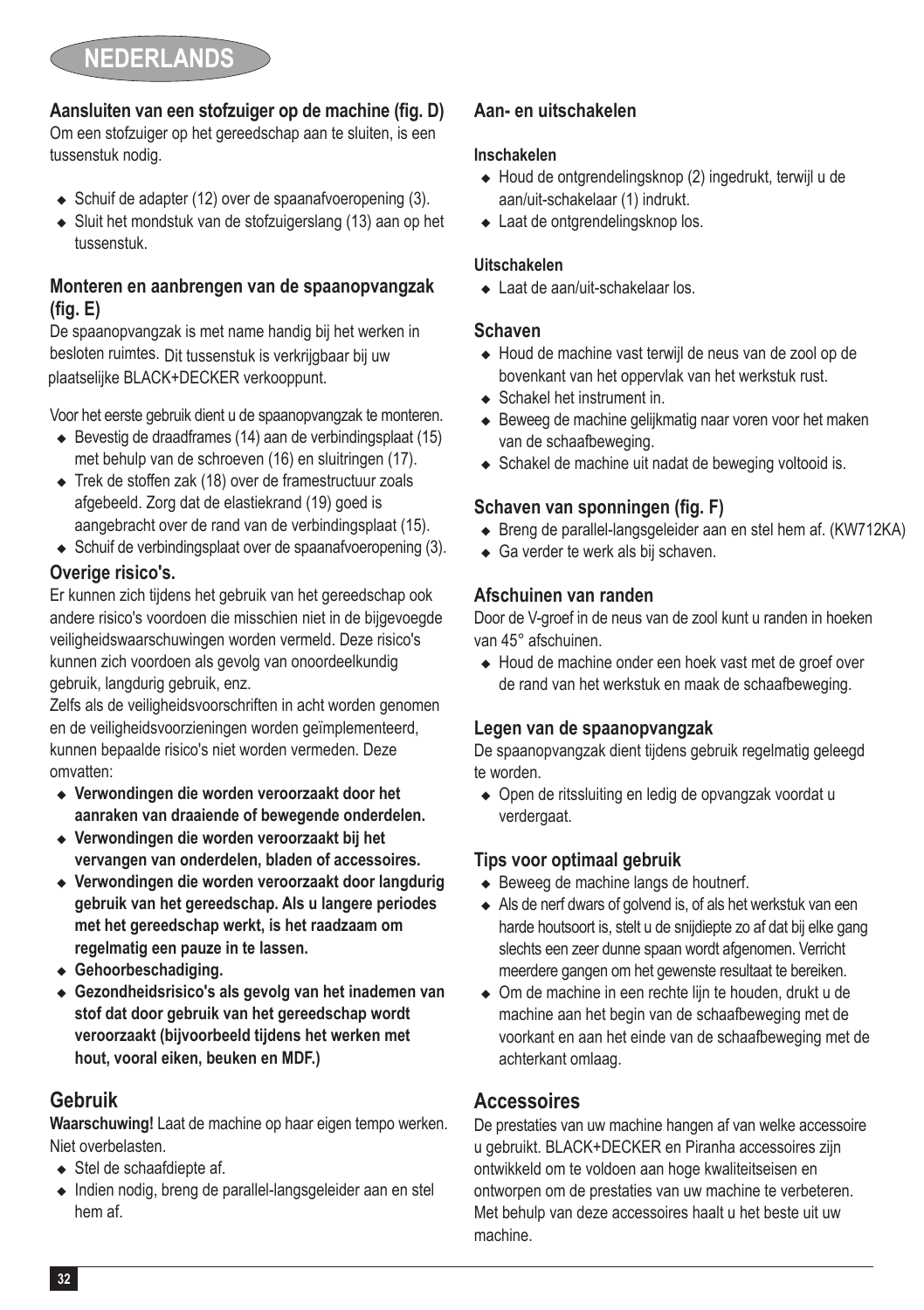

De volgende typen snijbladen zijn verkrijgbaar bij uw plaatselijke verkooppunt.

- Omkeerbare snijbladen voorzien van wolfraamcarbide snijkanten (onderdeelnr. X35007, geleverd per paar)
- Omkeerbare snijbladen van HSS-staal (onderdeelnr. X24192-XJ11, geleverd per paar)

### **Onderhoud**

Dit gereedschap is ontworpen om gedurende langere periode te functioneren met een minimum aan onderhoud. Voortdurend tevreden gebruik is afhankelijk van correct onderhoud en regelmatig schoonmaken.

**Waarschuwing!** Zorg vóór aanvang van onderhoudswerkzaamheden dat de machine is uitgeschakeld en de netstekker van het lichtnet is losgekoppeld.

- <sup>u</sup> Reinig regelmatig de ventilatieopeningen van uw machine met een zachte borstel of een droge doek.
- ◆ Reinig regelmatig de behuizing van de motor met een vochtige doek. Gebruik geen schuur- of oplosmiddel.

#### **Vervangen van de aandrijfriem (fig. G)**

- $\bullet$  Draai de schroeven (20) los en verwijder het deksel (21).
- $\triangleq$  Verwijder de oude aandrijfriem.
- ◆ Plaats de nieuwe riem (22) over de schijven. Plaats de riem eerst over de grote schijf (23) en vervolgens over de kleine schijf (24), terwijl u de riem gelijkmatig met de hand ronddraait.
- ◆ Breng het deksel weer aan en draai de schroeven vast.

### **Milieu**



Gescheiden inzameling. Dit product mag niet met het gewone huishoudelijke afval worden weggegooid.

Wanneer uw oude BLACK+DECKERproduct aan vervanging toe is of het u niet langer van dienst kan zijn, gooi het dan niet bij het huishoudelijk afval. Zorg ervoor dat het product gescheiden kan worden ingezameld.



z Door gebruikte producten en verpakkingen gescheiden in te zamelen, worden de materialen gerecycled en opnieuw gebruikt. Hergebruik van gerecyclede materialen voorkomt milieuvervuiling en vermindert de vraag naar grondstoffen.

Inzamelpunten voor gescheiden inzameling van elektrische huishoudproducten bij gemeentelijke vuilnisbergen of bij de verkoper waar u een nieuw product koopt, kunnen aan plaatselijke voorschriften gebonden zijn.

BLACK+DECKER biedt de mogelijkheid tot inzamelen en recyclen van afgedankte BLACK+DECKER producten. Om gebruik van deze service te maken, dient u het product aan een van onze servicecentra te sturen, die voor ons de inzameling verzorgen.

U kunt het adres van het dichtstbijzijnde servicecentrum opvragen via de adressen op de achterzijde van deze handleiding. U kunt ook een lijst van onze servicecentra en meer informatie m.b.t. onze klantenservice vinden op het volgende Internet-adres: **www.2helpU.com**

#### **Technische gegevens**

|                    |                 | KW712/KW712KA TYP. 2     |
|--------------------|-----------------|--------------------------|
| Spanning           |                 | $V_{AC}$ 230             |
| Opgenomen vermogen | W               | 650                      |
| Onbelast toerental |                 | min <sup>-1</sup> 17.000 |
| Schaafbreedte      | mm 82           |                          |
| Schaafdiepte       | mm <sub>2</sub> |                          |
| Sponningdiepte     | mm              | - 8                      |
| Gewicht            | kq              | - 3                      |

#### **Totale trillingswaarden (triaxale vectorsom) volgens EN 60745:**

Trillingsafgifte (ah)  $(a_h)$  2.6 m/s<sup>2</sup>, onzekerheid (K) 1,5 m/s<sup>2</sup>

Niveau van de geluidsdruk, gemeten volgens EN 60745: Geluidsdruk (L<sub>ca</sub>) 90 dB(A), onzekerheid (K) 3 dB(A) Geluidsvermogen (L<sub>wA</sub>) 105 dB(A), onzekerheid (K) 3 dB(A)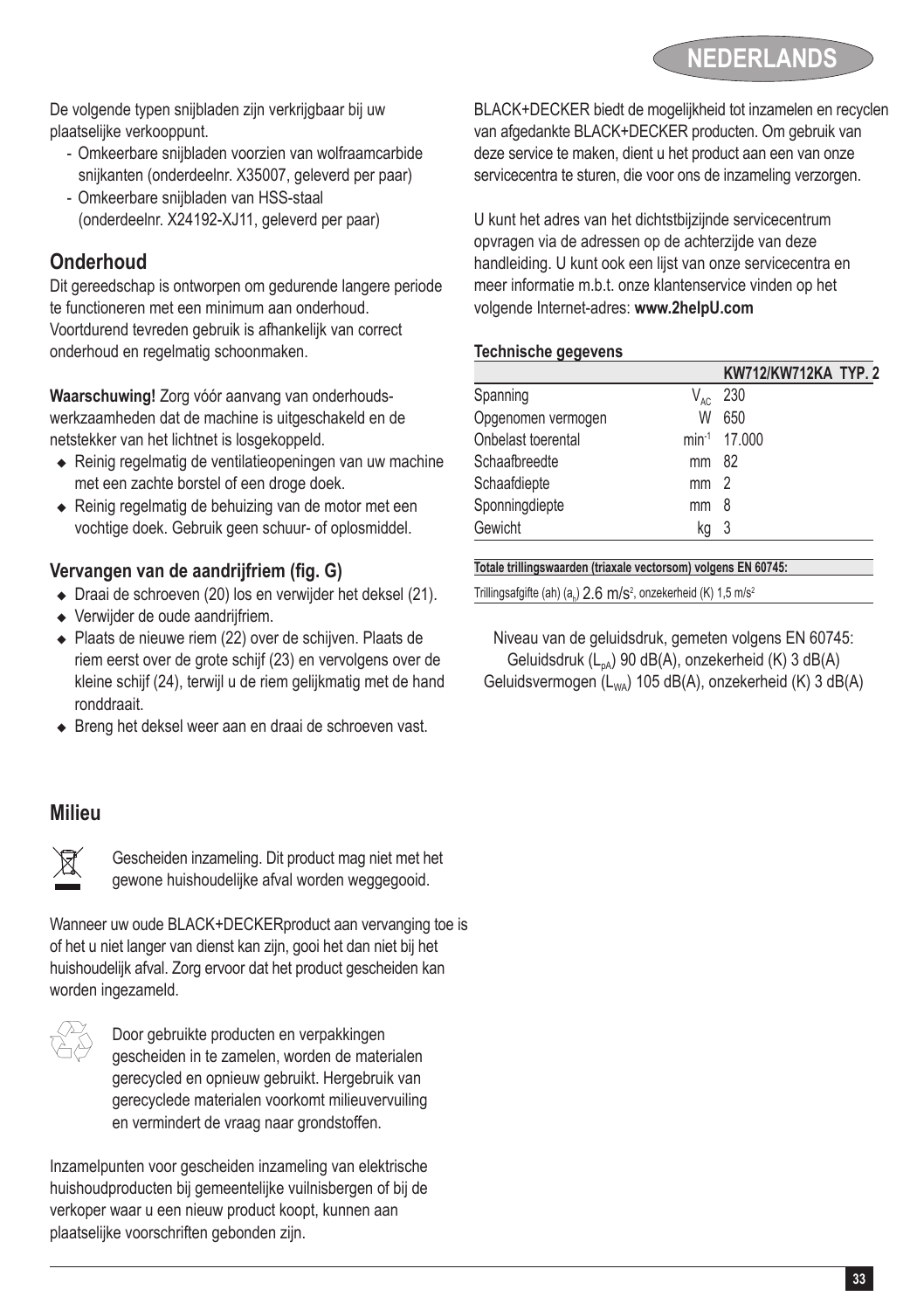

# **EG-conformiteitsverklaring**

MACHINERICHTLIJN

# KW712 % /KW712KA

Black & Decker verklaart dat deze producten, zoals onder "technische gegevens" beschreven, overeenkomstig zijn met: 2006/42/EG, EN 60745-1, EN 60745-2-14

Deze producten voldoen tevens aan richtlijn 2014/30/EU en 2011/65/EU. Neem voor meer informatie contact op met Black & Decker op het volgende adres of raadpleeg de achterzijde van de handleiding.

Ondergetekende is verantwoordelijk voor de compilatie van het technische bestand en doet deze verklaring namens Black & Decker.

R. Laverick Engineering Manager Black & Decker Europe, 210 Bath Road, Slough, Berkshire, SL1 3YD Verenigd Koninkrijk 13/11/2014

## **Garantie**

Black & Decker heeft vertrouwen in zijn producten en biedt een uitstekende garantie. Deze garantiebepalingen vormen een aanvulling op uw wettelijke rechten en beperken deze niet. De garantie geldt in de lidstaten van de Europese Unie en de Europese Vrijhandelsassociatie.

Mocht uw Black & Decker product binnen 24 maanden na datum van aankoop defect raken tengevolge van materiaal- of constructiefouten, dan garanderen wij de kosteloze vervanging van defecte onderdelen, de reparatie van het product of de vervanging van het product, tenzij:

- $\triangleleft$  Het product is gebruikt voor handelsdoeleinden, professionele toepassingen of verhuurdoeleinden;
- $\triangleleft$  Het product onoordeelkundig is gebruikt;
- ◆ Het product is beschadigd door invloeden van buitenaf of door een ongeval;
- $\triangle$  Reparaties zijn uitgevoerd door anderen dan onze servicecentra of Black & Decker personeel.

Om een beroep op de garantie te doen, dient u een aankoopbewijs te overhandigen aan de verkoper of een van onze servicecentra. U kunt het adres van het dichtstbijzijnde servicecentrum opvragen via de adressen op de achterzijde van deze handleiding. U kunt ook een lijst van onze servicecentra en meer informatie m.b.t. onze klantenservice vinden op het volgende Internet-adres: **www.2helpU.com**

Meld u aan op onze website **www.blackanddecker.nl** om te worden geïnformeerd over nieuwe producten en speciale aanbiedingen. Verdere informatie over het merk BLACK+DECKER en onze producten vindt u op **www.blackanddecker.nl**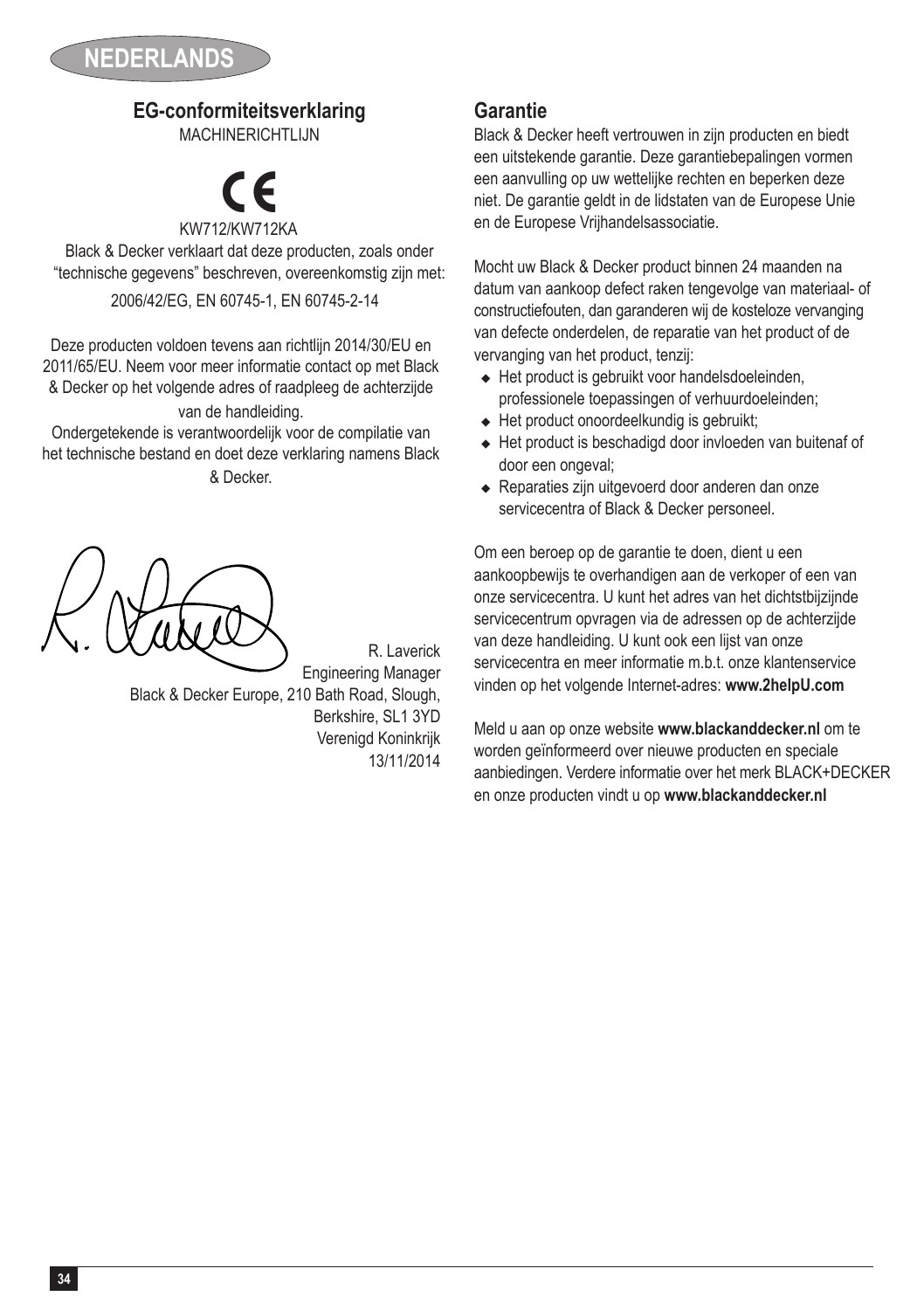

# **Finalidad**

El cepillo BLACK+DECKER se ha diseñado para cepillar madera, derivados de la madera y plásticos. Esta herramienta está pensada para uso portátil. Esta herramienta está pensada únicamente para uso doméstico.

# **Instrucciones de seguridad**

#### **Advertencias de seguridad generales para herramientas eléctricas**



@ **¡Atención! Lea todas las advertencias e instrucciones de seguridad.** En caso de no respetarse las advertencias e instrucciones indicadas a continuación, podría producirse una descarga eléctrica, incendio y/o lesión grave.

**Conserve todas las advertencias e instrucciones para su posterior consulta.** El término "herramienta eléctrica" empleado en las advertencias indicadas a continuación se refiere a la herramienta eléctrica con alimentación de red (con cable) o alimentada por pila (sin cable).

- **1. Seguridad del área de trabajo**
- **a. Mantenga limpia y bien iluminada el área de trabajo.** El desorden o una iluminación deficiente en las áreas de trabajo pueden provocar accidentes.
- **b. No utilice la herramienta eléctrica en un entorno con peligro de explosión, en el que se encuentren combustibles líquidos, gases o material en polvo.** Las herramientas eléctricas producen chispas que pueden llegar a inflamar los materiales en polvo o vapores.
- **c. Mantenga alejados a los niños y otras personas del área de trabajo al emplear la herramienta eléctrica.** Una distracción le puede hacer perder el control sobre la herramienta.
- **2. Seguridad eléctrica**
- **a. El enchufe de la herramienta eléctrica debe corresponder a la toma de corriente utilizada. No es admisible modificar el enchufe en forma alguna. No emplee adaptadores en herramientas eléctricas dotadas con una toma de tierra.** Los enchufes sin modificar adecuados a las respectivas tomas de corriente reducen el riesgo de una descarga eléctrica.
- **b. Evite que su cuerpo toque partes conectadas a tierra como tuberías, radiadores, cocinas y refrigeradores.** El riesgo a quedar expuesto a una descarga eléctrica es mayor si su cuerpo tiene contacto con tierra.
- **c. No exponga las herramientas eléctricas a la lluvia y evite que penetren líquidos en su interior.** Existe el peligro de recibir una descarga eléctrica si penetran ciertos líquidos en la herramienta eléctrica.
- **d. Cuide el cable eléctrico. No utilice el cable eléctrico para transportar o colgar la herramienta eléctrica, ni tire de él para sacar el enchufe de la toma de corriente. Mantenga el cable eléctrico alejado del calor, aceite, bordes afilados o piezas móviles.** Los cables eléctricos dañados o enredados pueden provocar una descarga eléctrica.
- **e. Al trabajar con la herramienta eléctrica en la intemperie utilice solamente cables alargadores homologados para su uso en exteriores.** La utilización de un cable alargador adecuado para su uso en exteriores reduce el riesgo de una descarga eléctrica.
- **f. Si fuera inevitable la utilización de una herramienta eléctrica en un lugar húmedo, utilice un suministro protegido con un dispositivo de corriente residual (RCD).** La utilización de un dispositivo de corriente residual reduce el riesgo de descarga eléctrica.
- **3. Seguridad personal**
- **a. Esté atento a lo que hace y emplee la herramienta eléctrica con prudencia. No utilice la herramienta eléctrica si estuviese cansado, ni tampoco después de haber consumido alcohol, drogas o medicamentos.** El no estar atento durante el uso de una herramienta eléctrica puede provocarle serias lesiones.
- **b. Utilice equipos de protección personal. Lleve siempre protección ocular.** Los equipos de protección tales como una mascarilla antipolvo, zapatos de seguridad con suela antideslizante, casco o protectores auditivos, utilizados en condiciones adecuadas, contribuyen a reducir las lesiones personales.
- **c. Evite una puesta en marcha involuntaria. Asegúrese de que el interruptor esté en la posición de apagado antes de conectar a la fuente de alimentación o la batería, coger o transportar la herramienta.** Si se transportan herramientas eléctricas con el dedo sobre el interruptor o si se enchufan con el interruptor encendido puede dar lugar a accidentes.
- **d. Retire las herramientas de ajuste o llaves fijas antes de conectar la herramienta eléctrica.** Una herramienta o llave colocada en una pieza giratoria de la herramienta eléctrica puede producir lesiones al ponerse a funcionar.
- **e. Sea precavido. Evite adoptar una posición que fatigue su cuerpo; mantenga un apoyo firme sobre el suelo y conserve el equilibrio en todo momento.** Ello le permitirá controlar mejor la herramienta eléctrica en caso de presentarse una situación inesperada.
- **f. Lleve puesta una vestimenta de trabajo adecuada. No lleve vestidos anchos ni joyas. Mantenga su pelo, vestimenta y guantes alejados de las piezas móviles.** La vestimenta suelta, las joyas y el pelo largo se pueden enganchar con las piezas en movimiento.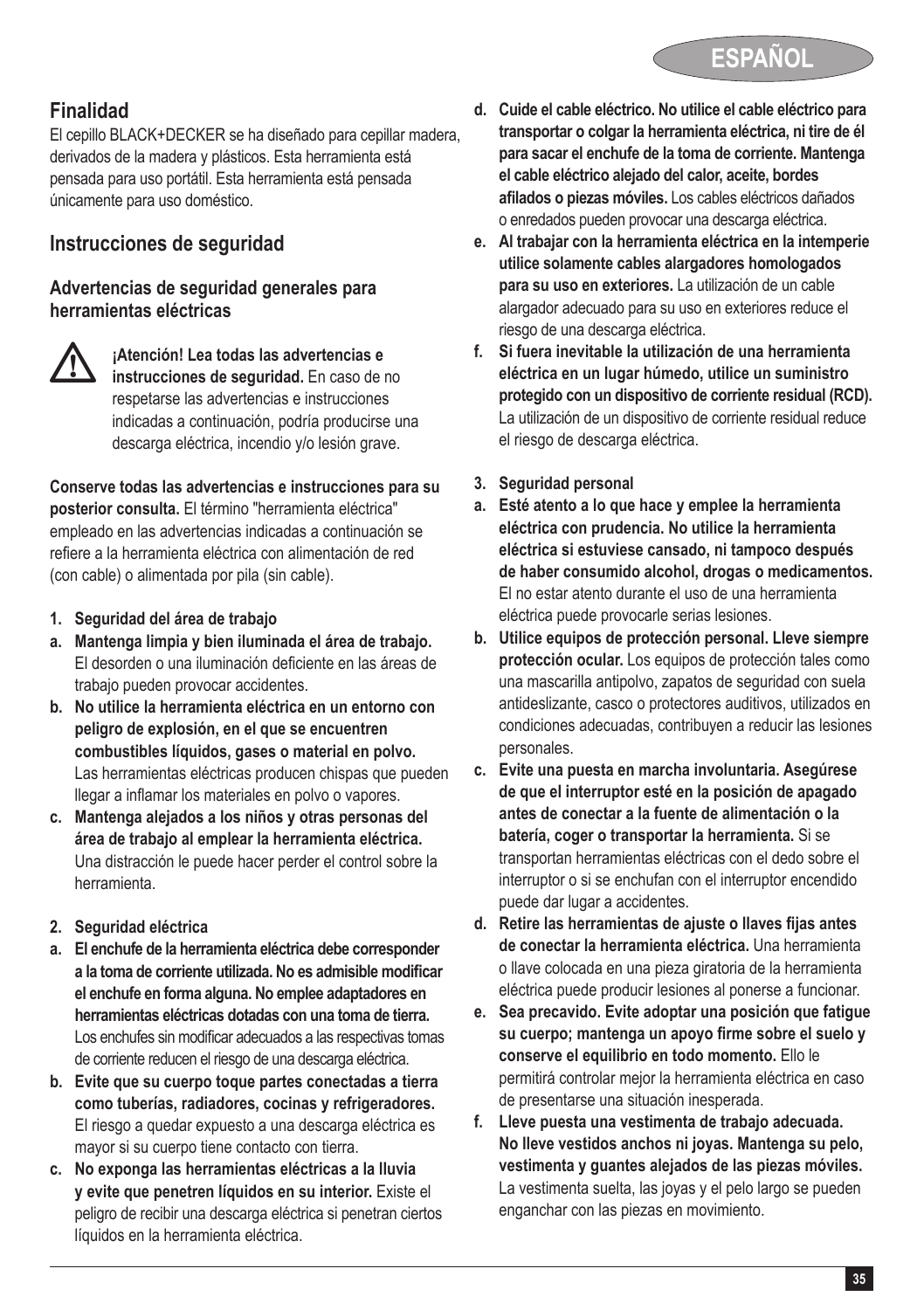# **ESPAÑOL**

- **g. Siempre que sea posible utilizar unos equipos de aspiración o captación de polvo, asegúrese que éstos estén montados y que sean utilizados correctamente.** El empleo de equipos de recogida de polvo reduce los riesgos derivados del polvo.
- **4. Uso y cuidado de herramientas eléctricas**
- **a. No sobrecargue la herramienta eléctrica. Use la herramienta eléctrica prevista para el trabajo a realizar.** Con la herramienta eléctrica adecuada podrá trabajar mejor y más seguro dentro del margen de potencia indicado.
- **b. No utilice herramientas eléctricas con un interruptor defectuoso.** Las herramientas eléctricas que no se puedan conectar o desconectar son peligrosas y deben hacerse reparar.
- **c. Desconecte el enchufe de la fuente eléctrica y/o la batería de la herramienta eléctrica antes de realizar ajustes, cambiar accesorios o almacenar la herramienta eléctrica.** Esta medida preventiva reduce el riesgo de conectar accidentalmente la herramienta eléctrica.
- **d. Guarde las herramientas eléctricas fuera del alcance de los niños y de las personas que no estén familiarizadas con su uso.** Las herramientas eléctricas utilizadas por personas inexpertas son peligrosas.
- **e. Cuide sus herramientas eléctricas con esmero. Controle si funcionan correctamente, sin atascarse, las partes móviles de la herramienta eléctrica, y si existen partes rotas o deterioradas que pudieran afectar al funcionamiento de la herramienta. Si la herramienta eléctrica estuviese defectuosa haga que la reparen antes de volver a utilizarla.** Muchos accidentes se deben a herramientas eléctricas con un mantenimiento deficiente.
- **f. Mantenga las herramientas de corte limpias y afiladas.** Las herramientas de corte mantenidas correctamente se dejan guiar y controlar mejor.
- **g. Utilice la herramienta eléctrica, los accesorios y las puntas de la herramienta, etc. de acuerdo a estas instrucciones, teniendo en cuenta las condiciones de trabajo y la tarea a realizar.** El uso de herramientas eléctricas para trabajos diferentes de aquellos para los que han sido concebidas puede resultar peligroso.
- **5. Servicio técnico**
- **a. Haga reparar su herramienta eléctrica sólo por personal técnico autorizado que emplee exclusivamente piezas de repuesto originales.** Solamente así se garantiza la seguridad de la herramienta eléctrica.

### **Advertencias de seguridad adicionales para herramientas eléctricas**



@ **¡Atención!** Advertencias de seguridad adicionales para cepillos

- <sup>u</sup> **Sujete la herramienta por las empuñaduras aisladas al realizar trabajos en los que la herramienta de corte pueda tocar cables eléctricos ocultos o su propio cable.** El accesorio de corte que haga contacto con cables con corriente pueden hacer que las partes metálicas al descubierto de la herramienta eléctrica provoquen una descarga al usuario.
- <sup>u</sup> **Utilice mordazas u otra forma práctica para fijar y soportar la pieza de trabajo a una plataforma estable.**  Sujetar el trabajo a mano o contra su cuerpo hace que pierda estabilidad y puede provocar la pérdida de control.
- ◆ Espere hasta que la cuchilla se detenga antes de dejar **la herramienta.** Una cuchilla expuesta puede engancharse en la superficie provocando la pérdida de control, así como lesiones graves.
- <sup>u</sup> **Mantenga la cuchilla bien afilada.** Las cuchillas melladas o con daños pueden hacer que el cepillo se vire bruscamente o se cale bajo presión. Utilice siempre el tipo adecuado de cuchilla para la herramienta eléctrica.
- ◆ No toque la pieza de trabajo ni la cuchilla inmediatamente después del funcionamiento de la herramienta. Pueden calentarse mucho.
- ◆ Antes de cepillar, quite todos los clavos y objetos metálicos de la pieza de trabajo.
- ◆ Suiete siempre la herramienta con las dos manos y por los mangos provistos.
- ◆ Desconecte inmediatamente el cable del suministro eléctrico si está dañado o cortado.

**¡Atención!** El contacto o la inhalación de polvo desprendido por aplicaciones de cepillado, puede poner en peligro la salud del operario y la de aquellos próximos a usted. Utilice una mascarilla contra el polvo diseñada específicamente para proteger contra el polvo y las emanaciones y asegúrese de que las demás personas que se encuentren dentro de, o que penetren en el área de trabajo, también estén protegidas.

- ◆ Esta herramienta no está destinada para ser utilizada por personas (niños incluidos) con capacidades físicas, sensoriales o mentales reducidas, o que carezcan de experiencia y conocimiento, a menos que reciban supervisión o instrucción respecto al uso de la misma por una persona responsable de su seguridad. Debe vigilarse a los niños para asegurarse de que no jueguen con el aparato.
- En este manual de instrucciones se explica el uso previsto. El uso de otros accesorios, adaptadores, o la propia utilización de la herramienta en cualquier forma diferente de las recomendadas en este manual de instrucciones puede constituir un riesgo de lesiones a las personas y/o daños materiales.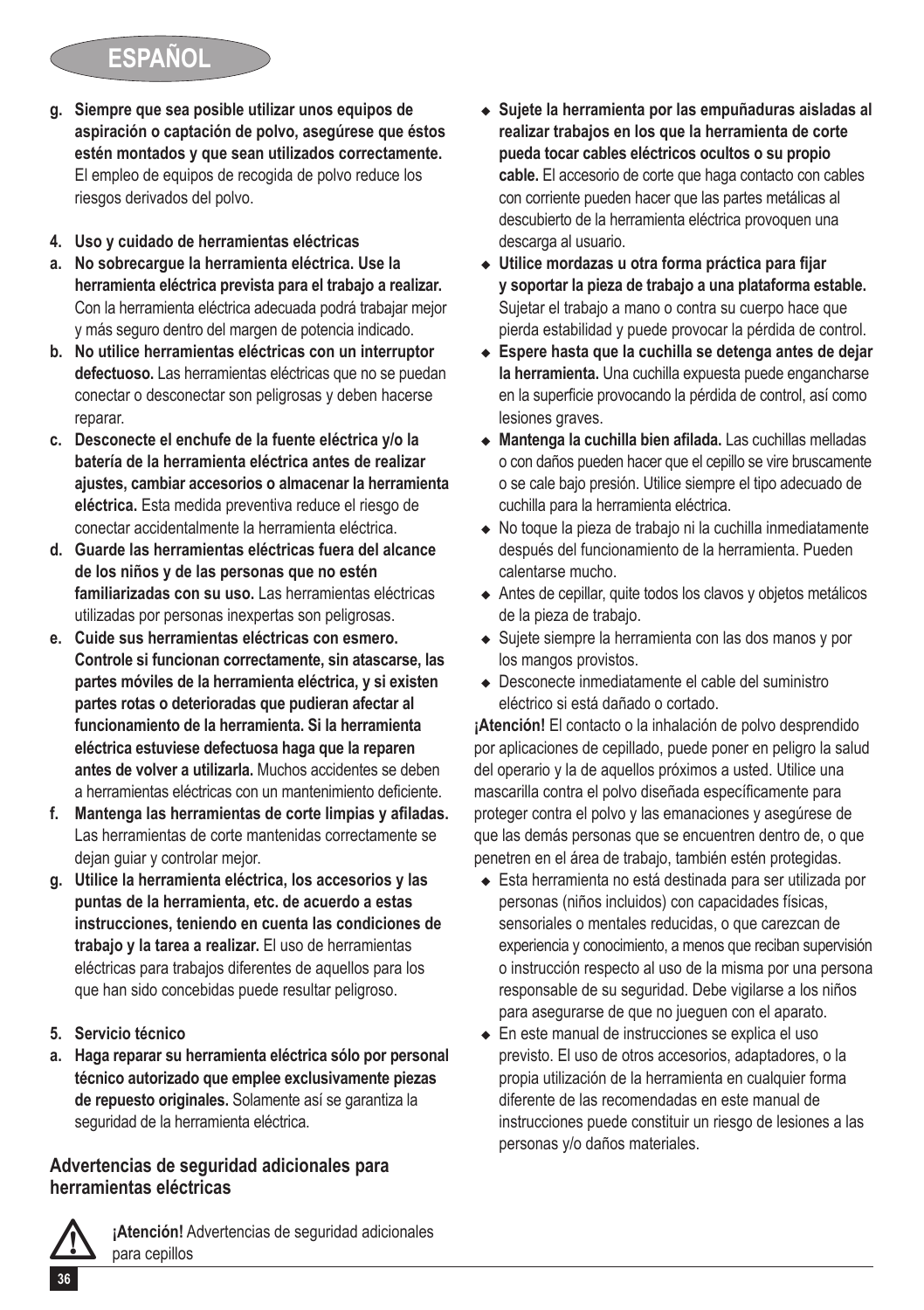

#### **Seguridad de otras personas**

- ◆ Este aparato no está destinado para ser utilizado por personas (niños incluidos) con capacidades físicas, sensoriales o mentales reducidas, o que carezcan de experiencia y conocimiento, a menos que reciban supervisión o instrucción respecto al uso del aparato por una persona responsable de su seguridad.
- ◆ Debe vigilarse a los niños para asegurarse de que no jueguen con el aparato.

#### **Vibración**

Los valores declarados de emisión de vibración indicados en los datos técnicos y la declaración de conformidad se han medido de acuerdo a un método de prueba estándar contemplado por la EN 60745 y puede utilizarse para comparar una herramienta con otra. El valor declarado de emisión de vibración también puede utilizarse en una evaluación preliminar de exposición.

**¡Atención!** El valor de emisión de vibración durante el uso real de la herramienta eléctrica puede variar del valor declarado en función del modo de utilización de la herramienta. El nivel de vibración puede aumentar por encima del valor indicado.

Cuando se evalúe la exposición a la vibración con el fin de determinar las medidas de seguridad exigidas por la 2002/44/CE para proteger a las personas que utilizan herramientas eléctricas en su empleo con regularidad, una estimación de la exposición a la vibración debe considerar las condiciones reales de uso y la forma en que se utiliza la herramienta, teniendo en cuenta incluso todas las partes del ciclo de trabajo como los momentos en que la herramienta se apaga y cuando está conectada sin funcionar además del tiempo de accionamiento.

#### **Etiquetas sobre la herramienta**

En la herramienta se indican los siguientes pictogramas:



**(3) ¡Atención!** Para reducir el riesgo de lesiones, el<br>usuario debe leer el manual de instrucciones.

### **Seguridad eléctrica**

La herramienta lleva un doble aislamiento; por lo tanto no requiere una toma a tierra. Compruebe siempre que el suministro eléctrico corresponda con la tensión indicada en la placa de datos.

◆ Si el cable eléctrico está estropeado, debe ser sustituido por el fabricante o un servicio técnico autorizado de BLACK+DECKER con el fin de evitar accidentes.

### **Características**

Esta herramienta incluye alguna o todas las características siguientes.

- 1. Interruptor de encendido/apagado
- 2. Botón de desbloqueo
- 3. Salida de descarga de virutas
- 4. Pomo de ajuste de la profundidad de cepillado
- 5. Graduación de la profundidad de cepillado

### **Montaje**

**¡Atención!** Antes de proceder al montaje, compruebe que la herramienta está apagada y desenchufada.

#### **Sustitución de las cuchillas (fig. A)**

Las cuchillas suministradas con esta herramienta son reversibles. Puede adquirir cuchillas de repuesto en su distribuidor local.

#### **Extracción**

- $\triangle$  Afloie los pernos (6) utilizando la llave suministrada.
- $\bullet$  Deslice la cuchilla (7) fuera del portacuchillas.
- <sup>u</sup> Invierta la cuchilla de modo que la parte no utilizada quede en posición. Si ambos lados están desgastados, deberá sustituir la cuchilla.

#### **Instalación**

- ◆ Deslice la cuchilla en el portacuchillas hasta que lleque al tope.
- ◆ Apriete los pernos con la llave que se suministra.

**¡Atención!** Sustituya siempre ambas cuchillas.

### **Ajuste de la profundidad de corte (fig. B)**

La profundidad de corte está indicada por la marca (8). Puede obtener la gama de ajustes de la graduación (5).

- $\triangle$  Gire el pomo de ajuste de la profundidad de cepillado (4) a la profundidad de corte requerida.
- ◆ Gire el pomo a la posición "P" siempre que no esté utilizando la herramienta.

#### **KW712KA Instalación y retirada de la guía paralela (fig. C)**

La guía paralela se utiliza para un control óptimo de las piezas de trabajo estrechas.

- $\triangleleft$  Afloje el pomo de bloqueo (9).
- $\bullet$  Introduzca la quía paralela (11) a través de la abertura (10).
- ◆ Deslice la quía paralela a la posición deseada.
- ◆ Apriete el pomo de bloqueo.
- ◆ Para sustituir la guía paralela, proceda en orden inverso.

#### **Conexión de un aspirador a la herramienta (fig. D)**

Para poder conectar un aspirador o extractor de polvo a la herramienta, se requiere un adaptador.

◆ Deslice el adaptador (12) sobre el orificio de descarga de virutas (3).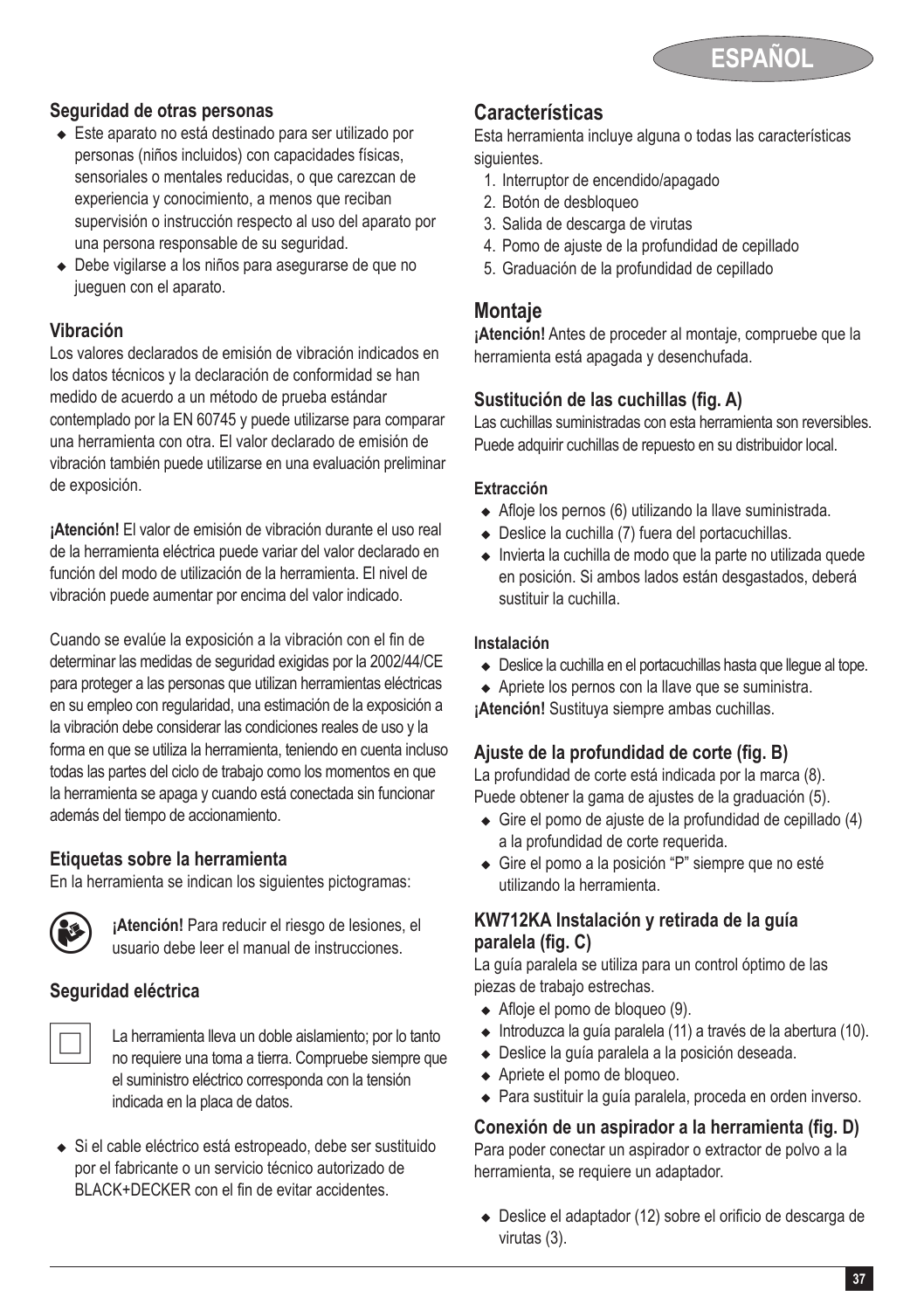$\bullet$  Conecte la manguera del aspirador (13) al adaptador.

#### **Montaje y colocación de la bolsa colectora de virutas (fig. E)**

La bolsa colectora de virutas resulta especialmente útil cuando se trabaja en espacios confinados.El adaptador se puede **Consejos para un uso óptimo** adquirir en su distribuidor local de BLACK+DECKER.

Antes del primer uso, tendrá que montar la bolsa colectora de virutas.

- $\leftarrow$  Fije los bastidores metálicos (14) a la placa de conexión (15) usando los tornillos (16) y las arandelas (17).
- ◆ Estire la bolsa de tela (18) sobre la estructura del bastidor como se indica. Procure que la abertura elástica (19) quede bien encajada alrededor del borde de la placa de conexión (15).
- ◆ Deslice la placa de conexión sobre el orificio de descarga de virutas (3).

### **Uso**

**¡Atención!** Deje que la herramienta funcione a su ritmo. No lo sobrecargue.

- ◆ Aiuste la profundidad de corte.
- ◆ Si es necesario, coloque y ajuste la quía paralela.

### **Encendido y apagado**

#### **Encendido**

- ◆ Mantenga presionado el botón de desbloqueo (2) y pulse el interruptor de encendido/apagado.
- ◆ Suelte el botón de desbloqueo.

#### **Apagado**

 $\bullet$  Suelte el interruptor de encendido/apagado.

### **Cepillado**

- ◆ Sujete la herramienta con la pieza frontal del soporte apoyada sobre la superficie de la pieza de trabajo.
- $\triangle$  Encienda la herramienta.
- <sup>u</sup> Mueva la herramienta firmemente hacia delante para realizar la carrera de corte.
- <sup>u</sup> Apague la herramienta después de completar la carrera.

### **Rebajo (fig. F)**

- $\bullet$  Coloque y ajuste la quía paralela. (KW712KA)
- ◆ Proceda igual que para el cepillado.

### **Biselado de cantos**

La ranura en V de la pieza frontal del soporte le permite biselar cantos en ángulos de 45 grados.

◆ Suiete la herramienta en ángulo con la ranura alrededor del canto de la pieza de trabajo y realice la carrera de corte.

#### **Vaciado de la bolsa colectora de virutas**

La bolsa colectora de virutas debe vaciarse periódicamente mientras se usa.

◆ Abra la bolsa y vacíela antes de continuar.

- $\bullet$  Mueva la herramienta siguiendo la veta de la madera.
- <sup>u</sup> Si la veta es transversal u ondulada, o si el material de la pieza de trabajo es de un tipo de madera dura, ajuste la profundidad de corte para realizar un rasurado muy fino en cada pasada y efectúe varias pasadas para lograr el resultado deseado.
- ◆ Para mantener la herramienta en línea recta, presione hacia abajo la parte delantera de la herramienta al comenzar y presione la parte trasera al terminar la carrera de corte.

### **Accesorios**

El rendimiento de la herramienta dependerá del accesorio utilizado. Los accesorios de BLACK+DECKER y Piranha están fabricados según las más altas normas de calidad para ampliar el rendimiento de la herramienta. Utilizando estos accesorios, logrará aprovechar al máximo la herramienta.

Puede adquirir los siguientes tipos de cuchillas en su distribuidor local.

- Cuchillas reversibles con punta de carburo de tungsteno (pieza nº X35007, suministrada por pares)
- Cuchillas reversibles de acero de corte rápido (pieza nº X24192-XJ11, suministrada por pares)

### **Mantenimiento**

La herramienta ha sido diseñada para que funcione durante un largo período de tiempo con un mantenimiento mínimo. El funcionamiento satisfactorio continuado depende de un cuidado apropiado y una limpieza periódica de la herramienta.

**¡Advertencia!** Antes de realizar cualquier tipo de mantenimiento, apague y desenchufe la herramienta.

- ◆ Limpie periódicamente las ranuras de ventilación de la herramienta con un cepillo suave o un paño seco.
- Limpie periódicamente la carcasa del motor con un paño húmedo. No utilice ninguna sustancia limpiadora abrasiva o que contenga disolventes.

### **Sustitución de la correa de transmisión (fig. G)**

- $\triangleleft$  Afloje los tornillos (20) y quite la tapa (21).
- ◆ Quite la correa de transmisión antigua.
- ◆ Coloque la nueva correa (22) sobre las poleas. Coloque la correa primero sobre la polea grande (23), a continuación sobre la polea pequeña (24), mientras gira manualmente con firmeza la correa.
- $\bullet$  Vuelva a colocar la tapa en su sitio y apriete los tornillos.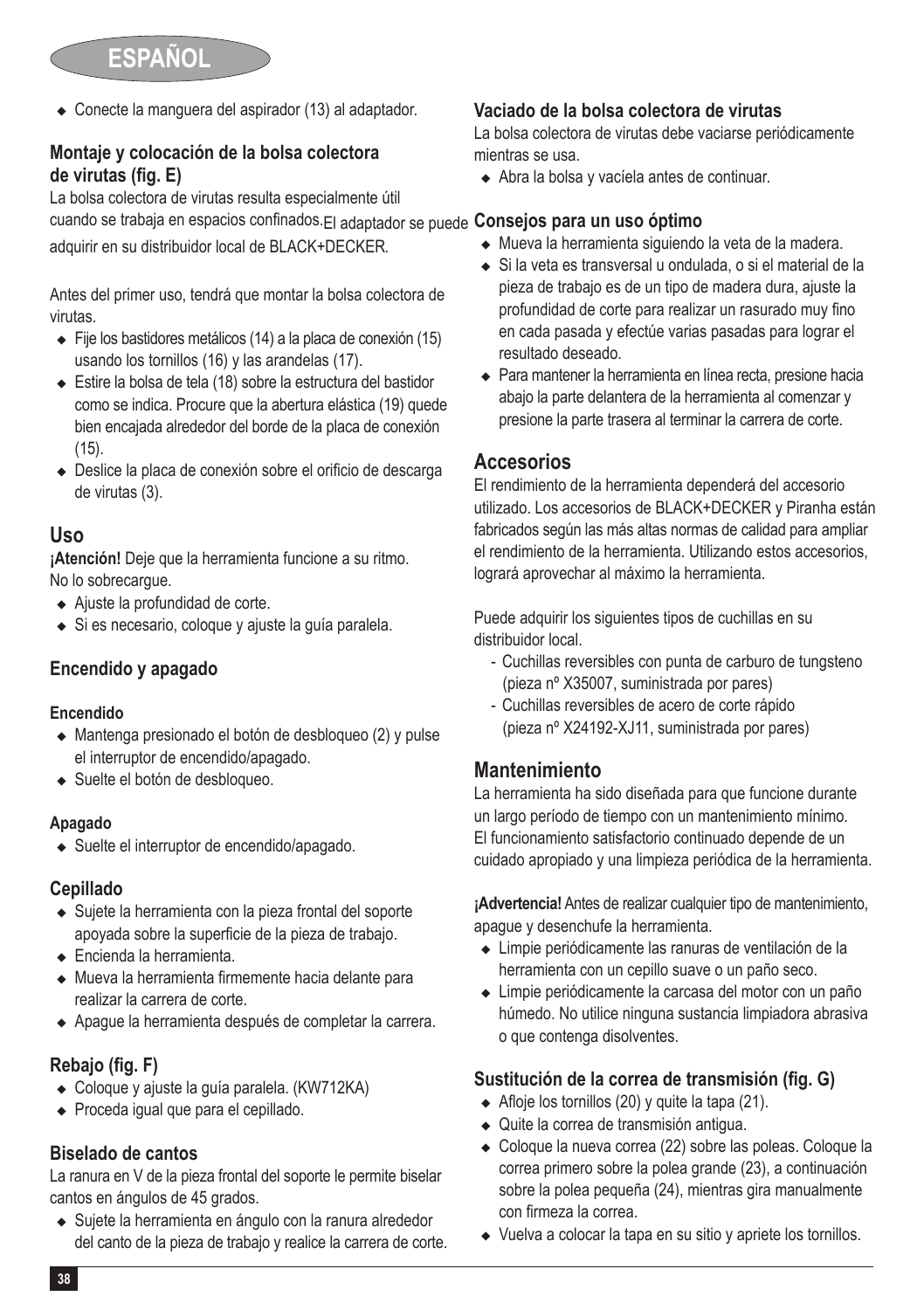

### **Protección del medio ambiente**



Separación de desechos. Este producto no debe desecharse con la basura doméstica normal.

Si llega el momento de reemplazar su producto BLACK+DECKER o éste ha dejado de tener utilidad para usted, no lo deseche con la basura doméstica normal. Asegúrese de que este producto se deseche por separado.



 $\overline{\text{2}}$  La separación de desechos de productos usados<br>y embalajes permite que los materiales puedan reciclarse y reutilizarse. La reutilización de materiales reciclados ayuda a evitar la contaminación medioambiental y reduce la demanda de materias primas.

La normativa local puede prever la separación de desechos de productos eléctricos de uso doméstico en centros municipales de recogida de desechos o a través del distribuidor cuando adquiere un nuevo producto.

BLACK+DECKER proporciona facilidades para la recogida y el reciclado de los productos BLACK+DECKER que hayan llegado al final de su vida útil. Para hacer uso de este servicio, devuelva su producto a cualquier servicio técnico autorizado, que lo recogerá en nuestro nombre.

Pueden consultar la dirección de su servicio técnico más cercano poniéndose en contacto con la oficina local de BLACK+DECKER en la dirección que se indica en este manual. Como alternativa, puede consultar en Internet la lista de servicios técnicos autorizados e información completa de nuestros servicios de posventa y contactos en la siguiente dirección: **www.2helpU.com**

#### **Características técnicas**

|                          |                 | <b>KW712/KW712KA TYP. 2</b> |
|--------------------------|-----------------|-----------------------------|
| Voltaje                  | $V_{AC}$        | - 230                       |
| Potencia absorbida       | W               | 650                         |
| Velocidad sin carga      |                 | min <sup>-1</sup> 17.000    |
| Ancho de cepillado       | mm 82           |                             |
| Profundidad de cepillado | mm <sub>2</sub> |                             |
| Profundidad de rebajo    | mm              | -8                          |
| Peso                     | kq              | - 3                         |

**Valores totales de vibración (suma de vector triaxial) según EN 60745:**

Valor de emisión de vibración (a<sub>h</sub>) 2.6 m/s<sup>2</sup>, incertidumbre (K) 1,5 m/s<sup>2</sup>

Nivel de la presión acústica según EN 60745: Presión acústica ( $L_{pA}$ ) 90 dB(A), incertidumbre (K) 3 dB(A) Presión acústica (L<sub>WA</sub>) 105 dB(A), incertidumbre (K) 3 dB(A) **Declaración de conformidad CE**

DIRECTIVA SOBRE MÁQUINAS



Black & Decker declara que los productos descritos en "características técnicas" son conformes con:

2006/42/CE, EN 60745-1, EN 60745-2-14

Estos productos también cumplen con las Directivas 2014/30/ UE y 2011/65/UE. Si desea obtener más información, pón gase en contacto con Black & Decker a través de la siguiente

dirección o consulte la contracubierta del manual. La persona que firma a continuación es responsable de la elaboración del archivo técnico y realiza esta declaración en nombre de Black & Decker.

R. Laverick Director de ingeniería Black & Decker Europe, 210 Bath Road, Slough, Berkshire, SL1 3YD Reino Unido 13/11/2014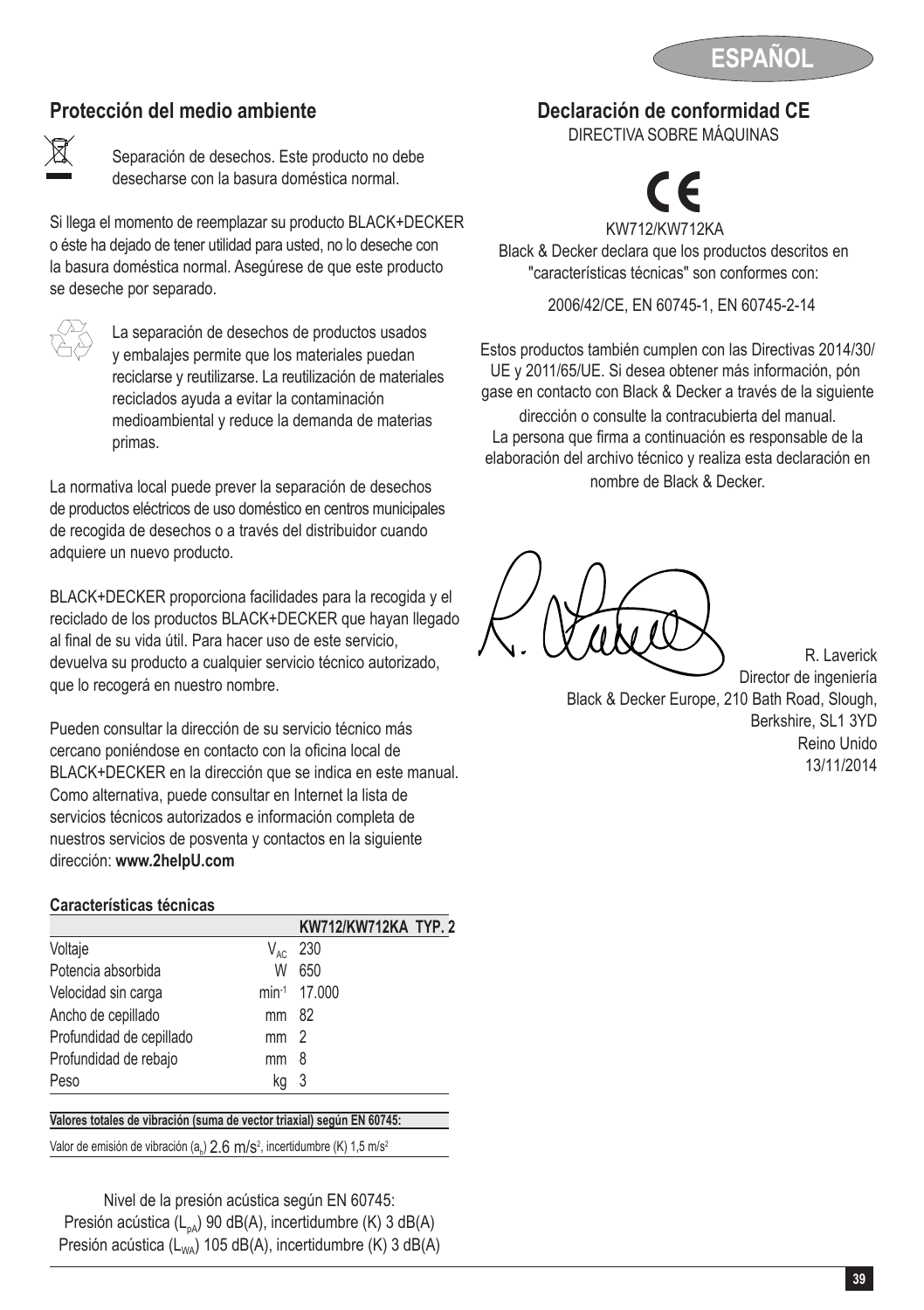### **Garantía**

Black & Decker confía plenamente en la calidad de sus productos y ofrece una garantía extraordinaria. Esta declaración de garantía es una añadido, y en ningún caso un perjuicio para sus derechos estatutarios. La garantía es válida dentro de los territorios de los Estados Miembros de la Unión Europea y de los de la Zona Europea de Libre Comercio.

Si un producto Black & Decker resultará defectuoso debido a materiales o mano de obra defectuosos o a la falta de conformidad, Black & Decker garantiza, dentro de los 24 meses de la fecha de compra, la sustitución de las piezas defectuosas, la reparación de los productos sujetos a un desgaste y rotura razonables o la sustitución de tales productos para garantizar al cliente el mínimo de inconvenientes, a menos que:

- ◆ El producto haya sido utilizado con propósitos comerciales, profesionales o de alquiler:
- ◆ El producto haya sido sometido a un uso inadecuado o negligente;
- ◆ El producto haya sufrido daños causados por objetos o sustancias extrañas o accidentes;
- $\triangle$  Se hayan realizado reparaciones por parte de personas que no sean los servicios de reparación autorizados o personal de servicios de Black & Decker.

Para reclamar en garantía, será necesario que presente la prueba de compra al vendedor o al servicio técnico de reparaciones autorizado. Pueden consultar la dirección de su servicio técnico más cercano poniéndose en contacto con la oficina local de Black & Decker en la dirección que se indica en este manual. Como alternativa, se puede consultar en Internet, en la dirección siguiente, la lista de servicios técnicos autorizados e información completa de nuestros servicios de postventa y contactos: **www.2helpU.com**

Visite nuestro sitio web **www.blackanddecker.eu** para registrar su nuevo producto BLACK+DECKER y mantenerse al día sobre nuestros productos y ofertas especiales. Encontrará información adicional sobre la marca BLACK+DECKER y nuestra gama de productos en **www.blackanddecker.eu**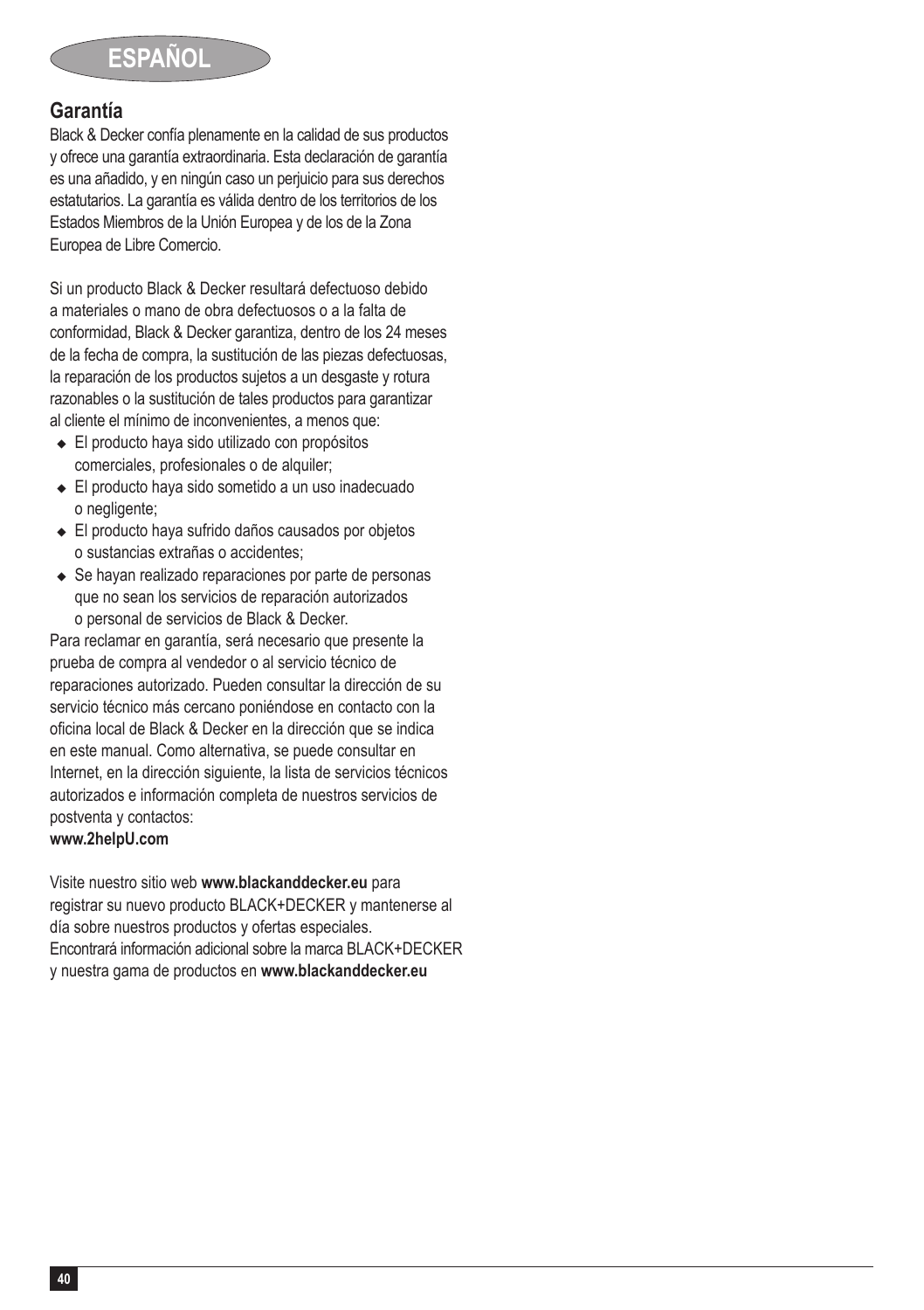

### **Utilização**

A sua plaina BLACK+DECKER foi concebida para aplainar madeira, derivados de madeira e plástico. A ferramenta é para uso manual. Esta ferramenta destina-se apenas ao doméstico.

### **Instruções de segurança**

#### **Avisos de segurança gerais para ferramentas eléctricas**



@ **Advertência! Leia todos os avisos de segurança e instruções.** O não cumprimento dos avisos e instruções a seguir pode resultar em choque eléctrico, incêndio e/ou graves lesões.

**Guarde todos os avisos e instruções para futura referência.** O termo "ferramenta eléctrica", utilizado nas advertências que se seguem, refere-se a ferramentas eléctricas com ligação à corrente eléctrica (com fios) ou operadas a pilha (sem fios).

- **1. Segurança na área de trabalho**
- **a. Mantenha a sua área de trabalho limpa e bem iluminada.** Desordem ou áreas de trabalho com fraca iluminação podem causar acidentes.
- **b. Não utilize ferramentas eléctricas em áreas com risco de explosão, nas quais se encontrem líquidos, gases ou pós inflamáveis.** As ferramentas eléctricas produzem faíscas que podem provocar a ignição de pó e vapores.
- **c. Mantenha crianças e outras pessoas afastadas durante a utilização de ferramentas eléctricas.** As distracções podem dar origem a que perca o controlo da ferramenta.
- **2. Segurança eléctrica**
- **a. A ficha da ferramenta eléctrica deve caber na tomada. A ficha não deve ser modificada de modo algum. Não utilize quaisquer fichas de adaptação com ferramentas eléctricas ligadas à terra.** Fichas inalteradas e tomadas adequadas reduzem o risco de choques eléctricos.
- **b. Evite que o corpo entre em contacto com superfícies ligadas à terra, como por exemplo tubos, radiadores, fogões e frigoríficos.** Há um risco elevado de choques eléctricos, caso o corpo seja ligado à terra.
- **c. As ferramentas eléctricas não devem ser expostas à chuva nem a humidade.** A penetração de água numa ferramenta eléctrica aumenta o risco de choques eléctricos.
- **d. Manuseie o cabo com cuidado. O cabo da ferramenta não deve ser utilizado para o transporte, para puxar a ferramenta, nem para retirar a ficha da tomada. Mantenha o cabo afastado de calor, óleo, cantos afiados ou peças em movimento.** Cabos danificados ou torcidos aumentam o risco de choques eléctricos.
- **e. Ao trabalhar com a ferramenta eléctrica ao ar livre, use um cabo de extensão apropriado para utilização no exterior.** O uso de um cabo apropriado para utilização no exterior reduz o risco de choques eléctricos.
- **f. Quando a utilização de uma ferramenta eléctrica num local húmido é inevitável, utilize uma fonte de alimentação protegida com um dispositivo de corrente residual (RCD).** A utilização de um RCD reduz o risco de choques eléctricos.
- **3. Segurança pessoal**
- **a. Mantenha-se atento, observe o que está a fazer e seja prudente durante a utilização de uma ferramenta eléctrica. Não use a ferramenta eléctrica se estiver cansado ou sob a influência de drogas, álcool ou medicamentos.** Um momento de falta de atenção durante a utilização de ferramentas eléctricas pode causar graves lesões.
- **b. Use equipamento de protecção pessoal. Utilize sempre óculos de protecção.** A utilização de equipamento de protecção pessoal, como por exemplo, máscara de protecção contra pó, sapatos de segurança antiderrapantes, capacete de segurança ou protecção auricular, de acordo com o tipo e aplicação da ferramenta eléctrica, reduz o risco de lesões.
- **c. Evite o accionamento involuntário. Certifique-se de que o interruptor está na posição desligada antes de ligar a ferramenta à corrente eléctrica ou a uma bateria, antes de elevar ou transportar a mesma.** O transporte de ferramentas eléctricas com o dedo no interruptor ou a ligação das mesmas à corrente eléctrica com o interruptor ligado provoca acidentes.
- **d. Retire eventuais chaves de ajuste ou chaves de fenda, antes de ligar a ferramenta eléctrica.** Uma chave de fenda ou chave de ajuste, que se encontre numa peça móvel da ferramenta, pode dar origem a lesões.
- **e. Não se incline. Mantenha-se sempre bem posicionado e em equilíbrio.** Desta forma, poderá ser mais fácil controlar a ferramenta em situações inesperadas.
- **f. Utilize vestuário adequado. Não utilize roupas largas nem jóias. Mantenha o cabelo, roupa e luvas afastados de peças em movimento.** Roupas largas, jóias ou cabelos longos podem ser ficar presos nas peças em movimento.
- **g. Se for prevista a montagem de dispositivos de extracção e recolha de pó, assegure-se de que estão ligados e que são utilizados de forma correcta.** A utilização destes dispositivos reduz os riscos provocados por pó.
- **4. Utilização e manutenção da ferramenta eléctrica**
- **a. Não sobrecarregue a ferramenta eléctrica. Utilize a ferramenta eléctrica correcta para o trabalho que irá realizar.** A ferramenta correcta realizará o trabalho de forma melhor e mais segura dentro da potência indicada.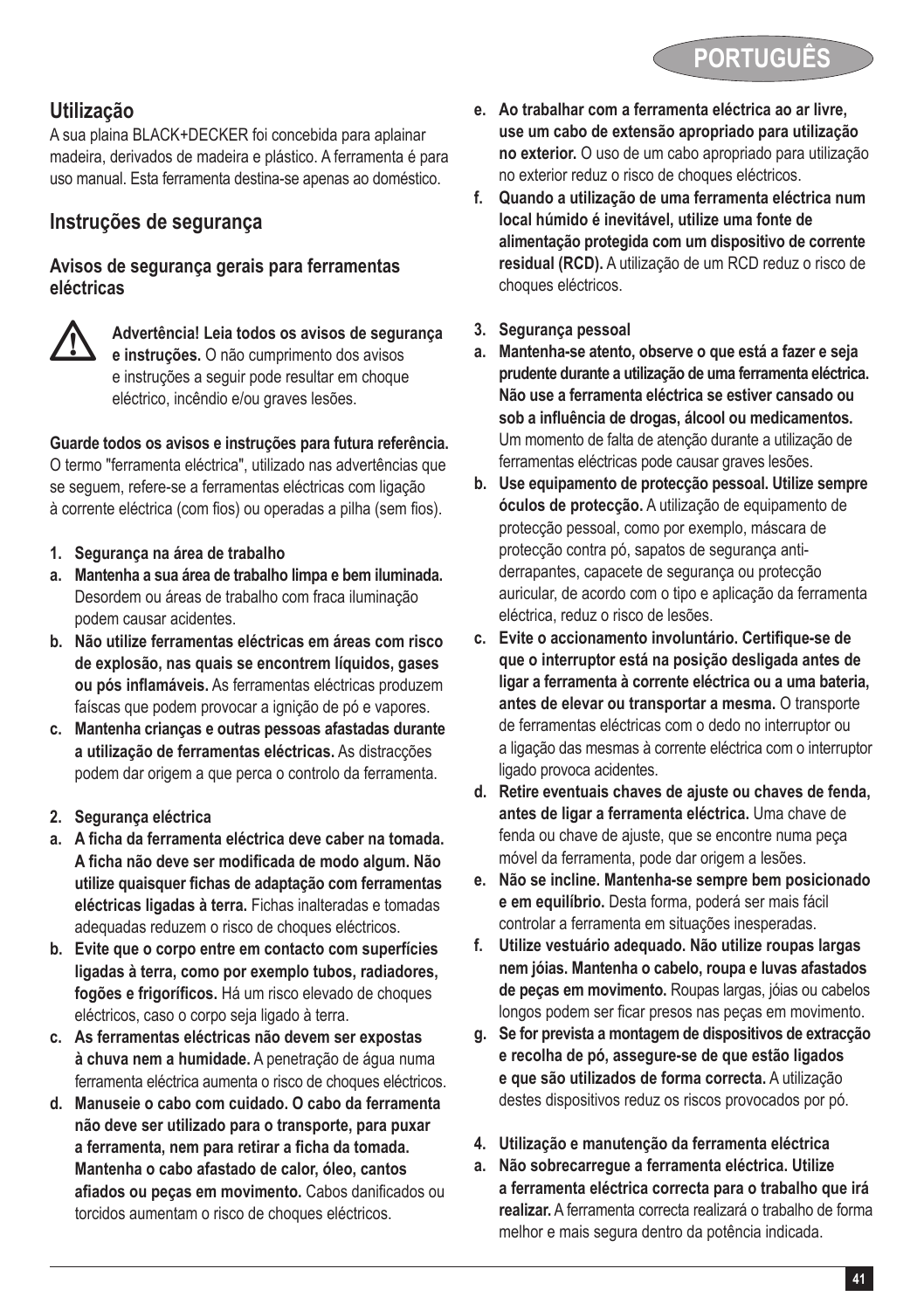## **PORTUGUÉ**

- **b. Não utilize a ferramenta eléctrica se o interruptor não puder ser ligado nem desligado.** Qualquer ferramenta eléctrica que não possa ser controlada através do interruptor é perigosa e deve ser reparada.
- **c. Desligue a ficha da tomada e/ou a bateria da ferramenta eléctrica antes de efectuar quaisquer ajustes, substituir acessórios ou armazenar a ferramenta eléctrica.** Esta medida de segurança evita que a ferramenta eléctrica seja ligada acidentalmente.
- **d. Mantenha as ferramentas eléctricas que não estiverem a ser utilizadas fora do alcance de crianças. Não permita que a ferramenta seja utilizada por pessoas não familiarizadas com a mesma ou que não tenham lido estas instruções.** As ferramentas eléctricas são perigosas se utilizadas por pessoas não qualificadas.
- **e. Efectue a manutenção das ferramentas eléctricas. Verifique se as peças móveis funcionam perfeitamente e não emperram, bem como se há peças quebradas ou danificadas que possam influenciar o funcionamento da ferramenta. Em caso de danos, solicite a reparação da ferramenta eléctrica antes da sua utilização.** Muitos acidentes têm como causa uma manutenção insuficiente das ferramentas eléctricas.
- **f. Mantenha as ferramentas de corte sempre afiadas e limpas.** As ferramentas de corte, sujeitas a uma manutenção adequada e com extremidades de corte afiadas, emperram com menos frequência e podem ser controladas com maior facilidade.
- **g. Utilize a ferramenta eléctrica, os acessórios e as brocas da ferramenta etc., de acordo com estas instruções. Considere também as condições de trabalho e o trabalho a ser efectuado.** A utilização da ferramenta eléctrica para outros fins que não os previstos pode resultar em situações perigosas.
- **5. Reparação**
- **a. A sua ferramenta eléctrica só deve ser reparada por pessoal qualificado e só devem ser colocadas peças sobressalentes originais.** Desta forma, é assegurada a segurança da ferramenta eléctrica.

#### **Avisos de segurança adicionais para ferramentas eléctricas**



@ **Advertência!** Avisos de segurança adicionais para plainas

- Segure a ferramenta pelas superfícies de pega isoladas **ao efectuar trabalhos, durante os quais a ferramenta de corte possa entrar em contacto com cabos eléctricos ocultos ou com o cabo da ferramenta.** O contacto do acessório de corte com um cabo com tensão coloca as partes metálicas da ferramenta eléctrica sob tensão, resultando em choque eléctrico.
- <sup>u</sup> **Utilize grampos ou outra forma prática de fixar e apoiar a peça de trabalho numa plataforma estável.** Segurar a peça com a mão ou contra o corpo deixa-a instável e poderá resultar em perda de controlo.
- $\triangle$  Espere que a fresa pare antes de pousar a ferramenta. Uma fresa exposta pode engatar na superfície e originar uma possível perda de controlo e ferimentos graves.
- <sup>u</sup> **Mantenha a fresa afiada.** As fresas obtusas ou danificadas poderão dar origem a que a plaina se desvie ou bloqueie sob pressão. Utilize somente o tipo correcto de fresa para a ferramenta eléctrica.
- ◆ Não toque na peça de trabalho nem na fresa imediatamente após utilizar a ferramenta. Poderão aquecer bastante.
- ◆ Retire todos os pregos e objectos de metal da peça de trabalho antes de iniciar o aplainamento.
- ◆ Segure a ferramenta sempre com as duas mãos e pelos punhos fornecidos.
- ◆ Deslique imediatamente o cabo da tomada, se o mesmo estiver danificado ou cortado.

**Advertência!** O contacto com ou a inalação de poeiras provenientes de aplicações de aplainamento pode colocar em perigo a saúde do operador e de outras pessoas. Utilize uma máscara para poeiras especificamente desenhada para protecção contra poeiras e vapores e assegure-se de que as pessoas que estão na área de trabalho ou que entrem nesta também estão protegidas.

- ◆ Esta ferramenta não se destina a ser utilizada por pessoas (incluindo crianças) com reduzidas capacidades físicas, sensoriais ou mentais ou falta de experiência e conhecimentos, a menos que tenham recebido instruções ou sejam supervisionadas relativamente à utilização do aparelho por uma pessoa responsável pela sua segurança. As crianças deverão ser vigiadas para que não mexam no aparelho.
- ◆ Neste manual indicam-se as aplicações do aparelho. O uso de qualquer acessório ou da própria ferramenta para realizar quaisquer operações além das recomendadas neste manual de instruções pode dar origem a ferimentos e/ou danos em propriedade.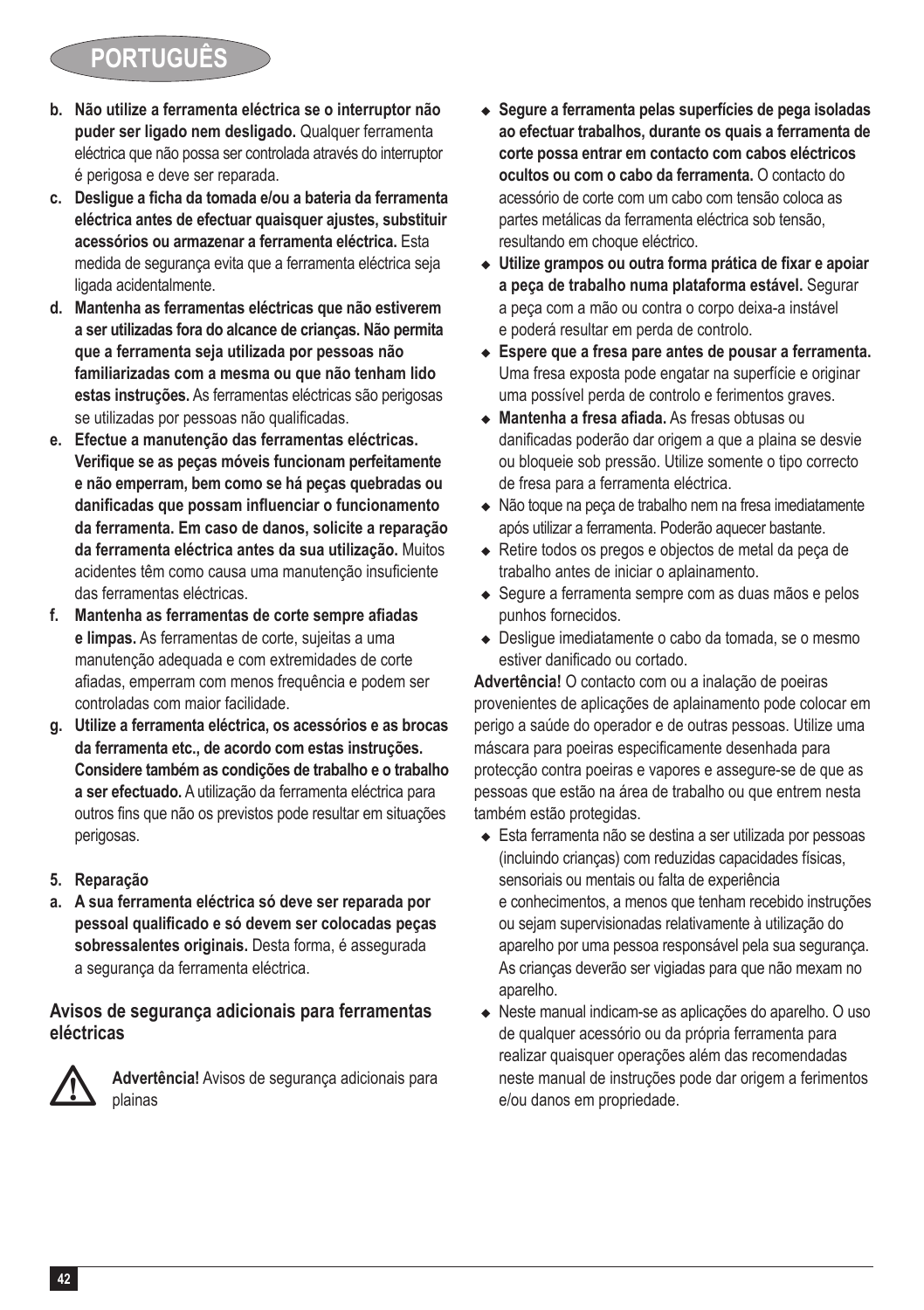

#### **Segurança de outras pessoas**

- ◆ Este aparelho não se destina a ser utilizado por pessoas (incluindo crianças) com reduzidas capacidades físicas, sensoriais ou mentais ou falta de experiência e conhecimentos, a menos que tenham recebido instruções ou sejam supervisionadas relativamente à utilização do aparelho por uma pessoa responsável pela sua segurança.
- ◆ As criancas deverão ser vigiadas para que não brinquem no aparelho.

#### **Vibração**

Os valores de emissão de vibrações declarados, indicados nos dados técnicos e na declaração de conformidade, foram medidos de acordo com um método de teste padrão providenciado por EN 60745 e podem ser utilizados para efectuar a comparação entre ferramentas. O valor de emissão de vibrações declarado pode também ser utilizado numa avaliação preliminar da exposição.

**Advertência!** O valor de emissão de vibrações durante a utilização da ferramenta eléctrica pode divergir do valor declarado, dependendo do modo como a ferramenta é utilizada. O nível de vibrações pode aumentar relativamente ao nível indicado.

Durante a avaliação da exposição a fim de determinar as medidas de segurança requeridas pela directiva 2002/44/CE para a protecção de pessoas que utilizam regularmente ferramentas eléctricas nas respectivas profissões, o cálculo da exposição a vibrações deve considerar as condições reais de utilização e a forma como a ferramenta é utilizada, incluindo a consideração de todas as partes do ciclo de utilização como, por exemplo, as vezes que a ferramenta é desligada e o tempo em que se encontra a funcionar sem carga para além do tempo de accionamento.

#### **Etiquetas da ferramenta**

Aparecem os seguintes pictogramas na ferramenta:



Advertência! Para reduzir o risco de ferimentos,<br>
o utilizador deve ler o manual de instruções.

#### **Segurança eléctrica**



# Esta ferramenta está duplamente isolada, pelo que não necessita de fio de terra. Certifique-se sempre de que o fornecimento de energia corresponde à tensão indicada na placa de identificação.

◆ Se o cabo de alimentação estiver danificado, deverá ser substituído pelo fabricante ou por um Centro de Assistência autorizado pela BLACK+DECKER, de modo a evitar perigos.

#### **Características**

Esta ferramenta inclui algumas ou todas as seguintes características.

- 1. Interruptor de ligar/desligar
- 2. Botão de travamento
- 3. Saída de descarga de aparas
- 4. Botão de ajuste da profundidade do aplainamento
- 5. Escala de profundidade do aplainamento

#### **Montagem**

**Advertência!** Antes da montagem, certifique-se de que a ferramenta está desligada da corrente eléctrica.

### **Substituição das lâminas de corte (fig. A)**

As lâminas de corte fornecidas nesta ferramenta são reversíveis. As lâminas de corte para substituição podem ser obtidas no seu vendedor local.

#### **Remoção**

- $\bullet$  Desaperte os parafusos (6) utilizando a chave fornecida.
- $\leftarrow$  Retire a lâmina (7) do suporte.
- ◆ Inverta a lâmina para que o lado não usado fique na posição de corte. Caso ambos os lados estejam gastos, a lâmina deve ser substituída.

#### **Colocação**

- ◆ Coloque a lâmina no suporte até que fique junto ao batente.
- $\triangle$  Aperte os parafusos utilizando a chave fornecida.
- **Advertência!** Substitua sempre ambas as fresas.

#### **Ajuste da profundidade de corte (fig. B)**

A profundidade do corte é indicada pela marca (8). O intervalo de definição pode ser lido a partir da graduação (5).

- ◆ Rode o botão de ajuste da profundidade do aplainamento (4) até à profundidade de corte desejada.
- <sup>u</sup> Rode o botão para a posição "P" sempre que a ferramenta não estiver a ser utilizada.

#### **KW712KA Colocação e remoção da guia paralela (fig. C)**

A guia paralela é utilizada para um melhor controlo de peças de trabalho estreitas.

- ◆ Solte o botão de travamento (9).
- $\bullet$  Insira a guia paralela (11) nas aberturas (10).
- <sup>u</sup> Deslize a guia paralela até a posição desejada.
- ◆ Aperte o botão de bloqueio.
- ◆ Para remover a guia paralela, proceda em ordem contrária.

#### **Ligar um aspirador à ferramenta (fig. D)**

Será preciso utilizar um adaptador para conectar um aspirador ou extractor de pó à ferramenta.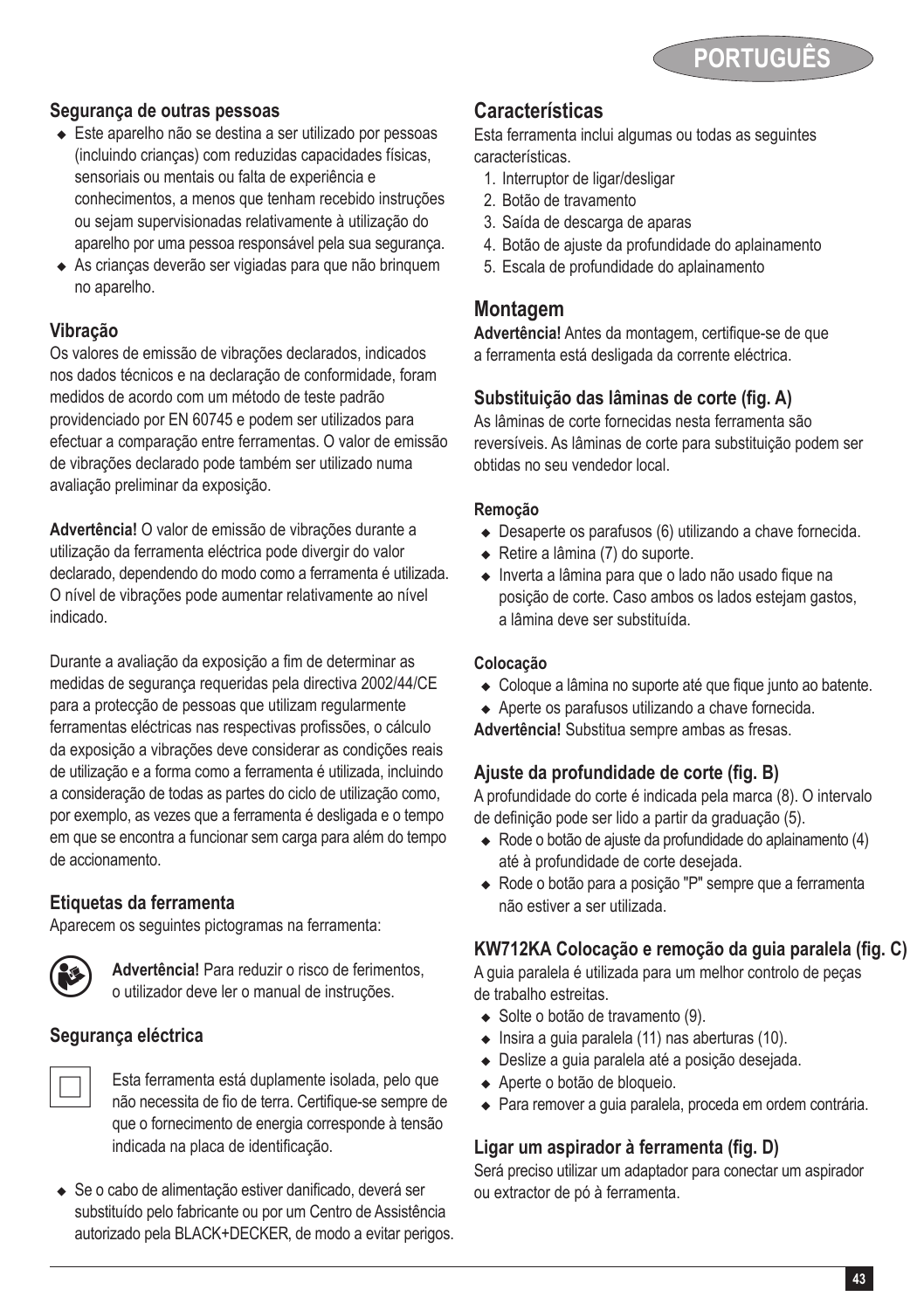# **PORTUGUÊ**

- ◆ Deslize o adaptador (12) pela saída de descarga de aparas (3).
- $\bullet$  Ligue a mangueira do aspirador (13) ao adaptador.

### **Montagem e colocação do saco de recolha de aparas (fig. E)**

O saco de recolha de aparas torna-se particularmente útil quando se trabalha em espaços confinados.

Antes da primeira utilização, deve montar o saco de recolha de aparas. Esse adaptador poderá ser adquirido junto ao seu revendedor local da BLACK+DECKER.

- $\bullet$  Coloque as estruturas dos fios (14) na placa de ligação (15) utilizando os parafusos (16) e anilhas (17).
- $\triangle$  Puxe o saco de pano (18) para cima da estrutura como mostrado. Tenha atenção para que a boca elástica (19) fique bem colocada à volta da extremidade da placa de ligação (15).
- ◆ Deslize a placa de ligação pela saída de descarga de aparas (3).

### **Riscos residuais.**

Podem surgir riscos residuais adicionais durante a utilização da ferramenta que poderão não constar nos avisos de segurança incluídos. Estes riscos podem resultar de má utilização, uso prolongado, etc.

Mesmo com a aplicação dos regulamentos de segurança relevantes e com a implementação de dispositivos de segurança, alguns riscos residuais não podem ser evitados. Incluem:

- $\bullet$  ferimentos causados pelo contacto com peças em **rotação/movimento.**
- ◆ ferimentos causados durante a troca de peças, **lâminas ou acessórios.**
- <sup>u</sup> **ferimentos causados pela utilização prolongada de uma ferramenta. Quando utilizar uma ferramenta por períodos prolongados, faça intervalos regulares.**
- ◆ diminuicão da audicão.
- <sup>u</sup> **problemas de saúde causados pela inalação de poeiras resultantes da utilização da ferramenta (exemplo: trabalhos em madeira, especialmente carvalho, faia e MDF.)**

### **Utilização**

**Advertência!** Deixe que a ferramenta funcione à vontade. Não o sobrecarregue.

- $\leftarrow$  Regule a profundidade de corte.
- ◆ Se for necessário, adapte e ajuste a quia paralela.

### **Como ligar e desligar a ferramenta**

### **Activação**

◆ Mantenha o botão de travamento (2) para baixo e prima o interruptor de ligar/desligar (1).

◆ Solte o botão de travamento.

#### **Desactivação**

 $\triangleleft$  Solte o interruptor de ligar/desligar.

### **Aplainamento**

- ◆ Segure na ferramenta com a ponta do calco assente em cima da superfície da peça de trabalho.
- $\bullet$  Lique a ferramenta.
- $\triangleq$  Mova a ferramenta firmemente para a frente para efectuar o percurso de corte.
- ◆ Deslique a ferramenta depois de terminar o percurso.

### **Efectuar entalhes (fig. F)**

- $\triangleleft$  Adapte e ajuste a quia paralela. (KW712KA)
- $\bullet$  Utilize o mesmo procedimento que para o aplainamento.

### **Chanfragem de orlas**

A ranhura em V na ponta do calço permite-lhe chanfrar orlas em ângulos de 45°.

◆ Segure na ferramenta num determinado ângulo com o entalhe à volta da orla da peça de trabalho e efectue o percurso de corte.

### **Esvaziamento do saco de recolha de aparas**

O saco de recolha de aparas deverá ser esvaziado regularmente.

◆ Abra o saco e esvazie-o antes de continuar

### **Sugestões para uma melhor utilização**

- ◆ Mova a ferramenta ao longo do grão da madeira.
- ◆ Se o grão estiver atravessado ou em círculos, ou se o material da peça de trabalho for do tipo de madeira dura, ajuste a profundidade de corte para retirar apenas uma apara fina em cada passagem e efectue várias passagens para alcançar o resultado desejado.
- ◆ Para manter a ferramenta em linha recta, prima a parte frontal da ferramenta no início e prima a parte de trás da ferramenta no fim do percurso de corte.

### **Acessórios**

O desempenho da sua ferramenta depende dos acessórios utilizados. Os acessórios da BlLACK+DECKER e Piranha são fabricados de acordo com os mais altos padrões de qualidade e são concebidos para melhorar o desempenho da sua ferramenta. Ao utilizar estes acessórios, poderá tirar um maior partido da sua ferramenta.

As seguintes lâminas de corte para substituição podem ser obtidas no seu vendedor local:

- Lâminas de corte reversíveis com pontas em carboneto de tungsténio (referência nº X35007, fornecidas em conjuntos de duas)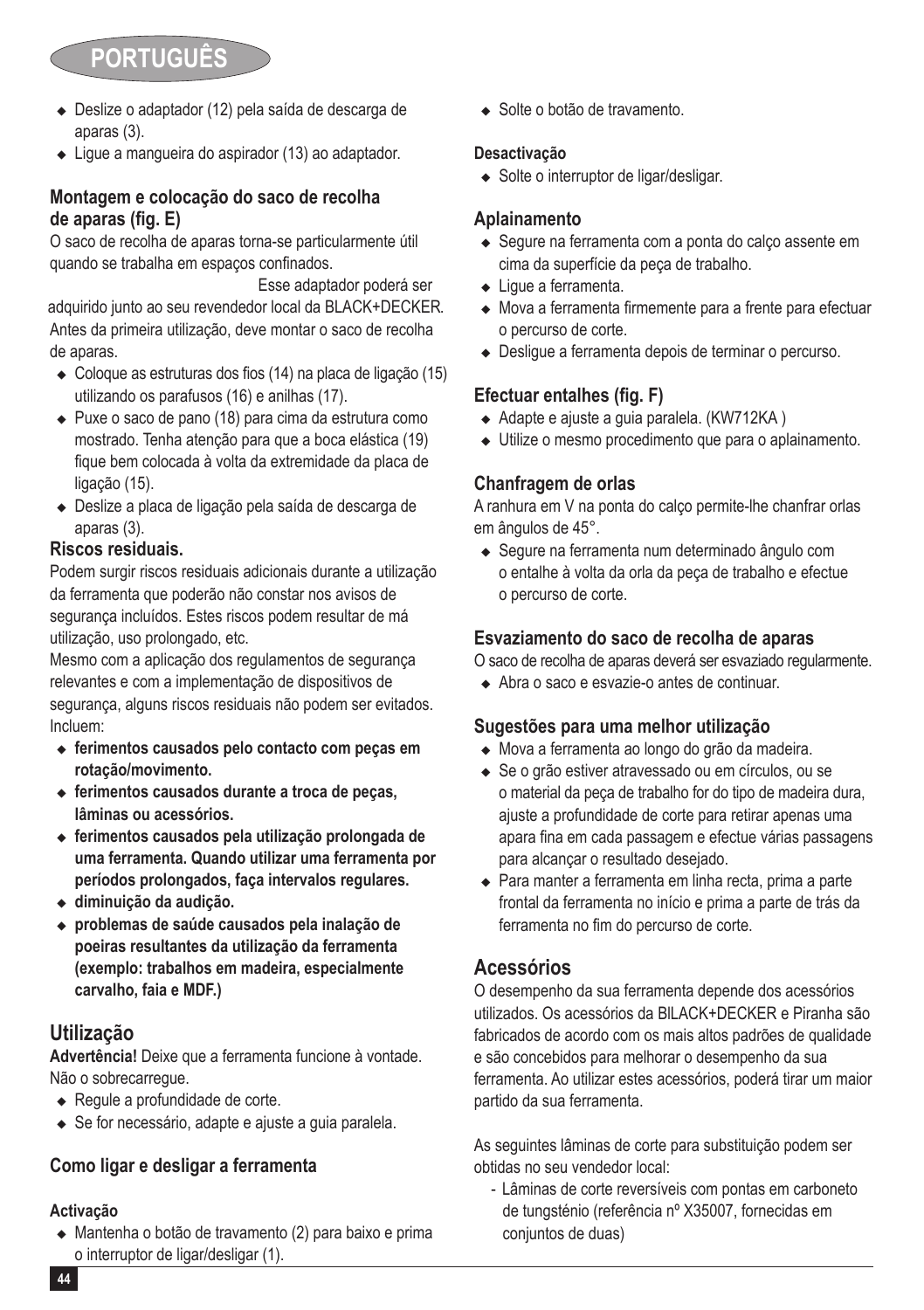

- Lâminas de corte reversíveis em aço de alta velocidade (referência nº X24192-XJ11, fornecidas em conjuntos de duas)

### **Manutenção**

Esta ferramenta foi desenvolvida para funcionar por um longo período de tempo, com o mínimo de manutenção.

O funcionamento contínuo e satisfatório depende de limpeza regular e de manutenção adequada.

**Advertência!** Antes de qualquer procedimento de manutenção, desligue a ferramenta no interruptor e retire a tomada da corrente.

- <sup>u</sup> Limpe regularmente as fendas de ventilação da ferramenta utilizando uma escova suave ou um pano seco.
- ◆ Limpe regularmente o compartimento do motor utilizando um pano húmido. Não utilize nenhum detergente abrasivo nem à base de solvente.

### **Substituir a correia de accionamento (fig. G)**

- $\bullet$  Desaperte os parafusos (20) e retire a tampa (21).
- $\triangleleft$  Retire a correia de accionamento velha.
- $\leftarrow$  Coloque uma correia nova (22) nas polias. Coloque a correia em primeiro lugar sobre a polia maior (23), e depois sobre a polia mais pequena (24), rodando manualmente a correia de forma estável.
- $\bullet$  Volte a colocar a tampa e aperte os parafusos.

### **Protecção do meio ambiente**



Recolha em separado. Não deve deitar este produto fora juntamente com o lixo doméstico normal.

Caso chegue o momento em que um dos seus produtos BLACK+DECKER precise de ser substituído ou decida desfazer-se do mesmo, não o deite fora juntamente com o lixo doméstico. Torne este produto disponível para uma recolha em separado.

 $\overbrace{a}^{\otimes 2}$  A recolha em separado de produtos e embalagens<br> $\overline{a}$  utilizados permite que os materiais sejam reciclados e reutilizados. A reutilização de materiais reciclados ajuda a evitar a poluição ambiental e a reduzir a procura de matérias-primas.

Os regulamentos locais poderão providenciar a recolha em separado de produtos eléctricos junto das casas, em lixeiras municipais ou junto dos fornecedores ao adquirir um novo produto.

A BLACK+DECKER oferece um serviço de recolha e reciclagem de produtos BLACK+DECKER que tenha atingido o fim das suas vidas úteis. Para tirar proveito deste serviço, devolva seu produto a qualquer agente de reparação autorizado, que se encarregará de recolher o equipamento em nosso nome.

Para verificar a localização do agente de reparação mais próximo de si, contacte o escritório local da BLACK+DECKER no endereço indicado neste manual. Se preferir, consulte a lista de agentes autorizados da BLACK+DECKER e os dados completos dos nossos serviços de atendimento pós-venda na Internet no endereço: **www.2helpU.com**

#### **Dados técnicos**

|                              |                                                         | KW712/KW712KA TYP. 2     |  |
|------------------------------|---------------------------------------------------------|--------------------------|--|
| Voltagem                     | $\mathsf{V}_{\scriptscriptstyle{\mathsf{A}\mathsf{C}}}$ | 230                      |  |
| Potência                     | W                                                       | 650                      |  |
| Velocidade sem carga         |                                                         | min <sup>-1</sup> 17.000 |  |
| Largura do aplainamento      | mm                                                      | - 82                     |  |
| Profundidade de aplainamento | mm                                                      | - 2                      |  |
| Profundidade de entalhamento | mm                                                      | 8                        |  |
| Peso                         | kq                                                      | 3                        |  |

**Valores totais de vibração (soma vectorial triaxial) segundo a EN 60745:**

Valor de emissão de vibrações  $(a<sub>n</sub>)$  2.6 m/s<sup>2</sup>, imprecisão (K) 1,5 m/s<sup>2</sup>

Nível de pressão de ruído segundo a EN 60745: Pressão acústica (L<sub>oa</sub>) 90 dB(A), imprecisão (K) 3 dB(A) Potência acústica (L<sub>WA</sub>) 105 dB(A), imprecisão (K) 3 dB(A)

## **Declaração de conformidade CE**

DIRECTIVA MÁQUINAS

### KW712 C E /KW712KA

A Black & Decker declara que os produtos descritos na secção "dados técnicos" se encontram em conformidade com: 2006/42/CE, EN 60745-1, EN 60745-2-14

Estes produtos estão também em conformidade com a Directiva 2014/30/UE e 2011/65/UE. Para obter mais informações, contacte a Black & Decker no endereço indicado em seguida

ou consulte a parte posterior do manual. O signatário é responsável pela compilação do ficheiro téc nico e efectua esta declaração em nome da Black & Decker.

R. Laverick Director de Engenharia Black & Decker Europe, 210 Bath Road, Slough, Berkshire, SL1 3YD Reino Unido 13/11/2014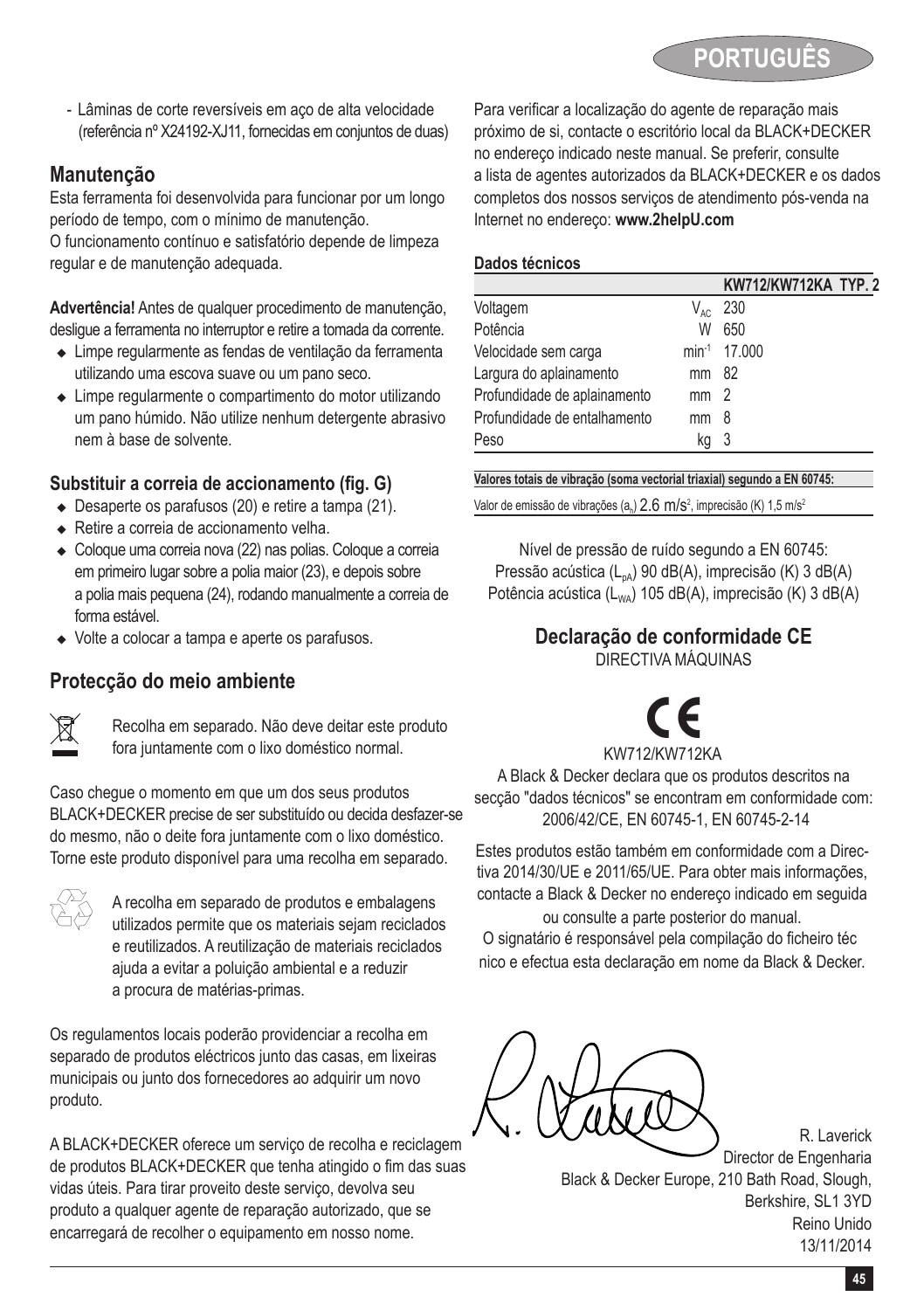

### **Garantia**

A Black & Decker confia na qualidade de seus produtos e oferece um programa de garantia excelente. Esta declaração de garantia soma-se aos seus direitos legais e não os prejudica em nenhum aspecto. A garantia será válida nos territórios dos Estados Membros da União Europeia e na Área de Livre Comércio da Europa.

Caso algum produto da Black & Decker apresente avarias devido a defeitos de material, mão-de-obra ou ausência de conformidade no prazo de 24 meses a partir da data de compra, a Black & Decker garantirá a substituição das peças defeituosas, a reparação dos produtos que foram submetidos a uso adequado e remoção ou substituição dos mesmos para assegurar o mínimo de inconvenientes ao cliente a menos que:

- $\bullet$  O produto tenha sido utilizado para fins comerciais, profissionais ou aluguer;
- ◆ O produto tenha sido submetido a uso incorrecto ou descuido;
- $\bullet$  O produto tenha sofrido danos causados por objectos estranhos, substâncias ou acidentes;
- ◆ Tenha um histórico de reparacões efectuadas por terceiros que não sejam os agentes autorizados ou profissionais de manutenção da Black & Decker.

Para activar a garantia, será necessário enviar a prova de compra ao revendedor ou agente de reparação autorizado. Para verificar a localização do agente de reparação mais próximo de si contacte o escritório local da Black & Decker no endereço indicado neste manual. Se preferir, consulte a lista de agentes autorizados da Black & Decker e os dados completos de nossos serviços de atendimento pós-venda na Internet no endereço: **www.2helpU.com**

Visite o nosso website **www.blackanddecker.eu** para registar o seu novo produto BLACK+DECKER e para se manter actualizado sobre novos produtos e ofertas especiais. Estão disponíveis mais informações sobre a BLACK+DECKER e sobre a nossa gama de produtos em **www.blackanddecker.eu**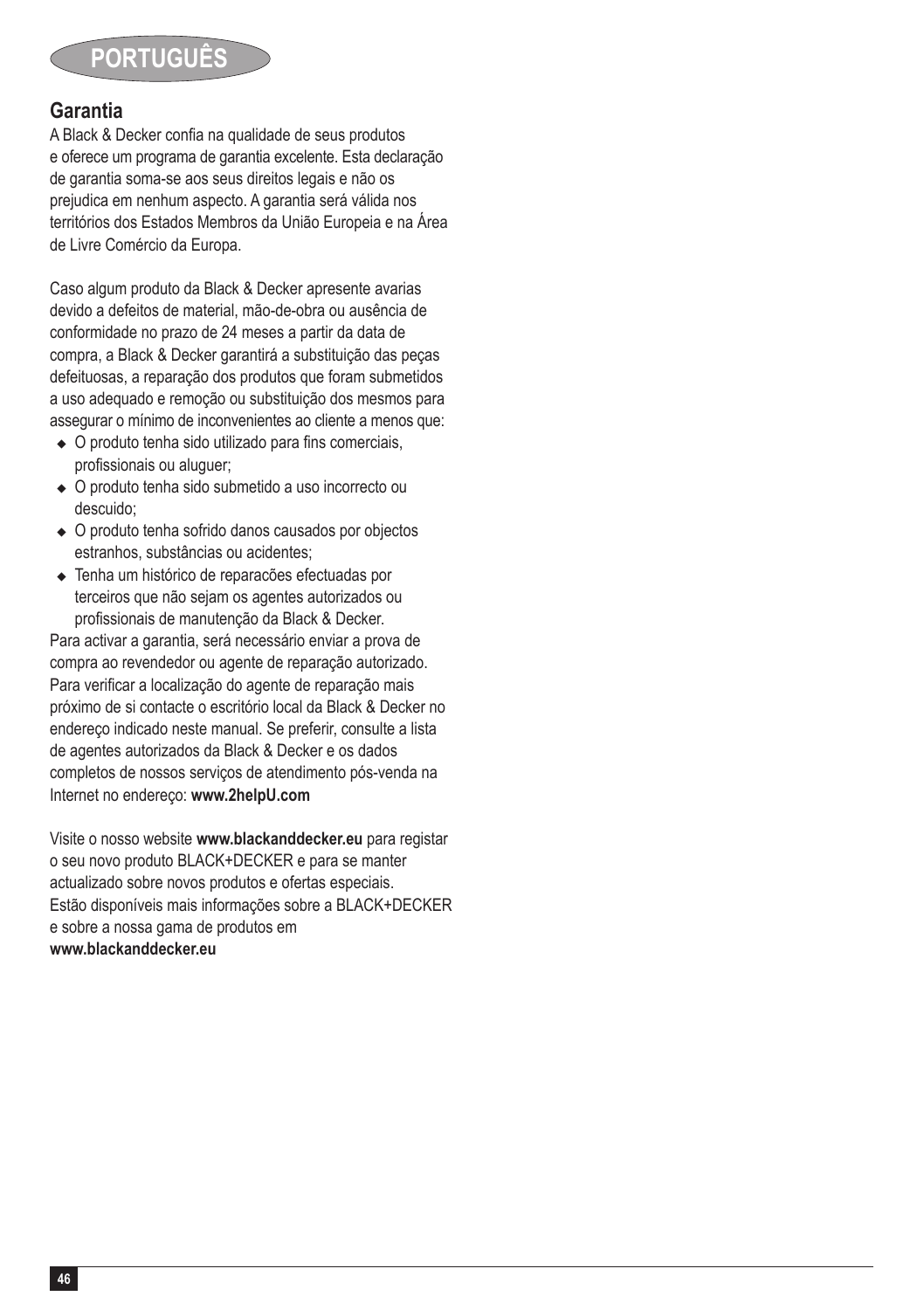

### **Användningsområde**

Denna BLACK+DECKER hyvel är avsedd för hyvling av trä, träprodukter och plast. Verktyget är avsett att hållas i handen. Verktyget är endast avsett som konsumentverktyg.

### **Säkerhetsregler**

#### **Allmänna säkerhetsvarningar för motordrivna verktyg**

### @ **Varning! Läs alla säkerhetsvarningar och alla anvisningar.** Fel som uppstår till följd av att varningarna och anvisningarna nedan inte följts kan orsaka elchock, brand och/eller allvarliga kroppsskador.

**Spara alla varningar och anvisningar för framtida referens.** Nedan använt begrepp lverktyg hänför sig till nätdrivna elverktyg (med nätsladd) och till batteridrivna elverktyg (sladdlösa).

- **1. Säkerhet för arbetsområdet**
- **a. Håll arbetsplatsen ren och välbelyst.** Oordning på arbetsplatsen och dåligt belyst arbetsområde kan leda till olyckor.
- **b. Använd inte elverktyget i explosionsfarlig omgivning med brännbara vätskor, gaser eller damm.** Elverktygen alstrar gnistor som kan antända dammet eller gaserna.
- **c. Håll under arbetet med elverktyget barn och obehöriga personer på betryggande avstånd.** Om du störs av obehöriga personer kan du förlora kontrollen över elverktyget.
- **2. Elsäkerhet**
- **a. Elverktygets stickkontakt måste passa i vägguttaget. Ändra aldrig stickkontakten på något sätt. Använd inte adapterkontakter tillsammans med skyddsjordade elverktyg.** Oförändrade stickkontakter och passande vägguttag minskar risken för elchock.
- **b. Undvik kroppskontakt med jordade ytor som t.ex. rör, värmeelement, spisar och kylskåp.** Det finns en större risk för elchock om din kropp är jordad.
- **c. Skydda elverktyget mot regn och väta.** Tränger vatten in i ett elverktyg ökar risken för elchock.
- **d. Misshandla inte nätsladden. Använd inte sladden för att bära eller hänga upp elverktyget och inte heller för att dra stickproppen ur vägguttaget. Håll nätsladden på avstånd från värme, olja, skarpa kanter och rörliga maskindelar.** Skadade eller tilltrasslade sladdar ökar risken för elchock.
- **e. Använd endast förlängningssladdar som är godkända för utomhusbruk när du arbetar med ett elverktyg utomhus.** Om en förlängningssladd avsedd för utomhusbruk används minskar risken för elchock.
- **f. Om man måste använda ett elverktyg på en fuktig plats bör man använda ett uttag som skyddats med en restströmsanordning (RCD).** Vid användning av en restströmsanordning (RCD) minskar risken för elektriska stötar.
- **3. Personlig säkerhet**
- **a. Var uppmärksam, se på vad du gör och använd elverktyget med förnuft. Använd inte elverktyget när du är trött eller om du är påverkad av droger, alkohol eller mediciner.** Under användning av elverktyg kan ett ögonblicks bristande ouppmärksamhet leda till allvarliga kroppsskador.
- **b. Använd personlig skyddsutrustning. Bär alltid skyddsglasögon.** Den personliga skyddsutrustningen, som t.ex. dammfiltermask, halkfria skyddsskor, hjälm eller hörselskydd, som bör användas under de gällande omständigheterna minskar risken för kroppsskada.
- **c. Undvik att verktyget startas av misstag. Kontrollera att strömställaren står i läge från innan du ansluter till vägguttaget och/eller batteripaketet, lyfter upp eller bär verktyget.** Det kan vara mycket farligt att bära ett elverktyg med fingret på strömbrytaren eller koppla det till nätet med strömbrytaren på.
- **d. Ta bort alla inställningsverktyg och skruvnycklar innan du startar elverktyget.** Ett verktyg eller en nyckel i en roterande komponent kan medföra kroppsskada.
- **e. Sträck dig inte för långt. Se till att du alltid har säkert fotfäste och balans.** På så sätt kan du lättare kontrollera elverktyget i oväntade situationer.
- **f. Bär lämplig klädsel. Bär inte löst hängande kläder eller smycken. Håll hår, kläder och handskar undan från rörliga delar.** Löst hängande kläder, smycken och långt hår kan dras in av roterande delar.
- **g. Om elverktyget är utrustat med dammutsugnings- och -uppsamlingsutrustning, kontrollera att dessa anordningar är rätt monterade och att de används på korrekt sätt.** Dammuppsamling minskar riskerna för dammrelaterade olyckor.
- **4. Bruk och skötsel av elverktyg**
- **a. Överbelasta inte elverktyget. Använd rätt elverktyg för det aktuella arbetet.** Med ett lämpligt elverktyg kan du arbeta bättre och säkrare inom angivet effektområde.
- **b. Ett elverktyg med defekt strömbrytare får inte användas.** Ett elverktyg som inte kan kopplas till eller från är farligt och måste repareras.
- **c. Dra ut stickkontakten ur vägguttaget och/eller batteripaketet ur det motordrivna verktyget innan inställningar utförs, tillbehörsdelar byts ut eller det motordrivna verktyget ställs undan.** Denna skyddsåtgärd förhindrar oavsiktlig inkoppling av elverktyget.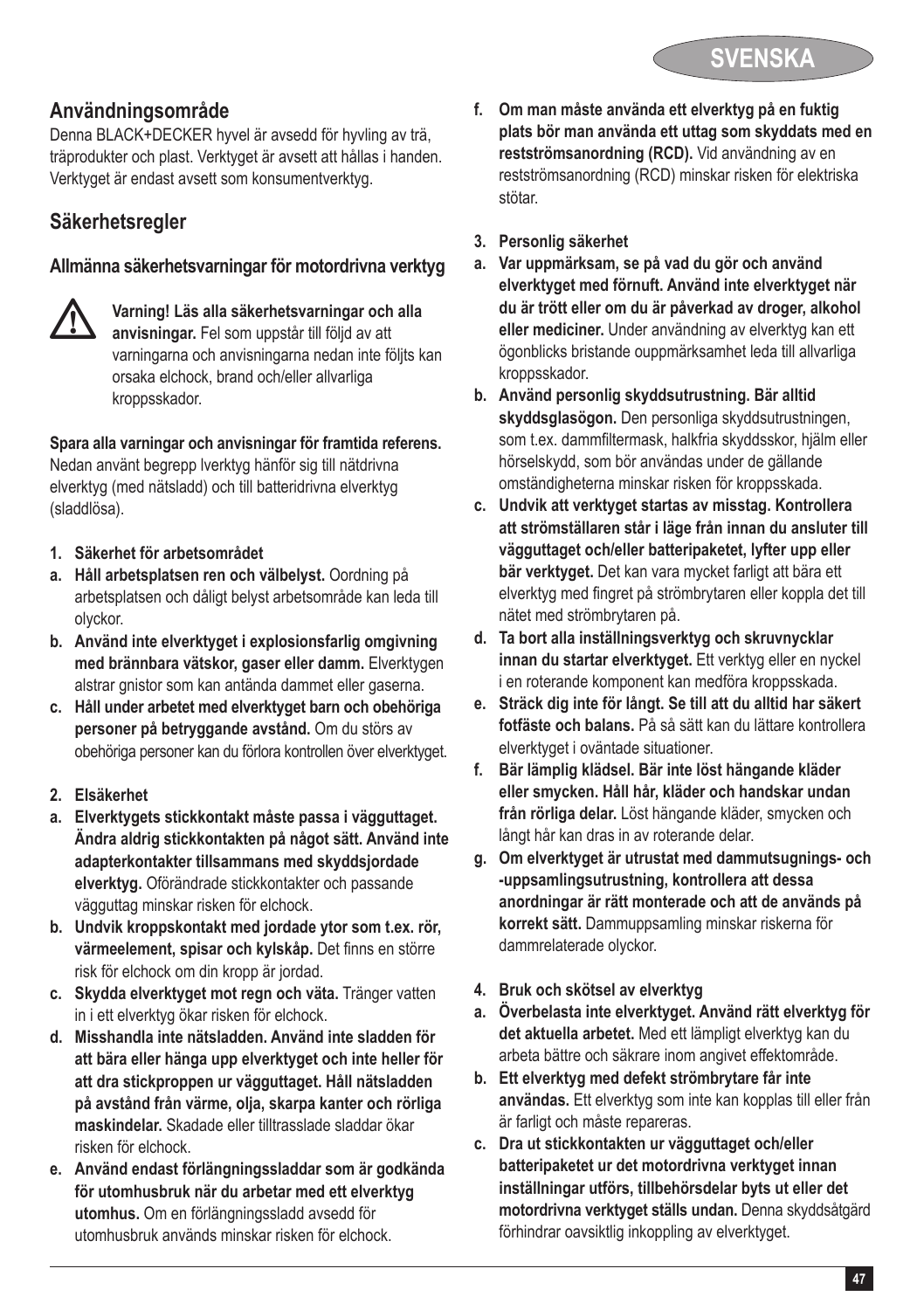## **SVENSKA**

- **d. Förvara elverktygen oåtkomliga för barn. Låt inte elverktyget användas av personer som inte är förtrogna med dess användning eller inte läst denna anvisning.** Elverktyg är farliga om de används av oerfarna personer.
- **e. Sköt elverktyget omsorgsfullt. Kontrollera att rörliga komponenter fungerar felfritt och inte kärvar, att komponenter inte brustit eller skadats och inget annat föreligger som kan påverka elverktygets funktioner. Låt skadade delar repareras innan elverktyget används på nytt.** Många olyckor orsakas av dåligt skötta elverktyg.
- **f. Håll skärverktyg skarpa och rena.** Omsorgsfullt skötta skärverktyg med skarpa eggar fastnar inte så lätt och går lättare att styra.
- **g. Använd det motordrivna verktyget, tillbehör och insatsverktyg etc. enligt dessa anvisningar. Ta hänsyn till arbetsvillkoren och arbetsmomenten.** Används elverktyget på icke ändamålsenligt sätt kan farliga situationer uppstå.
- **5. Service**
- **a. Låt endast elverktyget repareras av kvalificerad fackpersonal och med originalreservdelar.** Detta garanterar att elverktygets säkerhet bibehålls.

### **Extra säkerhetsvarningar för motordrivna verktyg**



- ◆ Håll fast verktyget endast vid de isolerade handtagen **när slipning utförs på ställen där skärverktyget kan skada dolda elledningar eller egen nätsladd.**  Om sågtillbehöret kommer i kontakt med en spänningsförande ledning sätts verktygets metalldelar under spänning vilket kan leda till elektriska stötar.
- <sup>u</sup> **Använd klämmor eller något annat praktiskt sätt för att fästa och stödja arbetsstycket på ett stabilt underlag.**  Om man håller arbetsstycket med handen eller mot kroppen blir det instabilt och man kan riskera att förlora kontrollen över det.
- ◆ Vänta tills skärbladen har stannat helt innan du ställer **undan verktyget.** Om ett frilöpande skärblad vidrör underlaget kan det leda till förlorad kontroll och allvarlig kroppsskada.
- <sup>u</sup> **Håll skärbladen vassa.** Slöa eller skadade skärblad kan göra att hyveln svänger åt sidan eller fastnar under press. Använd alltid lämplig typ av skärblad för elvektyget.
- $\triangle$  Berör inte arbetsstycket eller skärbladet direkt efter att verktyget använts. De kan bli mycket heta.
- <sup>u</sup> Tag bort alla spikar och metallföremål från arbetsstycket innan du börjar hyvla.
- <sup>u</sup> Håll alltid i verktyget med båda händerna och i de tillgängliga handtagen.

• Dra genast ut kontakten om sladden är skadad.

**Varning!** Kontakt med, eller inandning av, damm som uppstår vid hyvling kan vara hälsovådligt för användaren och eventuella kringstående. Använd en specialkonstruerad ansiktsmask som skyddar mot damm eller ångor, samt se till att personer som vistas på, eller kommer i närheten av arbetsplatsen också är skyddade.

- Verktyget är inte avsett att användas av personer (inklusive barn) med försvagade fysiska, sensoriska eller mentala förmågor, eller som saknar erfarenhet och kunskaper, om de inte får övervakning eller undervisning i användning av apparaten av någon som ansvarar för deras säkerhet. Håll uppsyn så att inga barn leker med apparaten.
- $\triangleq$  Verktygets avsedda bruk beskrivs i denna bruksanvisning. Bruk av tillbehör eller tillsatser, eller utförande av någon verksamhet med detta verktyg, som inte rekommenderas i denna bruksanvisning kan innebära risk för personskada och/eller skada på egendom.

#### **Andra personers säkerhet**

- ◆ Apparaten är inte avsedd att användas av personer (inklusive barn) med försvagade fysiska, sensoriska eller mentala förmågor, eller som saknar erfarenhet och kunskaper, om de inte får övervakning eller undervisning i användning av apparaten av någon som ansvarar för deras säkerhet.
- ◆ Håll uppsyn så att inga barn leker med apparaten.

### **Skakas**

De angivna vibrationsemissionsvärdena i tekniska data / försäkran om överensstämmelse har uppmätts enligt en standardtestmetod som tillhandahålls av EN 60745 och kan användas för att jämföra olika verktyg med varandra. De angivna vibrationsemissionsvärdena kan även användas för en preliminär beräkning av exponering.

**Varning!** Vibrationsemissionsvärdet under faktisk användning av elverktyget kan skilja sig från det angivna värdet beroende på hur verktyget används. Vibrationsnivån kan överstiga den angivna nivån.

Vid beräkning av vibrationsexponering för att bestämma säkerhetsåtgärder enligt 2002/44/EG för att skydda personer som regelbundet använder elverktyg i arbetet, bör en beräkning av vibrationsexponeringen ta med i beräkningen de faktiska användningsförhållandena och sättet verktyget används, inkluderande att man tar med i beräkningen alla delar av användningscykeln, förutom själva "avtryckartiden" även t.ex. när verktyget är avstängt och när det går på tomgång.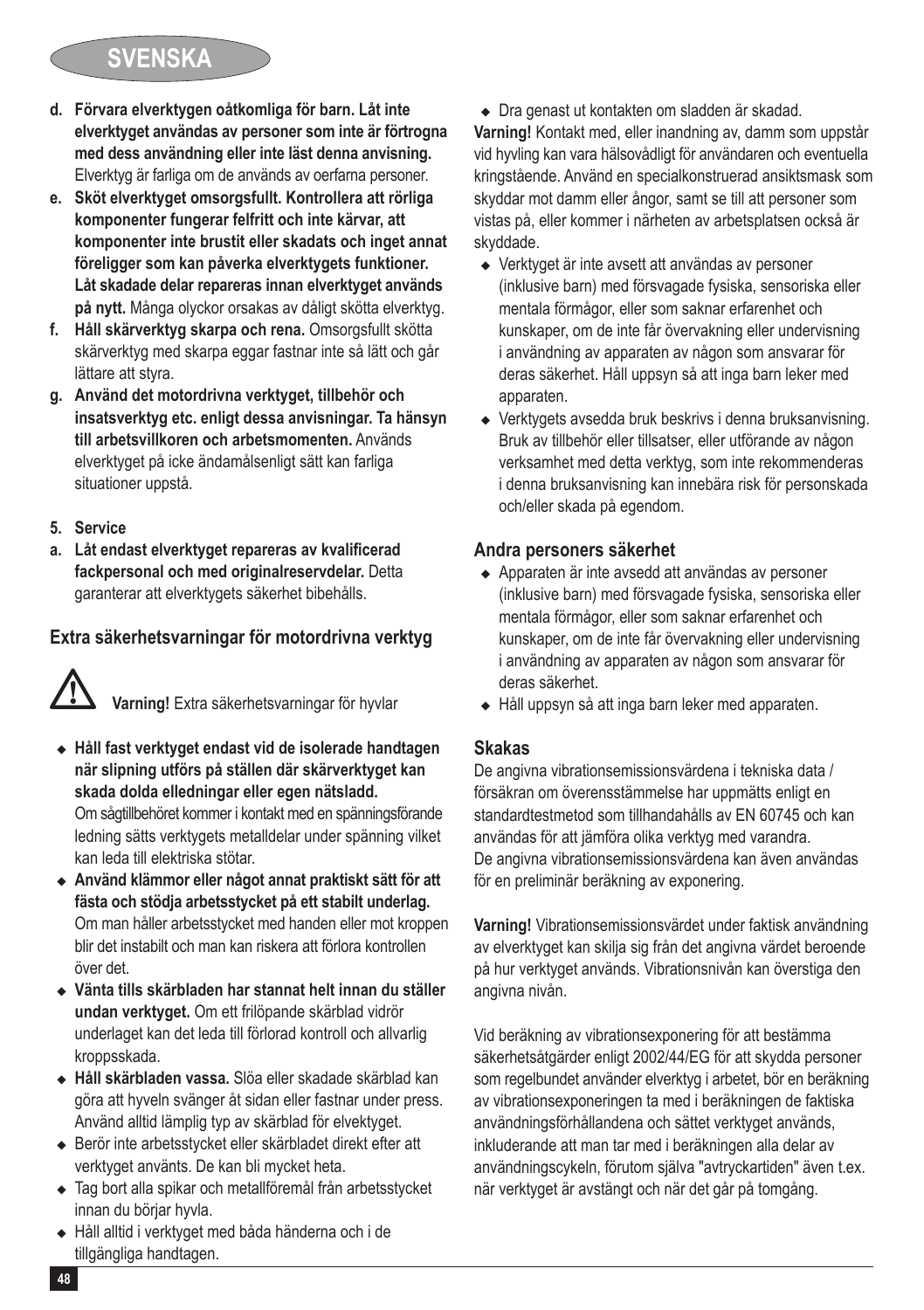

#### **Märken på verktyget**

Följande symboler finns på verktyget:



**(3) Varning!** För att minska risken för skador måste<br>
användaren läsa igenom bruksanvisningen.

### **Elsäkerhet**



**Eftersom verktyget är dubbelisolerat behövs ingen** i Eftersom verktyget är dubbelisolerat behövs ingen jordledare.<br>Jordledare. Kontrollera alltid att nätspänningen överensstämmer med värdet på märkplåten.

• Om nätsladden är skadad måste den bytas ut av tillverkaren eller en godkänd BLACK+DECKERserviceverkstad för att undvika en risksituation.

### **Detaljbeskrivning**

Verktyget har en del eller samtliga av nedanstående funktioner.

- 1. Strömbrytare
- 2. Låsknapp
- 3. Spånöppning
- 4. Inställningsknapp för skärdjup
- 5. Skärdjupsskala

### **Montering**

**Varning!** Se till att verktyget är avstängt samt att det inte är anslutet innan monteringen börjar.

### **Byte av knivarna (fig. A)**

Knivarna som medföljer verktyget kan vändas. Reservblad kan erhållas från din lokala återförsäljare.

#### **Borttagning**

- $\triangleleft$  Lossa skruvarna (6) med den bifogade nyckeln.
- $\triangleleft$  Skjut ut kniven (7) ur hållaren.
- ◆ Vänd på kniven så att den oanvända sidan kommer i läge. Om båda sidorna är slitna måste bladet bytas ut.

#### **Montering**

- <sup>u</sup> Skjut in kniven i hållaren till ändstoppet.
- Drag åt skruvarna med den medföljande nyckeln. **Varning!** Byt alltid ut båda knivarna.

### **Justering hyveldjup (fig. B)**

Hyveldjupet anges med markeringen (8). Inställningsområdet kan avläsas på skalan (5).

- $\bullet$  Vrid inställningsknappen för hyveldiup (4) till önskat värde.
- ◆ Vrid alltid knappen till läget "P" när verktyget inte används.

#### **KW712KA Montering och borttagning av parallellanslaget (fig. C)**

Parallellanslaget används för optimal kontroll på smala arbetsstycken.

- Lossa låsknappen (9).
- $\bullet$  För in parallellanslaget (11) genom öppningen (10).
- $\triangleq$  Skiut parallellanslaget till önskad position.
- Dra åt låsknappen.
- ◆ Avlägsna parallellanslaget i omvänd ordning.

### **Anslutning av grovsugare (fig. D)**

Det behövs en adapter för att ansluta en damm- eller grovsugare till verktyget.

- $\triangleq$  Skjut adaptern (12) över spånutsläppet (3).
- <sup>u</sup> Anslut dammsugarslangen (13) till adaptern.

### **Montering och placering av spånpåsen (fig. E)**

Spånpåsen är särskilt praktisk när du arbetar i trånga utrymmen. Före den första användningen måste spånpåsen sättas ihop. Adaptern kan köpas hos din BLACK+DECKER återförsäljare.

- <sup>u</sup> Montera trådramarna (14) på förbindelseplattan (15) med skruvarna (16) och brickorna (17).
- ◆ Drag tygpåsen (18) över ramen enligt bilden. Se till att resåröppningen (19) sitter ordentligt runt kanten av förbindelseplattan (15).
- <sup>u</sup> Skjut förbindelseplattan över spånutsläppet (3).

### **Övriga risker.**

Ytterligare risker som inte finns med i de bifogade säkerhetsföreskrifterna kan uppstå när verktyget används. Dessa risker kan uppstå vid felaktig eller långvarig användning, etc.

Även om alla relevanta säkerhetsföreskrifter följs och säkerhetsanordningar används kan vissa ytterligare risker inte undvikas. Dessa innefattar:

- <sup>u</sup> **Skador orsakade av att roterande/rörliga delar vidrörs.**
- <sup>u</sup> **Skador som uppstår vid byte av delar, blad eller tillbehör.**
- <sup>u</sup> **Skador som orsakas av långvarig användning av ett verktyg. Se till att ta regelbundna raster när du använder ett verktyg under en längre period.**
- <sup>u</sup> **Skador på hörseln.**
- <sup>u</sup> **Hälsofaror orsakade av inandning av damm när verktyget används (exempel: arbete med trä, särskilt ek, bok och MDF.)**

### **Användning**

**Varning!** Överbelasta inte maskinen, låt den arbeta i sin egen takt.

- $\bullet$  Ställ in skärdjupet.
- ◆ Montera och ställ in parallellanslaget vid behov.

### **Start och stopp**

#### **Start**

- ◆ Håll spärrknappen (2) intryckt och tryck på strömbrytaren (1).
- Släpp spärrknappen.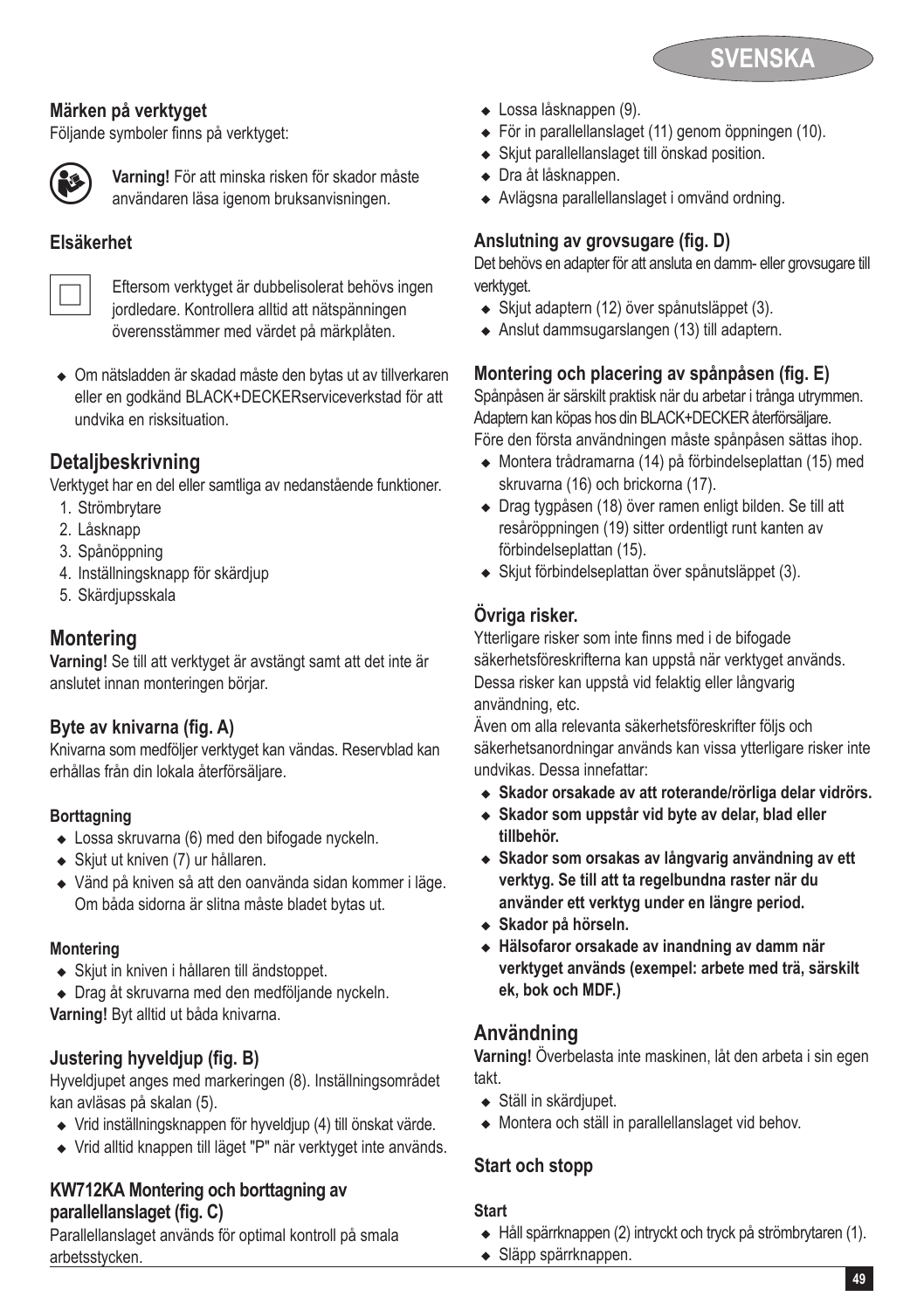

#### **Avstängning**

• Släpp strömbrytaren.

### **Hyvling**

- <sup>u</sup> Håll verktyget så att fotens nosstycke vilar ovanpå arbetsstyckets yta.
- $\triangleleft$  Starta verktyget.
- För verktyget stadigt framåt för att utföra hyvelslaget.
- Stäng av verktyget när slaget är slutfört.

### **Falshyvling (fig. F)**

- ◆ Montera och ställ in parallellanslaget. (KW712KA)
- $\triangle$  Arbeta vidare som vid hyvling.

#### **Kantfasning**

Med hjälp av V-spåret i fotens nosstycke kan du fasa av kanter i 45° vinkel.

<sup>u</sup> Håll verktyget snett med spåret över arbetsstyckets kant och utför hyvelslaget.

#### **Tömning av spånpåsen**

Spånpåsen måste tömmas regelbundet under bruk.

<sup>u</sup> Öppna påsens blixtlås och töm den innan du fortsätter.

### **Råd för bästa resultat**

- För verktyget i virkets nervriktning.
- Om tränerven är korsad eller böljar, eller om arbetsstycket består av ett hårt träslag, ställer du in hyveldjupet på mycket grund avhyvling och utför flera hyvelslag för att uppnå önskat resultat.
- ◆ För att hålla verktyget i en plan linje trycker du ned fotens nos vid början av slaget och fotens bakända vid slagets slut.

### **Tillbehör**

Verktygets användningsområde beror på vilket tillbehör du väljer. BLACK+DECKER- och Piranhatillbehören är av hög kvalitet. Genom att använda dessa tillbehör kan du få ut mesta möjliga av verktyget.

Följande typer av knivar kan erhållas från din lokala återförsäljare.

- Vändbara knivar med wolfram/karbidegg (delnr. X35007, levereras per par)
- Vändbara knivar av snabbstål (delnr. X25192-XJ11, levereras per par)

### **Skötsel**

Ditt verktyg har tillverkats för att fungera under lång tid med ett minimum av underhåll. Med rätt underhåll och regelbunden rengöring behåller verktyget sin prestanda.

**Varning!** Stäng av verktyget och dra ut sladden innan du påbörjar underhåll och skötsel.

◆ Rengör regelbundet verktygets luftintag med en mjuk borste eller torr trasa.

• Rengör kåpan regelbundet med en fuktig trasa. Använd aldrig rengöringsmedel med lösnings- eller slipmedel.

### **Byte av drivremmen (fig. G)**

- ◆ Lossa skruvarna (20) och avlägsna kåpan (21).
- ◆ Avlägsna den gamla drivremmen.
- ◆ Placera den nya remmen (22) över remskivorna. Placera remmen först över den stora skivan (23), sedan över den lilla skivan (24) medan du vrider remmen stadigt för hand.
- ◆ Sätt tillbaka kåpan och drag åt skruvarna.

### **Miljöskydd**



Särskild insamling. Denna produkt får inte kastas bland vanliga hushållssopor.

Om du någon gång i framtiden behöver ersätta din BLACK+DECKER-produkt med en ny, eller inte längre behöver den, ska du inte kasta den i hushållssoporna. Denna produkt skall lämnas till särskild insamling.

∀≪ Efter insamling av använda produkter och<br>T⇔ förpackningsmaterial kan materialen återvinnas och användas på nytt. Användning av återvunna material skonar miljön och minskar förbrukningen av råvaror.

Enligt lokal lagstiftning kan det förekomma särskilda insamlingar av uttjänt elutrustning från hushåll, antingen vid kommunala miljöstationer eller hos detaljhandlaren när du köper en ny produkt.

BLACK+DECKER erbjuder en insamlings- och återvinningstjänst för BLACK+DECKER-produkter när de en gång har tjänat ut. För att använda den här tjänsten lämnar du in produkten till en auktoriserad B & D -reparatör/representant som tar hand om den för din räkning.

Närmaste auktoriserad BLACK+DECKER-representant finner du genom det lokala BLACK+DECKER-kontoret på adressen i den här manualen. Annars kan du söka på Internet, på listan över auktoriserade BLACK+DECKER-representanter och alla uppgifter om vår kundservice och andra kontakter. **www.2helpU.com**

#### **Tekniska data**

|                     |                            | KW712/KW712KA TYP. 2 |  |
|---------------------|----------------------------|----------------------|--|
| Spänning            | $\mathsf{V}_{\mathsf{AC}}$ | 230                  |  |
| Ineffekt            | W                          | 650                  |  |
| Obelastad hastighet |                            | min-1 17,000         |  |
| Hyvelbredd          | mm 82                      |                      |  |
| Hyveldjup           | mm                         | - 2                  |  |
| Falsdjup            | mm                         | 8                    |  |
| Vikt                | kg                         | -3                   |  |
|                     |                            |                      |  |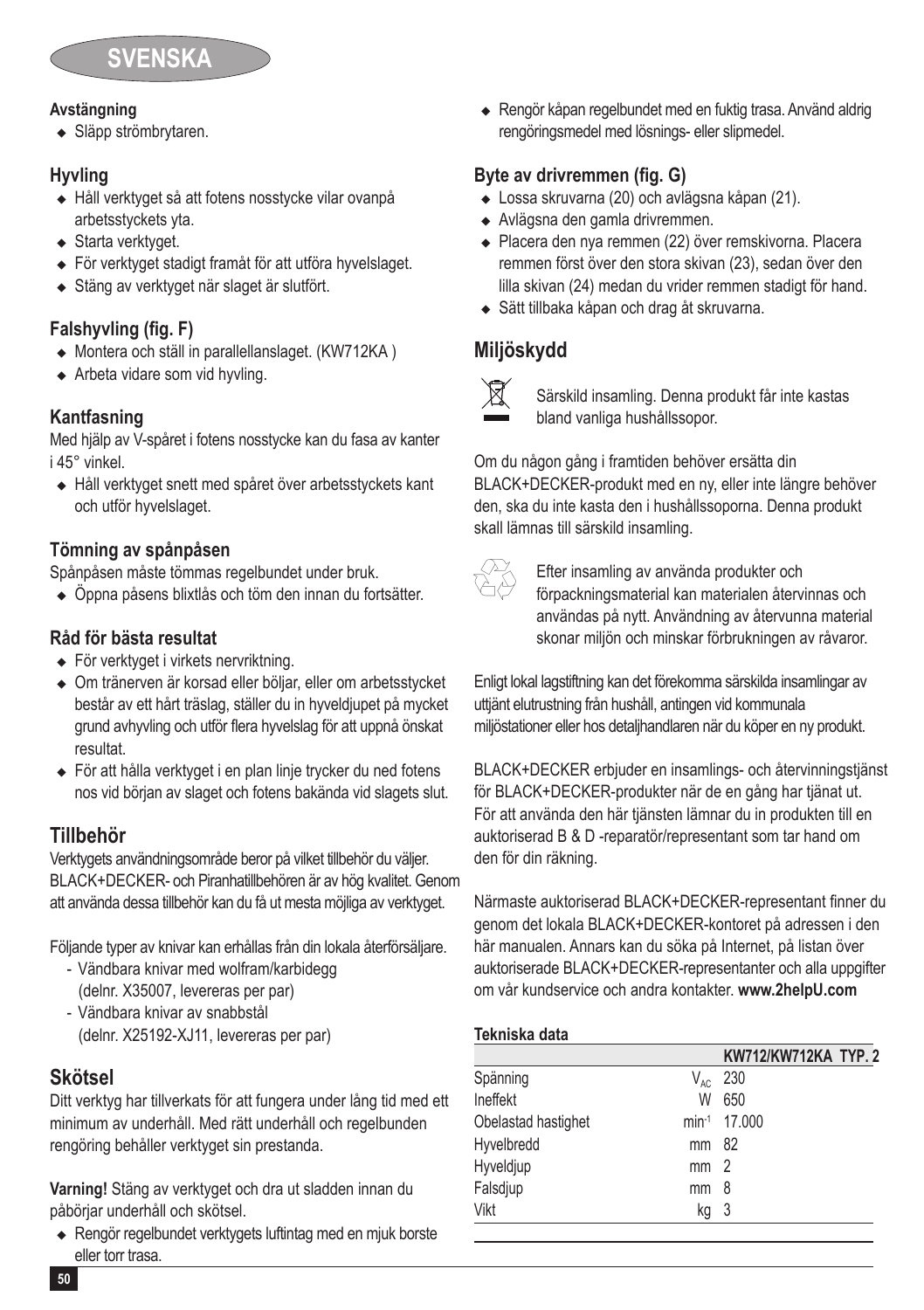

**Vibrationens totala värde (treaxelvektorsumma) enligt EN 60745:**

Vibrationsemissionsvärde (a<sub>h</sub>)  $2.6 \text{ m/s}^2$ , avvikelse (K) 1,5 m/s<sup>2</sup>

Bullernivå, uppmätt enligt EN 60745: Bullernivå (L<sub>na</sub>) 90 dB(A), avvikelse (K) 3 dB(A) Ljudeffekt  $(L_{\text{max}})$  105 dB(A), avvikelse (K) 3 dB(A)

### **EC-förklaring om överensstämmelse**

MASKINDIREKTIVET

KW712 /KW712KA %

Black & Decker garanterar att produkterna som beskrivs under "Tekniska data" uppfyller: 2006/42/EG, EN 60745-1, EN 60745-2-14

De här produkterna överensstämmer även med direktiven 2014/30/EU och 2011/65/EU. Mer information får du genom att kontakta Black & Decker på följande adress eller titta i slutet av bruksanvisningen.

Undertecknad är ansvarig för sammanställningen av tekniska data och gör denna försäkran för Black & Decker.

Engineering Manager Black & Decker Europe, 210 Bath Road, Slough, Berkshire, SL1 3YD Storbritannien 13/11/2014

R. Laverick

### **Reservdelar / reparationer**

Reservdelar finns att köpa hos auktoriserade Black & Decker verkstäder, som även ger kostnadsförslag och reparerar våra produkter.

Förteckning över våra auktoriserade verkstäder finns på Internet, vår hemsida **www.blackanddecker.se** samt **www.2helpU.com**

### **Garanti**

Black & Decker garanterar att produkten är fri från materialoch/eller fabrikationsfel vid leverans till kund. Garantin är i tillägg till konsumentens lagliga rättigheter och påverkar inte dessa. Garantin gäller inom medlemsstaterna i Europeiska Unionen och i det Europeiska Frihandelsområdet.

Om en Black & Decker produkt går sönder på grund av materialoch/eller fabrikationsfel eller brister i överensstämmelse med specifikationen, inom 24 månader från köpet, åtar sig Black & Decker att reparera eller byta ut produkten med minsta besvär för kunden.

Garantin gäller inte för fel som beror på:

- $\bullet$  normalt slitage
- felaktig användning eller skötsel
- ◆ att produkten skadats av främmande föremål, ämnen eller genom olyckshändelse

Garantin gäller inte om reparation har utförts av någon annan än en auktoriserad Black & Decker verkstad.

För att utnyttja garantin skall produkten och inköpskvittot lämnas till återförsäljaren eller till en auktoriserad verkstad senast 2 månader efter det att felet har upptäckts. För information om närmaste auktoriserad verkstad; kontakta det lokala Black & Decker kontoret på den adress som är angiven i bruksanvisningen. En lista på alla auktoriserade verkstäder samt servicevillkor finns även tillgängligt på Internet, adress: **www.2helpU.com**

Besök vår webbplats **www.blackanddecker.se** för att registrera din nya BLACK+DECKER-produkt samt för att erhålla information om nya produkter och specialerbjudanden. Vidare information om märket BLACK+DECKER och vårt produktsortiment kan återfinnas på **www.blackanddecker.se**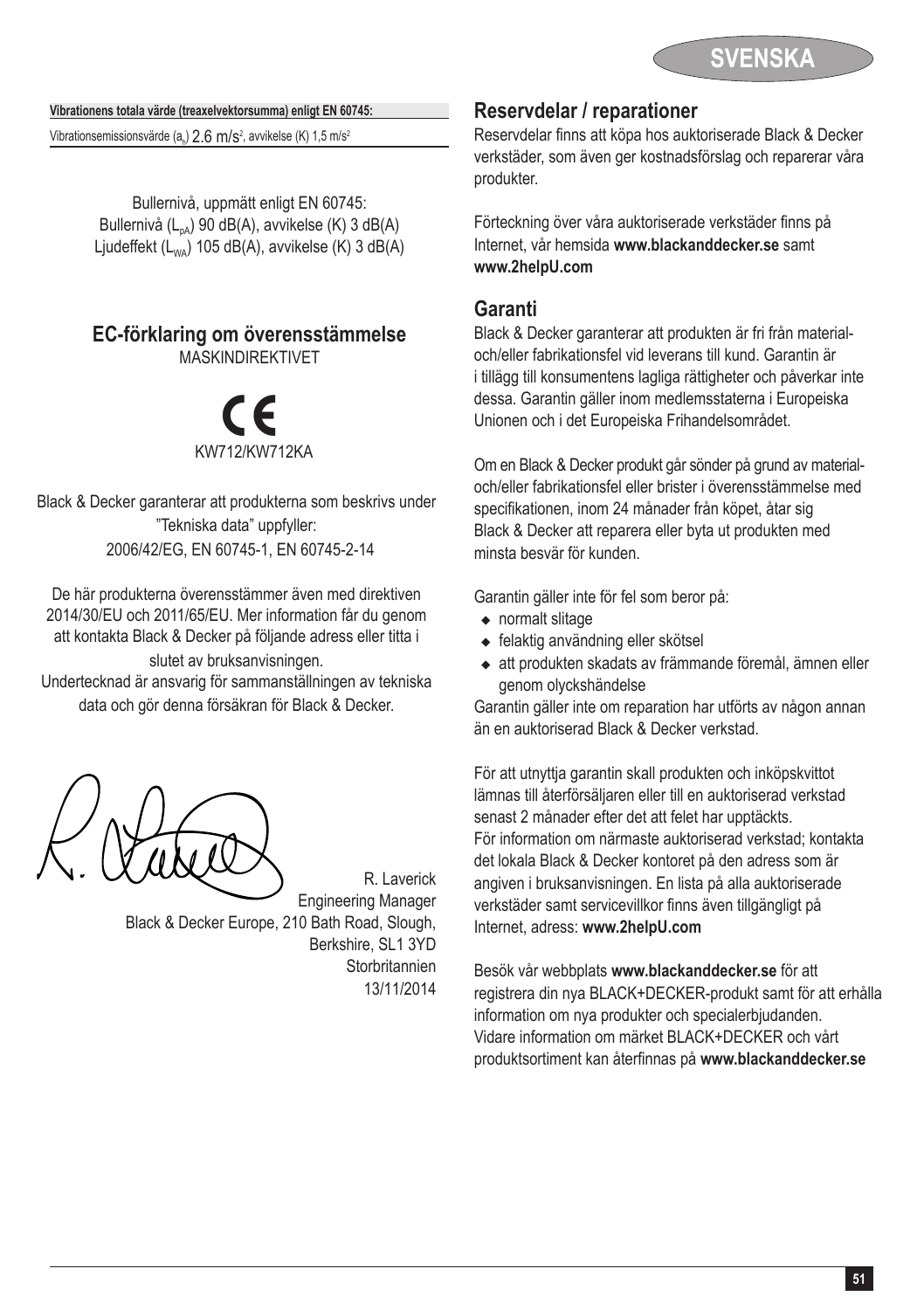### **Bruksområder**

Denne høvelen fra BLACK+DECKER er utformet for høvling av treverk, treprodukter og plast. Verktøyet er ment å skulle brukes for hånd. Verktøyet er tiltenkt kun som konsumentverktøy.

### **Sikkerhetsinstruksjoner**

### **Generelle sikkerhetsadvarsler for elektroverktøy**



@ **Advarsel! Les alle sikkerhetsadvarsler og alle instruksjoner.** Hvis advarsler og instruksjoner ikke følges, kan det medføre elektrisk støt, brann og/eller alvorlige skader.

**Ta vare på alle advarsler og instruksjoner for fremtidige oppslag.** Uttrykket «elektroverktøy» i alle advarslene nedenfor gjelder for strømdrevne elektroverktøy (med ledning) og batteridrevne elektroverktøy (uten ledning).

- **1. Sikkerhet i arbeidsområdet**
- **a. Hold arbeidsområdet rent og godt opplyst.** Rotete arbeidsområder med dårlig belysning kan føre til ulykker.
- **b. Ikke arbeid med elektroverktøy i eksplosjonsfarlige omgivelser hvor det finnes brennbare væsker, gass eller støv.** Elektroverktøy forårsaker gnister som kan antenne støv eller røyk.
- **c. Hold barn og andre personer unna når elektroverktøyet brukes.** Hvis du blir forstyrret under arbeidet, kan du miste kontrollen.
- **2. Elektrisk sikkerhet**
- **a. Støpselet til elektroverktøyet må passe inn i stikkontakten. Støpselet må ikke forandres på noen som helst måte. Ikke bruk adapterstøpsler sammen med jordete elektroverktøy.** Bruk av originale støpsler og passende stikkontakter reduserer risikoen for elektrisk støt.
- **b. Unngå kroppskontakt med jordete overflater som rør, radiatorer, komfyrer og kjøleskap.** Det er større fare for elektrisk støt hvis kroppen din er jordet.
- **c. Utsett ikke elektroverktøy for regn eller fuktighet.** Dersom det kommer vann i et elektroverktøy, øker risikoen for elektrisk støt.
- **d. Unngå uforsvarlig behandling av ledningen. Elektroverktøyet må aldri bæres eller trekkes etter ledningen, og trekk heller ikke ut støpselet ved å rykke i ledningen. Hold ledningen unna varme, olje, skarpe kanter eller bevegelige deler.** Med skadde eller sammenflokete ledninger øker risikoen for elektrisk støt.
- **e. Når du arbeider utendørs med et elektroverktøy, må du kun bruke en skjøteledning som er godkjent til utendørs bruk.** Ved å bruke en skjøteledning som er egnet for utendørs bruk, reduseres risikoen for elektrisk støt.
- **f. Hvis du må bruke et elektrisk verktøy på et fuktig sted, må du bruke en forsyning som er beskyttet med en reststrømsanordning (RCD).** Bruk av en RCD reduserer risikoen for støt.
- **3. Personsikkerhet**
- **a. Vær oppmerksom, pass på hva du gjør og vis fornuft når du arbeider med et elektroverktøy. Ikke bruk elektroverktøy når du er trett eller er påvirket av narkotika, alkohol eller medikamenter.** Et øyeblikks uoppmerksomhet under bruk av verktøyet kan føre til alvorlige personskader.
- **b. Bruk personlig verneutstyr. Bruk alltid vernebriller.** Verneutstyr som støvmaske, sko med gode såler, hjelm og hørselsvern bør brukes for å redusere risikoen for personskade.
- **c. Unngå utilsiktet oppstart. Påse at bryteren er i av-stilling før du kopler til strøm og/eller batteripakke, plukker opp eller bærer verktøyet.** Hvis du bærer et elektrisk verktøy med fingeren på bryteren, eller hvis du setter strøm på et verktøy som har bryteren slått på, inviterer du til ulykker.
- **d. Fjern innstillingsverktøy eller skrunøkler før du slår på elektroverktøyet.** Et verktøy eller en nøkkel som befinner seg i en roterende del kan føre til personskade.
- **e. Ikke strekk deg for langt. Pass på at du alltid har sikkert fotfeste og god balanse.** Da kan du kontrollere elektroverktøyet bedre i uventede situasjoner.
- **f. Bruk alltid egnede klær. Ikke bruk løstsittende klær eller smykker. Hold hår, klær og hansker unna bevegelige deler.** Løstsittende klær, smykker eller langt hår kan komme inn i bevegelige deler.
- **g. Hvis det kan monteres støvavsug- og oppsamlingsinnretninger, må du forvisse deg om at disse er tilkoblet og brukes på riktig måte.** Bruk av støvavsug reduserer farer i forbindelse med støv.
- **4. Aktsom håndtering og bruk av elektroverktøy**
- **a. Ikke bruk makt på elektroverktøyet. Bruk et elektroverktøy som er beregnet på den type arbeid du vil utføre.** Med et passende elektroverktøy arbeider du bedre og sikrere i det angitte effektområdet.
- **b. Ikke bruk elektroverktøyet hvis det ikke lar seg slå på og av med bryteren.** Et elektroverktøy som ikke kan kontrolleres med bryteren er farlig og må repareres.
- **c. Trekk støpselet ut av stikkontakten og/eller kople fra batteripakken før du utfører innstillinger på et elektrisk verktøy, skifter tilbehør eller legger verktøyet bort.** Disse tiltakene reduserer risikoen for en utilsiktet start av elektroverktøyet.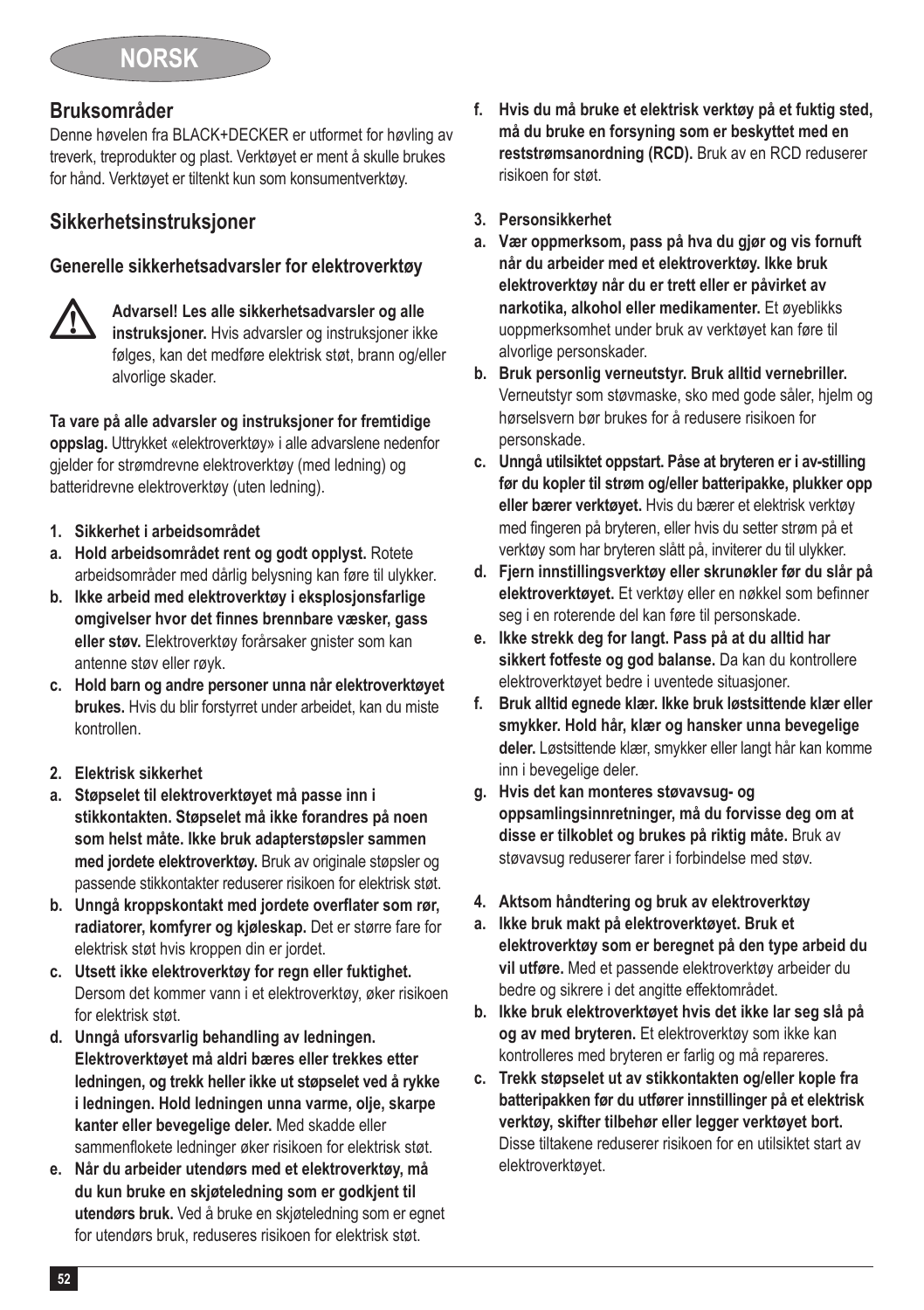- **d. Elektroverktøy som ikke er i bruk må oppbevares utilgjengelig for barn. Ikke la verktøyet brukes av personer som ikke er fortrolig med det eller som ikke har lest disse bruksanvisningene.** Elektroverktøy er farlige når de brukes av uerfarne personer.
- **e. Vær nøye med vedlikehold av elektroverktøy. Kontroller om bevegelige deler fungerer feilfritt og ikke klemmes fast, om deler er brukket eller skadet og andre forhold som kan innvirke på elektroverktøyets funksjon. Hvis elektroverktøyet er skadet, må det repareres før bruk.** Dårlig vedlikeholdte elektroverktøy er årsaken til mange uhell.
- **f. Hold skjæreverktøy skarpe og rene.** Godt vedlikeholdte skjæreverktøy med skarpe egger setter seg ikke så ofte fast og er lettere å føre.
- **g. Bruk elektroverktøy, tilbehør, bor osv. i henhold til disse instruksjonene. Ta hensyn til arbeidsforholdene og arbeidet som skal utføres.** Bruk av elektroverktøy til andre formål enn det som er angitt, kan føre til farlige situasioner.
- **5. Service**
- **a. Elektroverktøyet ditt skal alltid repareres av kvalifisert personell og kun med originale reservedeler.** Dette sikrer at elektroverktøyets sikkerhet opprettholdes.

### **Utfyllende sikkerhetsadvarsler for elektriske verktøy**



Advarsel! Utfyllende sikkerhetsadvarsler for høvler

- <sup>u</sup> **Hold verktøy i de isolerte gripeflatene når du utfører arbeid der skjæreverktøyet kan komme i kontakt med skjulte ledninger eller sin egen kabel.** Kontakt med en strømførende ledning vil gjøre verktøyets metalldeler strømførende og gi operatøren støt.
- ◆ Bruk klemmer eller en annen praktisk måte til å feste **arbeidsemnet til et stabilt underlag.** Arbeidsemnet blir ustabilt og du mister kontroll dersom du holder det i hånden eller inn mot kroppen.
- <sup>u</sup> **Vent til kniven har stanset før du setter verktøyet fra deg.** En eksponert kniv kan ta tak i overflaten, noe som lett kan føre til tapt kontroll og alvorlige skader.
- <sup>u</sup> **Hold kniven skarp.** Sløve eller skadede kniver kan få høvlen til å spinne eller kjøre seg fast under press. Bruk alltid korrekt type kniv for det elektriske verktøyet.
- $\bullet$  Ikke berør arbeidsemnet eller kniven rett etter at verktøvet har vært brukt. De kan være meget varme.
- ◆ Fjern alle spikre og metallgjenstander fra arbeidsemnet før du begynner å høvle.
- ◆ Hold alltid verktøyet med begge hender og i de tilgjengelige håndtakene.

◆ Trekk ut kontakten umiddelbart hvis ledningen er skadet eller avkuttet.

**Advarsel!** Kontakt med- eller innånding av støv kan være helseskadelig for brukeren og eventuelle andre tilstedeværende. Bruk en spesialmaske som verner mot støv og damp, og pass på at andre som oppholder seg eller kommer inn i området der du arbeider, også beskytter seg.

- ◆ Dette verktøvet er ikke beregnet til å brukes av personer (inkludert barn) med redusert fysisk, sansemessig eller mental kapasitet eller mangel på erfaring og kunnskap, med mindre de er under oppsyn eller har fått opplæring i bruk av verktøyet av en person som har ansvaret for deres sikkerhet. Barn må ha tilsyn for å sikre at de ikke leker med apparatet.
- <sup>u</sup> Denne instruksjonshåndboken forklarer beregnet bruksmåte. Bruk bare tilbehør og utstyr som anbefales i bruksanvisningen. Bruk av annet verktøy eller tilbehør kan medføre risiko for skade på person og/eller utstyr.

### **Andre personers sikkerhet**

- ◆ Apparatet er ikke beregnet til å brukes av personer (inkludert barn) med redusert fysisk, sansemessig eller mental kapasitet eller mangel på erfaring og kunnskap, med mindre de er under oppsyn eller har fått opplæring i bruk av apparatet av en person som har ansvaret for deres sikkerhet.
- ◆ Barn må ha tilsyn for å sikre at de ikke leker med apparatet.

### **Vibrasjon**

De erklærte vibrasjonsnivåene i avsnittet Tekniske Data / Samsvarserklæring er målt i samsvar med en standard testmetode som gis av EN 60745, og kan brukes til å sammenligne et verktøy med et annet. Erklært vibrasjonsnivå kan også brukes i en foreløpig vurdering av eksponering.

**Advarsel!** Vibrasjonsnivået ved faktisk bruk av elektroverktøyet kan variere fra erklært verdi, avhengig av måten verktøyet brukes på. Vibrasjonsnivået kan øke over det oppgitte nivået.

Når du vurderer eksponering til vibrasjon for å bestemme sikkerhetstiltak som anbefalt i 2002/44/EF for å beskytte personer som jevnlig bruker elektroverktøy, bør en estimering av eksponeringen ta hensyn til de faktiske bruksforholdene og måten verktøyet brukes på. Dette inkluderer alle deler av brukssyklusen som f.eks. tidsperioder da verktøyet er slått av og når det går uten belastning, i tillegg til faktisk arbeidstid.

### **Etiketter på verktøyet**

Følgende symboler befinner seg på verktøyet:



: **Advarsel!** Bruker må lese bruksanvisningen for å redusere faren for skader.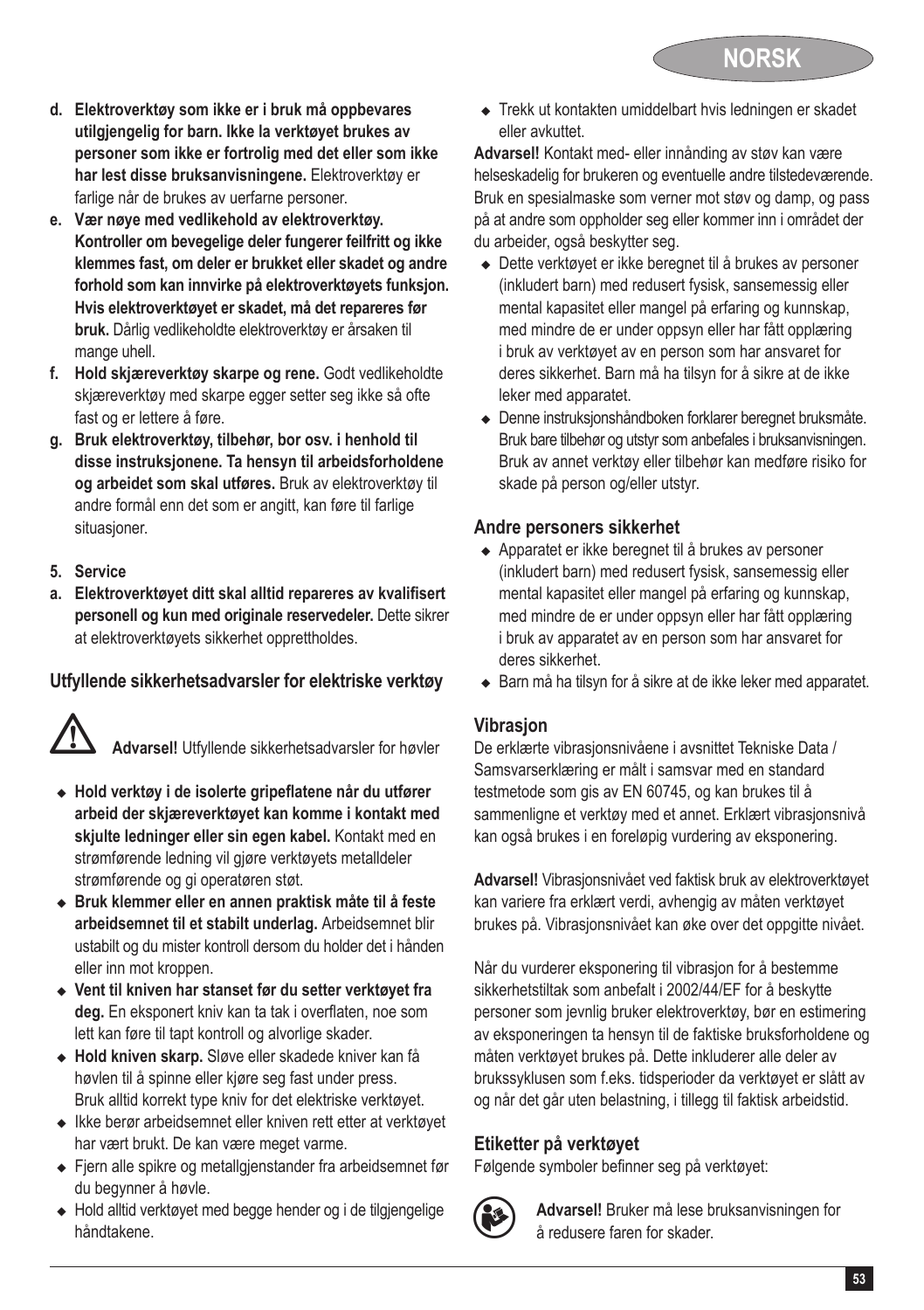### **Elektrisk sikkerhet**

# Dette apparatet er dobbeltisolert. Derfor er ikke jording nødvendig. Kontroller alltid at nettspenningen er i overensstemmelse med spenningen på typeskiltet.

<sup>u</sup> Hvis strømledningen skades, må den skiftes ut av fabrikanten eller et autorisert BLACK+DECKER servicesenter for å unngå fare.

### **Egenskaper**

Dette verktøyet har noen av eller alle disse funksjonene:

- 1. Strømbryter
- 2. Låseknapp
- 3. Høvelsponutløp
- 4. Justeringsknapp for høvlingsdybde
- 5. Gradering av høvlingsdybden

### **Montering**

**Advarsel!** Før monteringen, må du passe på at verktøyet er slått av og at kontakten er trukket ut.

### **Knivskifte (fig. A)**

Knivene som følger med dette verktøyet er reverserbare. Nye skjæreblader kan kjøpes hos den lokale forhandleren.

#### **Fjerne**

- $\triangle$  Løsne boltene (6) med den medfølgende fastnøkkelen.
- $\triangleq$  Skyv kniven (7) ut av holderen.
- Snu kniven så den ubrukte siden kommer i riktig stilling. Hvis begge sider er slitt, må bladet skiftes.

#### **Montere**

- ◆ Skyv kniven inn i holderen til den ligger an mot enden av sporet.
- ◆ Fest skruene ved hielp av medfølgende skrunøkkel.

**Advarsel!** Skift alltid begge knivene.

### **Justere skjæredybden (fig. B)**

Skjæredybden indikeres av markeringen (8). Innstillingsområdet kan avleses på graderingen (5).

- $\bullet$  Vri dybdejusteringsknappen for høvlingsdybden (4) til den ønskede skjæredybden.
- ◆ Vri knappen til stilling 'P' når verktøvet ikke er i bruk.

### **KW712KA Montere og fjerne parallellanlegget (fig. C)**

Parallellanlegget brukes for å gi optimal kontroll på smale arbeidsstykker.

- $\triangleleft$  Løsne låseknappen (9).
- $\triangleq$  Sett parallellanlegget (11) inn i åpningen (10).
- Skyv parallellanlegget inn på ønsket posisjon.
- $\triangle$  Stram låseknappen.

◆ For å fjerne parallellanlegget må man følge denne prosedyren, men i omvendt rekkefølge.

### **Kople til en grovsuger (fig. D)**

Det trengs en adapter for å koble en støvsuger eller grovsuger til verktøyet.

- $\bullet$  Sett adapteren (12) på åpningen for høvelsponutløpet (3).
- ◆ Kople støvsugerslangen (13) til adapteren.

#### **Sette sammen og montere oppsamlingsposen for høvelspon (fig. E)**

Oppsamlingsposen for høvelspon er spesielt nyttig når man arbeider i trange rom. Adapteren kan leveres fra din lokale BLACK+DECKER-forhandler.

Før første gangs bruk må du sette sammen oppsamlingsposen.

- <sup>u</sup> Monter trådrammene (14) på forbindelsesplaten (15) ved hjelp av skruene (16) og skivene (17).
- ◆ Trekk tøyposen (18) over rammen som vist. Pass på at den elastiske åpningen (19) sitter godt rundt kanten av forbindelsesplaten (15).
- $\triangleq$  Skyv forbindelsesplaten over høvelsponutløpet (3).

### **Andre risikoer.**

Ved bruk av verktøyet kan det oppstå ytterligere risikoer som kanskje ikke er inkludert i sikkerhetsadvarslene som følger med. Disse risikoene kan bli forårsaket av feil bruk, langvarig bruk osv.

Selv om de relevante sikkerhetsbestemmelsene blir fulgt, og sikkerhetstiltakene blir gjennomført, kan visse gjenværende risikoer ikke unngås. Disse omfatter:

- ◆ Personskader som forårsakes av berøring av en **roterende/bevegelig del.**
- <sup>u</sup> **Personskader som forårsakes av at en del, et blad eller tilbehør endres.**
- <sup>u</sup> **Personskader som forårsakes av langvarig bruk av et verktøy. Når du bruker et verktøy i lange perioder, må du sørge for å ta regelmessige pauser.**
- <sup>u</sup> **Svekket hørsel.**
- <sup>u</sup> **Helsefarer som forårsakes av innånding av støv som dannes når du bruker verktøyet (eksempel: arbeid med tre, spesielt eik, bøk og MDF).**

### **Bruk**

**Advarsel!** La verktøyet jobbe med sin egen hastighet. Ikke overbelast det.

- Juster skjæredybden.
- Om nødvendig må parallellanlegget monteres og justeres.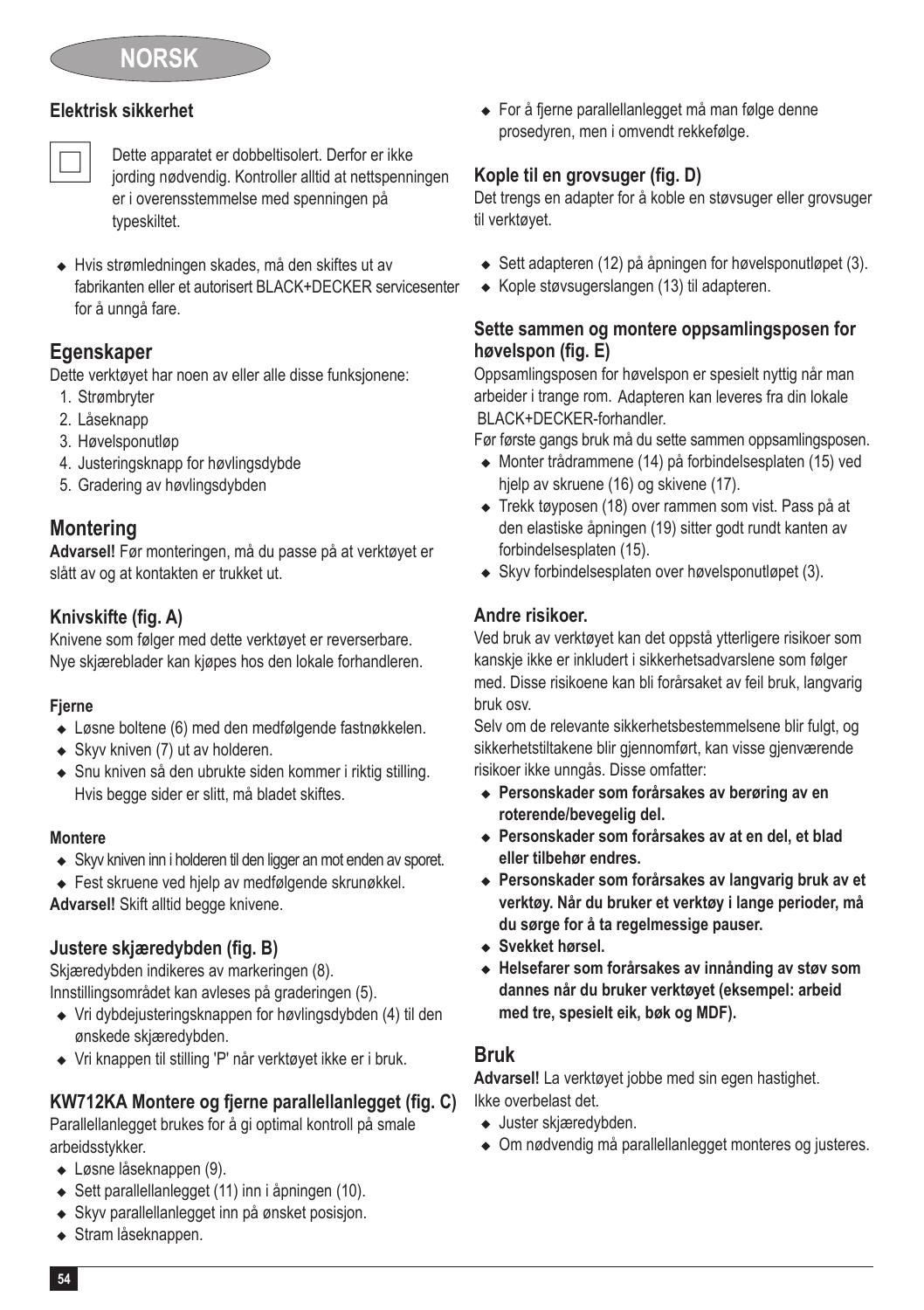

### **Start og stopp**

#### **Slå på**

- ◆ Hold låseknappen (2) nede og trykk på strømbryteren (1).
- $\triangleleft$  Slipp låseknappen.

### **Slå av**

 $\bullet$  Slipp strømbryteren.

### **Høvling**

- <sup>u</sup> Hold verktøyet med frontstykket hvilende på oversiden av arbeidsstykket.
- $\bullet$  Slå på verktøvet.
- $\triangleleft$  Beveg verktøyet jevnt fremover for å høvle.
- ◆ Slå av verktøyet etter at høvelbevegelsen er fullført.

### **Falsfresing (fig. F)**

- $\triangleq$  Monter og juster parallellanlegget. (KW712KA)
- $\bullet$  Fortsett som for høvling.

### **Vinkelkanter**

V-sporet i frontstykket av høvelen setter deg i stand til å fase kanter i 45 vinkler.

◆ Hold verktøvet i en vinkel med sporet rundt kanten av arbeidsstykket og foreta høvelbevegelsen.

### **Tømme oppsamlingsposen for høvelspon**

Oppsamlingsposen for høvelspon må tømmes regelmessig når den er i bruk.

◆ Åpne glidelåsen på posen og tøm den før du fortsetter.

### **Råd for optimalt resultat**

- $\triangleleft$  Beveg verktøyet langs fibrene i treet.
- <sup>u</sup> Hvis fibrene går på tvers eller krøller seg, eller hvis arbeidsstykket er av en hard tretype, må du justere skjæredybden slik at hver høvelbevegelse tar bare et tynt lag av treet, og gå over arbeidsstykket flere ganger for å oppnå det ønskede resultatet.
- ◆ For å klare å la verktøyet gå i en rett linje, må man holde nede fronten av verktøyet ved begynnelsen av høvelbevegelsen, og holde nede bakenden på slutten.

### **Tilbehør**

Verktøyets bruksområde er avhengig av hvilket tilbehør du velger. Tilbehør fra BLACK+DECKER og Piranha er utformet i henhold til høye kvalitetsstandarder og er utformet for å gi optimal ytelse ved bruk sammen med ditt verktøy. Når du bruker dette tilbehøret, får du optimal ytelse fra ditt verktøy.

Følgende knivtyper kan kjøpes hos den lokale forhandleren.

- Wolframkarbidforsterkede, reverserbare kniver (delenr. X35007, leveres i par)

- Høyhastighetsstålforsterkede, reverserbare kniver (delenr. X24192-XJ11, leveres i par)

### **Vedlikehold**

Verktøyet ditt er konstruert for å være i drift over lengre tid med et minimum av vedlikehold. Det er avhengig av godt vedlikehold og regelmessig rengjøring for å fungere som det skal til enhver tid.

**Advarsel!** Før alt vedlikehold må verktøyet slås av og kontakten trekkes ut.

- <sup>u</sup> Rengjør ventileringsåpningene på verktøyet regelmessig med en myk børste eller en tørr klut.
- ◆ Rengjør motorhuset regelmessig med en fuktig klut. Ikke bruk slipende eller løsemiddelbaserte rengjøringsmidler.

### **Skifte av drivrem (fig. G)**

- ◆ Løsne skruene (20) og fjern dekselet (21).
- $\leftarrow$  Fjern den gamle drivremmen.
- ◆ Trekk den nye remmen (22) over trinsene. Legg remmen over den store trinsen (23), og deretter over den lille trinsen (24), mens du drar remmen jevnt rundt for hånd.
- ◆ Trekk dekselet tilbake på plass og stram skruene.

### **Miljøvern**



Kildesortering. Dette produktet må ikke kastes i det vanlige husholdningsavfallet.

Hvis du finner ut at BLACK+DECKER-produktet ditt må skiftes ut, eller hvis du ikke lenger har bruk for det, må du unnlate å kaste det sammen med det vanlige husholdningsavfallet. Sørg for at dette produktet gjøres tilgjengelig for kildesortering.



z Kildesortering av brukte produkter og emballasje gjør det mulig å resirkulere materialer og bruke dem igjen. Gjenbruk av resirkulerte materialer bidrar til å forhindre forsøpling av miljøet og reduserer behovet for råmaterialer.

Lokale regelverk kan legge tilrette for kildesortering av elektriske produkter fra husholdningen, ved kommunale deponier eller gjennom forhandleren når du kjøper et nytt produkt.

BLACK+DECKER har tilrettelagt for innsamling og resirkulering av BLACK+DECKER-produkter etter at de har utspilt sin rolle. Ønsker du å benytte deg av denne tjenesten, returnerer du produktet ditt til et autorisert serviceverksted, som tar det imot og formidler det videre.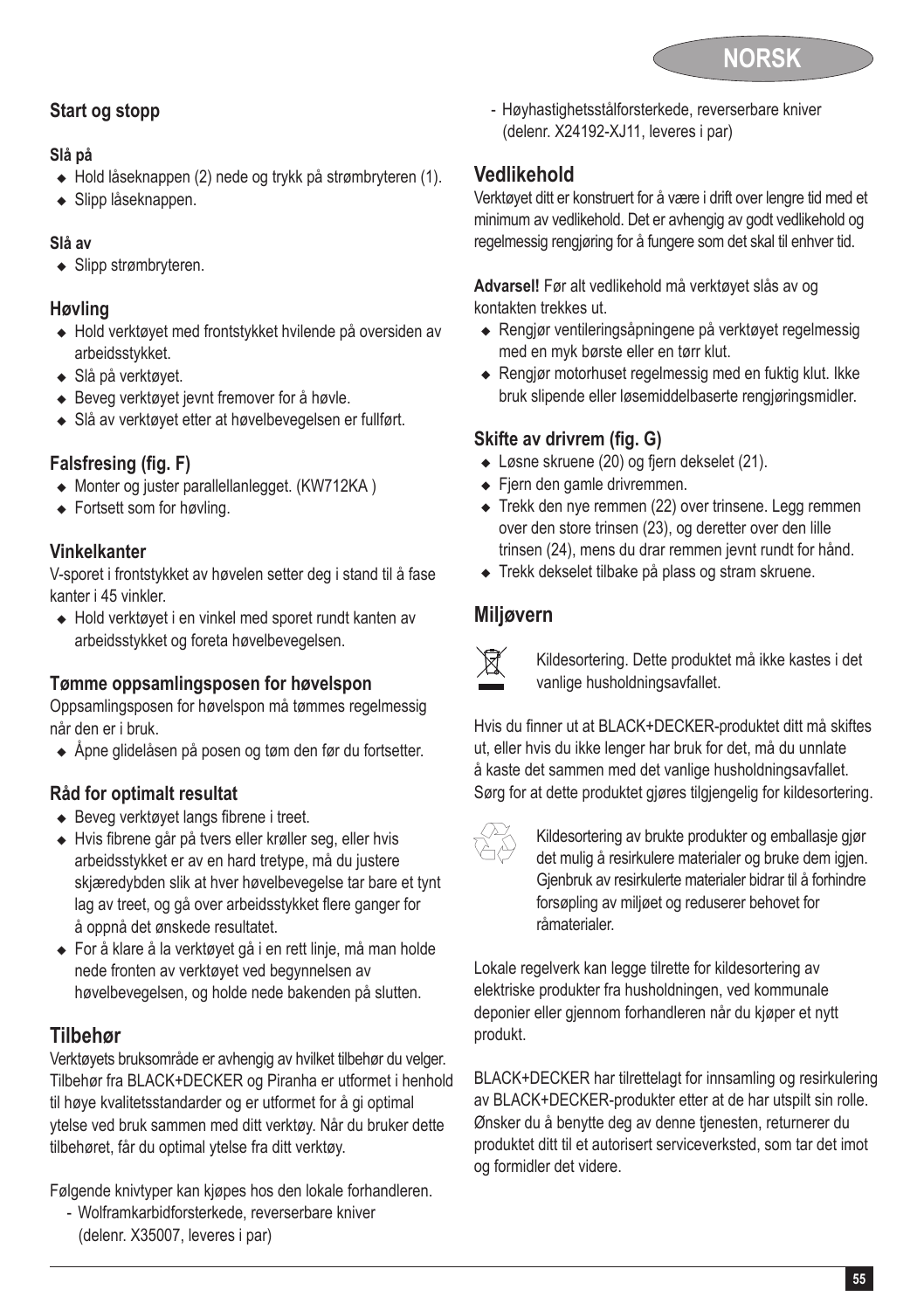

Du kan få adressen til ditt nærmeste autoriserte serviceverksted ved å kontakte ditt lokale BLACK+DECKER-kontor på adressen oppgitt i denne håndboken. Du kan også finne en komplett liste over autoriserte BLACK+DECKER-serviceverksteder og utfyllende informasjon om vår etter salg-service og kontaktnumre på Internett på følgende adresse: **www.2helpU.com**

#### **Tekniske data**

| KW712/KW712KA TYP. 2     |
|--------------------------|
| 230                      |
| 650                      |
| min <sup>-1</sup> 17,000 |
| mm 82                    |
| mm <sub>2</sub>          |
| mm <sub>8</sub>          |
| - 3                      |
|                          |

#### **Totalverdier, vibrasjon (triax vektorsum) bestemt ifølge EN 60745:**

Vibrasjonsverdi (a<sub>h</sub>)  $2.6 \text{ m/s}^2$ , usikkerhet (K) 1,5 m/s<sup>2</sup>

Lydnivået, målt i henhold til EN 60745: Lydtrykk  $(L_{n})$  90 dB(A), usikkerhet (K) 3 dB(A) Lydeffekt (L<sub>WA</sub>) 105 dB(A), usikkerhet (K) 3 dB(A)

### **Samsvarserklæring for EU**

**MASKINDIREKTIVET** 



#### KW712/KW712KA

Black & Decker erklærer at disse produktene som er beskrevet under «Tekniske data», er i samsvar med: 2006/42/EF, EN 60745-1, EN 60745-2-14

Disse produktene er også i samsvar med direktiv 2014/30/ EU og 2011/65/EU. Hvis du ønsker mer informasjon, kontakt Black & Decker på adressen nedenfor, eller se på baksiden av bruksanvisningen.

Undertegnede er ansvarlig for utarbeidelsen av den tekniske dokumentasjonen og gir denne erklæringen på vegne av

Black & Decker.

R. Laverick Engineering Manager Black & Decker Europe, 210 Bath Road, Slough, Berkshire, SL1 3YD **Storbritannia** 13/11/2014

### **Reservdeler / reparasjoner**

Reservdeler kan kjøpes hos autoriserte Black & Decker serviceverksteder, som også gir kostnadsoverslag og reparerer våre produkter.

Oversikt over våre autoriserte serviceverksteder finnes på Internet, vår hjemmeside **www.blackanddecker.no** samt **www.2helpU.com**

### **Garanti**

Black & Decker garanterer at produktet ikke har material- og/ eller fabrikasjonsfeil ved levering til kunde. Garantien er i tillegg til kundens lovlige rettigheter og påvirker ikke disse. Garantien gjelder innen medlemsstatene i den Europeiske Unionen og i det Europeiske Frihandelsområdet.

Hvis et Black & Decker produkt går i stykker på grunn av material- og/eller fabrikasjonsfeil eller har mangler i forhold til spesifikasjonene, innen 24 måneder fra kjøpet, påtar Black & Decker seg å reparere eller bytte ut produktet med minst mulig vanskelighet for kunden.

Garantien gjelder ikke for feil som kommer av:

- $\bullet$  normal slittasie
- $\triangleq$  feilaktig bruk eller vedlikehold (mislighold)
- $\bullet$  at produktet har blitt skadet av fremmede gjenstander. emner eller ved et uhell

Det gjøres oppmerksom på at produktet ikke er beregnet på industriell/profesjonell/yrkesmessig bruk, men til hus- og hiemmebruk.

Garantien gjelder ikke om reparasioner har blitt utført av noen andre enn et autorisert Black & Decker serviceverksted.

For å ta garantien i bruk skal produktet og kjøpekvittering leveres til forhandleren eller til et autorisert serviceverksted senest 2 måneder etter at feilen har blitt oppdaget. For informasjon om nærmeste autoriserte serviceverksted; kontakt det lokale Black & Decker kontoret på den adressen som er angitt i bruksanvisningen. En oversikt over alle autoriserte serviceverksteder samt servicevilkår finnes også tilgjengelig på Internet, adresse: **www.2helpU.com**

Vennligst stikk innom våre nettsider på **www.blackanddecker.no** for å registrere ditt nye BLACK+DECKER-produkt og for å holde deg oppdatert om nye produkter og spesialtilbud. Du finner mer informasjon om BLACK+DECKER og produktutvalget vårt på **www.blackanddecker.no**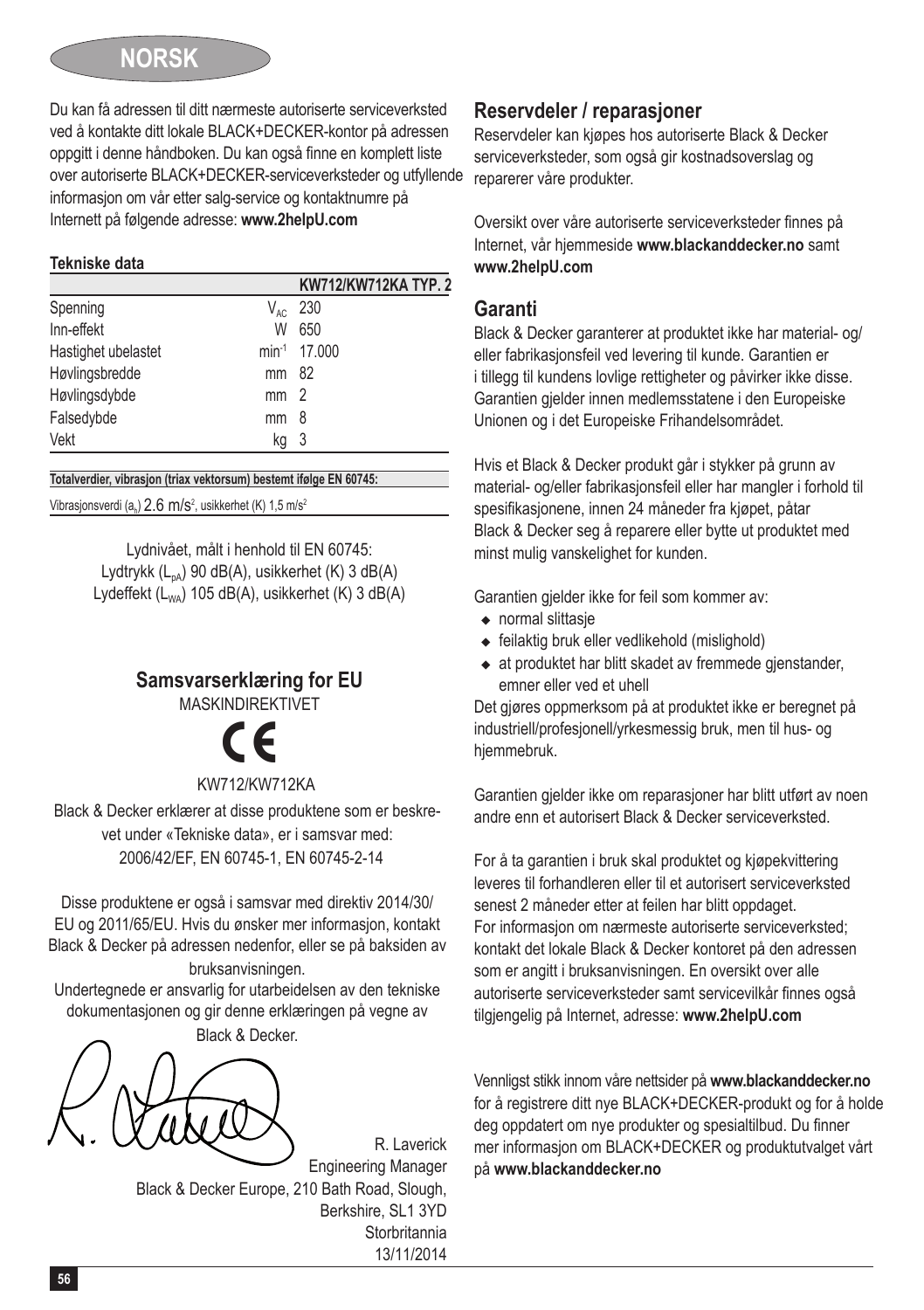

### **Anvendelsesområde**

Din BLACK+DECKER høvl er designet til høvling af træ, træprodukter og plastik. Værktøjet er beregnet til håndholdt brug. Værktøjet er kun beregnet til privat brug.

### **Sikkerhedsinstruktioner**

#### **Generelle sikkerhedsadvarsler for værktøjet**



## @ **Advarsel! Læs alle sikkerhedsadvarsler og instrukser.** Hvis nedenstående advarsler og instrukser ikke følges, er der risiko for elektrisk stød, brand og/eller alvorlige personskader.

**Gem alle advarsler og instruktioner til fremtidig brug.**

Det benyttede begreb "el-værktøj" i nedennævnte advarsler refererer til el-netdrevne (med tilslutningsledning) eller batteridrevne maskiner (uden tilslutningsledning).

- **1. Sikkerhed i arbejdsområdet**
- **a. Sørg for, at arbejdsområdet er rent og ryddeligt.** Rodede eller uoplyste arbejdsområder øger faren for uheld.
- **b. Brug ikke el-værktøj i eksplosionstruede omgivelser, f.eks. hvor der er brændbare væsker, gasser eller støv.** El-værktøj kan slå gnister, der kan antænde støv eller dampe.
- **c. Sørg for, at børn og andre personer holder sig på afstand, når el-værktøjet er i brug.** Hvis man distraheres, kan man miste kontrollen over maskinen.
- **2. El-sikkerhed**
- **a. El-værktøjsstik skal passe til kontakten. Stikkene må under ingen omstændigheder ændres. Brug ikke adapterstik sammen med jordforbundet el-værktøj.** Uændrede stik, der passer til kontakterne, nedsætter risikoen for elektrisk stød.
- **b. Undgå kropskontakt med jordforbundne overflader som f.eks. rør, radiatorer, komfurer og køleskabe.** Hvis din krop er jordforbundet, øges risikoen for elektrisk stød.
- **c. El-værktøj må ikke udsættes for regn eller fugt.** Indtrængen af vand i el-værktøj øger risikoen for elektrisk stød.
- **d. Undgå at ødelægge ledningen. Undgå at bære, trække eller afbryde el-værktøjet ved at rykke i ledningen. Beskyt ledningen mod varme, olie, skarpe kanter eller maskindele, der er i bevægelse.** Beskadigede eller indviklede ledninger øger risikoen for elektrisk stød.
- **e. Hvis el-værktøj benyttes i det fri, skal der benyttes en forlængerledning, som er godkendt til udendørs brug.** Brug af en forlængerledning til udendørs brug nedsætter risikoen for elektrisk stød.
- **f. Ved anvendelse af et elektrisk værktøj i områder med damp, anvend da en beskyttende afskærmning.** Denne afskærmning reducerer risikoen for elektrisk stød.
- **3. Personlig sikkerhed**
- **a. Vær opmærksom, hold øje med, hvad du laver, og brug el-værktøjet fornuftigt. Man bør ikke bruge maskinen, hvis man er træt, har nydt alkohol eller er påvirket af medicin eller euforiserende stoffer.** Få sekunders uopmærksomhed ved brug af el-værktøjet kan føre til alvorlige personskader.
- **b. Anvend sikkerhedsudstyr. Bær altid beskyttelsesbriller.** Beskyttende udstyr, som en støvmaske, skridsikre sikkerhedssko, beskyttelseshjelm eller ørepropper anvendt i de rigtige betingelser reducere ulykker.
- **c. Forebyg umotiveret opstart. Vær sikker på, at kontakten er slukket før du forbinder kraftkilden og/eller batteriet, løfter eller bærer værktøjet.** Hvis du bærer på værktøjet med din finger på kontakten eller starter værktøjet med kontakten slået til indbyder til ulykker.
- **d. Fjern indstillingsværktøj eller skruenøgle, inden elværktøjet tændes.** Et værktøj eller en nøgle, der efterlades i en roterende del i el-værktøjet, kan resultere i personskader.
- **e. Overvurder ikke dig selv. Sørg for, at du altid har sikkert fodfæste og balance.** Det gør det nemmere at kontrollere el-værktøjet, hvis der skulle opstå uventede situationer.
- **f. Brug egnet arbejdstøj. Undgå løse beklædningsgenstande eller smykker. Hold hår, tøj og handsker væk fra dele, der bevæger sig.** Bevægelige dele kan gribe fat i løstsiddende tøj, smykker eller langt hår.
- **g. Hvis støvudsugnings- og opsamlingsudstyr kan monteres, er det vigtigt, at dette tilsluttes og benyttes korrekt.** Brug af støvopsamling nedsætter risikoen for personskader som følge af støv.
- **4. Brug og vedligeholdelse af el-værktøj**
- **a. Undgå at overbelaste el-værktøjet. Brug altid det rette el-værktøj til opgaven.** Med det rigtige el-værktøj udføres arbejdet lettere og sikrere inden for det angivne effektområde.
- **b. Brug ikke el-værktøjet, hvis afbryderen er defekt.** El-værktøj, der ikke kan reguleres med afbryderen, er farligt og skal repareres.
- **c. Træk stikket ud af stikkontakten og/eller afmonter batteriet inden indstilling, tilbehørsudskiftning eller opbevaring af el-værktøjet.** Disse sikkerhedsforanstaltni nger reducerer risikoen for utilsigtet start af værktøjet.
- **d. Opbevar ubenyttet el-værktøj uden for børns rækkevidde. Lad aldrig personer, der ikke er fortrolige med el-værktøj, eller som ikke har gennemlæst disse instrukser, benytte maskinen.** El-værktøj er farligt, hvis det benyttes af ukyndige personer.
- **e. El-værktøj bør vedligeholdes omhyggeligt. Kontroller, om bevægelige dele er skæve og ikke sidder fast, og om delene er brækket eller beskadiget, således at elværktøjets funktion påvirkes. Få beskadigede dele repareret, inden el-værktøjet tages i brug.** Mange uheld skyldes dårligt vedligeholdt el-værktøj.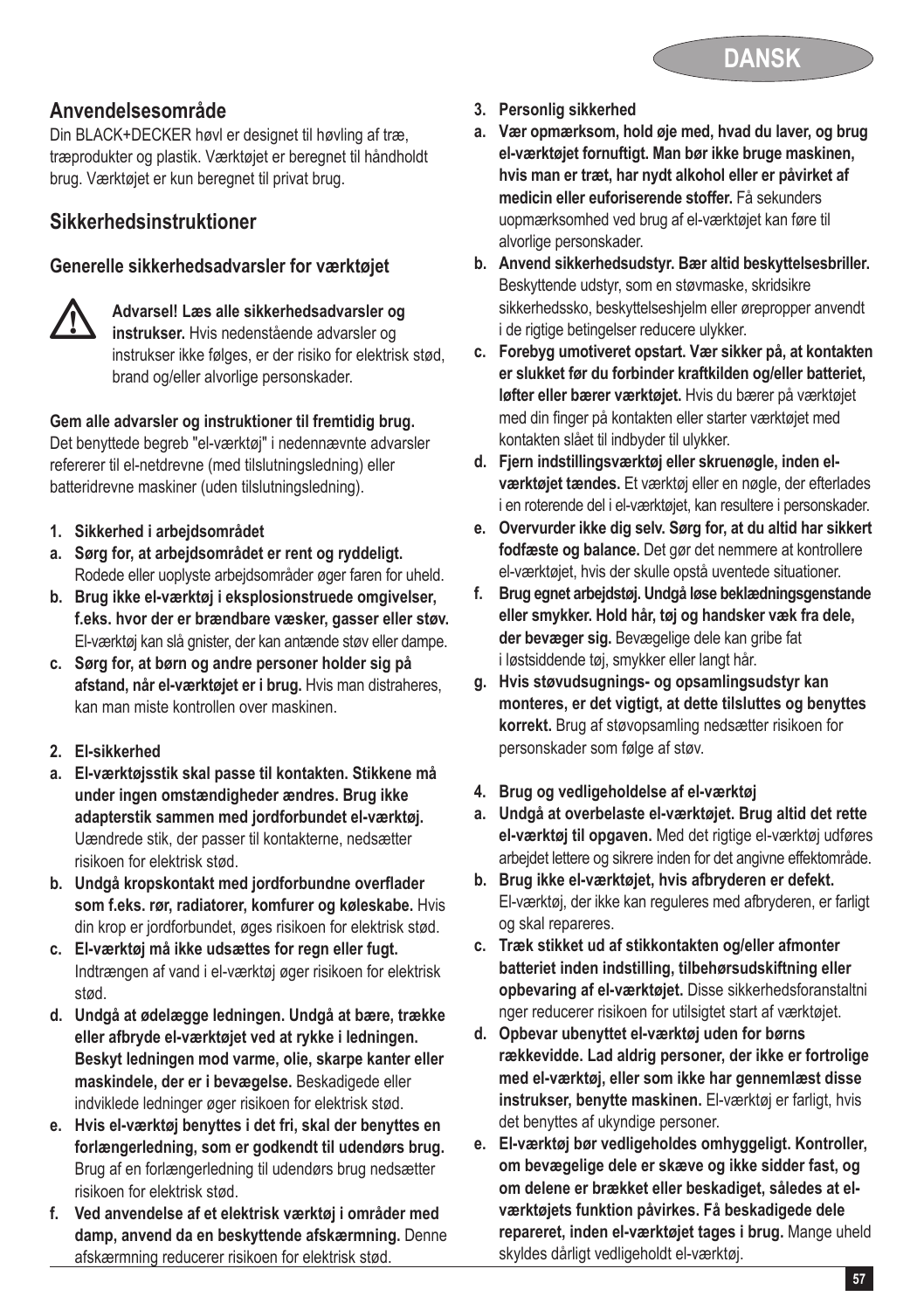## **DANSK**

- **f. Sørg for, at skæreværktøjer er skarpe og rene.** Omhyggeligt vedligeholdte skæreværktøjer med skarpe skærekanter sætter sig ikke så hurtigt fast og er nemmere at føre.
- **g. Brug el-værktøj, tilbehør, indsatsværktøj osv. i overensstemmelse med disse instrukser, og sådan som det kræves for denne specielle værktøjstype. Tag hensyn til arbejdsforholdene og det arbejde, der skal udføres.** I tilfælde af anvendelse af el-værktøjet til formål, som ligger uden for det fastsatte anvendelsesområde, kan der opstå farlige situationer.
- **5. Service**
- **a. Sørg for, at el-værktøjet kun repareres af kvalificerede fagfolk, og at der kun benyttes originale reservedele.** Dermed bevares el-værktøjets sikkerhed.

### **Yderligere sikkerhedsadvarsler for værktøjet**

Advarsel! Yderligere sikkerhedsadvarsler for høvle

- <sup>u</sup> **Hold altid fast på maskinen på de isolerede håndtagsflader, når der skal saves i emner, hvor der er risiko for, at skæreværktøjet kan komme i kontakt med strømførende ledninger eller apparatets eget kabel.**  I tilfælde af at skæretilbehør kommer i kontakt med strømførende ledninger, vil metaldelene på værktøjet være under spænding og give elektrisk stød.
- <sup>u</sup> **Brug spænder eller en anden praktisk måde til at sikre og støtte arbejdsemnet til en stabil flade.** Hvis det holdes i hånden eller mod kroppen, er det ustabilt og kan føre til tab af kontrol.
- <sup>u</sup> **Vent, til skæret er standset, før du sætter værktøjet fra dig.** Et åbent skær kan gribe fat i overfladen, så du mister kontrollen over den med alvorlige skader til følge.
- <sup>u</sup> **Hold skæret skarpt.** Sløve eller beskadigede skær kan få høvlen til at svinge eller sætte sig fast under tryk. Benyt altid kun det skær, som er beregnet til værktøjet.
- ◆ Undgå at berøre arbeidsemnet eller skæret, når du lige har anvendt værktøjet. De kan blive meget varme.
- ◆ Fjern alle søm og metalobjekter fra arbejdsstykket før høvling.
- ◆ Hold altid værktøjet med begge hænder på håndtagene.
- ◆ Tag øjeblikkeligt kablet ud af kontakten, hvis det bliver beskadiget eller skåret over.

**Advarsel!** Hvis brugeren eller eventuelle tilskuere kommer i kontakt med eller indånder støv fra høvleapparater, kan det skade deres helbred. Bær en specielt designet støvmaske til beskyttelse mod støv og røg, og sørg for, at personer på arbejdsområdet eller personer, der kommer ind på arbejdsområdet, også er beskyttede.

- ◆ Dette apparat er ikke egnet til brug for personer (inklusiv børn) med manglende evner eller viden omkring produktet, med mindre de har modtaget undervisning eller instruktioner i brug af apparatet fra en person, som er ansvarlig for sikkerheden. Der skal være opsyn med børn for at sikre, at de ikke leger med apparatet.
- ◆ Det formål, som dette værktøj er beregnet til, er beskrevet i denne brugsanvisning. Brug af andet tilbehør eller udførelse af en anden opgave med dette værktøj end de her anbefalede kan medføre risiko for personskader og/ eller skader på materiel.

### **Andres sikkerhed**

- $\bullet$  Dette apparat er ikke egnet for at brug af personer (inklusiv børn) med manglende fysiske, sensorielle eller mentale evner eller erfaring, med mindre de har modtaget undervisning eller instruktioner i brug af apparatet fra en person, som er ansvarlig for sikkerheden.
- $\bullet$  Der skal være opsyn med børn for at sikre, at de ikke leger med apparatet.

#### **Vibration**

De deklarerede vibrationsemissionsværdier, som er angivet i tekniske data og overensstemmelseserklæring er blevet udmålt i overensstemmelse med en standardtestmetode foreskrevet af EN 60745 og kan anvendes til at sammenligne et værktøj med et andet. De deklarerede vibrationsemissionsv ærdier kan ligeledes anvendes i en præliminær undersøgelse af eksponeringen.

**Advarsel!** Vibrationsemissionsværdien under den faktiske brug af værktøjet kan variere fra den deklarerede værdi, alt efter hvilken måde værktøjet anvendes på. Vibrationerne kan nå op på et niveau over det anførte.

Når vibrationseksponeringen undersøges med det formål at fastsætte sikkerhedsforanstaltningerne ifølge 2002/44/EF for at beskytte personer, som regelmæssigt anvender værktøjer i forbindelse med deres arbejde, bør en måling af vibrationseksponeringen betænke, den måde værktøjet anvendes på inklusive alle dele af arbejdscyklussen såsom tidspunkter, hvor værktøjet er slukket eller kører i tomgang, ud over det tidsrum hvor det anvendes.

### **Etiketter på værktøjet**

Følgende piktogrammer ses på værktøjet:



: **Advarsel!** For at mindske risikoen for skader skal brugeren læse instruktionsmanualen.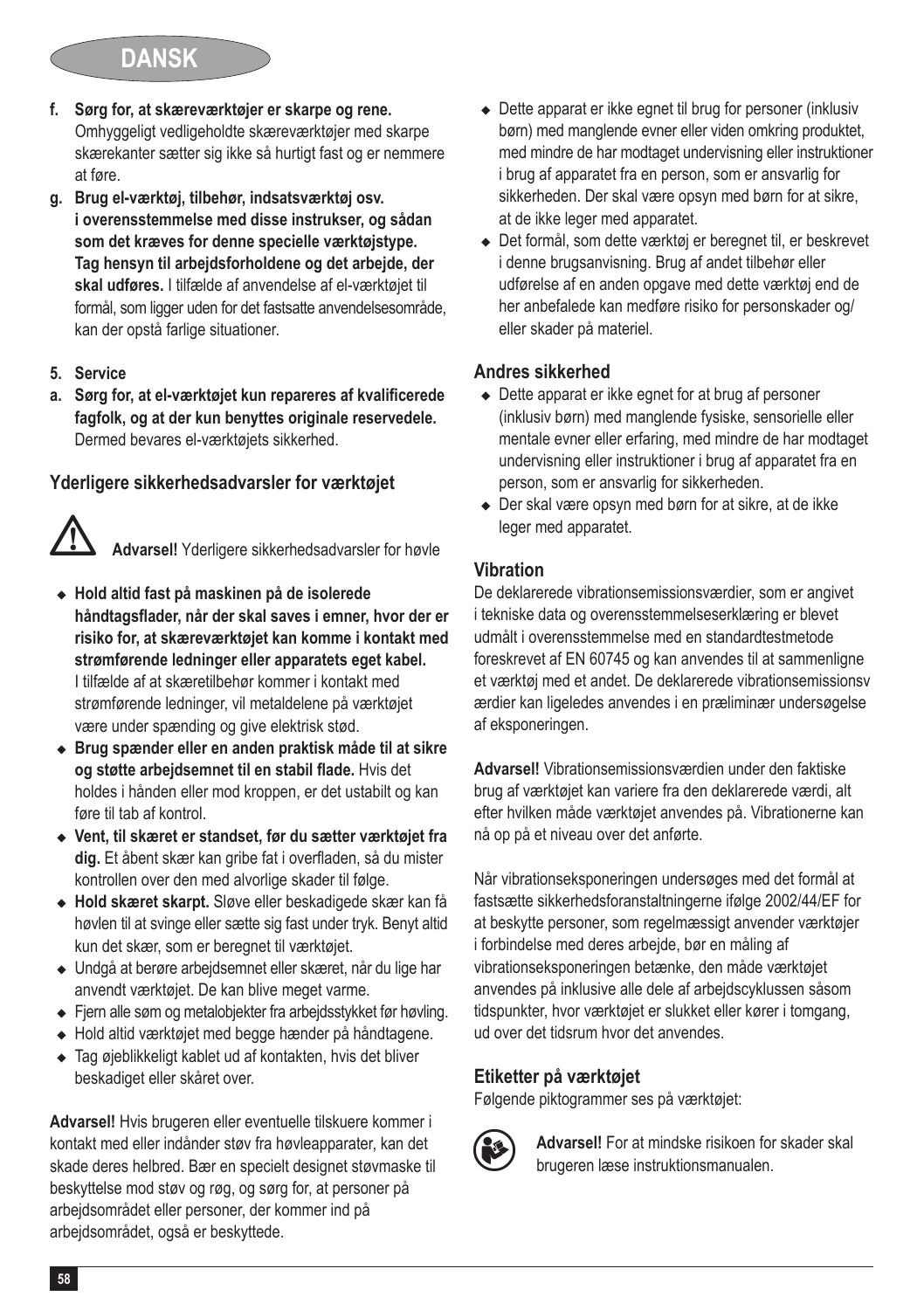

### **El-sikkerhed**



**Denne maskine er dobbelt isoleret. Derfor er jordledning**<br>ikke nødvendig. Kontroller altid, at strømforsyningen svarer til spændingen på apparatskiltet.

◆ Hvis el-ledningen er skadet, skal den udskiftes af producenten eller et autoriseret BLACK+DECKER servicecenter for at undgå ulykker.

### **Funktioner**

Dette værktøj har nogle af - eller alle følgende funktioner:

- 1. Afbryder
- 2. Låseknap
- 3. Spånudkast
- 4. Høvledybdeindstilling
- 5. Høvledybdeskala

### **Montering**

**Advarsel!** Før montering skal man sikre sig, at værktøjet er slukket og taget ud af stikkontakten.

### **Udskiftning af skæreknive (fig. A)**

De skæreknive, der følger med dette værktøj, kan vendes om. Reserveknive fås hos den lokale forhandler.

### **Afmontering**

- $\bullet$  Løsn boltene (6) med vedlagte skruenøgle.
- $\bullet$  Tryk kniven (7) ud af holderen.
- ◆ Vend bladet om, så den ubrugte side vender den rigtige vei. Hvis begge sider er slidt, skal kniven udskiftes.

### **Montering**

- ◆ Skub kniven ind i holderen, til den ikke kan komme længere.
- ◆ Fastspænd boltene med vedlagte skruenøgle.

**Advarsel!** Udskift altid begge knive samtidig.

### **Justering af skæredybden (fig. B)**

Skæredybden angives af markeringen (8). Indstillingen kan aflæses på skalaen (5).

- ◆ Drej justeringsknappen til høvledybden (4) til den ønskede høvledybde.
- ◆ Drej knappen til positionen 'P', når værktøjet ikke er i brug.

#### **KW712KA Montering og demontering af parallelanlægget (fig. C)**

Parallelanlægget bruges til at opnå optimal kontrol på små arbejdsemner.

- $\triangleleft$  Løsn låseknappen (9).
- $\bullet$  Indsæt parallelanlægget (11) gennem åbningen (10).
- Skub parallelanlægget til den ønskede position.
- Stram låseskruen.
- ◆ Aftag parallelanlægget i den modsatte rækkefølge.

### **Tilslutning af en støvsuger til værktøjet (fig. D)**

Der skal bruges en adapter til at tilslutte en støvsuger eller et støvudsugningsapparat til værktøjet.

- . • Skub adapteren (12) hen over spånudledningen (3).
- $\bullet$  Tilslut støvsugerslangen (13) til adapteren.

### **Samling og påsætning af spånopsamleren (fig. E)**

Spånopsamleren er især nyttig, hvis man arbejder på begrænsede områder. Adapteren kan købes hos den lokale BLACK+DECKER-forhandler.

Før værktøjet bruges første gang, skal spånopsamleren samles.

- <sup>u</sup> Monter stålrammerne (14) på tilslutningspladen (15) ved hjælp af skruerne (16) og skiverne (17).
- $\triangleleft$  Træk stofposen (18) ud over rammestrukturen som vist. Sørg for, at den elastiske åbning (19) sidder godt fast omkring kanten af tilslutningspladen (15).
- Skub tilslutningspladen hen over spånudledningen (3).

### **Restrisici.**

Der kan opstå yderligere restrisici under brugen af værktøjet, som ikke kan medtages i vedlagte sikkerhedsadvarsler. Disse risici kan opstå pga. forkert anvendelse, langvarig brug etc. Selv ved overholdelse af relevante sikkerhedsforskrifter og anvendelse af sikkerhedsudstyr kan visse restrisici ikke undgås. Disse omfatter:

- <sup>u</sup> **Tilskadekomst forårsaget af berøring af roterende/ bevægelige dele.**
- <sup>u</sup> **Tilskadekomst forårsaget af udskiftning af dele, blade eller tilbehør.**
- ◆ Tilskadekomst forårsaget af langvarig brug af et **værktøj. Husk at holde pause jævnligt ved brug af et værktøj i længere tid.**
- <sup>u</sup> **Høreskader.**
- <sup>u</sup> **Sundhedsrisici forårsaget af indånding af støv, der genereres ved brug af værktøjet (eksempel: Arbejde med træ, især, eg, bøg og MDF).**

### **Anvendelse**

**Advarsel!** Lad værktøjet arbejde i dets eget tempo. Det må ikke overbelastes.

- <sup>u</sup> Justér skæredybden.
- ◆ Montér og justér parallelanlægget efter behov.

### **Start og stop**

### **Tænding**

- $\bullet$  Hold låseknappen (2) inde, og tryk på afbryderen (1).
- $\bullet$  Slip låseknappen.

### **Slukning**

 $\triangleleft$  Slip afbryderknappen.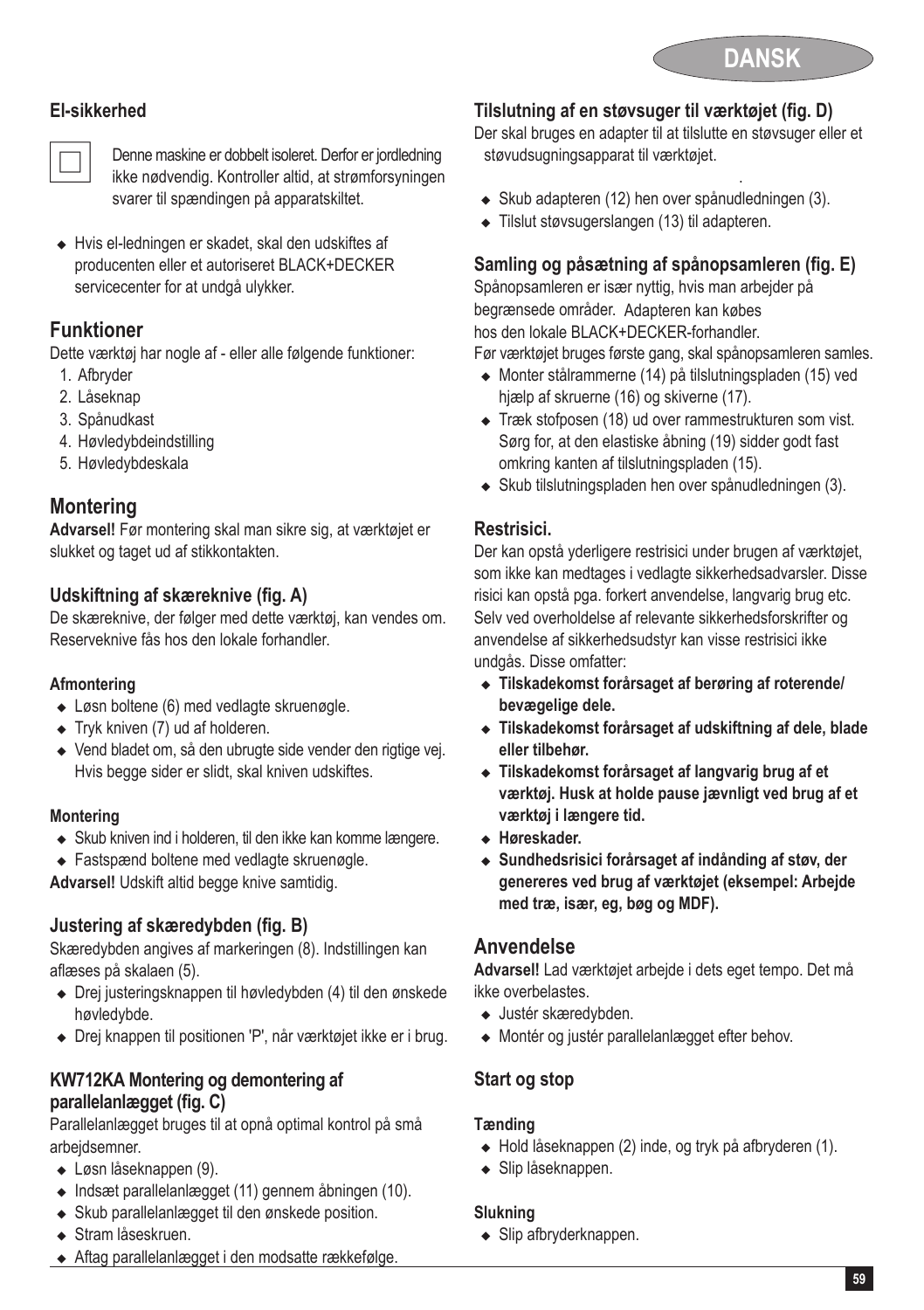

### **Høvling**

- ◆ Hold værktøjet med skonæsen hvilende på arbeidsemnets overflade.
- Tænd for værktøjet.
- ◆ Flyt roligt værktøjet fremad i et høylestrøg.
- <sup>u</sup> Afbryd værktøjet, når strøget er udført.

### **Falsning (fig. F)**

- $\bullet$  Montér og justér parallelanlægget. (KW712KA)
- $\triangleleft$  Gå frem som ved høvling.

#### **Affasning af kanter**

V-rillen i næsestykket på skoen giver dig mulighed for at affase kanter med 45º vinkler.

◆ Hold værktøjet i en vinkel med rillen omkring kanten af arbejdsemnet, og lav strøget.

#### **Tømning af spånopsamleren**

Spånopsamleren skal tømmes regelmæssigt under brugen.

◆ Luk posens lynlås op, og tøm posen, før du fortsætter.

#### **Gode råd til optimalt brug**

- <sup>u</sup> Bevæg altid værktøjet langs med træets årer.
- <sup>u</sup> Hvis årerne går på kryds og tværs, eller hvis arbejdsemnet er af en meget hård træsort, justeres skæredybden, så der kun høvles et meget tyndt lag af ved hvert strøg, og tag så flere strøg for at opnå det ønskede resultat.
- <sup>u</sup> Hold værktøjet lige, tryk ned foran på værktøjet i begyndelsen, og tryk ned bag på værktøjet hen imod slutningen af strøget.

### **Tilbehør**

Værktøjets ydeevne afhænger af, hvilket tilbehør der bruges. BLACK+DECKER og Piranha tilbehør er konstrueret, så det opfylder høje kvalitetsstandarder, og det er beregnet til at forbedre værktøjets ydeevne. Bruger du dette tilbehør, vil du få det allerbedste ud af værktøjet.

Følgende typer skæreknive fås hos den lokale forhandler.

- Vendbare skæreknive med spidser af hårdmetal (reservedel nr. X35007, leveres i pakninger med 2)
- Vendbare skæreknive af high-speed stål (reservedel nr. X24192-XJ11, leveres i pakninger med 2)

### **Vedligeholdelse**

Værktøjet er beregnet til at være i drift gennem en længere periode med minimal vedligeholdelse. Fortsat tilfredsstillende drift afhænger af korrekt behandling af værktøjet samt regelmæssig rengøring.

**Advarsel!** Før udførelse af vedligeholdelsesarbejde skal værktøjet slukkes og tages ud af stikkontakten.

- Man skal regelmæssigt rengøre værktøjets ventilationshuller med en blød børste eller en tør klud.
- Man skal regelmæssigt gøre motorhuset rent med en fugtig klud. Man må ikke bruge slibemidler eller opløsningsmidler.

### **Udskiftning af drivremmen (fig. G)**

- ◆ Løsn skruerne (20) og fjern dækslet (21).
- $\leftarrow$  Fjern den gamle drivrem.
- $\triangleleft$  Skub den nye rem (22) hen over skiverne. Anbring remmen på den store skive (23) først og derefter på den lille skive (24), mens du manuelt drejer remmen jævnt rundt.
- ◆ Sæt dækslet på plads igen, og stram skruerne.

### **Beskyttelse af miljøet**



Separat indsamling. Dette produkt må ikke bortskaffes sammen med almindeligt husholdningsaffald.

Hvis du en dag skal udskifte dit BLACK+DECKER produkt, eller hvis du ikke skal bruge det længere, må du ikke bortskaffe det sammen med husholdningsaffald. Dette produkt skal være tilgængeligt for separat indsamling.

Separat indsamling af brugte produkter og<br>emballage gør det muligt at genbruge materialer. Genbrugte materialer forebygger miljøforurening og nedbringer behovet for råstoffer.

Lokale regler kan give mulighed for separat indsamling af elektriske husholdningsprodukter på kommunale lossepladser eller hos den forhandler, som du købte produktet af.

BLACK+DECKER har en facilitet til indsamling og genbrug af BLACK+DECKER-produkter, når deres levetid er slut. Få fordelen ved denne service ved at returnere produktet til en autoriseret tekniker, der samler værktøj sammen på vores vegne.

Du kan få oplyst den nærmeste autoriserede tekniker ved at kontakte det lokale BLACK+DECKER-kontor på den adresse, der er angivet i denne brugsanvisning. Alternativt findes der en liste over autoriserede BLACK+DECKER-teknikere og oplysninger om vores eftersalgsservice og kontaktpersoner på Internettet på adressen: **www.2helpU.com**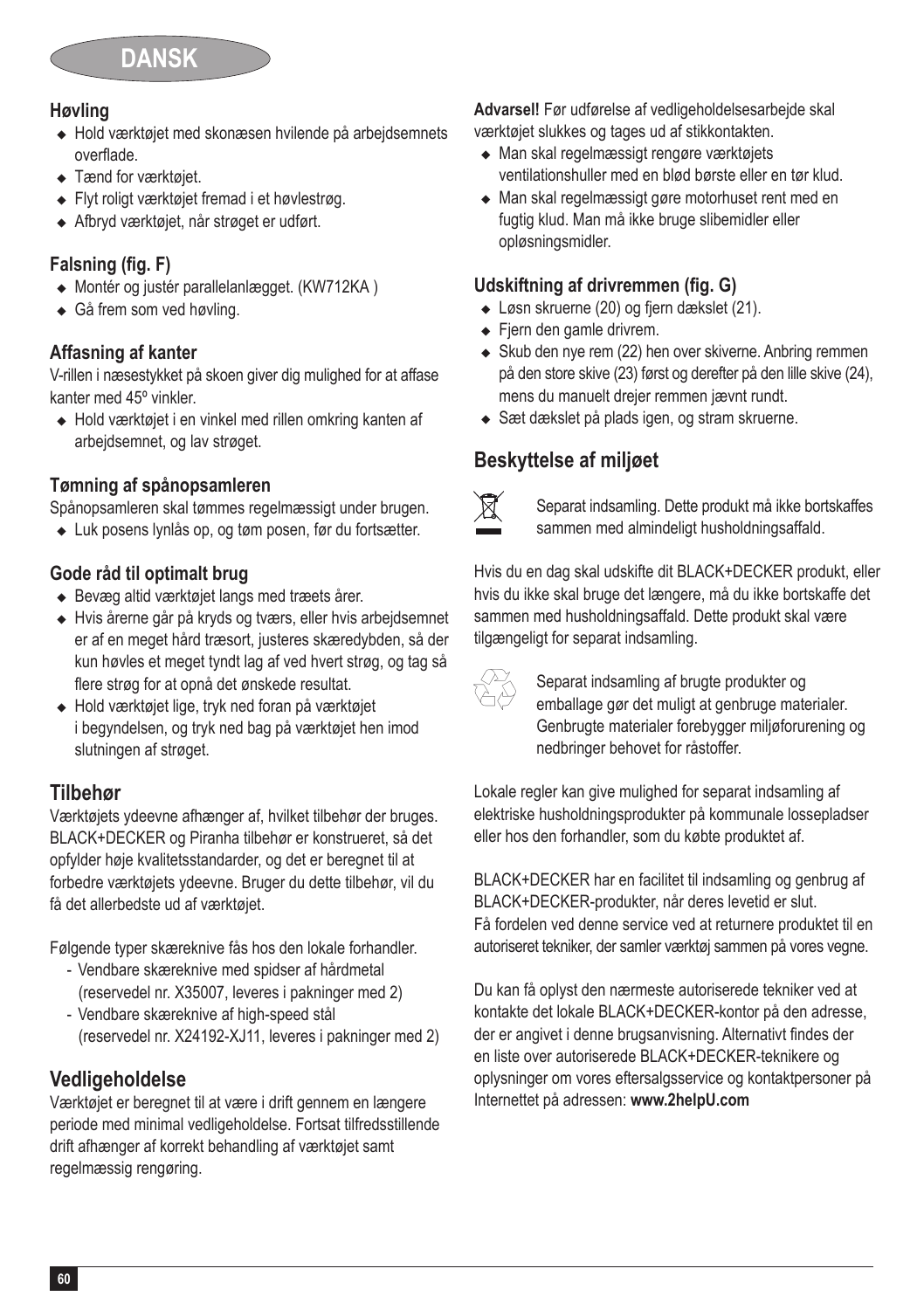

#### **Tekniske data**

|                     |                 | KW712/KW712KA TYP. 2 |
|---------------------|-----------------|----------------------|
| Spænding            | $V_{AC}$        | 230                  |
| Motoreffekt         | W               | 650                  |
| Ubelastet hastighed |                 | min-1 17,000         |
| Høvlebredde         | mm 82           |                      |
| Høvledybde          | mm <sub>2</sub> |                      |
| Falsningsdybde      | mm              | 8                    |
| Vægt                | ka              | -3                   |

**Vibrationernes totale værdi (triax vector sum) i henhold til EN 60745:**

Vibrationsemissionsværdi (a<sub>h</sub>)  $2.6\,$  M/s<sup>2</sup>, usikkerhed (K) 1,5 m/s<sup>2</sup>

Lydniveauet i henhold til : EN60745

Lydtryk  $(L_{pA})$  90 dB(A), usikkerhed (K) 3 dB(A) Lydintensitet  $(L_{\text{max}})$  105 dB(A), usikkerhed (K) 3 dB(A)

### **EU overensstemmelseserklæring**

MASKINDIREKTIV

 KW712 /KW712KA %

Black & Decker erklærer, at produkterne beskrevet under "Tekniske data" er i overensstemmelse med: 2006/42/EF, EN 60745-1, EN 60745-2-14

Disse produkter er endvidere i overensstemmelse med direktiv 2014/30/EU og 2011/65/EU. Kontakt Black & Decker på nedenstående adresse eller se vejledningens bagside for at få flere oplysninger.

Undertegnede er ansvarlig for udarbejdelsen af de tekniske data og fremsætter denne erklæring på vegne af Black & Decker.

R. Laverick Engineering Manager Black & Decker Europe, 210 Bath Road, Slough, Berkshire, SL1 3YD **Storbritannien** 13/11/2014

#### **Reservedele / reparationer**

Reservedele kan købes hos autoriserede Black & Decker serviceværksteder, som giver forslag til omkostninger og reparerer vore produkter. Oversigt over vore autoriserede værksteder findes på internettet på vor hjemmeside **www.blackanddecker.dk** samt **www.2helpU.com**

#### **Garanti**

Black & Decker garanterer, at produktet er fri for materielle skader og/eller fabrikationsfejl ved levering til kunden. Garantien er et tillæg til konsumentens lovlige rettigheder og påvirker ikke disse. Garantien gælder indenfor medlemsstaterne af den Europæiske Union og i det Europæiske Frihandelsområde.

Hvis et Black & Decker produkt går i stykker på grund af materiel skade og/eller fabrikationsfejl eller på anden måde ikke fungerer i overensstemmelse med specifikationen, inden for 24 måneder fra købsdatoen, påtager Black & Decker sig at reparere eller ombytte produktet med mindst muligt besvær for kunden.

Garantien gælder ikke for fejl og mangler, der er sket i forbindelse med:

- $\bullet$  normal slitage
- <sup>u</sup> uheldige følger efter unormal anvendelse af værktøjet
- $\bullet$  overbelastning, hærværk eller overdrevent intensivt brug af værktøjet
- $\bullet$  ulykkeshændelse

Garantien gælder ikke hvis reparationer er udført af nogen anden end et autoriseret Black & Decker værksted.

For at udnytte garantien skal produktet og købskvitteringen indleveres til forhandleren eller til et autoriseret værksted, senest 2 måneder efter at fejlen opdages.

For information om nærmeste autoriserede værksted: kontakt det lokale Black & Decker kontor på den adresse som er opgivet i brugsanvisningen. Liste over alle autoriserede Black & Decker serviceværksteder samt servicevilkår er tilgængelig på internettet, på adressen **www.2helpU.com**

Gå venligst ind på vores website **www.blackanddecker.dk** for at registrere dit nye produkt og for at blive holdt ajour om nye produkter og specialtilbud. Der findes yderligere oplysninger om mærket BLACK+DECKER og vores produktsortiment på adressen **www.blackanddecker.dk**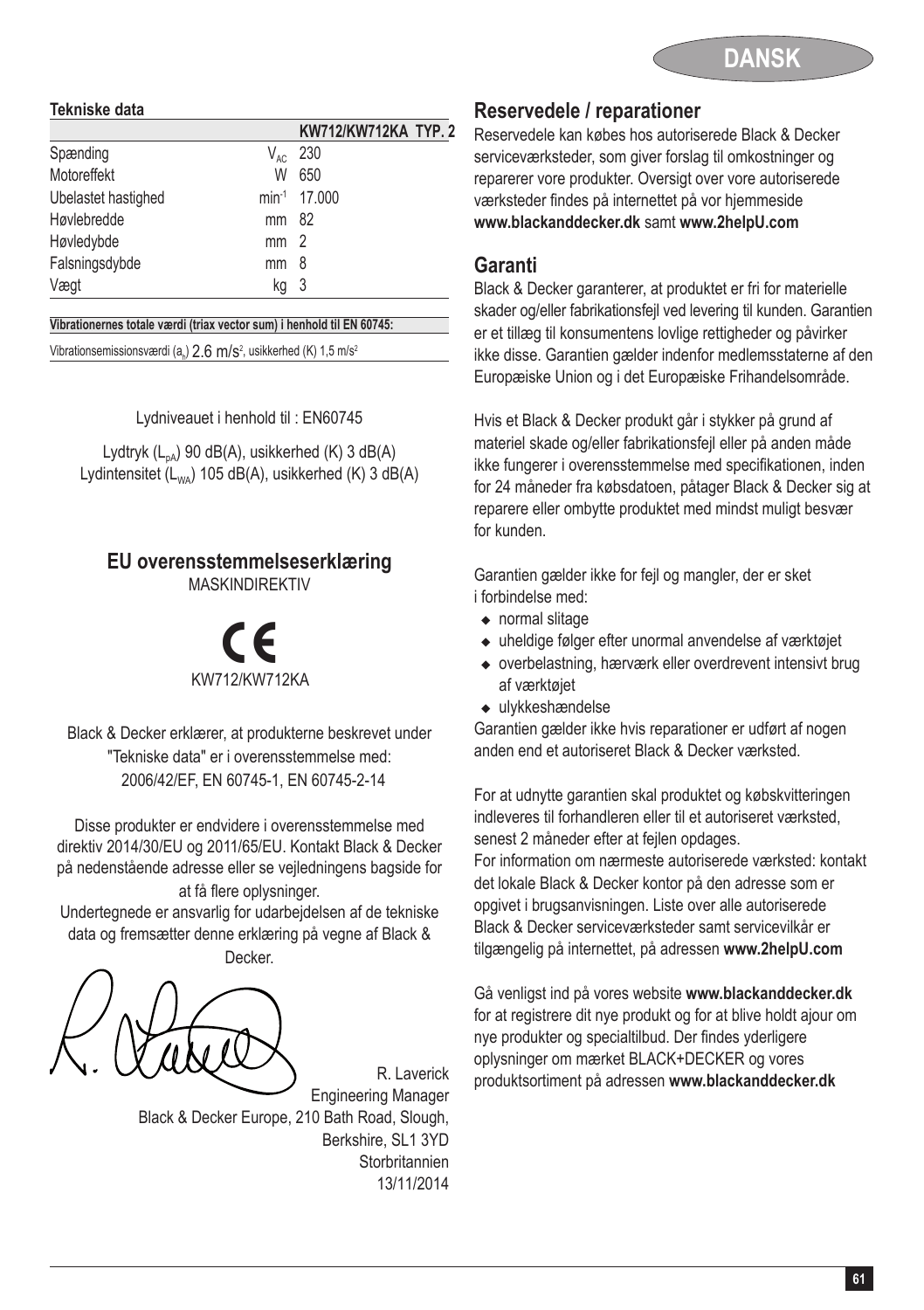### **Käyttötarkoitus**

BLACK+DECKERin höylä on suunniteltu puun, puutuotteiden ja muovin höyläämiseen. Kyseessä on käsityökalu. Kone on tarkoitettu kotikäyttöön.

### **Turvaohjeet**

### **Yleiset sähkötyökalujen turvallisuusohjeet**



**//\/** Varoitus! Kaikki ohjeet täytyy lukea. Alla olevien<br>ohjeiden noudattamisen laiminlyönti saattaa johtaa sähköiskuun, tulipaloon ja/tai vakavaan loukkaantumiseen.

**Säilytä nämä ohjeet hyvin.** Seuraavassa käytetty käsite "sähkötyökalu" käsittää verkkokäyttöiset sähkötyökalut (verkkojohdolla) ja paristokäyttöiset sähkötyökalut (ilman verkkojohtoa).

- **1. Työpisteen turvallisuus**
- **a. Pidä työskentelyalue puhtaana ja hyvin valaistuna.** Epäjärjestyksessä olevilla ja valaisemattomilla työalueilla voi tapahtua tapaturmia.
- **b. Älä työskentele sähkötyökalulla räjähdysalttiissa ympäristössä, jossa on palavaa nestettä, kaasua tai pölyä.** Sähkötyökalu muodostaa kipinöitä, jotka saattavat sytyttää pölyn tai höyryt.
- **c. Pidä lapset ja sivulliset loitolla sähkötyökalua käyttäessäsi.** Voit menettää laitteesi hallinnan huomiosi suuntautuessa muualle.
- **2. Sähköturvallisuus**
- **a. Sähkötyökalun pistotulpan tulee sopia pistorasiaan. Pistotulppaa ei saa muuttaa millään tavalla. Älä käytä minkäänlaisia sovitinpistokkeita maadoitettujen sähkötyökalujen kanssa.** Alkuperäisessä tilassa olevat pistotulpat ja sopivat pistorasiat vähentävät sähköiskun vaaraa.
- **b. Vältä koskettamasta maadoitettuja pintoja, kuten putkia, pattereita, liesiä tai jääkaappeja.** Sähköiskun vaara kasvaa, jos kehosi on maadoitettu.
- **c. Älä altista sähkötyökalua sateelle tai kosteudelle.** Veden tunkeutuminen sähkötyökalun sisään kasvattaa sähköiskun riskiä.
- **d. Älä käytä verkkojohtoa väärin. Älä käytä sitä sähkötyökalun kantamiseen, vetämiseen tai pistotulpan irrottamiseen pistorasiasta. Pidä johto loitolla kuumuudesta, öljystä, terävistä reunoista ja liikkuvista osista.** Vahingoittuneet tai sotkeutuneet johdot kasvattavat sähköiskun vaaraa.
- **e. Käyttäessäsi sähkötyökalua ulkona, käytä ainoastaan ulkokäyttöön soveltuvaa jatkojohtoa.** Ulkokäyttöön soveltuvan jatkojohdon käyttö pienentää sähköiskun vaaraa.
- **f. Jos sähkötyökalua joudutaan käyttämään kosteassa ympäristössä, käytä aina jäännösvirtalaitteella (RCD) suojattua virtalähdettä.** Jäännösvirtalaitteen käyttö vähentää sähköiskun vaaraa.
- **3. Henkilöturvallisuus**
- **a. Ole valpas, kiinnitä huomiota työskentelyysi ja noudata tervettä järkeä sähkötyökalua käyttäessäsi. Älä käytä sähkötyökalua, jos olet väsynyt tai huumeiden, alkoholin tai lääkkeiden vaikutuksen alaisena.** Hetken tarkkaamattomuus sähkötyökalua käytettäessä saattaa johtaa vakavaan loukkaantumiseen.
- **b. Käytä suojavarusteita. Käytä aina suojalaseja.** Suojavarusteet, kuten pölynsuojanaamari, luistamattomat turvajalkineet, kypärä ja kuulosuojaimet pienentävät, tilanteen mukaan oikein käytettyinä, loukkaantumisriskiä.
- **c. Vältä sähkötyökalun tahatonta käynnistämistä. Varmista, että käynnistyskytkin on asennossa "off", ennen kuin kytket pistotulpan pistorasiaan tai kannat sähkötyökalua.** Jos kannat sähkötyökalua sormi käynnistyskytkimellä tai kytket sähkötyökalun pistotulpan pistorasiaan, käynnistyskytkimen ollessa käyntiasennossa, altistat itsesi onnettomuuksille.
- **d. Poista kaikki säätötyökalut ja ruuvitaltat, ennen kuin käynnistät sähkötyökalun.** Laitteen pyörivään osaan jäänyt työkalu tai avain saattaa johtaa loukkaantumiseen.
- **e. Älä kurkota. Seiso aina tukevasti ja tasapainossa.** Täten voit paremmin hallita sähkötyökalua odottamattomissa tilanteissa.
- **f. Käytä tarkoitukseen soveltuvia vaatteita. Älä käytä löysiä työvaatteita tai koruja. Pidä hiukset, vaatteet ja käsineet loitolla liikkuvista osista.** Väljät vaatteet, korut ja pitkät hiukset voivat takertua liikkuviin osiin.
- **g. Jos pölynimu- ja keräilylaitteita voidaan asentaa työkaluun, sinun pitää tarkistaa, että ne on liitetty ja että niitä käytetään oikealla tavalla.** Näiden laitteiden käyttö vähentää pölyn aiheuttamia vaaroja.
- **4. Sähkötyökalujen käyttö ja hoito**
- **a. Älä ylikuormita sähkötyökalua. Käytä kyseiseen työhön tarkoitettua sähkötyökalua.** Sopivaa sähkötyökalua käyttäen työskentelet paremmin ja varmemmin tehoalueella, jolle sähkötyökalu on tarkoitettu.
- **b. Älä käytä sähkötyökalua, jota ei voida käynnistää ja pysäyttää virtakytkimestä.** Sähkötyökalu, jota ei enää voida käynnistää ja pysäyttää käynnistyskytkimellä, on vaarallinen ja se täytyy korjata.
- **c. Irrota pistotulppa pistorasiasta, ennen kuin suoritat säätöjä, vaihdat tarvikkeita tai siirrät sähkötyökalun varastoitavaksi.** Nämä turvatoimenpiteet laskevat sähkötyökalun tahatonta käynnistysriskiä.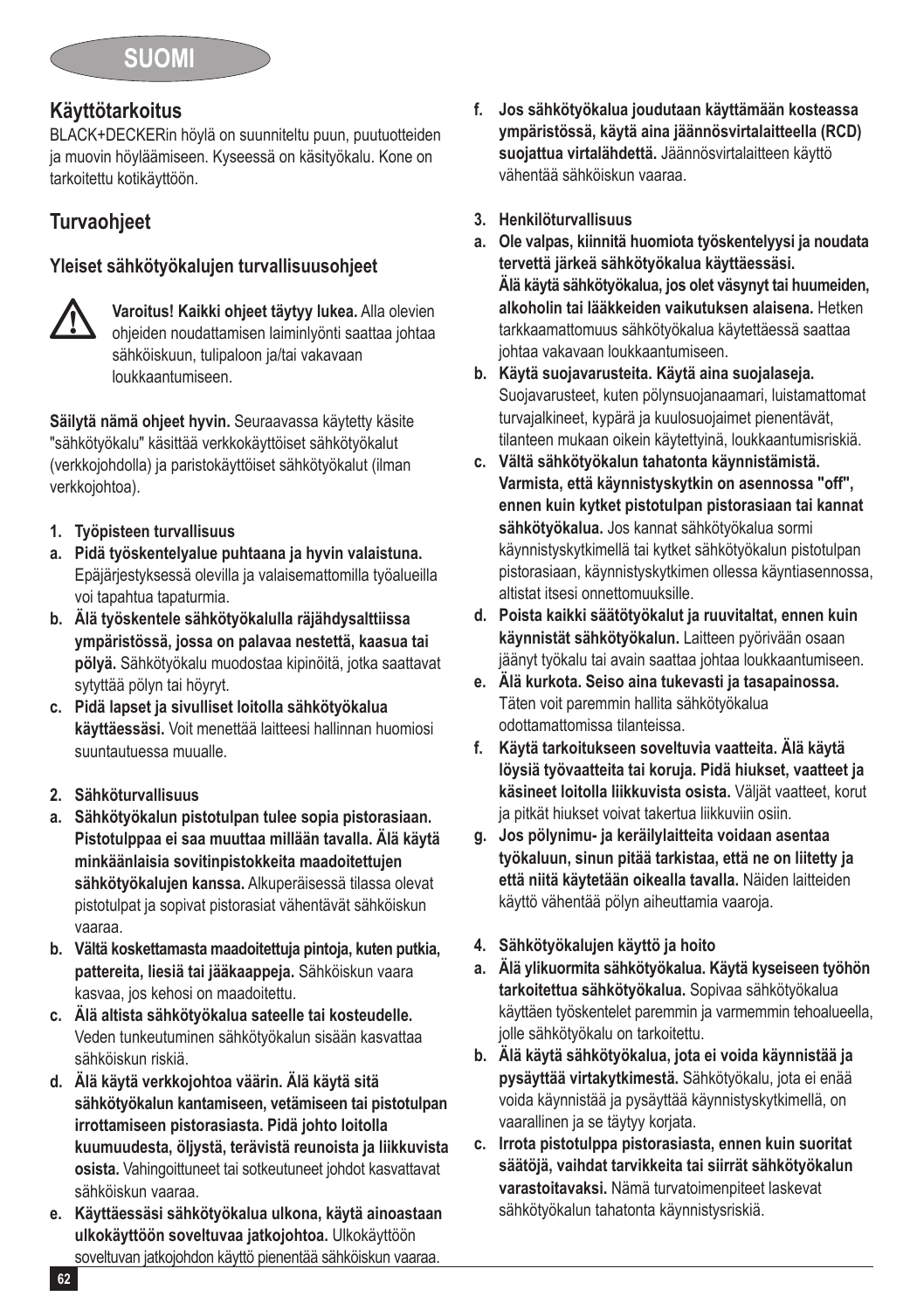

- **d. Säilytä sähkötyökalut poissa lasten ulottuvilta, kun niitä ei käytetä. Älä anna sellaisten henkilöiden käyttää sähkötyökalua, jotka eivät tunne sitä tai jotka eivät ole lukeneet tätä käyttöohjetta.** Sähkötyökalut ovat vaarallisia, jos niitä käyttävät kokemattomat henkilöt.
- **e. Hoida sähkötyökalusi huolella. Tarkista, että liikkuvat osat toimivat moitteettomasti, eivätkä ole puristuksessa ja että työkalussa ei ole murtuneita tai vahingoittuneita osia, jotka saattaisivat vaikuttaa haitallisesti sen toimintaan. Korjauta mahdolliset viat ennen käyttöönottoa.** Moni tapaturma aiheutuu huonosti huolletuista laitteista.
- **f. Pidä leikkausterät terävinä ja puhtaina.** Huolellisesti hoidetut leikkaustyökalut, joiden terät ovat teräviä, eivät tartu helposti kiinni ja niitä on helpompi hallita.
- **g. Käytä sähkötyökaluja, tarvikkeita, vaihtotyökaluja jne. näiden ohjeiden mukaisesti. Ota tällöin huomioon työolosuhteet ja suoritettava toimenpide.** Sähkötyökalun käyttö muuhun kuin tarkoituksenmukaiseen käyttöön saattaa johtaa vaarallisiin tilanteisiin.
- **5. Huolto**
- **a. Anna koulutettujen ammattitaitoisten henkilöiden korjata sähkötyökalusi ja hyväksy korjauksiin vain alkuperäisiä varaosia.** Täten varmistat, että sähkötyökalu säilyy turvallisena.

### **Sähkötyökalujen lisäturvallisuusohjeet**

@ **Varoitus!** Höyläyskoneiden lisäturvallisuusohjeet

- <sup>u</sup> **Pitele työkalua sen eristetyistä kosketuspinnoista silloin, kun leikkausväline voi päästä kosketuksiin piilossa oleviin johtoihin tai sen omaan johtoon.**  Jännitteiseen johtimeen koskettava leikkaustarvike saattaa tehdä työkalun paljaista metalliosista jännitteisiä ja aiheuttaa sähköiskun käyttäjälle.
- <sup>u</sup> **Käytä ruuvipuristimia tai vastaavaa keinoa, jolla saat kiinnitettyä ja tuettua työkappaleen tukevalle alustalle.**  Työkappaleen kannatteleminen käsin tai tukeminen kehoa vasten voi johtaa kappaleen irtoamiseen ja vaaratilanteen syntymiseen.
- <sup>u</sup> **Odota, että terä pysähtyy ennen kuin lasket työkalun alas.** Suojaamaton terä voi tarttua pintaan ja johtaa hallinnan menetykseen ja vakavaan loukkaantumiseen.
- <sup>u</sup> **Pidä terät terävinä.** Tylsät tai vaurioituneet terät voivat johtaa höyläyskoneen heittelehtimiseen tai pysähtymiseen paineenalaisena. Käytä aina työkaluun sopivaa terää.
- <sup>u</sup> Älä koske työstökappaleeseen tai terään heti työkalun käytön jälkeen. Ne voivat kuumentua.
- <sup>u</sup> Poista kaikki naulat ja metalliesineet työstökappaleesta ennen höyläyksen aloittamista.

◆ Pidä aina kiinni koneen kahvoista molemmin käsin.

◆ Irrota pistoke virtalähteestä heti, jos johto on vioittunut.

**Varoitus!** Höyläyksestä syntyvä pöly voi aiheuttaa terveyshaittoja käyttäjälle ja mahdollisille sivullisille. Käytä erityismuotoiltua, pölyltä ja höyryiltä suojaavaa kasvosuojusta. Varmista, että sekä työalueella olevat että sen läheisyyteen saapuvat ihmiset käyttävät suojusta.

- ◆ Henkilöt (lapset mukaan lukien), joilla on fyysisiä, tunnollisia tai henkisiä rajoituksia tai rajallinen kokemus ja tuntemus, eivät saa käyttää tätä laitetta ellei heidän turvallisuudesta vastaava henkilö valvo tai ohjaa heitä laitteen käytössä. Lapsia on valvottava, etteivät he leiki koneen kanssa.
- <sup>u</sup> Käyttö, johon työkalu on tarkoitettu, on kuvattu tässä käyttöohjeessa. Käytä vain käyttöohjeessa ja tuotekuvastossa suositeltuja tarvikkeita ja lisälaitteita. Ohjeesta poikkeava käyttö voi aiheuttaa onnettomuuden ja/tai aineellisia vahinkoja.

#### **Muiden turvallisuus**

- ◆ Henkilöt (lapset mukaan lukien), joilla on fyysisiä, tunnollisia tai henkisiä rajoituksia tai rajallinen kokemus ja tuntemus, eivät saa käyttää tätä laitetta ellei heidän turvallisuudesta vastaava henkilö valvo tai ohjaa heitä laitteen käytössä.
- Lapsia on valvottava, etteivät he leiki koneen kanssa.

### **Tärinä**

Käyttöohjeen teknisissä tiedoissa ja vaatimustenmukaisuusva kuutuksessa ilmoitetut tärinän päästöarvot on mitattu EN 60745 normin vakioiden testimenetelmän mukaisesti ja niitä voidaan käyttää työkalun vertaamisessa toiseen. Ilmoitettua tärinän päästöarvoa voidaan myös käyttää altistumisen arviointiin ennakolta.

**Varoitus!** Sähkötyökalun tärinän päästöarvo voi varsinaisen käytön aikana poiketa ilmoitetusta arvosta riippuen siitä, millä tavalla työkalua käytetään. Tärinän taso voi kohota ilmoitetun tason yläpuolelle.

Kun tärinälle altistumista arvioidaan, jotta voidaan määrittää 2002/44/EY-direktiivin edellyttämät turvatoimenpiteet säännöllisesti sähkötyökaluja työssä käyttävien henkilöiden suojelemiseksi, tärinälle altistumisen arvion tulee ottaa huomioon varsinaiset käyttöolosuhteet ja työkalun käyttötavan, johon sisältyy kaikkien käyttöjakson osien huomioon ottaminen, kuten ajat, jolloin työkalu on pois päältä tai kun se käy joutokäyntiä sekä käynnistysajan.

### **Koneessa olevat merkit**

Koneessa on seuraavat kuvakemerkinnät:



: **Varoitus!** Loukkaantumisen vaaran ehkäisemiseksi käyttäjän on luettava käyttöohjeet.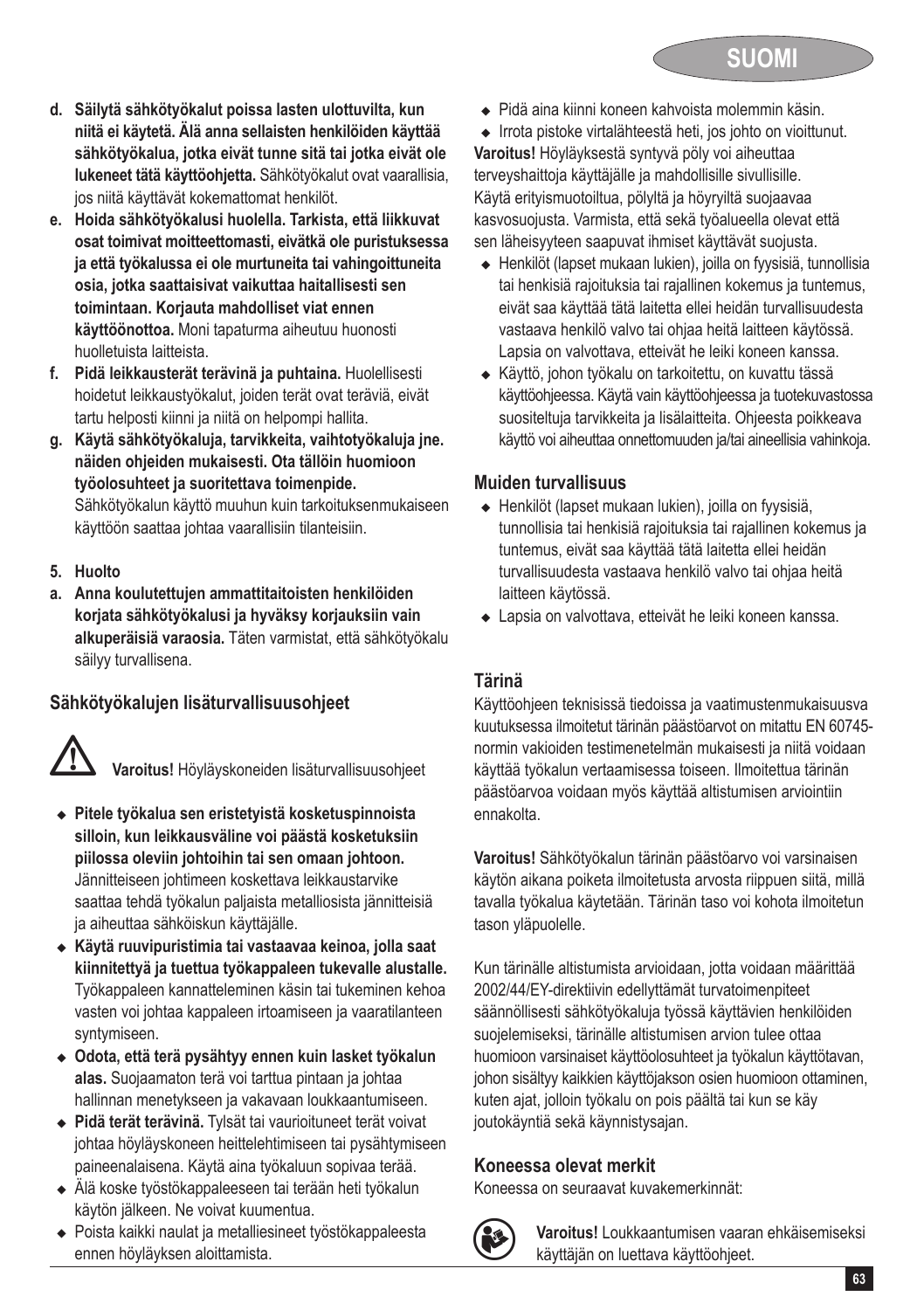#### **Sähköturvallisuus**



# Tämä laite on kaksoiseristetty; siksi erillistä maadoitusta ei tarvita. Tarkista aina, että virtalähde vastaa arvokilvessä ilmoitettua jännitettä.

◆ Jos sähköjohto on vaurioitunut, se saadaan vaihtaa vain valtuutetussa BLACK+DECKERin huoltoliikkeessä vaaratilanteiden välttämiseksi.

### **Ominaisuudet**

Tällä koneella on kaikki tai joitakin seuraavista ominaisuuksista.

- 1. Virrankatkaisija
- 2. Lukitusnappi
- 3. Purun poistoaukko
- 4. Höyläyssyvyyden säätönuppi
- 5. Höyläyssyvyyden asteikko

### **Kokoaminen**

**Varoitus!** Ennen kokoamista varmista, että kone on pois päältä eikä sitä ole liitetty virtalähteeseen.

### **Terien vaihtaminen (kuva A)**

Koneen terät ovat käännettävissä. Jälleenmyyjältä saa vaihtoteriä.

#### **Irrotus**

- ◆ Löysennä pultit (6) käyttämällä mukana tullutta kiintoavainta.
- Liu'uta terä (7) ulos pidikkeestä.
- <sup>u</sup> Käännä terä niin, että käyttämätön puoli tulee oikeaan käyttöasentoonsa. Jos molemmat puolet ovat kuluneet, terä pitää vaihtaa.

#### **Kiinnitys**

- Liu'uta terää pitimeen, kunnes se on päätypysäytintä vasten.
- <sup>u</sup> Kiristä pultit käyttämällä mukana tullutta kiintoavainta.

**Varoitus!** Vaihda aina molemmat terät.

### **Höyläyssyvyyden säätö (kuva B)**

Höyläyssyvyys on merkitty (8). Asetusalue voidaan lukea asteikosta (5).

- <sup>u</sup> Aseta syvyys oikeaksi kääntämällä säätönuppia (4) tarpeen mukaan.
- <sup>u</sup> Aseta nuppi asentoon 'P', kun konetta ei käytetä.

### **KW712KA Sivuohjaimen kiinnitys ja poisto (kuva C)**

Sivuohjain sopii apuvälineeksi höylättäessä kapeita työkappaleita.

- Lövsää lukitusnuppia (9).
- ◆ Työnnä sivuohjain (11) aukon (10) läpi.
- Laita sivuohjain haluamaasi kohtaan.
- **Kiristä lukitusnuppi**
- Jos haluat irrottaa sivuohjaimen, tee yllä mainitut toimenpiteet vastakkaisessa järjestyksessä.

#### **Teollisuuspölynimurin kytkeminen koneeseen (kuva D)**

Pölynimurin tai pölynimulaitteen yhdistämiseksi koneeseen tarvitaan sovitin

- ◆ Kiinnitä sovitin (12) lastunpoistoliitäntään (3).
- $\triangleq$  Kytke pölynimurin letku (13) sovittimeen.

### **Lastupussin asentaminen (kuva E)**

Lastupussi on erityisen hyödyllinen ahtaissa tiloissa työskennellessä. Voit ostaa sovittimia BLACK+DECKER jälleenmyyjältä.

Lastunkeräyspussi on asennettava ennen ensimmäistä käyttökertaa.

- $\bullet$  Kiinnitä teräslankakehikot (14) kytkentälevyyn (15) käyttämällä ruuveja (16) ja aluslevyjä (17).
- <sup>u</sup> Vedä kangaspussi (18) kehikon päälle kuvan osoittamalla tavalla. Varmista, että joustava suukappale (19) sopii hyvin liitäntälevyn (15) reunan ympärille.
- Liu'uta liitäntälevy lastunpoistoaukon (3) päälle.

### **Jäännösriskit.**

Jäännösriskit ovat mahdollisia, jos käytät työkalua muulla kuin turvavaroituksissa mainitulla tavalla. Nämä riskit voivat liittyä muun muassa virheelliseen tai pitkäaikaiseen käyttöön.

Tiettyjä jäännösriskejä ei voi välttää, vaikka noudatat kaikkia turvamääräyksiä ja käytät turvalaitteita. Näihin kuuluvat muun muassa:

- ◆ pyörivien tai liikkuvien osien koskettamisen **aiheuttamat vahingot.**
- <sup>u</sup> **osia, teriä tai lisävarusteita vaihdettaessa aiheutuneet vahingot.**
- <sup>u</sup> **työkalun pitkäaikaisen käytön aiheuttamat vahingot Kun käytät työkalua pitkään, varmista, että pidät säännöllisesti taukoja.**
- $\triangleleft$  kuulovauriot.
- <sup>u</sup> **työkalua käytettäessä (esimerkiksi puuta, erityisesti tammea, pyökkiä ja MDF-levyjä, käsiteltäessä) syntyneen pölyn sisäänhengityksen aiheuttamat terveysriskit.**

### **Käyttö**

**Varoitus!** Anna koneen käydä omaan tahtiinsa. Älä ylikuormita sitä.

- ◆ Säädä höyläyssyvyys sopivaksi.
- <sup>u</sup> Asenna ja säädä sivuohjain tarvittaessa.

### **Käynnistys ja pysäytys**

#### **Työkalun käynnistys**

- ◆ Pidä lukitusnappia (2) painettuna sisään ja paina virrankatkaisijaa (1).
- <sup>u</sup> Päästä irti lukitusnapista.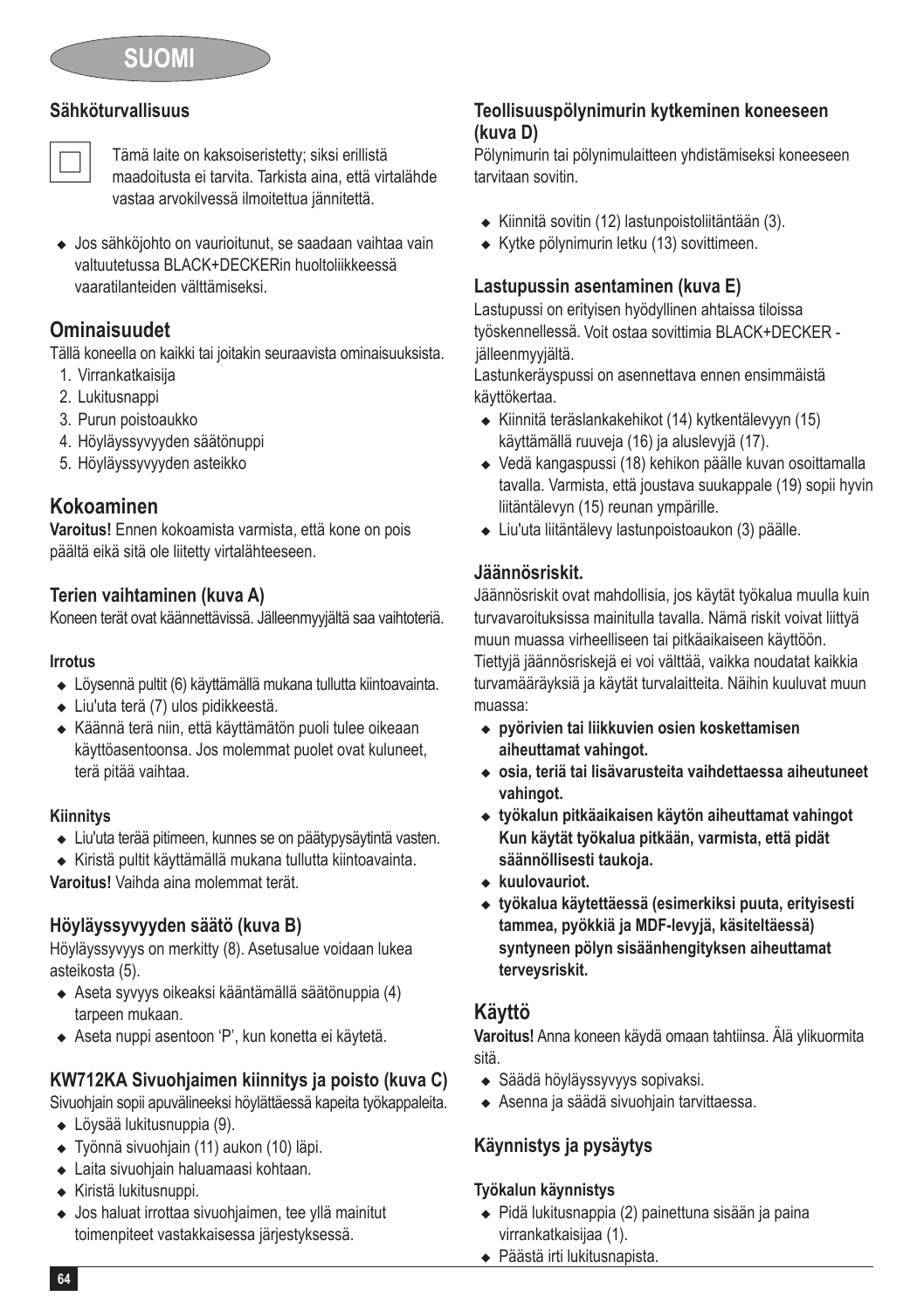

#### **Työkalun pysäytys**

◆ Päästä irti virrankatkaisijasta.

### **Höylääminen**

- ◆ Pidä konetta niin, että kengän päätykappale on työkappaleen pinnan päällä.
- $\triangleleft$  Käynnistä kone.
- <sup>u</sup> Siirrä konetta vakaasti eteenpäin, kun haluat höylätä.
- Sammuta kone, kun höyläys on valmis.

#### **Huullosten tekeminen (kuva F)**

- ◆ Asenna ja säädä sivuohjain. (KW712KA)
- Toimi kuten höyläyksen yhteydessä.

#### **Reunojen särmäys**

Kengän päätykappaleen V-ura mahdollistaa reunojen särmäämisen 45 asteen kulmassa.

◆ Pidä konetta kulmassa niin, että ura on työkappaleen reunan ympärillä. Aloita työstäminen.

### **Lastupussin tyhjentäminen**

Lastupussi on tyhjennettävä säännöllisesti, kun sitä käytetään.

<sup>u</sup> Avaa pussin vetoketju ja tyhjennä se, ennen kuin jatkat työskentelyä.

### **Vinkkejä parhaimman tuloksen saamiseksi**

- $\bullet$  Liikuta konetta puun syiden mukaisesti.
- Jos syyt ovat ristikkäin tai aaltoilevia tai jos työstettävä materiaali on kovapuuta, säädä höyläyssyvyys pieneksi ja höylää useita kertoja peräkkäin.
- ◆ Pidä kone suorassa linjassa painamalla aluksi koneen etuosaa alaspäin. Paina koneen takaosaa alaspäin työn loppuvaiheessa.

### **Tarvikkeet**

Koneen käyttöalue riippuu käytettävästä tarvikkeesta. BLACK+DECKER- ja Piranha -tarvikkeet ovat korkealaatuisia. Käyttämällä näitä tarvikkeita saat koneestasi irti parhaan mahdollisen.

Jälleenmyyjältä saa seuraavanlaisia teriä:

- Kovametalliset, käännettävät kärkiterät (osanro. X35007, toimitetaan pareittain)
- Käännettävät suurnopeusterät (osanro. X24192-XJ11, toimitetaan pareittain)

### **Huolto**

Jiirisaha on suunniteltu toimimaan mahdollisimman pitkään mahdollisimman vähällä huollolla. Asianmukainen käyttö ja säännönmukainen puhdistus takaavat laitteen jatkuvan tyydyttävän toiminnan.

**Varoitus!** Ennen huoltoa ja puhdistusta tulee koneen olla pois päältä ja irti virtalähteestä.

- <sup>u</sup> Puhdista työkalun ilma-aukot säännöllisesti pehmeällä harialla tai kuivalla rievulla.
- <sup>u</sup> Puhdista laitteen kuori säännöllisesti kostealla siivousliinalla. Älä koskaan käytä puhdistamiseen liuotinaineita tai syövyttäviä puhdistusaineita.

### **Käyttöhihnan vaihtaminen (kuva G)**

- ◆ Löysennä ruuvit (20) ja irrota kansi (21).
- Irrota vanha käyttöhihna.
- ◆ Aseta uusi hihna (22) rullien päälle. Aseta hihna ensin suuren rullan (23) päälle ja sitten pienen rullan (24) päälle. Käännä hihnaa käsin tasaisesti.
- <sup>u</sup> Aseta kansi takaisin ja kiristä ruuvit.

### **Ympäristö**



Erillinen keräys. Tätä tuotetta ei saa hävittää normaalin kotitalousjätteen kanssa.

Kun BLACK+DECKER -koneesi on käytetty loppuun, älä hävitä sitä kotitalousjätteen mukana. Tämä tuote on kerättävä erikseen.



Käytettyjen tuotteiden ja pakkausten erillinen keräys mahdollistaa materiaalien kierrätyksen ja uudelleenkäytön. Kierrätettyjen materiaalien uudelleenkäyttö auttaa ehkäisemään ympäristön saastumisen ja vähentää raaka-aineiden kysyntää.

Paikallisten säännösten mukaisesti on mahdollista viedä kotitalouksien sähkölaitteet kuntien kaatopaikoille tai jättää ne vähittäismyyjälle ostettaessa uusi tuote.

BLACK+DECKER tarjoaa mahdollisuuden BLACK+DECKER tuotteiden keräykseen ja kierrätykseen sen jälkeen, kun ne on poistettu käytöstä. Jotta voisit hyötyä tästä palvelusta, palauta laitteesi johonkin valtuutettuun huoltoliikkeeseen, joka kerää laitteet meidän puolestamme.

Voit tarkistaa lähimmän valtuutetun huoltoliikkeen sijainnin ottamalla yhteyden BLACK+DECKERin toimistoon, joka sijaitsee tässä käsikirjassa annetussa osoitteessa. Lista valtuutetuista BLACK+DECKER -huoltoliikkeistä sekä yksityiskohtaiset tiedot korjauspalvelustamme ovat vaihtoehtoisesti saatavilla Internetissä, osoitteessa **www.2helpU.com**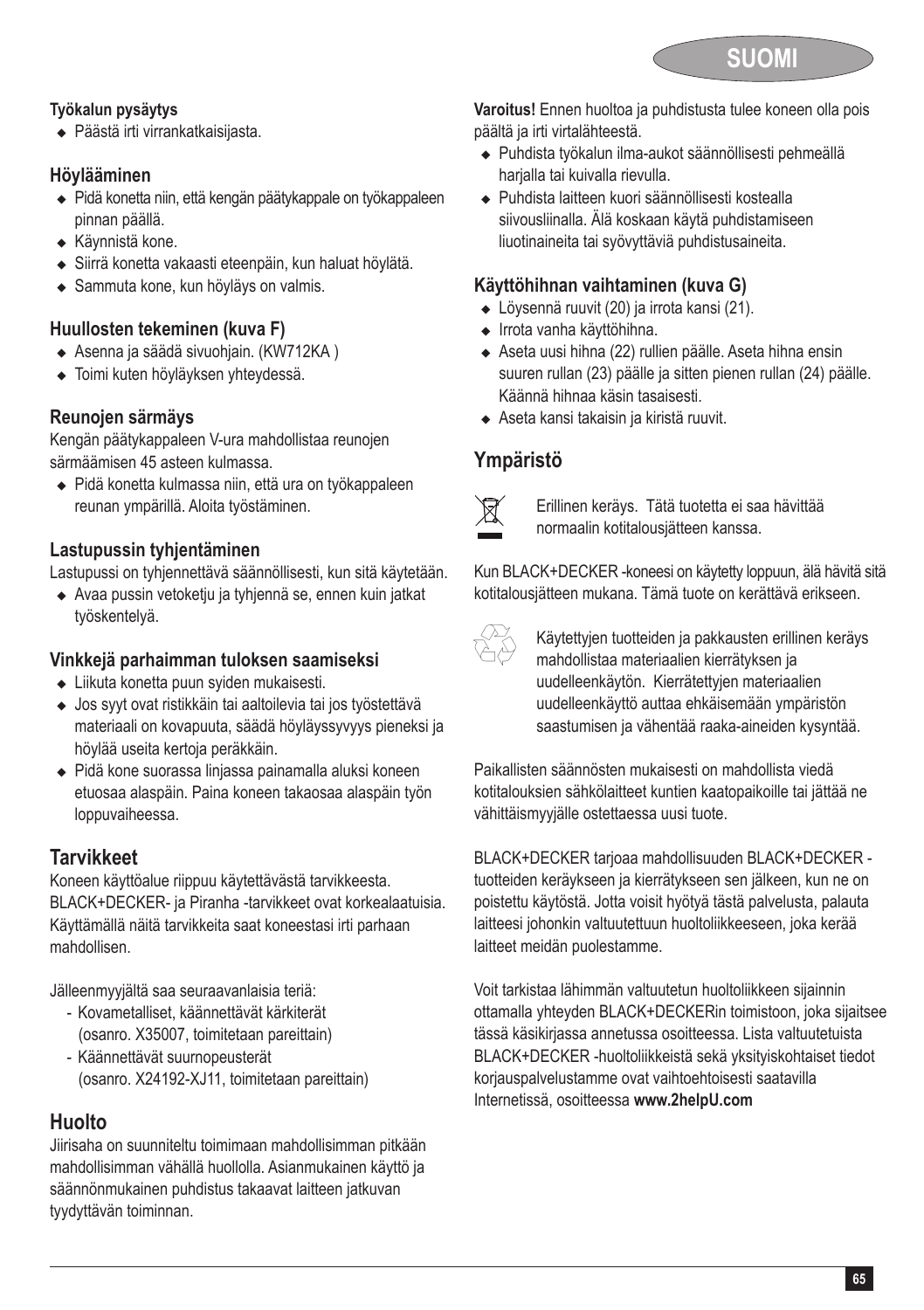### **SUOMI**

#### **Tekniset tiedot**

|                       |                 | KW712/KW712KA TYP. 2     |  |
|-----------------------|-----------------|--------------------------|--|
| Jännite               | $V_{AC}$        | 230                      |  |
| Ottoteho              | W               | 650                      |  |
| Kuormittamaton nopeus |                 | min <sup>-1</sup> 17,000 |  |
| Höyläysleveys         | mm 82           |                          |  |
| Höyläyssyvyys         | mm <sub>2</sub> |                          |  |
| Huullostussyvyys      | mm              | 8                        |  |
| Paino                 | kg              | - 3                      |  |

**Tärinän kokonaisarvot (kolmiaks. vektorisumma) on määritetty seuraavan mukaisesti EN 60745:**

<u>Tärinän päästöarvo (a<sub>h</sub>) 2.6 m/s<sup>2</sup>, epävarmuus (K) 1,5 m/s<sup>2</sup></u>

Äänenpainetaso mitattu EN 60745:n mukaisesti: Äänenpaine  $(L_{pA})$  90 dB(A), epävarmuus (K) 3 dB(A) Akustinen teho ( $L_{WA}$ ) 105 dB(A), epävarmuus (K) 3 dB(A)

### **EU-vaatimustenmukaisuusvakuutus**

KONEDIREKTIIVI

### KW712 % /KW712KA

Black & Decker ilmoittaa, että tuotteet, jotka on kuvattu kohdassa Tekniset tiedot, täyttävät seuraavien direktiivien vaatimukset:

2006/42/EY, EN 60745-1, EN 60745-2-14

Nämä tuotteet täyttävät myös direktiivien 2014/30/EU ja 2011/65/EU vaatimukset. Lisätietoja saa ottamalla yhteyden Black & Deckeriin seuraavassa osoitteessa. Tiedot ovat myös

käyttöohjeen takakannessa.

Allekirjoittanut vastaa teknisten tietojen kokoamisesta ja antaa tämän ilmoituksen Black & Deckerin puolesta.

R. Laverick Engineering Manager Black & Decker Europe, 210 Bath Road, Slough, Berkshire, SL1 3YD Yhdistynyt kuningaskunta 13/11/2014

### **Korjaukset / varaosat**

Mikäli koneeseen tulee vikaa, jätä se aina Black & Deckerin valtuuttamaan huoltoliikkeeseen korjattavaksi. Varaosia myyvät valtuutetut Black & Deckerin huoltoliikkeet, ja heiltä voi myös pyytää kustannusarvion koneen korjauksesta.

Tiedot valtuutetuista huoltoliikkeistä löytyvät internetistä osoitteesta **www.2helpU.com** sekä kotisivultamme **www.blackanddecker.fi**

#### **Takuu**

Black & Decker Oy takaa, ettei koneessa ollut materiaali- ja/tai valmistusvikaa silloin, kun se toimitettiin ostajalle. Takuu on lisäys kuluttajan laillisiin oikeuksiin eikä vaikuta niihin. Takuu on voimassa Euroopan Unionin jäsenmaissa ja Euroopan vapaakauppa-alueella (EFTA).

Mikäli Black & Decker -kone hajoaa materiaali- ja/tai valmistusvirheen tai teknisten tietojen epätarkkuuden vuoksi 24 kk:n kuluessa ostopäivästä, Black & Decker korjaa koneen ilman kustannuksia ostajalle tai vaihtaa sen uuteen Black & Decker Oy:n valinnan mukaan.

Takuu ei kata vikoja, jotka johtuvat koneen

- $\bullet$  normaalista kulumisesta
- ◆ vlikuormituksesta, virheellisestä käytöstä tai hoidosta
- <sup>u</sup> vahingoittamisesta vieraalla esineellä tai aineella tai onnettomuustapauksessa.

Takuu ei ole voimassa, mikäli konetta on korjannut joku muu kuin Black & Deckerin valtuuttama huoltoliike.

Edellytyksenä takuun saamiselle on, että ostaja jättää koneen ja ostokuitin jälleenmyyjälle tai valtuutetulle huoltoliikkeelle viimeistään 2 kuukauden kuluessa vian ilmenemisestä. Tiedot valtuutetuista huoltoliikkeistä saa ottamalla yhteyttä Black & Decker Oy:hyn sekä internetistä osoitteesta **www.2helpU.com**, jossa on myös takuuehdot.

Voit vierailla verkkosivullamme **www.blackanddecker.fi** rekisteröidäksesi uuden BLACK+DECKER-tuotteesi ja saadaksesi tietoa uusista tuotteista ja erikoistarjouksista. Saat lisätietoja BLACK+DECKERin tavaramerkistä ja tuotevalikoimastamme osoitteesta **www.blackanddecker.fi**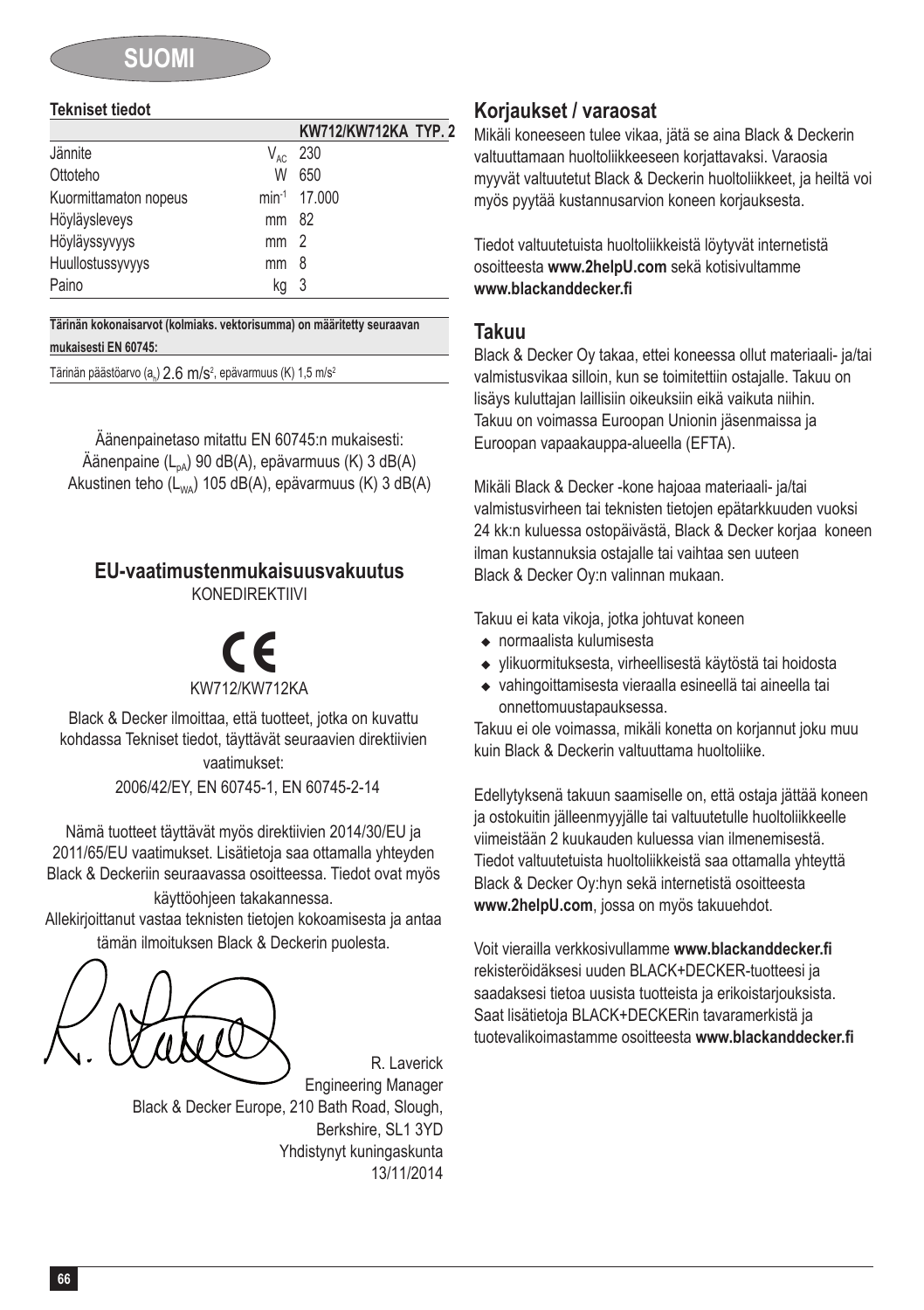### **Ενδεδειγμένη χρήση**

Ο πλανιστής σας BLACK+DECKER έχει σχεδιαστεί για το πλάνισμα ξύλου, ξύλινων προϊόντων και πλαστικών. Το εργαλείο έχει σχεδιαστεί για χρήση με το χέρι. Αυτο το εργαλείο προορίζεται μόνο για ερασιτεχνική χρήση.

### **Οδηγίες ασφαλείας**

#### **Γενικές προειδοποιήσεις ασφαλείας για ηλεκτρικά εργαλεία**



@ **Προσοχή! Διαβάστε όλες τις προειδοποιήσεις ασφαλείας και όλες τις οδηγίες.** Η μη τήρηση των παρακάτω προειδοποιήσεων και οδηγιών μπορεί να προκαλέσει ηλεκτροπληξία, πυρκαγιά ή/και σοβαρούς τραυματισμούς.

**Αποθηκεύστε όλες τις προειδοποιήσεις και οδηγίες για μελλοντική αναφορά.** Ο χαρακτηρισμός "ηλεκτρικό εργαλείο" που χρησιμοποιείται στις παρακάτω προειδοποιητικές υποδείξεις αφορά ή το εργαλείο που συνδέεται στην πρίζα (με καλώδιο) ή το εργαλείο που λειτουργεί με μπαταρία (χωρίς καλώδιο).

- **1. Ασφάλεια χώρου εργασίας**
- **a. Διατηρείτε το χώρο που εργάζεστε καθαρό και καλά φωτισμένο.** Η αταξία στο χώρο που εργάζεστε και τα σημεία χωρίς καλό φωτισμό μπορεί να οδηγήσουν σε ατυχήματα.
- **b. Μη χρησιμοποιείτε τα ηλεκτρικά εργαλεία σε περιβάλλον όπου υπάρχει κίνδυνος έκρηξης, π.χ. παρουσία εύφλεκτων υγρών, αερίων ή σκόνης.** Τα ηλεκτρικά εργαλεία μπορεί να δημιουργήσουν σπινθηρισμό ο οποίος μπορεί να αναφλέξει τη σκόνη ή τις αναθυμιάσεις.
- **c. Οταν χρησιμοποιείτετο ηλεκτρικό εργαλείο, κρατάτετα παιδιά και τα υπόλοιπα άτομα μακριά από το χώρο που εργάζεστε.** Σε περίπτωση που άλλα άτομα αποσπάσουν την προσοχή σας μπορεί να χάσετε τον έλεγχο του μηχανήματος.
- **2. Ασφαλής χρήση του ηλεκτρικού ρεύματος**
- **a. Το φις του καλωδίου του ηλεκτρικού εργαλείου πρέπει να ταιριάζει στην αντίστοιχη πρίζα.** Δεν επιτρέπεται με κανένα τρόπο η μετασκευή του φις. Μη χρησιμοποιείτε προσαρμοστικά φις στα γειωμένα ηλεκτρικά εργαλεία. Τα φις που δεν έχουν υποστεί τροποποιήσεις και οι κατάλληλες πρίζες μειώνουν τον κίνδυνο ηλεκτροπληξίας.
- **b. Αποφεύγετε την επαφή του σώματός σας με γειωμένες επιφάνειες όπως σωλήνες, θερμαντικά σώματα (καλοριφέρ), κουζίνες και ψυγεία.** Οταν το σώμα σας είναι γειωμένο, αυξάνεται ο κίνδυνος ηλεκτροπληξίας.
- **c. Μην εκθέτετε το ηλεκτρικό εργαλείο στη βροχή ή την υγρασία.** Η διείσδυση νερού στο ηλεκτρικό εργαλείο αυξάνει τον κίνδυνο ηλεκτροπληξίας.
- **d. Μην κακομεταχειρίζεστετο καλώδιο.Μη χρησιμοποιήσετε ποτέ το καλώδιο για να μεταφέρετε, να τραβήξετε ή να αποσυνδέσετε το εργαλείο από την πρίζα. Κρατάτε το καλώδιο μακριά από υψηλές θερμοκρασίες, λάδια, κοφτερές ακμές η κινούμενα εξαρτήματα.** Τυχόν χαλασμένα ή μπερδεμένα καλώδια αυξάνουν τον κίνδυνο ηλεκτροπληξίας.
- **e. Οταν χρησιμοποιείτε το ηλεκτρικό εργαλείο σε εξωτερικούς χώρους, να χρησιμοποιείτε πάντοτε προεκτάσεις (μπαλαντέζες) που έχουν εγκριθεί για χρήση σε εξωτερικούς χώρους.** Η χρήση προεκτάσεων εγκεκριμένων για εργασία σε εξωτερικούς χώρους μειώνει τον κίνδυνο ηλεκτροπληξίας.
- **f. Αν η χρήση του εργαλείου σε μια βρεγμένη περιοχή δεν είναι απόφευκτη, χρησιμοποιήστε μια συσκευή κατάλοιπου ρεύματος (RCD) προστατευόμενης παροχής.** Η χρήση μιας RCD μειώνει τον κίνδυνο ηλεκτροπληξίας.
- **3. Ασφάλεια προσώπων**
- **a. Οταν χρησιμοποιείτε το ηλεκτρικό εργαλείο, να είστε προσεκτικοί, να δίνετε προσοχή στην εργασία που κάνετε και να επιστρατεύετε την κοινή λογική. Μη χρησιμοποιείτε το ηλεκτρικό εργαλείο όταν είστε κουρασμένοι ή όταν βρίσκεστε υπό την επήρεια ναρκωτικών, οινοπνεύματος ή φαρμάκων.** Μια στιγμιαία απροσεξία κατά το χειρισμό του ηλεκτρικού εργαλείου μπορεί να οδηγήσει σε σοβαρούς τραυματισμούς.
- **b. Χρησιμοποιήστε προσωπικό εξοπλισμό τραυματισμού. Να φοράτε πάντα προστατευτικά γυαλιά.** Ο προστατευτικός εξοπλισμός όπως μάσκα σκόνης, υποδήματα ασφαλείας κατά το γλίστρημα, σκληρό καπέλο, ή προστασία ακοής για τις κατάλληλες συνθήκες θα μειώσουν τους σωματικούς τραυματισμούς.
- **c. Να αποφύγετετην εκκίνηση κατά λάθος. Επιβεβαιωθείτε ότι ο διακόπτης είναι στην θέση off πριν συνδέστετην παροχή ρεύματος και/ή τη μπαταρία, πριν πιάστε ή μεταφέρετετο εργαλείο.** Η μεταφορά εργαλείων με το δάχτυλο στον διακόπτη ή η ενεργοποίηση εργαλείων με τον διακόπτη στη θέση on μπορεί να οδηγήσει σε ατυχήματα.
- **d. Πριν θέσετε το ηλεκτρικό εργαλείο σε λειτουργία, αφαιρέστε τυχόν εργαλεία ή κλειδιά ρύθμισης.** Ενα εργαλείο ή κλειδί συναρμολογημένο στο περιστρεφόμενο εξάρτημα ενός ηλεκτρικού εργαλείου μπορεί να προκαλέσει τραυματισμούς.
- **e. Μην τεντώνεστε. Φροντίστε πάντοτε να έχετε την κατάλληλη στάση και να διατηρείτε την ισορροπία σας.** Αυτό σας επιτρέπει τον καλύτερο έλεγχο του ηλεκτρικού εργαλείου σε περιπτώσεις απροσδόκητων καταστάσεων.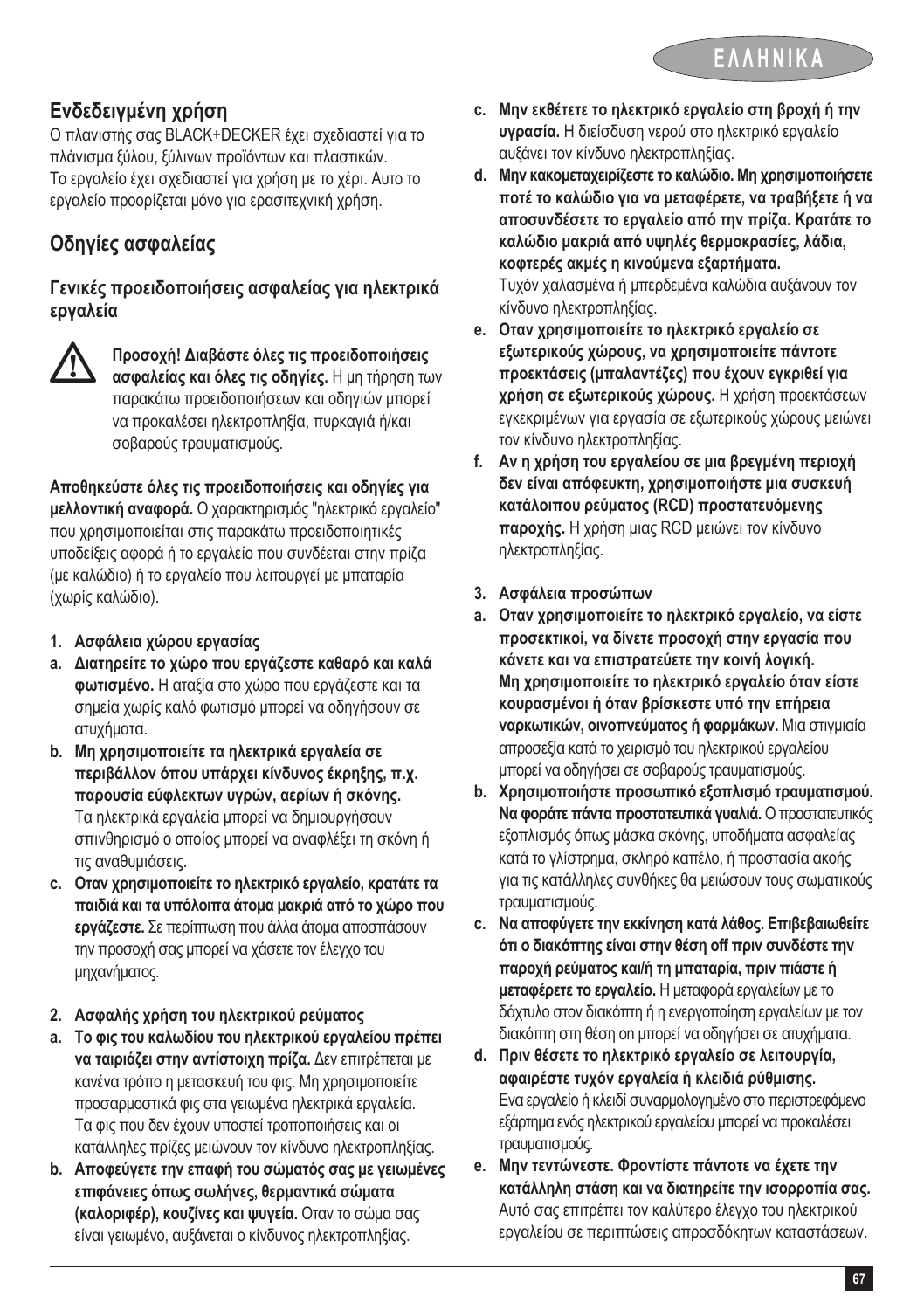## **ΕΛΛΗΝΙΚΑ**

- **f. Φοράτε κατάλληλη ενδυμασία εργασίας. Μη φοράτε φαρδιά ρούχα ή κοσμήματα. Κρατάτε τα μαλλιά, τα ενδύματα και τα γάντια σας μακριά από τα κινούμενα εξαρτήματα.** Τα φαρδιά ρούχα, τα κοσμήματα και τα μακριά μαλλιά μπορεί να εμπλακούν στα κινούμενα εξαρτήματα.
- **g. Αν προβλέπονται διατάξεις απαγωγής και συλλογής της σκόνης, βεβαιωθείτε ότι είναι συνδεμένες και ότι χρησιμοποιούνται σωστά.** Η χρήση της συλλογής της σκόνης μπορεί να μειώσει τους κινδύνους σχετικά με τη σκόνη.
- **4. Χρήση και συντήρηση του ηλεκτρικού εργαλείου**
- **a. Μην υπερφορτώνετε το ηλεκτρικό εργαλείο. Χρησιμοποιείτε για την εκάστοτε εργασία σας το ηλεκτρικό εργαλείο που προορίζεται γι' αυτήν.** Με το κατάλληλο ηλεκτρικό εργαλείο εργάζεσθε καλύτερα και ασφαλέστερα στην ονομαστική περιοχή ισχύος του.
- **b. Μη χρησιμοποιήσετε ποτέ ένα ηλεκτρικό εργαλείο του οποίου ο διακόπτης λειτουργίας είναι χαλασμένος.** Ενα ηλεκτρικό εργαλείο του οποίου η λειτουργία δεν μπορεί να ελεγχθεί με το διακόπτη είναι επικίνδυνο και πρέπει να επισκευαστεί.
- **c. Αποσυνδέστε το βύσμα από τη πυγή ρεύματος και/ή το συγκρότημα μπαταρίας πριν κάνετε κάποια ρύθμιση, αλλάζετε τα αξεσουάρ, ή αποθηκεύετε τα ηλεκτρικά εργαλεία.** Αυτά τα προληπτικά μέτρα ασφαλείας μειώνουν τον κίνδυνο να τεθεί το μηχάνημα αθέλητα σε λειτουργία.
- **d. Να φυλάτε τα ηλεκτρικά εργαλεία που δεν χρησιμοποιείτε μακριά από παιδιά. Μην αφήνετε άτομα που δεν είναι εξοικειωμένα με το ηλεκτρικό εργαλείο ή που δεν έχουν διαβάσει αυτές τις οδηγίες χρήσης να το χρησιμοποιήσουν.** Τα ηλεκτρικά εργαλεία είναι επικίνδυνα όταν χρησιμοποιούνται από άπειρα άτομα.
- **e. Να συντηρείτε τα ηλεκτρικά εργαλεία. Ελέγξτε εάν τα κινούμενα μέρη είναι σωστά ευθυγραμμισμένα ή αν έχουν μπλοκάρει, εάν έχουν σπάσει κομμάτια και εάν πληρούνται όλες οι υπόλοιπες συνθήκες που ενδεχομένως να επηρεάσουν τη σωστή λειτουργία του εργαλείου. Δώστε τυχόν χαλασμένα εξαρτήματα του ηλεκτρικού εργαλείου για επισκευή πριν το χρησιμοποιήσετε πάλι.** Η ανεπαρκής συντήρηση των ηλεκτρικών εργαλείων αποτελεί αιτία πολλών ατυχημάτων.
- **f. Διατηρείτε τα κοπτικά εργαλεία κοφτερά και καθαρά.** Τα κοπτικά εργαλεία με αιχμηρά κοπτικά άκρα που συντηρούνται σωστά έχουν λιγότερες πιθανότητες να μπλοκάρουν και ελέγχονται ευκολότερα.
- **g. Να χρησιμοποιείτετο ηλεκτρικό εργαλείο, τα εξαρτήματα και τις μύτες κλπ σύμφωνα με αυτές τις οδηγίες, λαμβάνοντας υπόψη τις καταστάσεις εργασίας και την εργασία προς εκτέλεση.** Η χρήση του ηλεκτρικού εργαλείου για άλλες εκτός από τις προβλεπόμενες εργασίες μπορεί να δημιουργήσει επικίνδυνες καταστάσεις.
- **5. Σέρβις**
- **a. Το σέρβις του ηλεκτρικού σας εργαλείου πρέπει να αναλαμβάνει έμπειρος τεχνικός που θα χρησιμοποιεί μόνο γνήσια ανταλλακτικά.** Ετσι εξασφαλίζεται η διατήρηση της ασφάλειας του ηλεκτρικού εργαλείου.

### **Συμπληρωματικές προειδοποιήσεις ασφαλείας για ηλεκτρικά εργαλεία**



@ **Προειδοποίηση!** Συμπληρωματικές προειδοποιήσεις ασφαλείας για πλανιστές

- <sup>u</sup> **Πιάνετε το μηχάνημα μόνο από τις μονωμένες επιφάνειές του όταν κατά την εργασία σας υπάρχει κίνδυνος το εργαλείο κοπής να "χτυπήσει" ηλεκτρικές γραμμές ή το ηλεκτρικό καλώδιο του ίδιου του μηχανήματος.** Το αξεσουάρ κοπής σε επαφή με μια υπό τάση ευρισκόμενη ηλεκτρική γραμμή μπορεί να θέτουν επίσης και τα μεταλλικά τμήματα του μηχανήματος υπό τάση κι έτσι μπορεί να οδηγήσει σε ηλεκτροπληξία.
- <sup>u</sup> **Χρησιμοποιήστε σφιγκτήρες η κάποιο άλλο πρακτικό μέσο για να ασφαλίστε και στηρίξτετο τεμάχιο εργασίας σε μια σταθερή επιφάνεια.** Το κράτημα με το χέρι η με το σώμα σας το κάνει ασταθείς και μπορεί να οδηγήσει στο χάσιμο έλεγχου.
- <sup>u</sup> **Περιμένετε να σταματήσει ο κόπτης πριν αφήσετε κάτω το εργαλείο.** Μια εκτεθειμένη λεπίδα μπορεί να πιαστεί στην επιφάνεια και να οδηγήσει στην απώλεια ελέγχου και πιθανό τραυματισμό.
- **← Διατηρείτε τον κόπτη κοφτερό.** Μη αιχμηροί ή χαλασμένοι κόπτες μπορεί να φέρουν ως αποτέλεσμα το στράβωμα ή στολάρισμα κάτω από πίεση. Να χρησιμοποιείτε πάντα τον κατάλληλο τύπο κόπτη για το εργαλείο.
- ◆ Μην ακουμπάτε το τεμάχιο εργασίας ή τον κόπτη αμέσως μετά τη λειτουργία εργαλείου. Μπορεί να υπερθερμανθούν.
- <sup>u</sup> Αφαιρέστε όλα τα καρφιά και μεταλλικά αντικείμενα από το υπό κατεργασία αντικείμενο πριν αρχίσετε το πλάνισμα.
- <sup>u</sup> Κρατάτε πάντοτε το εργαλείο με τα δύο σας χέρια και από τις λαβές που υπάρχουν.
- <sup>u</sup> Αποσυνδέστε αμέσως το καλώδιο τροφοδοσίας από την πρίζα αν έχει κοπεί ή καταστραφεί.

**Προειδοποίηση!** Η επαφή με την σκόνη που σηκώνεται από τις εφαρμογές πλανίσματος ή η εισπνοή της μπορεί να βάλει σε κίνδυνο τη ζωή του χειριστή και των πιθανών παρευρισκόμενων. Φορέστε μάσκα σκόvης ειδικά σχεδιασμένη για προστασία έναντι της σκόvης και των αναθυμιάσεων από χρώματα με μόλυβδο και βεβαιωθείτε ότι τα άτομα που βρίσκονται, ή εισέρχονται, στο χώρο εργασίας είναι επίσης προστατευμένα.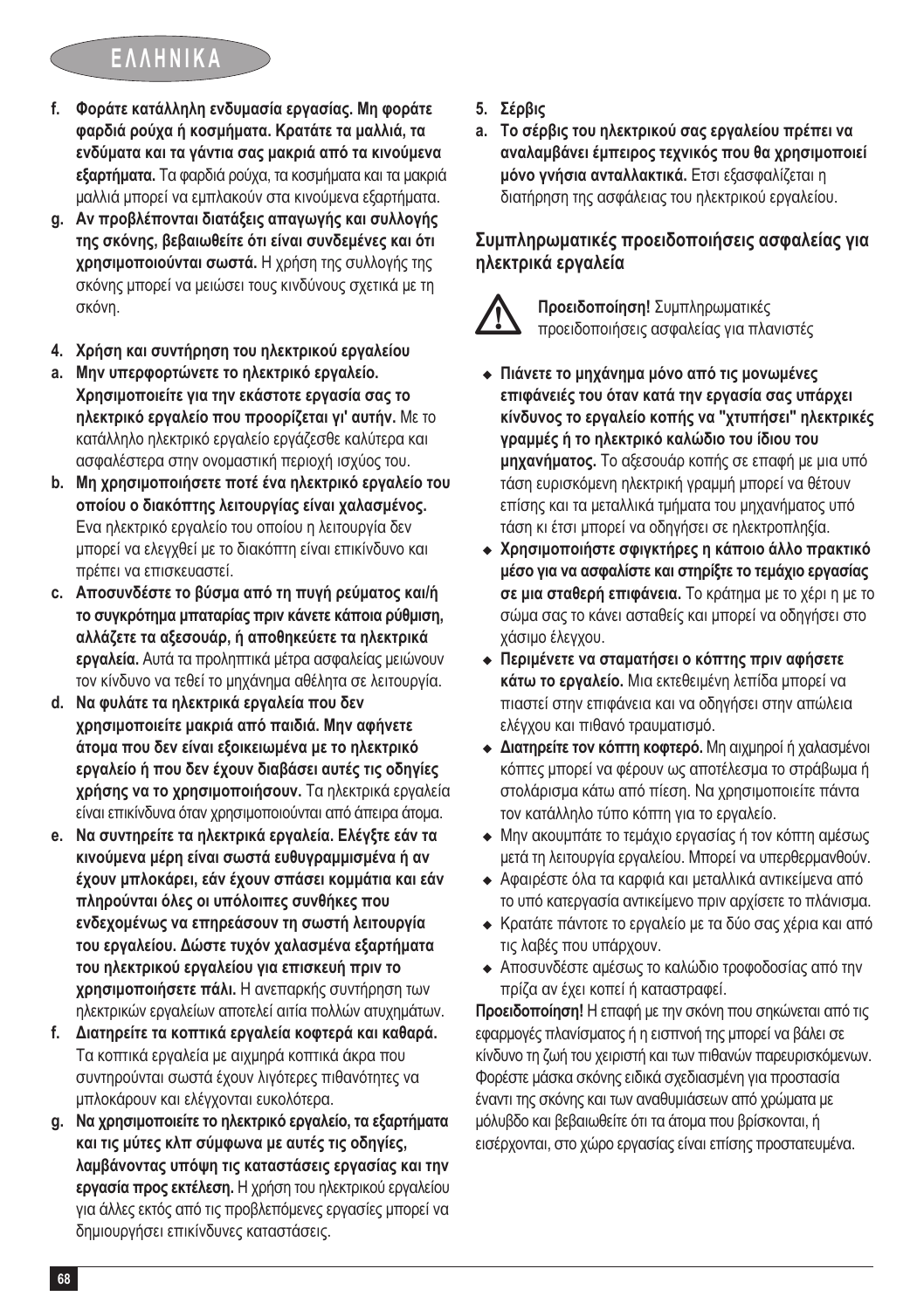- <sup>u</sup> Αυτο το εργαλείο δεν προσδιορίζεται για χρήση από άτομα (συμπεριλαμβάνοντας και τα παιδιά) με ελαττωμένες φυσικές, αισθητήριες και ψυχικές δυνατότητες, ή έλλειψη εμπειρίας και γνώσης, εκτός αν υπάρχει επιτήρηση ή οδηγίες για τη χρήση της συσκευής από έναν υπεύθυνο άτομο για την ασφάλεια τους. Τα παιδιά πρέπει να επιτηρηθούν για να βεβαιωθείτε ότι δεν παίζουν με το εργαλείο.
- <sup>u</sup> Η ενδεδειγμένη χρησιμοποίηση αναφέρεται σε αυτές τις οδηγίες χρήσεως. Τόσο η χρήση εξαρτημάτων ή προσθηκών όσο και η πραγματοποίηση εργασιών που δεν συνιστώνται στις οδηγίες αυτές εγκυμονεί κίνδυνο τραυματισμού και/η περιουσίας.

### **Ασφάλεια άλλων**

- <sup>u</sup>Αυτη η συσκευή δεν προσδιορίζεται για χρήση από άτομα (συμπεριλαμβάνοντας και τα παιδιά) με ελαττωμένες φυσικές, αισθητήριες και ψυχικές δυνατότητες, ή έλλειψη εμπειρίας και γνώσης, εκτός αν υπάρχει επιτήρηση ή οδηγίες για τη χρήση της συσκευής από έναν υπεύθυνο άτομο για την ασφάλεια τους.
- <sup>u</sup>Τα παιδιά πρέπει να επιτηρηθούν για να βεβαιωθείτε ότι δεν παίζουν με τη συσκευή.

### **Δόνηση**

Οι δηλωμένες τιμές εκπομπής δόνησης στον τομέα τεχνικών χαρακτηριστικών και στη δήλωση συμμόρφωσης έχουν μετρηθεί σύμφωνα με μια πρότυπη μέθοδος δοκιμής παρεχόμενη από το EN 60745 και μπορεί να χρησιμοποιηθεί για την σύγκριση ενός εργαλείο με ένα άλλο. Η δηλωμένη τιμή εκπομπής δόνησης μπορεί να χρησιμοποιηθεί επίσης σε μια προκαταρτική εκτίμηση έκθεσης.

**Προσοχή!** Η τιμή εκπομπής δόνησης κατά τη παρόν χρήση του ηλεκτρικού εργαλείου μπορεί να διαφέρει από τη δηλωμένη τιμή αναλόγως με τον τρόπο που χρησιμοποιείται το εργαλείο. Το επίπεδο δόνησης μπορεί να αυξηθεί πάνω από το δηλωμένο επίπεδο.

Κατά την εκτίμηση έκθεσης στη δόνηση για να αποφασιστούν τα μέτρα ασφαλείας που απαιτούνται από το 2002/44/EΚ για την προστασία ατόμων που χρησιμοποιούν τακτικά το εργαλείο, πρέπει να ληφθεί υπόψη μια εκτίμηση έκθεσης δόνησης, οι παρόν καταστάσεις χρήσης και ο τροφός χρήσης εργαλείου, συμπεριλαμβάνοντας όλα τα μερί του κύκλου εργασίας όπως πόσες φορές σβήνεται το εργαλείο και όταν δουλεύει χωρίς φορτίο πρόσθετα πόσες φορές πατιέται η σκανδάλη.

### **Ετικέτες επάνω στο εργαλείο**

Πάνω στο εργαλείο υπάρχουν οι εξής σχηματικές απεικονίσεις:



**( Προσοχή!** Για να μειώσετε τον κίνδυνο τραυματισμού, ο χρήστης πρέπει να διαβάσει το εγχειρίδιο οδηγιών.

### **Ασφαλής χρήση του ηλεκτρικού ρεύματος**

# Αυτό το εργαλείο φέρει διπλή μόνωση, επομένως δεν απαιτείται σύρμα γείωσης. Ελέγχετε πάντοτε αν η τάση τροφοδοσίας αντιστοιχεί σε αυτήν που αναγράφεται στην πινακίδα στοιχείων του εργαλείου.

<sup>u</sup> Αν το καλώδιο ρεύματος έχει υποστεί βλάβη, πρέπει να αντικατασταθεί από τον κατασκευαστή η από εξουσιοδοτημένο Κέντρο Επισκευών BLACK+DECKER ώστε να αποφύγετε τους κινδύνους.

### **Χαρακτηριστικά**

Το εργαλείο διαθέτει όλα ή ορισμένα από τα εξής χαρακτηριστικά.

- 1. Διακόπτης on/off
- 2. Μπουτόν απασφάλισης
- 3. Έξοδος απόρριψης πλανιδιών
- 4. Κουμπί ρύθμισης βάθους πλανίσματος
- 5. Διαβάθμιση βάθους πλανίσματος

### **Συναρμολογηση**

**Προειδοποίηση!** Πριν από τη συναρμολόγηση, βεβαιωθείτε ότι το εργαλείο είναι σβηστό και ότι το φις του δεν είναι στην πρίζα.

### **Αντικατάσταση των λεπίδων κοπής (εικ. Α)**

Οι λεπίδες κοπής που παρέχονται με αυτό το εργαλείο μπορούν να αντιστραφούν. Μπορείτε να προμηθευθείτε λεπίδες αντικατάστασης από τον τοπικό σας αντιπρόσωπο.

#### **Αφαίρεση**

- **Χαλαρώστε τις βίδες (6) χρησιμοποιώντας το κλειδί που** παρέχεται.
- <sup>u</sup> Αφαιρέστε τη λεπίδα (7) από την υποδοχή, τραβώντας την από τη βάση.
- <sup>u</sup> Γυρίστε τη λεπίδα ανάποδα ώστε η αχρησιμοποίητη πλευρά να έρθει στη σωστή θέση. Αν έχουν φθαρεί και οι δύο πλευρές, η λεπίδα θα πρέπει να αντικατασταθεί.

#### **Προσαρμογή**

- <sup>u</sup> Σύρετε τη λεπίδα στη βάση μέχρι να φτάσει στο στοπ της άκρης.
- <sup>u</sup> Σφίξτε τις βίδες χρησιμοποιώντας το παρεχόμενο κλειδί.

**Προειδοποίηση!** Πρέπει να αντικαθιστάτε πάντοτε και τις δύο λεπίδες.

### **Ρύθμιση του βάθους κοπής (εικ. Β)**

Το βάθος κοπής φαίνεται από τη σήμανση (8). Το εύρος ρύθμισης μπορεί να διαβαστεί από το δίσκο με τις διαβαθμίσεις (5).

<sup>u</sup> Γυρίστε το κουμπί ρύθμισης βάθους πλανίσματος (4) στο επιθυμητό βάθος κοπής.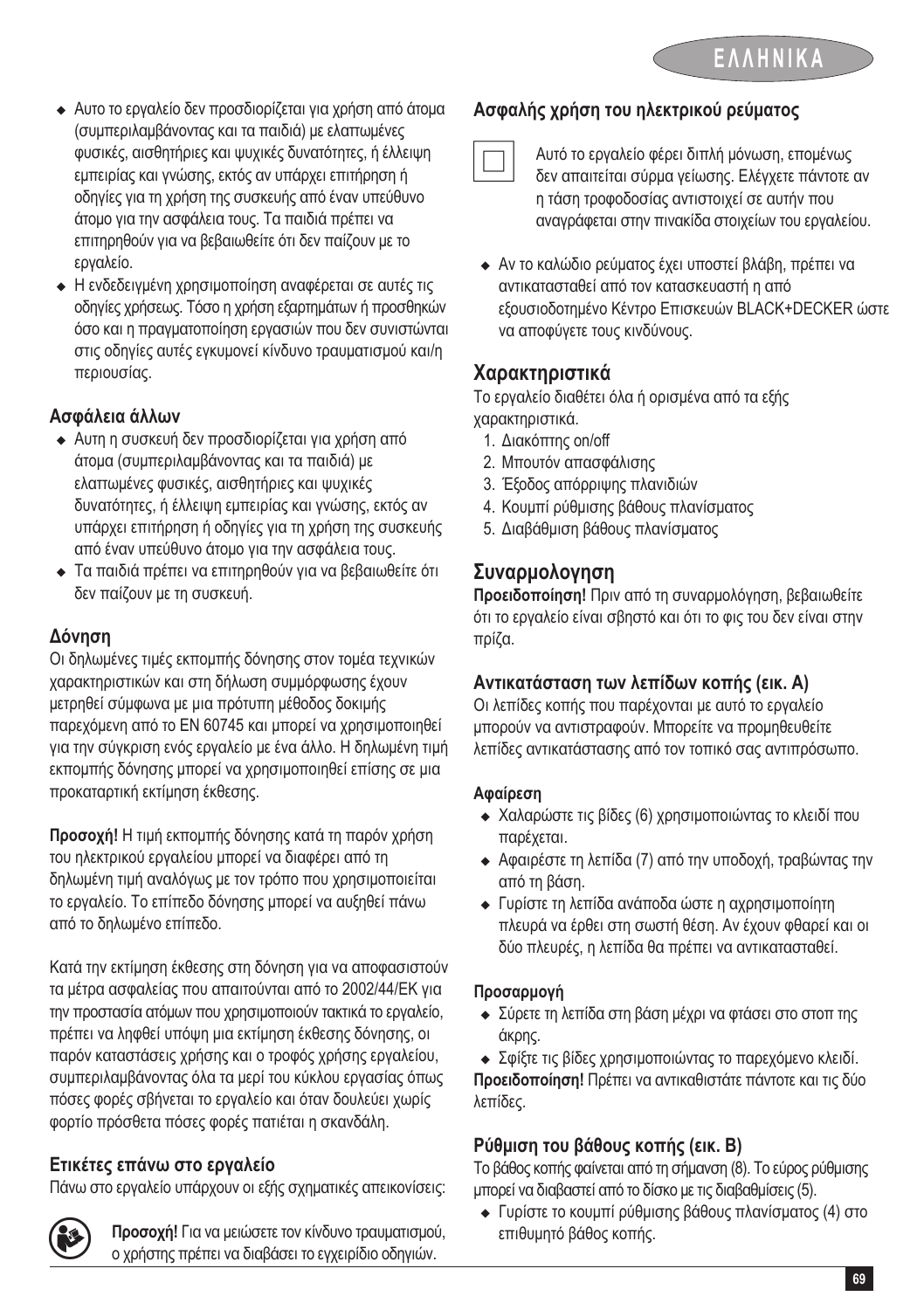<sup>u</sup> Γυρίστε το κουμπί στη θέση 'Ρ' όταν το εργαλείο δεν χρησιμοποιείται.

#### **KW712KA Τοποθέτηση και αφαίρεση του παράλληλου** περιλαμβάνουν: **οδηγού (εικ. C)** κίνδυνοι δεν είναι δυνατό να εξαλειφθούν. Αυτοί

Ο παράλληλος οδηγός χρησιμοποιείται για βέλτιστο έλεγχο σε στενά αντικείμενα υπό κατεργασία.

- <sup>u</sup> Χαλαρώστε τον διακόπτη ασφάλισης (9).
- <sup>u</sup> Εισάγετε τον παράλληλο οδηγό (11) μέσα από το άνοιγμα (10).
- <sup>u</sup> Σύρετε τον παράλληλο οδηγό στην επιθυμητή θέση.
- <sup>u</sup> Σφίξτε τον διακόπτη ασφάλισης.
- <sup>u</sup> Για να αφαιρέσετε τον παράλληλο οδηγό, ακολουθήστε τα παραπάνω βήματα με την αντίθετη σειρά.

### **Προσάρτηση ηλεκτρικής σκούπας στο εργαλείο (εικ. D)**

Απαιτείται προσαρμογέας για τη σύνδεση της ηλεκτρικής σκούπας ή της συσκευής απομάκρυνσης σκόνης στο εργαλείο.

- <sup>u</sup> Σύρετε τον ποσαρμογέα (12) στην έξοδο απόρριψης πλανιδιών (3).
- <sup>u</sup> Συνδέστε το σωλήνα της ηλεκτρικής σκούπας (13) στον προσαρμογέα.

### **Συναρμολόγηση και τοποθέτηση του σάκου περισυλλογής πλανιδιών (εικ. Ε)**

Η περισυλλογή των πλανιδιών είναι ιδιαίτερα χρήσιμη όταν εργάζεστε σε περιορισμένους χώρους.

Μπορείτε να προμηθευτείτε τον προσαρμογέα από κάποιο εξουσιοδοτημένο κατάστημα BLACK+DECKER.

Πριν από την πρώτη χρήση, θα πρέπει να συναρμολογήσετε τον σάκο περισυλλογής πλανιδιών.

- Τοποθετήστε τους συρμάτινους σκελετούς (14) στην επιφάνεια σύνδεσης (15) χρησιμοποιώντας τις βίδες (16) και τις ροδέλες (17).
- <sup>u</sup> Απλώστε τον υφασμάτινο σάκο (18) επάνω στον σκελετό όπως φαίνεται στην εικόνα. Φροντίστε να τοποθετηθεί σωστά το ελαστικό στόμιο (19) γύρω από την άκρη της επιφάνειας σύνδεσης (15).
- <sup>u</sup> Σύρετε την επιφάνεια σύνδεσης στην έξοδο απόρριψης πλανιδιών (3).

### **Αναπόφευκτοι κίνδυνοι.**

Μπορεί να προκληθούν επιπρόσθετοι αναπόφευκτοι κίνδυνοι όταν χρησιμοποιείτε το εργαλείο οι οποίοι μπορεί να μη συμπεριλαμβάνονται στις προειδοποιήσεις ασφαλείας που εσωκλείονται. Αυτοί οι κίνδυνοι μπορεί να προκληθούν από κακή χρήση, παρατεταμένη χρήση κτλ.

<sup>u</sup> **Τραυματισμούς από το άγγιγμα των περιστρεφόμενων/κινούμενων μερών.**

<sup>u</sup> **Τραυματισμούς από αλλαγή οποιωνδήποτε εξαρτημάτων, λεπίδων ή αξεσουάρ.**

Ακόμα και με την τήρηση των σχετικών κανονισμών ασφαλείας και τη χρήση μέσων προστασίας, ορισμένοι

- <sup>u</sup> **Τραυματισμούς από παρατεταμένη χρήση του εργαλείου. Όταν χρησιμοποιείτε οποιοδήποτε εργαλείο για παρατεταμένες χρονικές περιόδους βεβαιωθείτε ότι κάνετε τακτικά διαλείμματα.**
- <sup>u</sup> **Προβλήματα ακοής.**
- <sup>u</sup> **Κίνδυνοι στην υγεία που προκαλούνται από την εισπνοή σκόνης όταν χρησιμοποιείτε το εργαλείο (παράδειγμα:- όταν επεξεργάζεστε ξύλο, ειδικά δρυς, οξιά και MDF.)**

### **Χρήση**

**Προειδοποίηση!** Αφήστε το εργαλείο να λειτουργήσει με το δικό του ρυθμό. Μην το υπερφορτώνετε.

- **Ρύθμιση του βάθους κοπής.**
- <sup>u</sup> Αν κριθεί απαραίτητο, τοποθετήστε και ρυθμίστε τον παράλληλο οδηγό.

### **Θέση εντός και εκτός λειτουργίας**

### **Θέση σε λειτουργία**

- <sup>u</sup> Κρατήστε το κουμπί απασφάλισης (2) πατημένο και πιέστε τον διακόπτη on/off (1).
- **► Αφήστε το κουμπί απασφάλισης.**

### **Θέση εκτός λειτουργίας**

**-** Αφήστε το διακόπτη λειτουργίας on/off.

### **Πλάνισμα**

- <sup>u</sup> Κρατήστε το εργαλείο με τη μύτη του πέλματος στην κορυφή της επιφάνειας του υπό κατεργασία αντικειμένου.
- **← Θέστε σε λειτουργία τη μηχανή.**
- <sup>u</sup> Μετακινήστε το εργαλείο σταθερά προς τα εμπρός για να κάνετε την κίνηση της κοπής.
- <sup>u</sup> Θέστε το εργαλείο εκτός λειτουργίας αφού ολοκληρωθεί η κίνηση.

### **Προσαρμογή (εικ. F)**

- <sup>u</sup> Τοποθετήστε και προσαρμόστε τον παράλληλο οδηγό. (KW712KA)
- <sup>u</sup> Συνεχίστε όπως και για το πλάνισμα.

### **Πλάγιες γωνίες**

Η εγκοπή σχήματος V στη μύτη του πέλματος σας δίνει τη δυνατότητα να δουλέψετε σε γωνίες 45 μοιρών.

<sup>u</sup> Κρατήστε το εργαλείο σε μια γωνία με την εγκοπή γύρω από τη γωνία και κάντε την κίνηση της κοπής.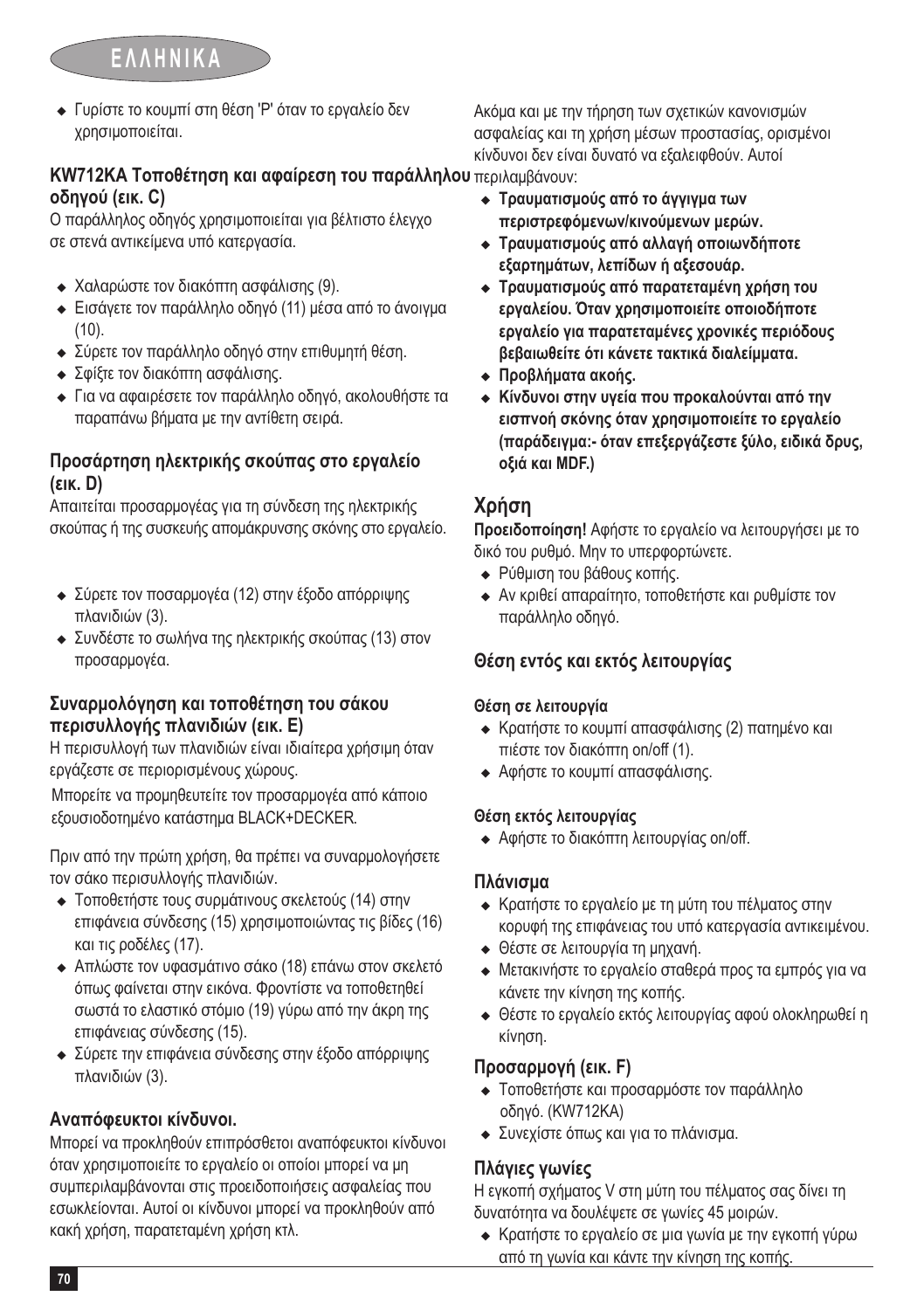

### **Άδειασμα του σάκου περισυλλογής πλανιδιών**

Ο σάκος περισυλλογής πλανιδιών θα πρέπει να αδειάζεται συχνά όταν χρησιμοποιείται.

<sup>u</sup> Ανοίξτε το φερμουάρ του σάκου και αδειάστε τον προτού συνεχίσετε.

### **Συμβουλές για άριστη χρήση**

- <sup>u</sup> Μετακινήστε το εργαλείο κατά μήκος της επιφάνειας του ξύλου.
- <sup>u</sup> Αν η επιφάνεια είναι τραχιά ή ανομοιόμορφη, ή αν το υπό κατεργασία αντικείμενο αποτελείται από σκληρό είδος ξύλου, ρυθμίστε το βάθος κοπής ώστε να παίρνει ένα λεπτό πλανίδι σε κάθε πέρασμα και κάντε αρκετά περάσματα για να επιτύχετε το επιθυμητό αποτέλεσμα.
- <sup>u</sup> Για να διατηρήσετε το εργαλείο σε ευθεία πορεία, πιέστε προς τα κάτω το μπροστινό μέρος του εργαλείου στην αρχή και πιέστε το πίσω μέρος του εργαλείου στο τέλος κάθε περάσματος.

### **Εξαρτήματα**

Η απόδοση του εργαλείου σας εξαρτάται από τα εξαρτήματα που χρησιμοποιείτε. Τα εξαρτήματα BLACK+DECKER και Piranha είναι σχεδιασμένα σύμφωνα με πρότυπα υψηλής ποιότητας για να βελτιώνουν την απόδοση του εργαλείου σας. Χρησιμοποιώντας τα θα επιτύχετε τη βέλτιστη απόδοση του εργαλείου.

Μπορείτε να προμηθευτείτε από το κατάστημα της περιοχής σας τους ακόλουθους τύπους λεπίδων:

- Αναστρέψιμες λεπίδες με κόψη από καρβίδιο Tungsten (αρ. X35007, διατίθενται σε ζεύγη)
- Ατσάλινες αναστρέψιμες λεπίδες υψηλής ταχύτητας (αρ. X24192-XJ11, διατίθενται σε ζεύγη)

### **Συντήρηση**

Το εργαλείο σας έχει σχεδιαστεί έτσι ώστε να λειτουργεί για μεγάλη χρονική περίοδο με την ελάχιστη δυνατή συντήρηση. Η αδιάλειπτη και κανονική λειτουργία του εργαλείου εξαρτάται από τη φροντίδα και τον τακτικό καθαρισμό.

**Προειδοποίηση!** Πριν από οποιαδήποτε εργασία συντήρησης στο εργαλείο, θα πρέπει να το σβήσετε και να το βγάλετε από την πρίζα.

- <sup>u</sup> Να καθαρίζετε τακτικά τις εγκοπές εξαερισμού του εργαλείου σας χρησιμοποιώντας μαλακή βούρτσα ή στεγνό πανί.
- <sup>u</sup> Να καθαρίζετε τακτικά το περίβλημα του μοτέρ χρησιμοποιώντας ένα υγρό πανί. Μη χρησιμοποιείτε αποξεστικά καθαριστικά ή υγρά καθαρισμού που περιέχουν διαλύτες.

### **Αντικατάσταση του ιμάντα (εικ. G)**

- $\bullet$  Χαλαρώστε τις βίδες (20) και αφαιρέστε το κάλυμμα (21).
- **► Αφαιρέστε τον παλιό ιμάντα.**
- ◆ Τοποθετήστε τον νέο ιμάντα (22) επάνω στις τροχαλίες. Τοποθετήστε τον ιμάντα επάνω στη μεγάλη τροχαλία (23) πρώτα και μετά επάνω στη μικρή (24), καθώς περιστρέφετε με το χέρι τον ιμάντα σταθερά.
- <sup>u</sup> Τοποθετήστε ξανά το κάλυμμα στη θέση του και σφίξτε τις βίδες.

### **Διάθεση εργαλείων και περιβάλλον**



Ξεχωριστή συλλογή. Αυτό το προϊόν δεν πρέπει να απορριφθεί με συνηθισμένα σπιτικά απορρίμματα.

Εάν κάποια μέρα διαπιστώσετε ότι το προϊόν σας BLACK+DECKER χρειάζεται αντικατάσταση ή δεν σας χρησιμεύει πλέον, μην το απορρίψετε με τα σπιτικά απορρίμματα. Κάντε αυτό το προϊόν διαθέσιμο για ξεχωριστή συλλογή.

z Η ξεχωριστή συλλογή χρησιμοποιημένων προϊόντων και συσκευασιών επιτρέπει την ανακύκλωση υλικών. Η επανάχρηση ανακυκλωμένων υλικών βοηθάει την προστασία του περιβάλλον και μειώνει την ζήτηση για σπάνια υλικά.

Οι τοπικοί κανονισμοί μπορεί να παρέχουν ξεχωριστή συλλογή ηλεκτρικών προϊόντων από κατοικίες, δημοτικές τοποθεσίες απορριμμάτων ή από τον έμπορα όταν αγοράσατε το καινούργιο προϊόν.

Η BLACK+DECKER δίνει τη δυνατότητα συλλογής και ανακύκλωσης των προϊόντων της που έχουν συμπληρώσει τη διάρκεια ζωής τους. Αν θέλετε να χρησιμοποιήσετε την εν λόγω υπηρεσία, επιστρέψτε το προϊόν σας σε οποιοδήποτε εξουσιοδοτημένο κέντρο επισκευών, όπου θα το παραλάβουν εκ μέρους σας.

Ενημερωθείτε για το πλησιέστερο κέντρο επισκευών της περιοχής σας, επικοινωνώντας με τα γραφεία της BLACK+DECKER στη διεύθυνση που αναγράφεται στο εγχειρίδιο. Επίσης, για να πληροφορηθείτε τα εξουσιοδοτημένα κέντρα επισκευών της BLACK+DECKER και τις λεπτομέρειες και τους αρμόδιους των υπηρεσιών που παρέχονται μετά την πώληση, μπορείτε ανατρέξτε στο Διαδίκτυο στη διεύθυνση: **www.2helpU.com**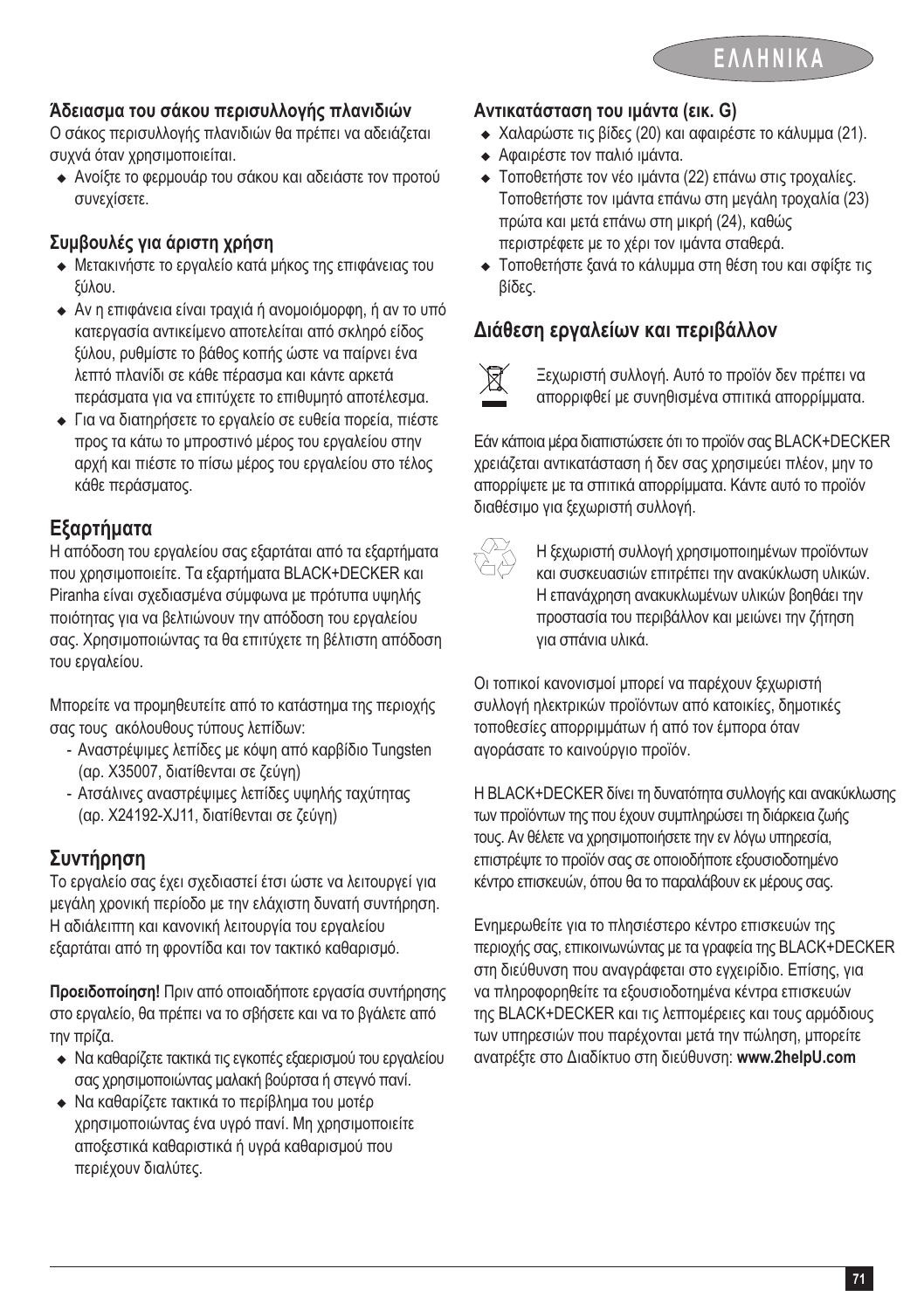## **ΕΛΛΗΝΙΚΑ**

#### **Τεχνικά χαρακτηριστικά**

|                          |                 | KW712/KW712KA TYP. 2     |
|--------------------------|-----------------|--------------------------|
| Τάση                     | $V_{AC}$        | 230                      |
| Ισχύς εισόδου            | W               | 650                      |
| Ταχύτητα άφορτου κίνησης |                 | min <sup>-1</sup> 17.000 |
| Πλάτος πλανίσματος       | mm 82           |                          |
| Βάθος πλανίσματος        | mm <sub>2</sub> |                          |
| Βάθος εντομής            | mm              | - 8                      |
| Βάρος                    | kg              | - 3                      |

**Τιμές συνολικής δόνησης (άθροισμα τριαξονικών ανυσμάτων) αποφασισμένο σύμφωνα με EN 60745:**

<u>Τιμή εκπομπής δόνησης (a<sub>n</sub>) 2.6 m/s<sup>2</sup>, αβεβαιότητα (K) 1,5 m/s<sup>2</sup></u>

Στάθμη πίεσης ήχου σύμφωνα με το πρότυπο EN 60745: Πίεση ήχου  $(L_{pA})$  90 dB(A), αβεβαιότητα (K) 3 dB(A) Ακουστική ισχύς (L<sub>wa</sub>) 105 dB(A), αβεβαιότητα (K) 3 dB(A)

### **Δήλωση συμμόρφωσης ΕΚ**

ΟΔΗΓΙΑ ΠΕΡΙ ΜΗΧΑΝΗΜΑΤΩΝ

%

KW712/KW712KA

Η Black & Decker δηλώνει ότι τα προϊόντα αυτά που περιγράφονται στα "τεχνικά χαρακτηριστικά" συμμορφώνονται με τα ακόλουθα: 2006/42/EΚ, EN 60745-1, EN 60745-2-4

Αυτά τα προϊόντα συμμορφώνονται επίσης με την οδηγία 2014/30/ΕΕ και 2011/65/ΕΕ. Για περισσότερες πληροφορίες, επικοινωνήστε με την Black & Decker στην παρακάτω διεύθυνση ή να ανατρέξετε στο πίσω μέρος του εγχειριδίου. Ο κάτωθι υπογεγραμμένος είναι υπεύθυνος για την κατάρτιση του τεχνικού φακέλου και δηλώνει τα παρόντα εκ μέρους της Black & Decker.

### **Εγγύηση**

Η Black & Decker είναι σίγουρη για την ποιότητα των προϊόντων της και παρέχει σημαντική εγγύηση. Η παρούσα γραπτή εγγύηση αποτελεί πρόσθετο δικαίωμά σας και δεν ζημιώνει τα συνταγματικά σας δικαιώματα. Η εγγύηση ισχύει εντός της επικράτειας των Κρατών Μελών της Ευρωπαϊκής Ενωσης και της Ευρωπαϊκής Ζώνης Ελευθέρων Συναλλαγών.

Σε περίπτωση που κάποιο προϊόν της Black & Decker παρουσιάσει βλάβη εξαιτίας ελαττωματικών υλικών, ποιότητας εργασίας ή έλλειψης συμφωνίας με τις προδιαγραφές εντός 24 μηνών από την ημερομηνία αγοράς, η Black & Decker εγγυάται την αντικατάσταση των ελαττωματικών τμημάτων, την επισκευή προϊόντων που έχουν υποστεί εύλογη φθορά λόγω χρήσης ή την αντικατάσταση των προϊόντων προκειμένου να εξασφαλίσει την ελάχιστη ενόχληση στους πελάτες της, εκτός αν:

- <sup>u</sup> Το προϊόν έχει χρησιμοποιηθεί σε εργασιακό, επαγγελματικό περιβάλλον ή αν έχει ενοικιαστεί
- <sup>u</sup> Εχει γίνει εσφαλμένη χρήση του προϊόντος ή αν έχει παραμεληθεί
- <sup>u</sup> Το προϊόν έχει υποστεί βλάβη από άλλα αντικείμενα, από ουσίες ή λόγω ατυχήματος
- **► Εχει γίνει προσπάθεια επισκευής από μη** εξουσιοδοτημένα κέντρα επισκευών ή από προσωπικό που δεν ανήκει στο προσωπικό της Black & Decker

Για να ισχύσει η εγγύηση, πρέπει να υποβάλετε απόδειξη αγοράς στον πωλητή ή το εξουσιοδοτημένο κέντρο επισκευών. Ενημερωθείτε για το πλησιέστερο κέντρο επισκευών της περιοχής σας, επικοινωνώντας με τα γραφεία της Black & Decker στη διεύθυνση που αναγράφεται στο εγχειρίδιο. Επίσης, για να πληροφορηθείτε για τα εξουσιοδοτημένα κέντρα επισκευών της Black & Decker, τις λεπτομέρειες και τους αρμόδιους των υπηρεσιών που παρέχονται μετά την πώληση, μπορείτε να ανατρέξτε στο Διαδίκτυο στη διεύθυνση: **www.2helpU.com**

Παρακαλούμε να επισκεφτείτε την ιστοσελίδα μας **www.blackanddecker.eu** για να καταχωρήσετε το νέο σας προϊόν BLACK+DECKER και για να ενημερώνεστε για τα νέα προϊόντα και τις ειδικές προσφορές. Περισσότερες πληροφορίες σχετικά με τη μάρκα BLACK+DECKER και τη σειρά προϊόντων μας θα βρείτε στη διεύθυνση **www.blackanddecker.eu**

R. Laverick Υπεύθυνος Σχεδιασμού Black & Decker Europe, 210 Bath Road, Slough, Berkshire, SL1 3YD Ηνωμένο Βασίλειο 13/11/2014